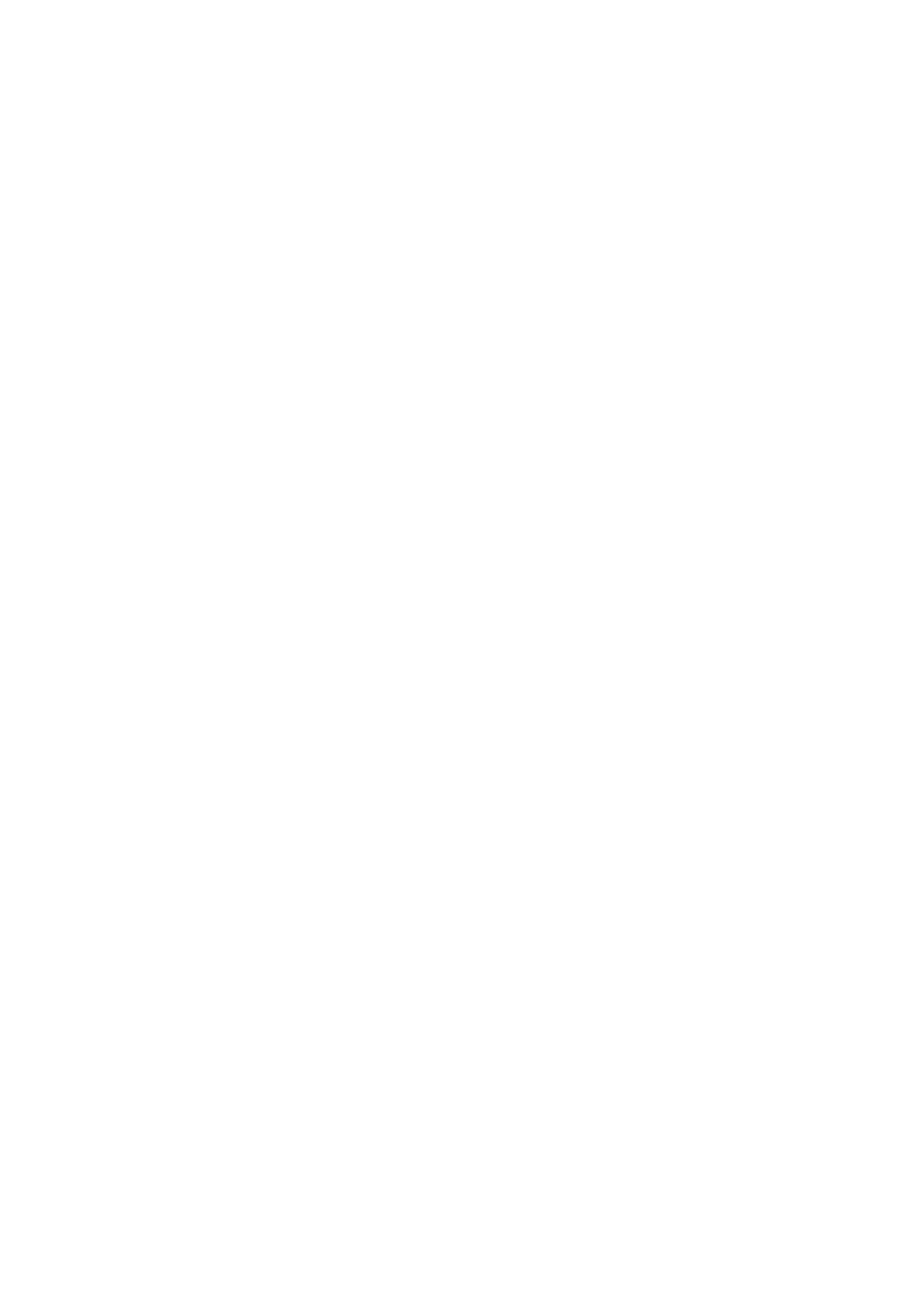Approval of the Graduate School of Social Sciences

 Prof. Dr. Meliha Altunışık **Director** 

I certify that this thesis satisfies all the requirements as a thesis for the degree of Master of Science.

> Assoc. Prof. Dr. Özlem Tür Head of Department

This is to certify that we have read this thesis and that in our opinion it is fully adequate, in scope and quality, as a thesis for the degree of Master of Science.

> Assoc. Prof. Dr. Mustafa Şen Supervisor

### **Examining Committee Members**

Assist. Prof. Asuman Göksel Assoc. Prof. Dr. Mustafa Şen Prof. Dr. Ziya Selçuk

|             | (METU, ADM) |
|-------------|-------------|
| (METU, SOC) |             |
| (TEDÜ)      |             |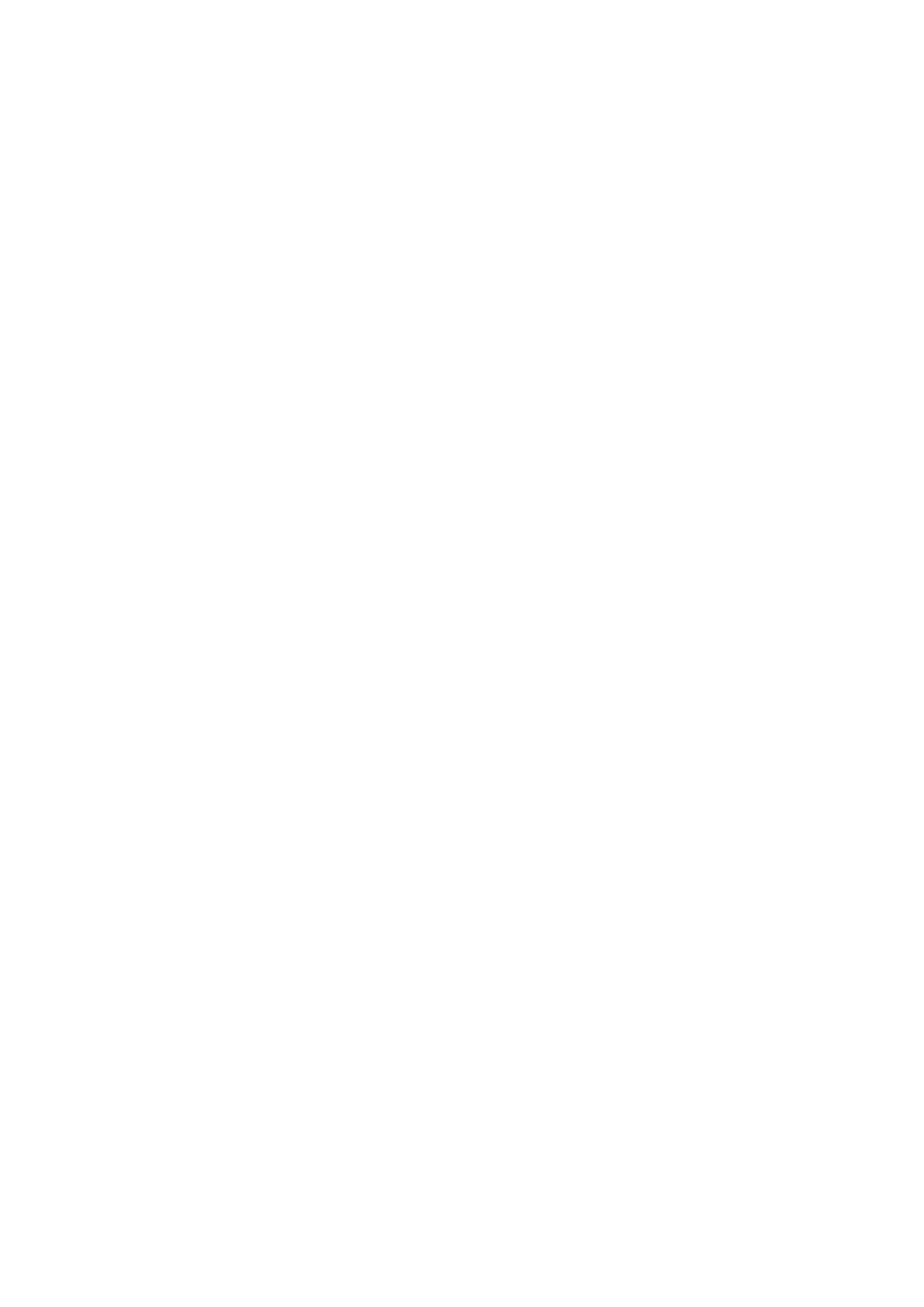**I hereby declare that all information in this document has been obtained and presented in accordance with academic rules and ethical conduct. I also declare that, as required by these rules and conduct, I have fully cited and referenced all material and results that are not original to this work.** 

Name, Last name: Müge Bakioğlu

Signature :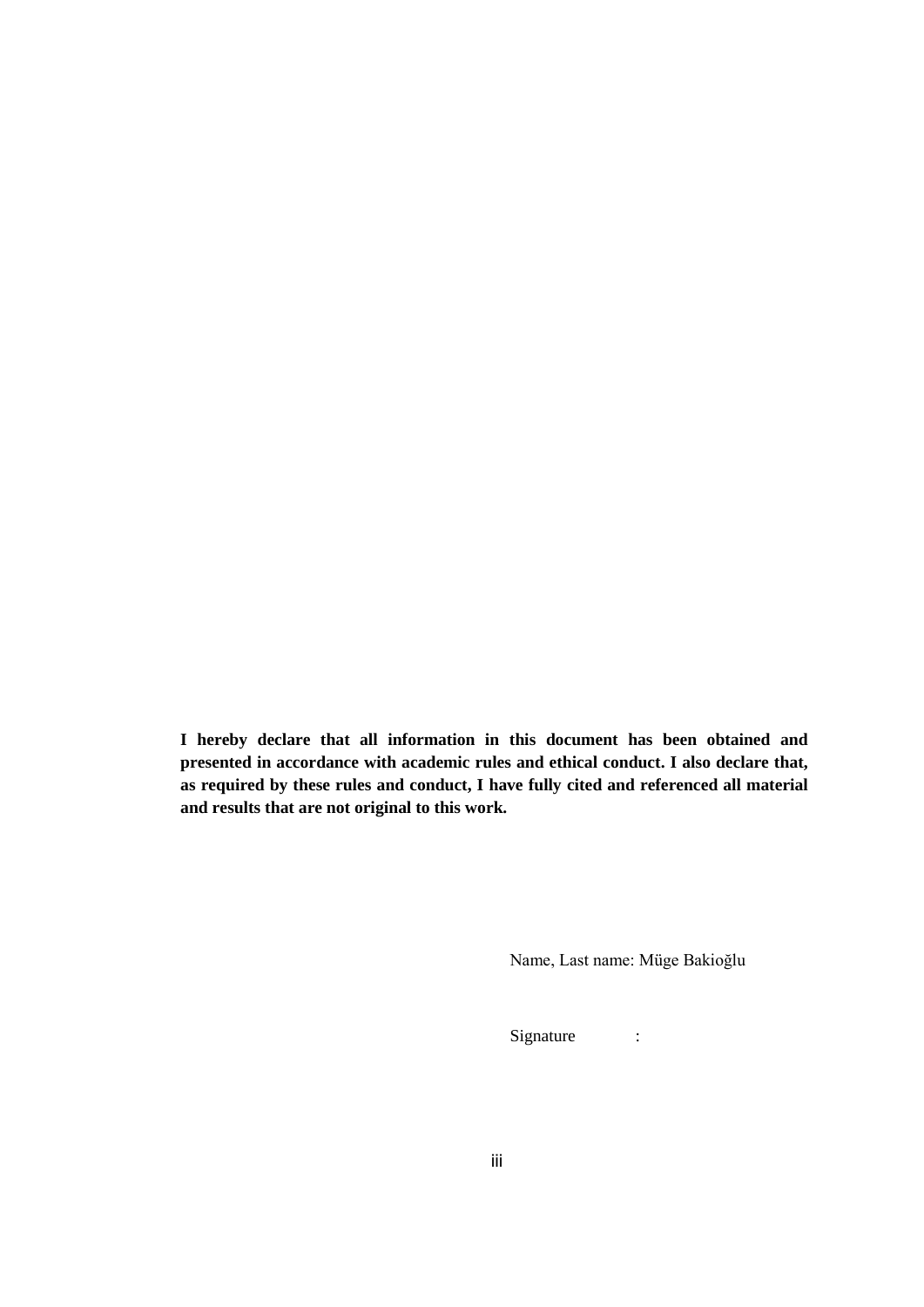#### **ABSTRACT**

# A QUALITATIVE STUDY ON POLITICAL SOCIALIZATION OF ADOLESCENTS IN ANKARA

Bakioğlu, Müge MS, Department of Middle East Studies Supervisor: Assoc. Prof. Dr. Mustafa Şen

December 2014, 146 pages

The main purpose of this study is to evaluate how adolescents perceive politics, what kind of an impact politics has on their lives and how adolescents regard political participation. This study will also contribute to reveal how the new generation regards the political paradigm/s of our times. Perceptions, views, beliefs and evaluations of adolescents who are at the crossroad of their political socialization since they are about to change their social roles, may also shed light on the question how politics and political paradigm will evolve within this context. Findings of the study may contribute to rebuild the present codes of politics, politization and political participation.

Keywords: Political Socialization, Youth Studies, Political Perception, Political Impact, Political Participation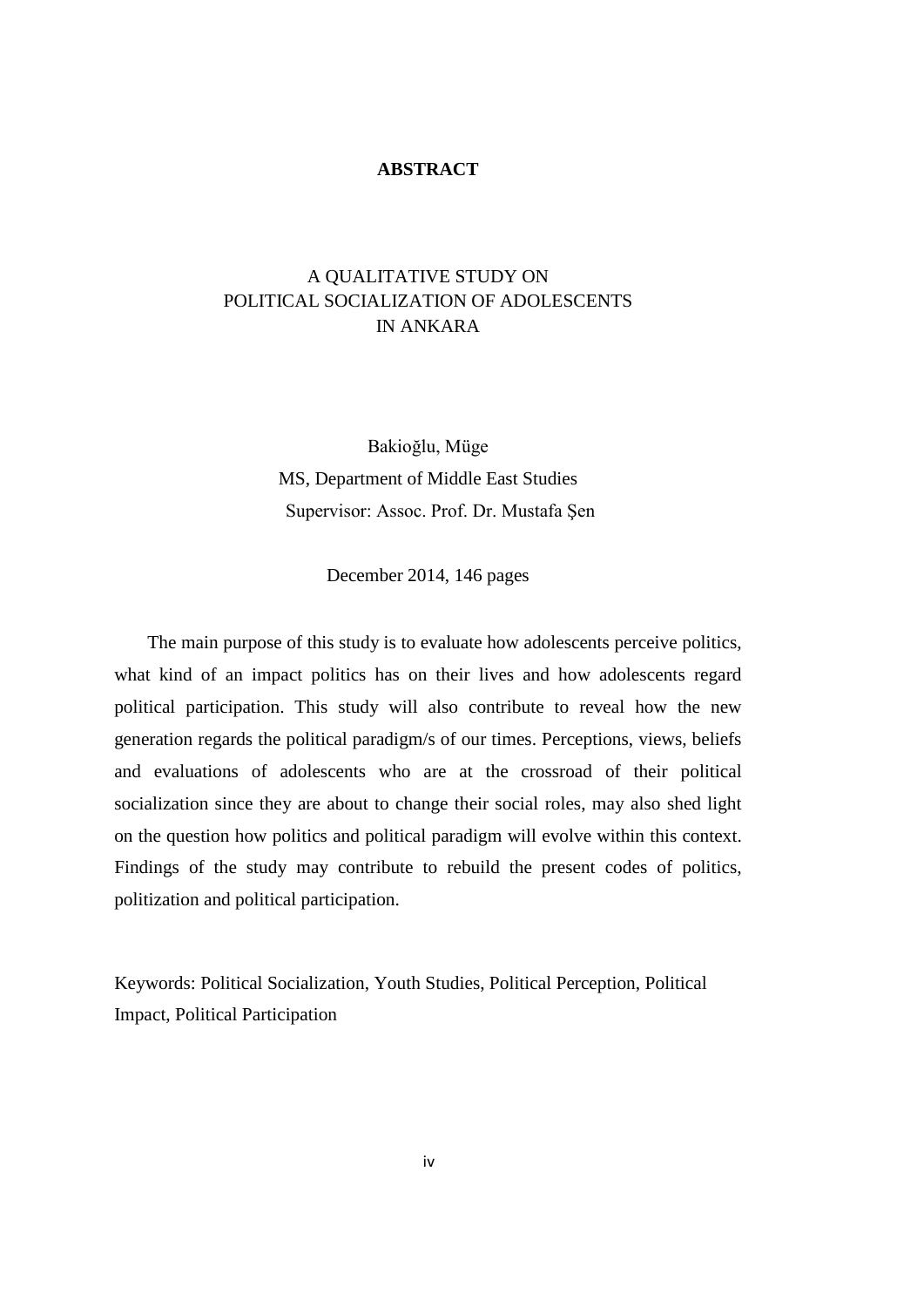# ANKARADAKİ ERGENLERİN SİYASAL SOSYALİZASYONU ÜZERİNE NİTEL BİR ÇALIŞMA

Bakioğlu, Müge Yüksek Lisans, Orta Doğu Araştırmaları Bölümü Tez Yöneticisi: Doç. Dr. Mustafa Şen

Aralık, 2014, 146 sayfa

Bu çalışma, ergenlerin siyaseti nasıl algıladığı, siyasetin ergenlerin yaşantısı üzerinde nasıl bir etkide bulunduğu ve ergenlerin siyasal katılımı nasıl algıladığını değerlendirmeyi amaçlamaktadır. Bu çalışma aynı zamanda yeni jenerasyonun günümüz paradigmasını/paradigmalarını nasıl gördüğünü ortaya koymaya katkı sağlayacaktır. Aynı zamanda toplumsal rollerindeki değişim nedeniyle siyasal sosyalizasyonlarında bir dönüm noktasında olan ergenlerin algıları, görüşleri, inançları ve değerlendirmeleri, siyasetin ve siyasi paradigmanın bu bağlamda nasıl evrileceği sorusunu aydınlatabilecektir. Bu çalışmanın bulguları siyaset, siyasallaşma ve siyasal katılımla ilgili kodların yeniden kurgulanmasına katkı sağlayabilir.

Anahtar Kelimeler: Siyasal Sosyalizasyon, Gençlik Çalışmaları, Siyasal Algı, Siyasal Etki, Siyasal Katılım

## **ÖZ**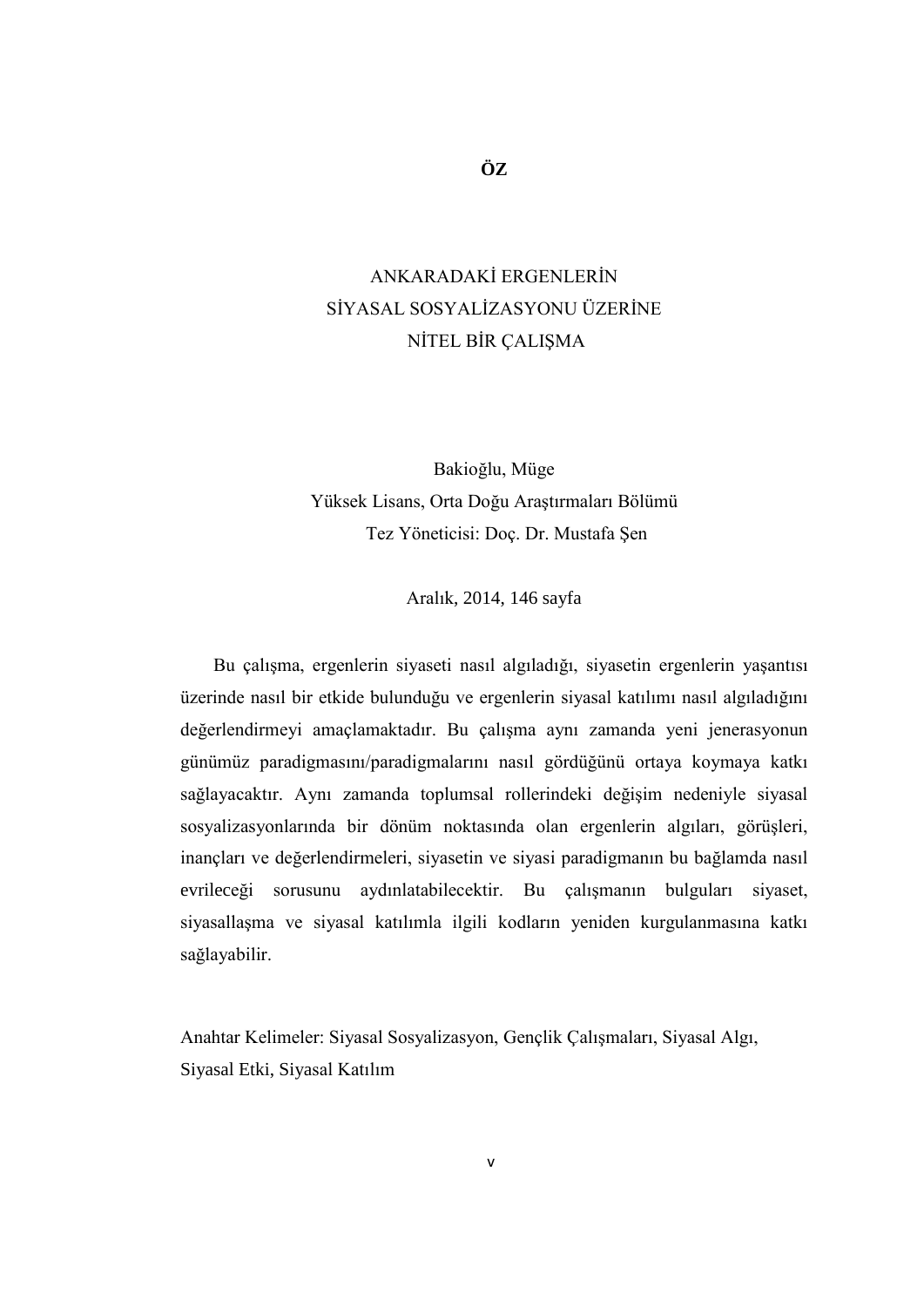"*to whom I am confined…*"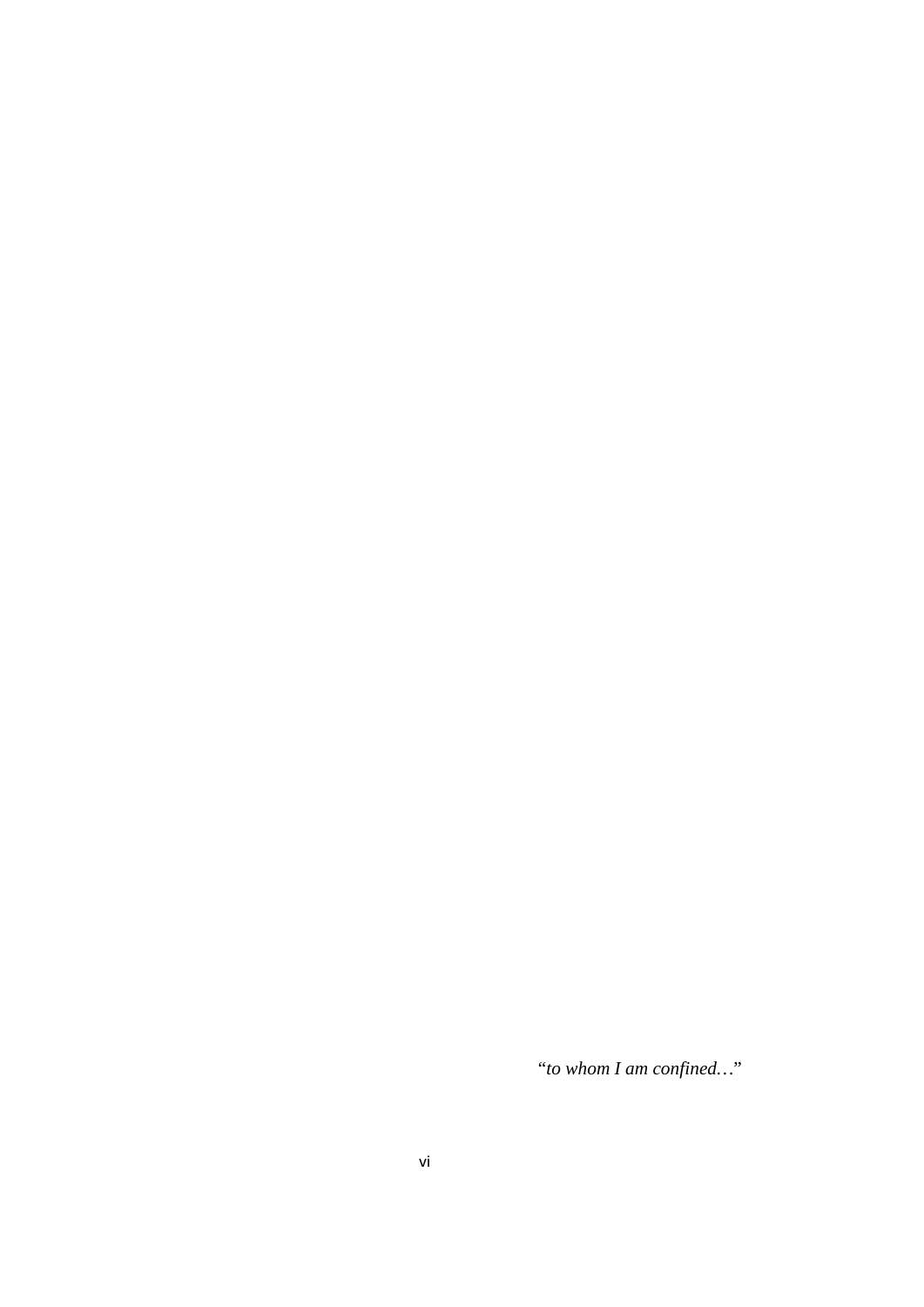#### **ACKNOWLEDGMENTS**

First of all, I would like to thank my supervisor Assoc. Prof. Dr. Mustafa Şen who cracked the door and gave me the opportunity to accomplish this thesis. I am deeply grateful for his inspiring guidance.

I am also thankful to Assist. Prof. Asuman Göksel for her contributions who helped me to improve my work.

Lastly, I would like to extend my deepest gratitude to TEDMEM family; Prof. Dr. Ziya Selçuk, Assoc. Prof. Mehmet Palancı, Dr. Sabiha Sunar, Fulya Koyuncu and Hüseyin Körpeoğlu. I am indebted for their priceless support along the way and their presence in the hardest times.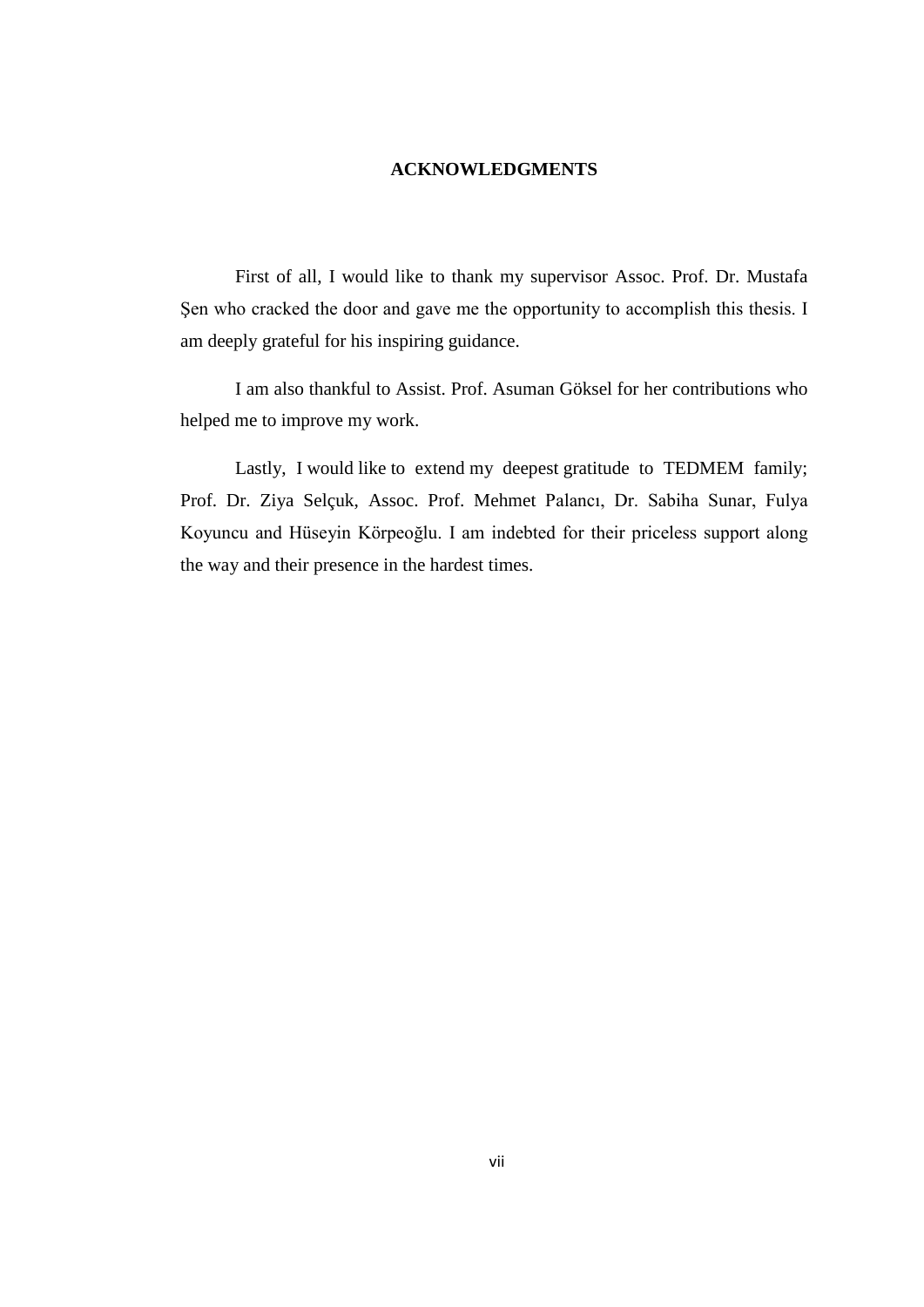# **TABLE OF CONTENTS**

| <b>CHAPTER</b>                                                                 |
|--------------------------------------------------------------------------------|
|                                                                                |
|                                                                                |
| 1.2.                                                                           |
|                                                                                |
| 2. BACK TO BASICS: A REVIEW ON POLITICAL SOCIALIZATION                         |
|                                                                                |
| Early Years of Political Socialization: Youth as an Apolitical Mass25<br>2.1   |
| Political Socialization after 1970: A Change in the Apolitical Image of<br>2.2 |
|                                                                                |
| Discussion on Agents and Factors of Political Socialization 34<br>2.3          |
| A Short Visit to the Background of Political Perception, Impact of<br>2.4.     |
|                                                                                |
|                                                                                |
| Three Approaches: Life Politics of Self-Actualization is the New<br>3.1        |
|                                                                                |
| 3.2                                                                            |
| 3.2.1 Political Interest of Youth: Is it Youth Uninterested in Politics?62     |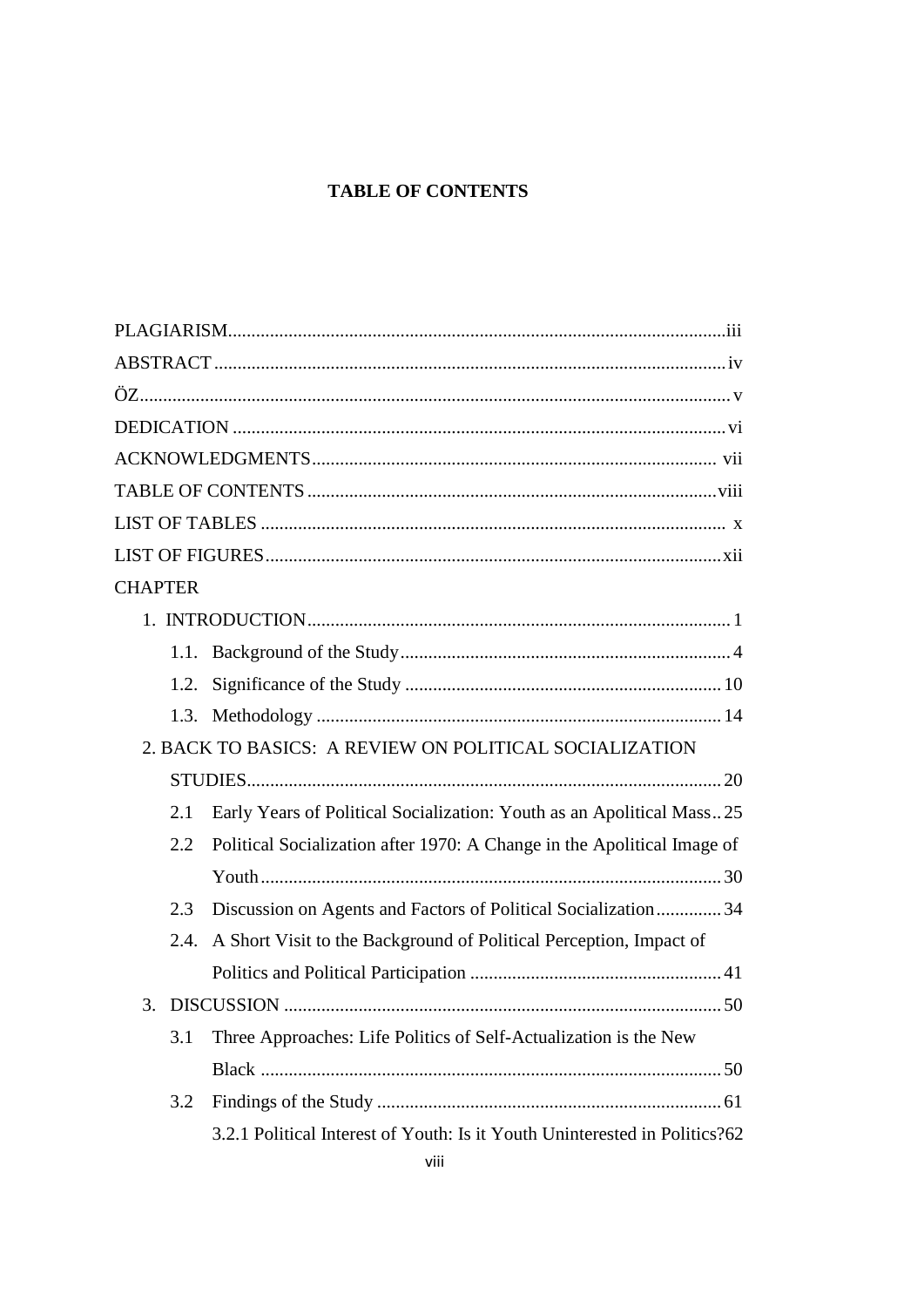|  | 3.2.2. Political Perception of Youth: Politicians are under the Beds 64 |  |
|--|-------------------------------------------------------------------------|--|
|  |                                                                         |  |
|  | 3.2.4. Political Participation: We Can Do It! But Sometimes 79          |  |
|  |                                                                         |  |
|  |                                                                         |  |
|  |                                                                         |  |
|  |                                                                         |  |
|  |                                                                         |  |
|  |                                                                         |  |
|  |                                                                         |  |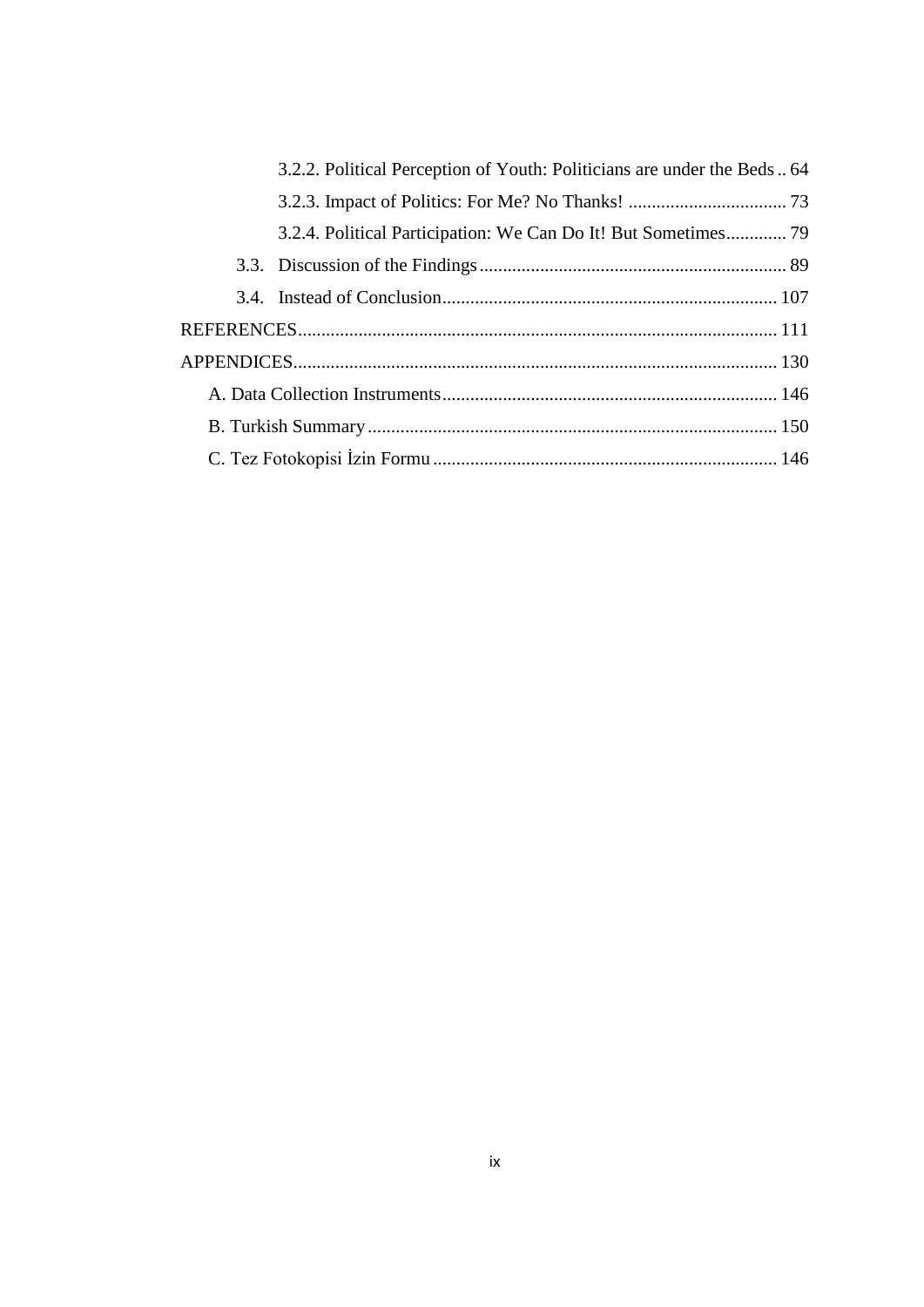# **LIST OF TABLES**

### TABLES

| Table 6: What do you think about whether politicians keep their promises or not? 67   |
|---------------------------------------------------------------------------------------|
| Table 7: What do you think about whether politicians make mistakes or not? 67         |
| Table 8: What do you think about whether politicians take the opinions of whom        |
|                                                                                       |
|                                                                                       |
| Table 10: How do you think is the qualifications of public services provided by the   |
|                                                                                       |
|                                                                                       |
|                                                                                       |
|                                                                                       |
| Table 14: Reasons why participants are uncomfortable with the ways of which           |
|                                                                                       |
| Table 15: Responses regarding policies related to which issues and social             |
|                                                                                       |
|                                                                                       |
|                                                                                       |
|                                                                                       |
| Table 19: Would you encourage the people around you to participate in politics?.82    |
| Table 20: Do you think political participation make a difference in your life, family |
|                                                                                       |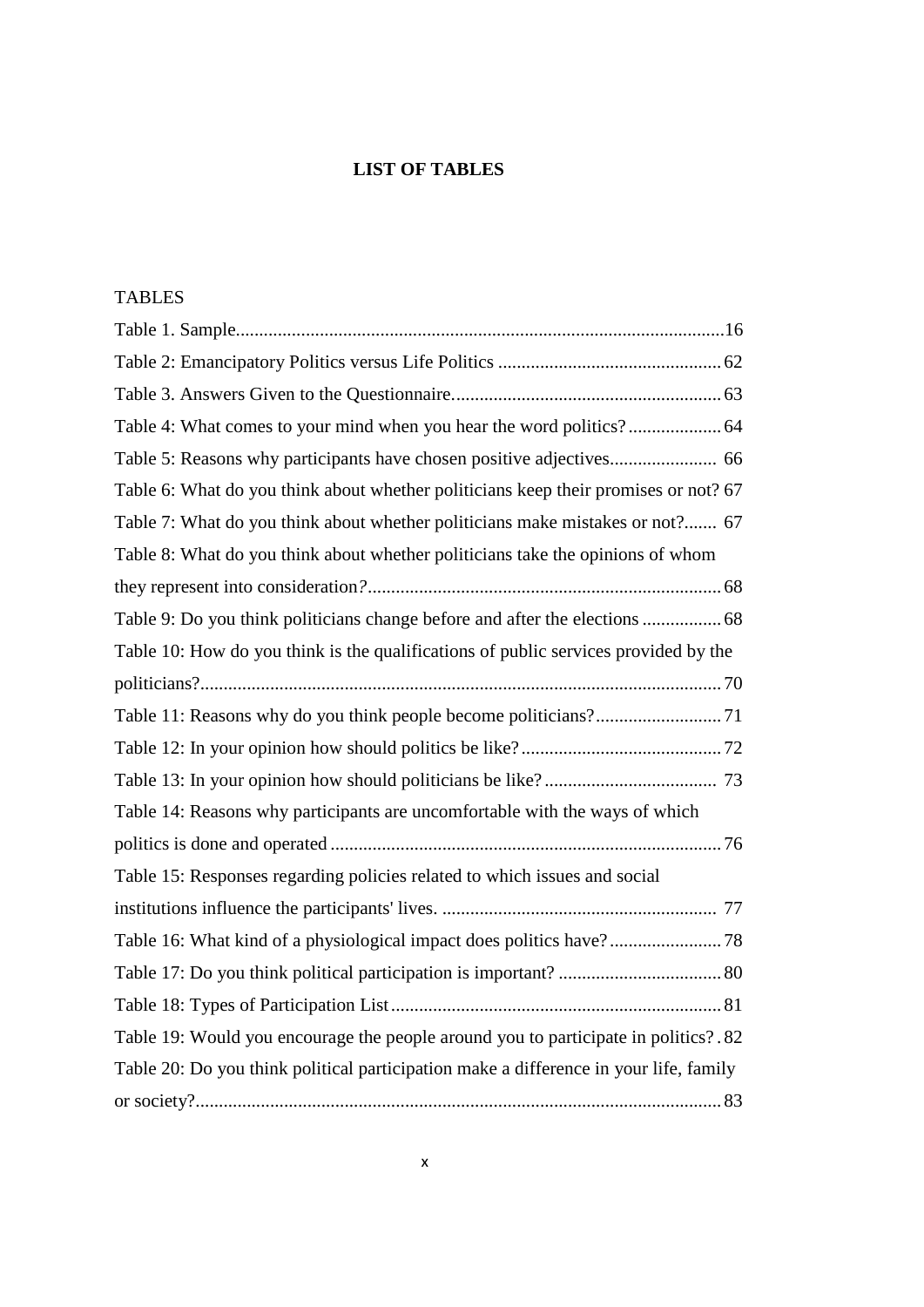| Table 21: Do you think there is a difference between those who participate in    |  |
|----------------------------------------------------------------------------------|--|
|                                                                                  |  |
|                                                                                  |  |
| Table 23: What do you think about the occasions in which the children sit on the |  |
|                                                                                  |  |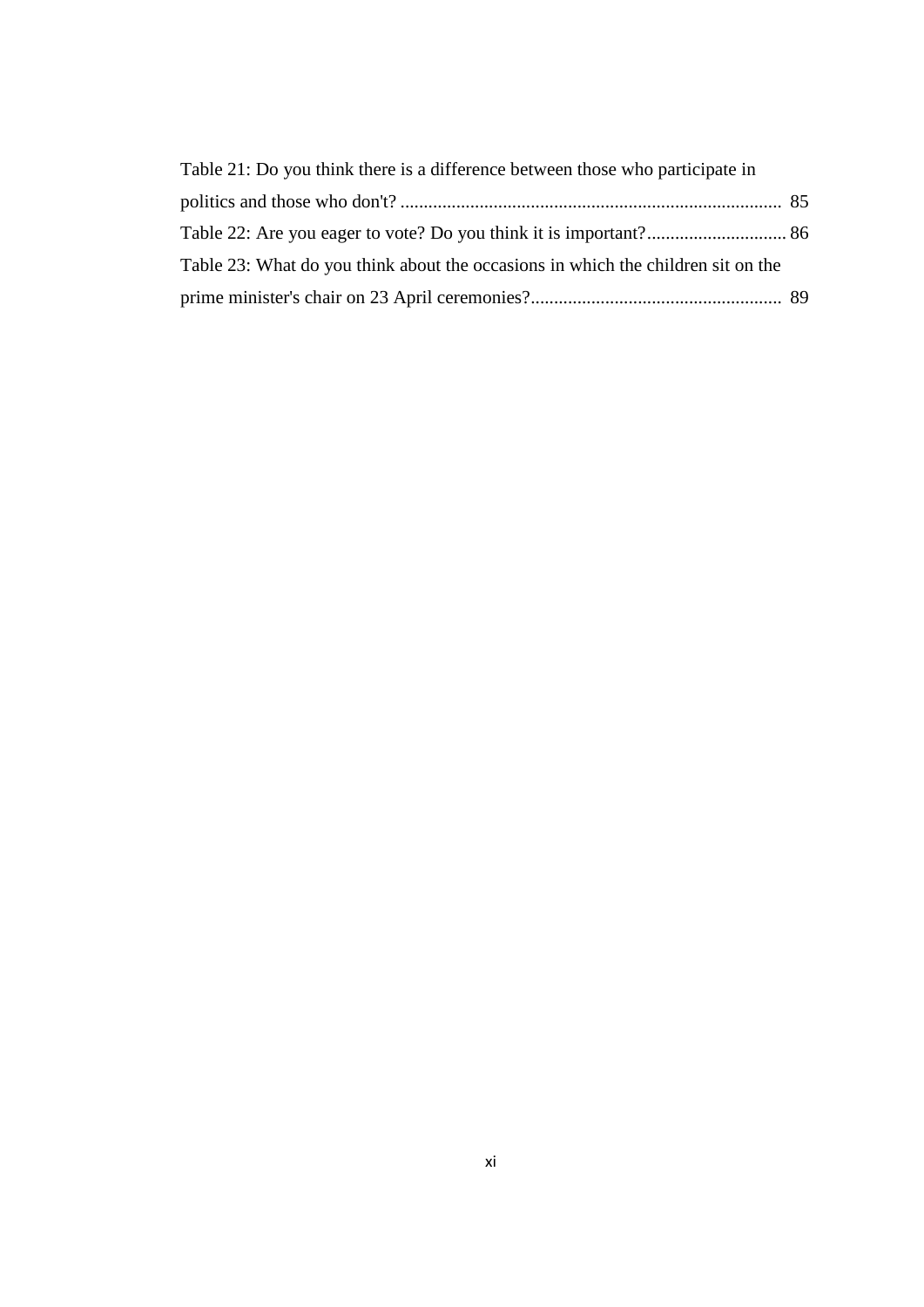# **LIST OF FIGURES**

### FIGURES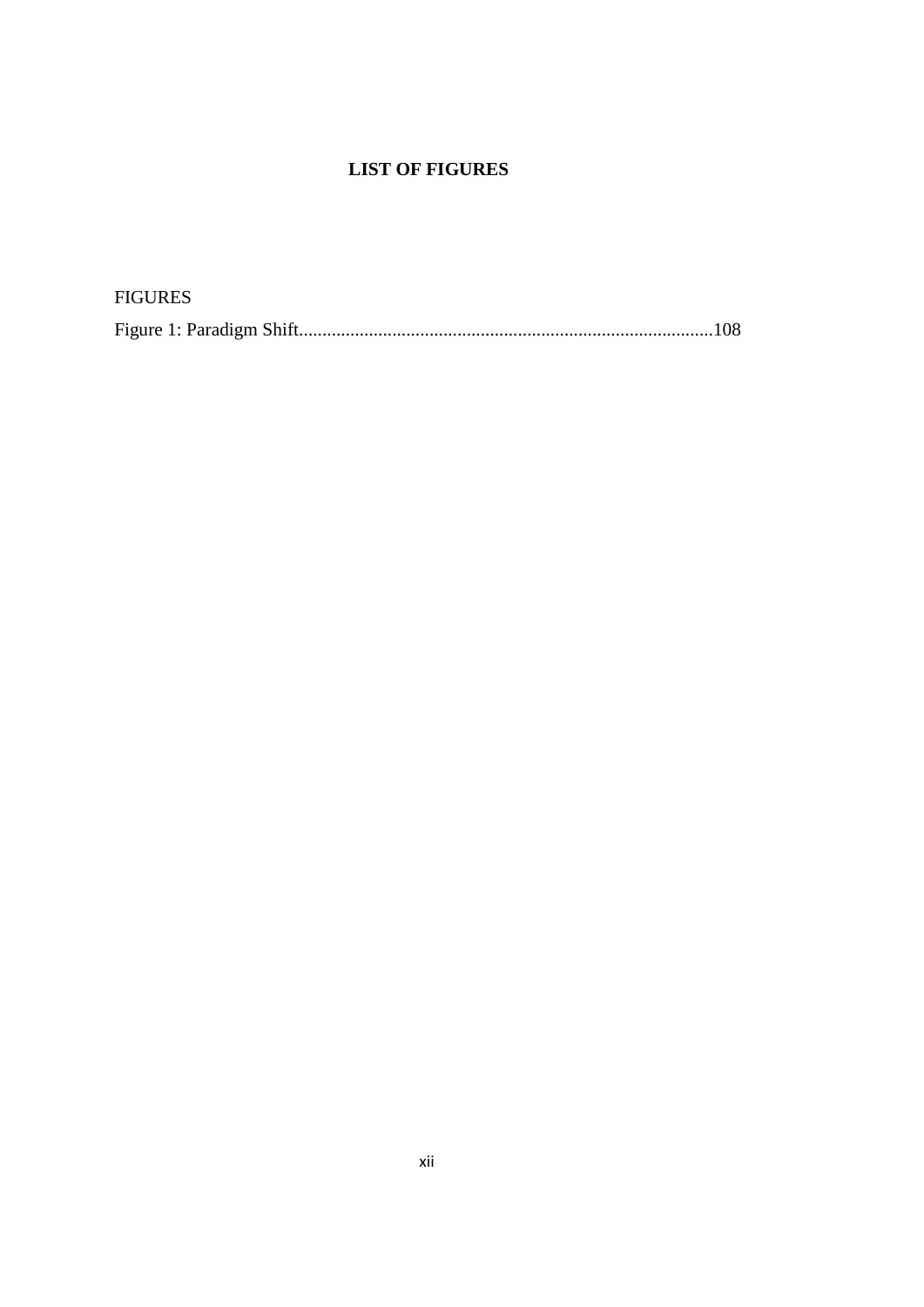#### CHAPTER I

#### INTRODUCTION

The Gezi Park incidents, which sparked on May 28 in İstanbul and spread all over Turkey in a short period of time, took a huge place on the public agenda. When considered within the framework of Turkish political culture, it became a rare political phenomenon that attracted a broad participation. Peaceful protests aiming to show reaction against the urban development projects on the basis of Gezi Park, formed a widely participated movement as it increased the already existing worries about the democratic system in Turkey due to government's marginalizing approach and harsh interventions. What was happening in Istanbul had little to do with specific forms of economic inequality or despotic leadership on the part of a ruling elite; rather, there was a national consensus among a broad spectrum of political actors that reflected disaffection with AK Party policy on neoliberalism, privatization, aggressive urbanisation and authoritarianism (Abbas, 2013, p. 24). The Gezi Park movement transformed into a rights-based middle class movement from this consensus.

A disorganized, leaderless unique structure was formed with the participation of people with different identities. There were Alevis, self-described "Anticapitalist Muslims" students, soccer fans, professionals, academics, artists, nationalists, liberals, left-wing revolutionaries, Kurds and "white Turks"—as the Western-oriented city elites are known (Patton, 2013, p.30). For this reason, Gezi Park became a milestone of Turkish democratization efforts and consolidation of modern liberal values. Both its characteristics of becoming a roof that holds the freedom slogans for everyone, and demands that were gathered under a postmaterialist framework, like quality of life, self-realization, and participatory democracy, pave the way for a wide range of participation. Social demand of these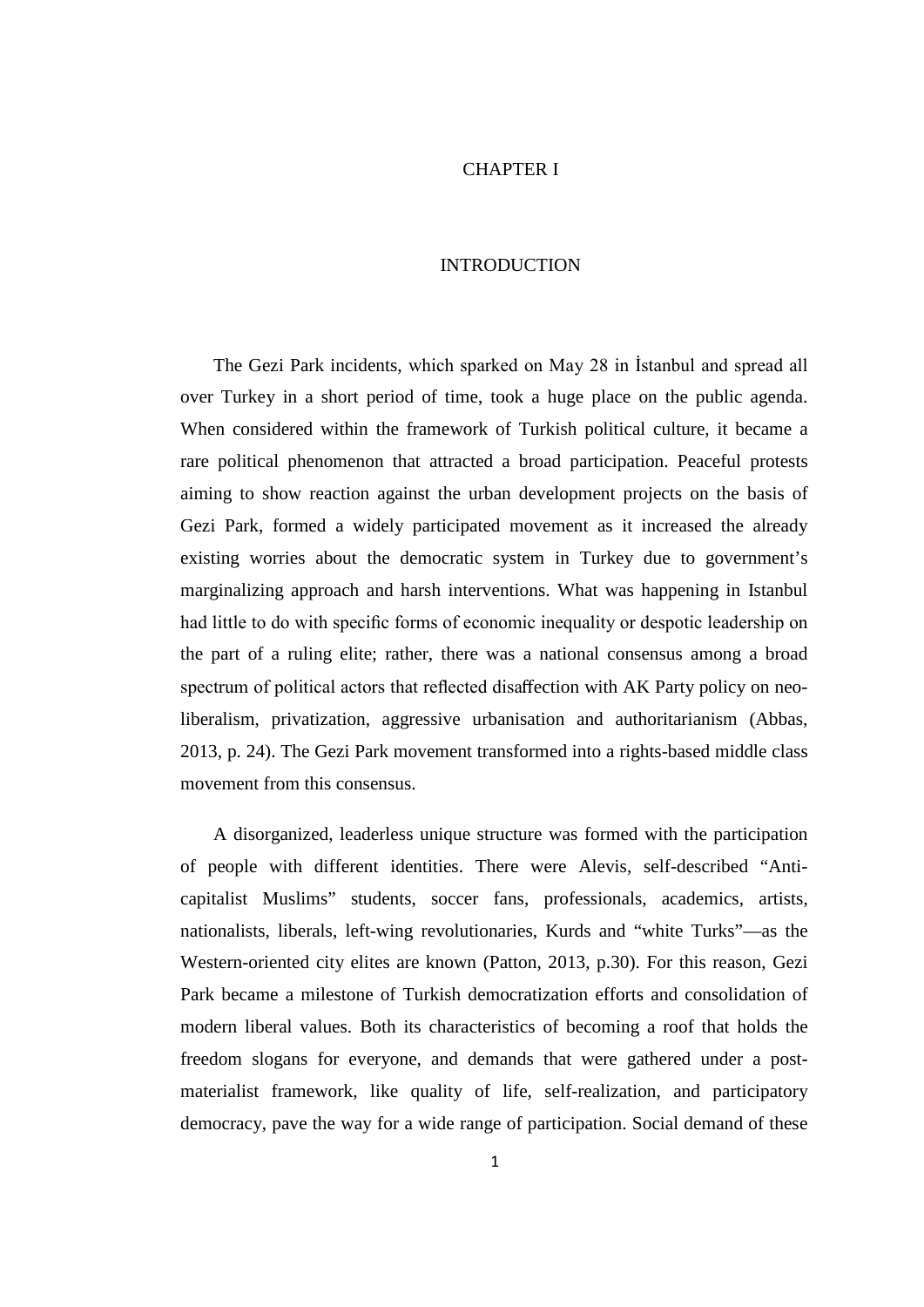rights-based protests was respect to different lifestyles. Another leg of the demands was to end the destruction and capitalization of natural environment, rent-seeking practices and clientelist relation network in the urban planning, all based on the anti-capitalist rhetoric.

Actually, not only these demands and characteristics but also a kind of social network has been shared in the youth movements of 1980s. As Lüküslü (2009) put forward, since the political events of 1980 there has been corruption and scandal in the Turkish political arena, and young people now distrust politicians in this environment, who are perceived as placing personal gain over public good (as cited in Öntaş et.al. 2013, p.253). Furthermore, many people are critical of politicians for their corrupt and 'clientelist' approach to public service (Öntaş, et.al. 2013, p.253). These self-developing trends and behaviours challenged traditional political rhetoric and practices of Turkey, while similar trends have already been on the rise all around the world.

Demands and rhetoric emerged on the basis of these contradictions also consolidated the concept of new politics, and its primary concerns were basic democratic values and social issues, e.g., environment, human rights and freedom. On the other hand, government policies have been conceptualized as infringing upon the civil liberties of secular groups as subtle forms of violence enacted in different realms along a continuum and affecting different gender, ethnic, religious and class groups differently (Arat, 2013, p.808).

The youth who positioned themselves in the frontline of the movement that stemmed from this trend, brought different parties together and formed the leading force of this cause. Identities and social backgrounds of the youth were questioned throughout the whole process. Their identities were scrutinized, especially in the media and social media, against the government's othering tendencies. At first, it was perceived as a typical youth movement and emerged as a generation conflict particular to Generation Y. However, as Göle explains this was not a case of younger generation turning against previous generation; on the contrary, their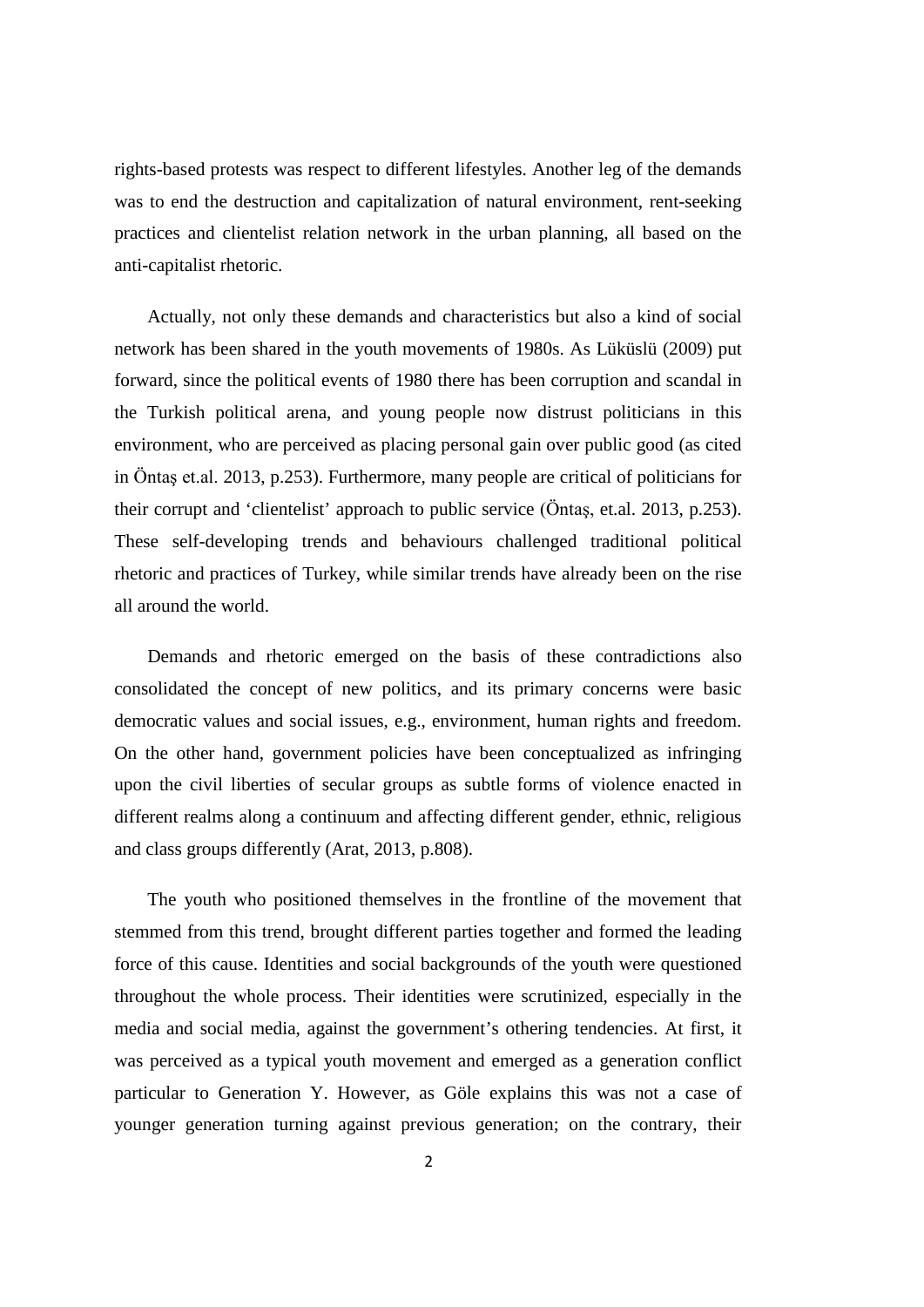parents were joining their children and participating in the same protest movement (Göle, 2013, p.7).

In the wake of the Gezi incidents, Generation Y became a widely discussed issue in the public for the first time in the history of Turkey. With their world perspectives totally different from the previous generation, and their unprecedented behaviour, wishes and demands, this generation achieved to create a new sphere inside the existing socio-cultural frames of the globalized world, as they had the opportunity to express themselves to the broader masses. Most significant characteristics of this generation are adopting the consumption culture of capitalism, individualistic attitudes and behaviour constructed on liberal values. In addition, they politically isolated themselves from the world and the country they live in, and displayed selfish and egocentric manners against the society. However, they still grow up as a generation using all kinds of technological opportunities and thus, they are aware of social events occurring both in the world and their own countries. General characteristics of the generation are defined as follows:

*This generation is defined by the Internet and an increasingly globally connected world. As children Gen Y'ers were protected by their parents and are characterized as having grown up with inflated self-esteems, a sense of entitlement and the belief that anything is possible. They are optimistic, social and have high expectations for themselves and others. As a whole, this generation is the most educated and tech savvy of all generational groups (PrincetonOne, 2008,).* 

Meanwhile, having a role in socioeconomic circumstances of the world and especially in their country, great majority of the individuals belonging to the Generation Y commented the relation between society-state/politics within the framework of their own world perspective and wended their way according to their own demands. In the media age, though, young people are increasingly challenging their representations and creating new transnational spaces through which to express their identities (Neyzi, 2001, p. 412). As it was observed during the Gezi Park and other Occupy Movements that caught worldwide attraction, a widely accepted belief, the rhetoric of "the new generation is apolitical and indifferent to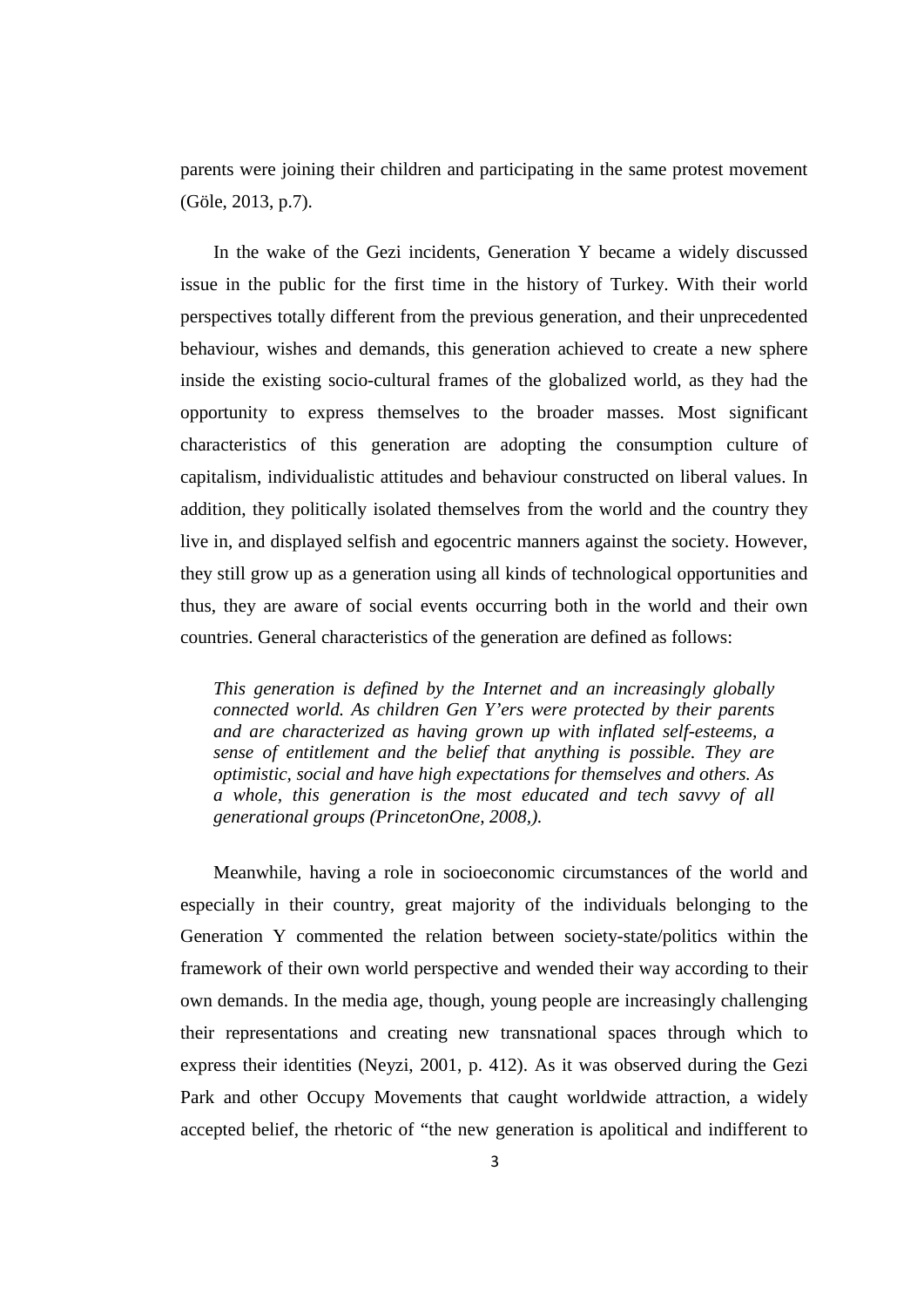politics" was baseless. That was the breaking point for this approach, which has been largely shared especially since 1990.

The profile of the youth within a political system and how they are treated by the political elite of a given state can tell us a lot about the nature of the political system and prospects for change (Diuk, 2013, p.180). In the case of the Gezi movement and Turkey, young people who were not included into the 'authoritarian regime' became reactive as an opposing group. Thanks to the Gezi Park movement, apolitical characteristics and/or the political approach of the new generation are discussed once again in Turkey, and a number of researchers reconsider this issue. At the end of the day, it is seen that there is a need for carrying out more extensive research on the definition of being apolitical and/or political for the Generation Y on account of the conflicting definitions, theories, results and conclusions.

Therefore, this study aims to make a qualitative research on how adolescents, who are at the first stages of political socialization, perceive politics, as well as the impact of politics and political participation.

#### *1.1. Background of the Study*

Defining the Generation Y was the first step in the chain of transitions experienced in the social conditions along with worldwide discussion and adaptation of liberal policies especially after 1970. As the dominance of capitalism and neo-liberal market economy deepened in the world, and the effect of globalism is felt more in the local platforms in time, the Generation Y phenomenon became more apparent. During this process, dimensions of generation definitions altered. Therefore, social conditions that created this generational phenomenon and characteristics attributed to different generations frequently changed. In this context, it is possible to evaluate these changing dimensions roughly in two different phases. By the early years of this century, declining trust and confidence in political institutions, lower respect for authority and its responsiveness to citizen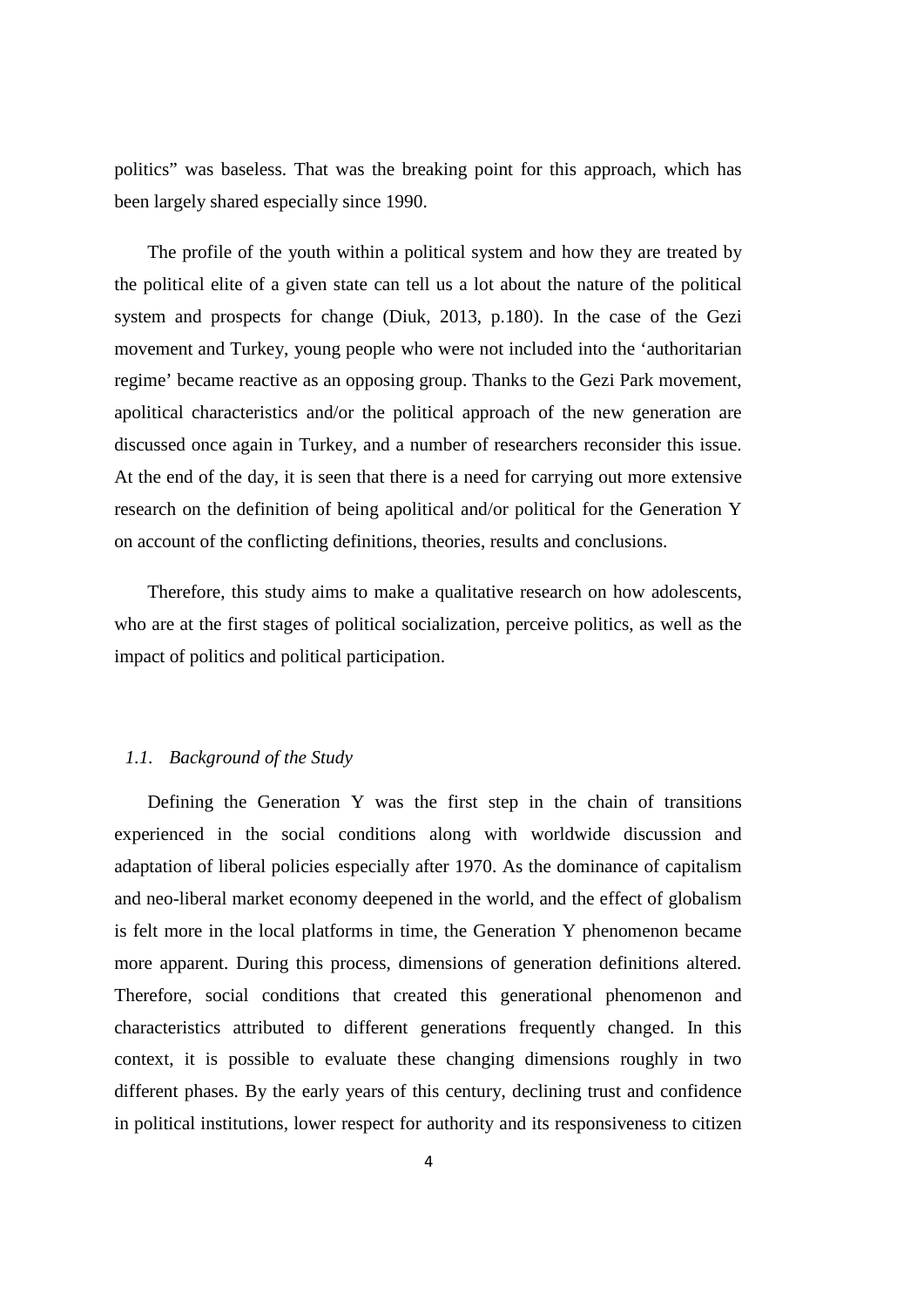concerns, and limited political involvement were recognised as worldwide phenomena (Niemi and Klingler, 2012, p.32). Studies of Dalton (2008); Dalton, McAllister and Wattenberg (2000); Inglehart (1990); Norris (1999); and Wattenberg (2008) explicitly point out this scepticism regarding political agents and institutions.

The Generation Y was also affected from this decline and, therefore holds a position against the political atmosphere. Their stance was identified with some characteristics as being apolitical, even indifferent to political and social events, introverted and selfish individuals in the first phase. However, as the agenda of world politics changed, political views and opinions of public both as individuals and citizens as a part of society changed, accordingly. Transformative efforts towards traditional politics stemmed from the scepticism of the state, society, and traditional power relations. And especially when the politics entered in a period, targeting the reconstruction of the youth, the political socialization studies revived in 90s (Forbrig et al., 2005; Torney-Purta et al., 1999; Wallace et al., 1998) and created an environment urging the youth to engage more in politics.

In the beginning of the 2000s political events such as 9/11, Iraq invasion, WikiLeaks, the Arab Spring and Occupy movements, which created global effect, played an important role in the spread of this newly emerging political views since all of which caused the questioning of 'what is the truth', 'what is righteous', what is justice' and 'what is real freedom'. The conflict based traditional politics and international relations evolved around the 'holy' notions of democracy, which also reproduce conflicts, degenerated the trustworthiness and legitimacy of politics and political institutions. Due to these movements, not only basic concepts (e.g., authority, a just society, rights, freedom), but also relations between governmentstate-society and state-individual raised doubts. Civil movements which took its driving force from social events and political pressure, caused a transformation in the dimension of political participation, political engagement, and led changes in the political attitudes, beliefs and orientation of the new generations. As Mishler and Rose put forward;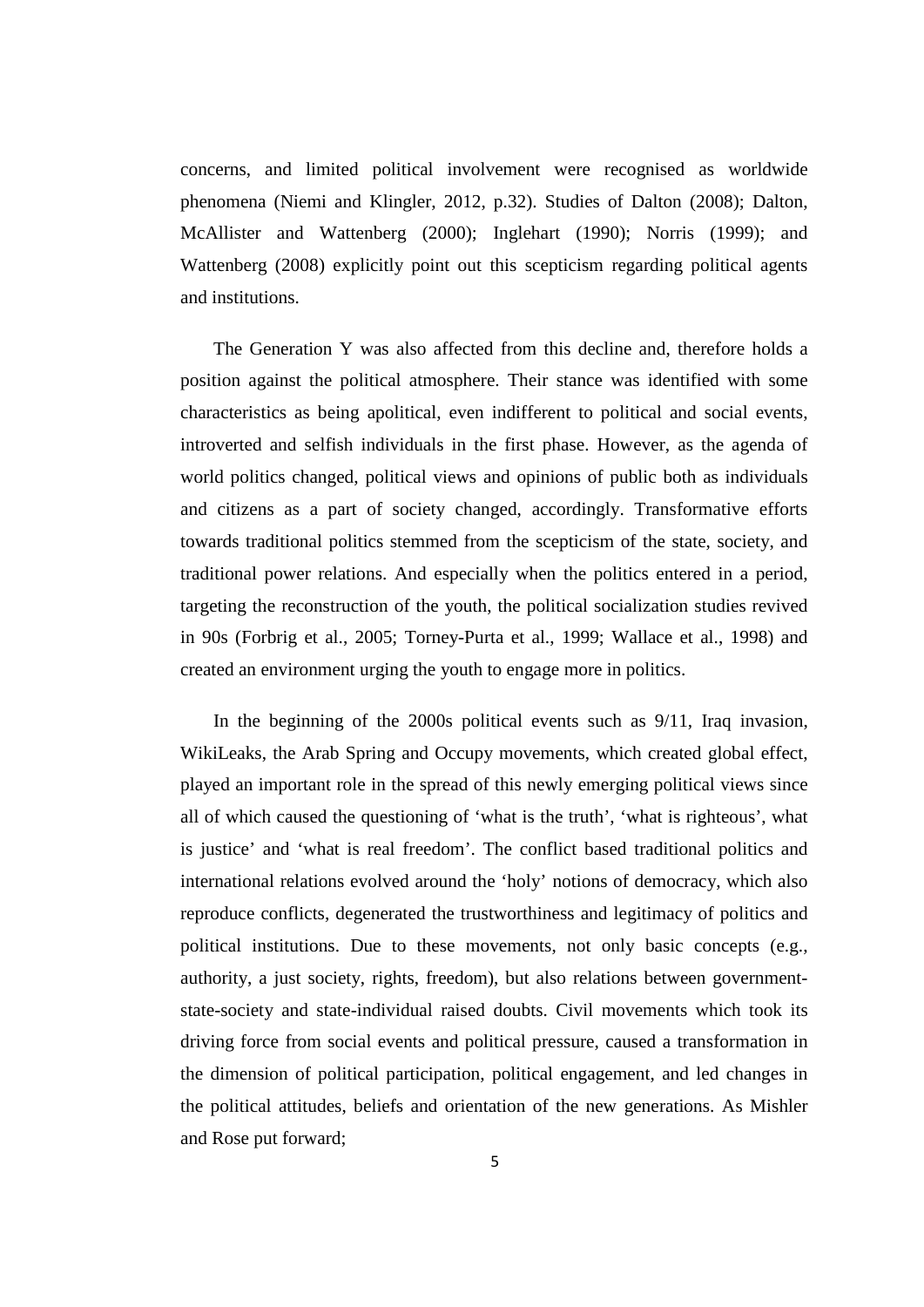*These basic political attitudes are hypothesized to be deeply ingrained and to change only slowly over extended periods, thus maintaining a regime in equilibrium from one generation to the next. When changes in this equilibrium infrequently occur, they are assumed to be functions of major social and political dislocations (Eckstein 1988) or processes that Mannheim (1952) described as "intergenerational discontinuity" (Mishler, 2007, p.822).*

When this discontinuity occurred, basis of the political paradigm started to shatter and shed its skin during the rise of the new notions and principles.

Focal points of political sphere shifted from traditional power relations to supranational, supraideological, beyond identities with liberal point of view. Due to this shift, issues that are not considered as priority, even if they were not subordinated by the previous generations, such as environment, human rights, justice and freedom became the main political affairs of the current generation. As studies of Inglehart, (1990) and Wilkinson and Mulgan (1995), put forward that young people change their focus when political conjuncture changes, and bring new social issues into the forefront of the society. In their studies, scholars have suggested that they have a distinct political agenda due to wider societal changes as opposed to political alienation or apathy (White, Bruce and Ritchie, 2000 p.1).

The new generation had to develop a political stance based on the values and the agenda of their own. However, this time they were characterized within the protest and progressive terms of the Generation Y; because

*whether youth will be conservative, reactionary, or progressive, depends (if not entirely, at least primarily) on whether or not the existing social structure and the position they occupy in it provide opportunities for the promotion of their own social and intellectual ends (Mannheim, 1952, p.297).*

Since the social and intellectual ends differentiated the Generation Y from previous generations, they were reconsidered from the aspects of political interest, life experiences, practices, responsibility and age relations, and their indifferent images were taken into the forefront. This was especially due to the struggle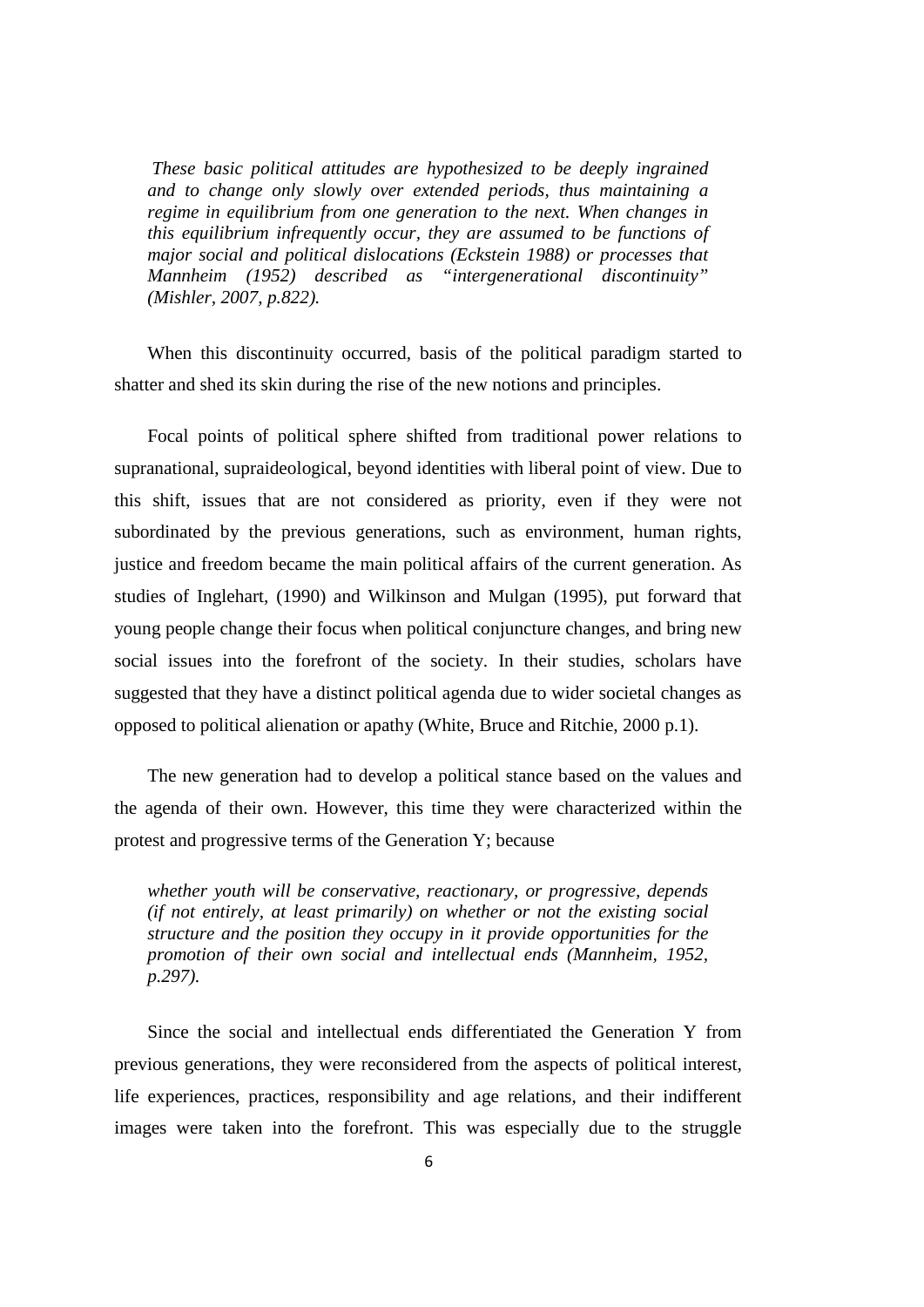between generations and the hegemony of the previous generation in the political realm, which will be explained on the following pages. However, before the political socialization of these Millennials, socialization process itself should be examined to understand the changeover of adolescents' role in social and political arena among generations.

Giving greater space to political interest in a person's life depends on life experiences and his/her direct or indirect relation with politics. In other words, a person's interest in politics increases accordingly when political issues have a significant effect on his or her daily life. For this reason, an increase in political interest and engagement, even in the strict sense, is seen during the life cycle, as transition from education to the workforce. Coles (1995) defines the turmoil that youth faces (as cited in Özdemir, 2010)

*- The transition from full-time education and training to a full-time job in the labour market (the school-to-work transition) - The transition from family of origin (mainly the biological family) to family of destination (the domestic transition) - The transition from residence with parents (or surrogate parents) to living away from them (the housing transition)*

A person's place in the life cycle affects engagement and interest level. For instance, studies of Verba and Nie, (1972); Wolfinger and Rosenstone (1980), Jaynes and Williams (1989) reveal that higher level of education increases income rate, and that there is a positive correlation between these two variables and participation. This situation can be explained with the life-cycle theory. In that sense, a person's place in the life cycle cannot be considered independently from factors such as socioeconomic status, income, marital status, and being a parent. This account of the education–employment nexus relies on a classic liberal view of citizenship represented in a line of political theorising at work from Marshall (1950) and Pateman (1970) through to Pixley (1993) (Bessant, 2004, p.390). A person reveals its political existence in the institutional context by participating in the workforce. In addition, economic independence means fulfilling civic obligations and basic citizenship duties such as paying tax or voting. Or else, as in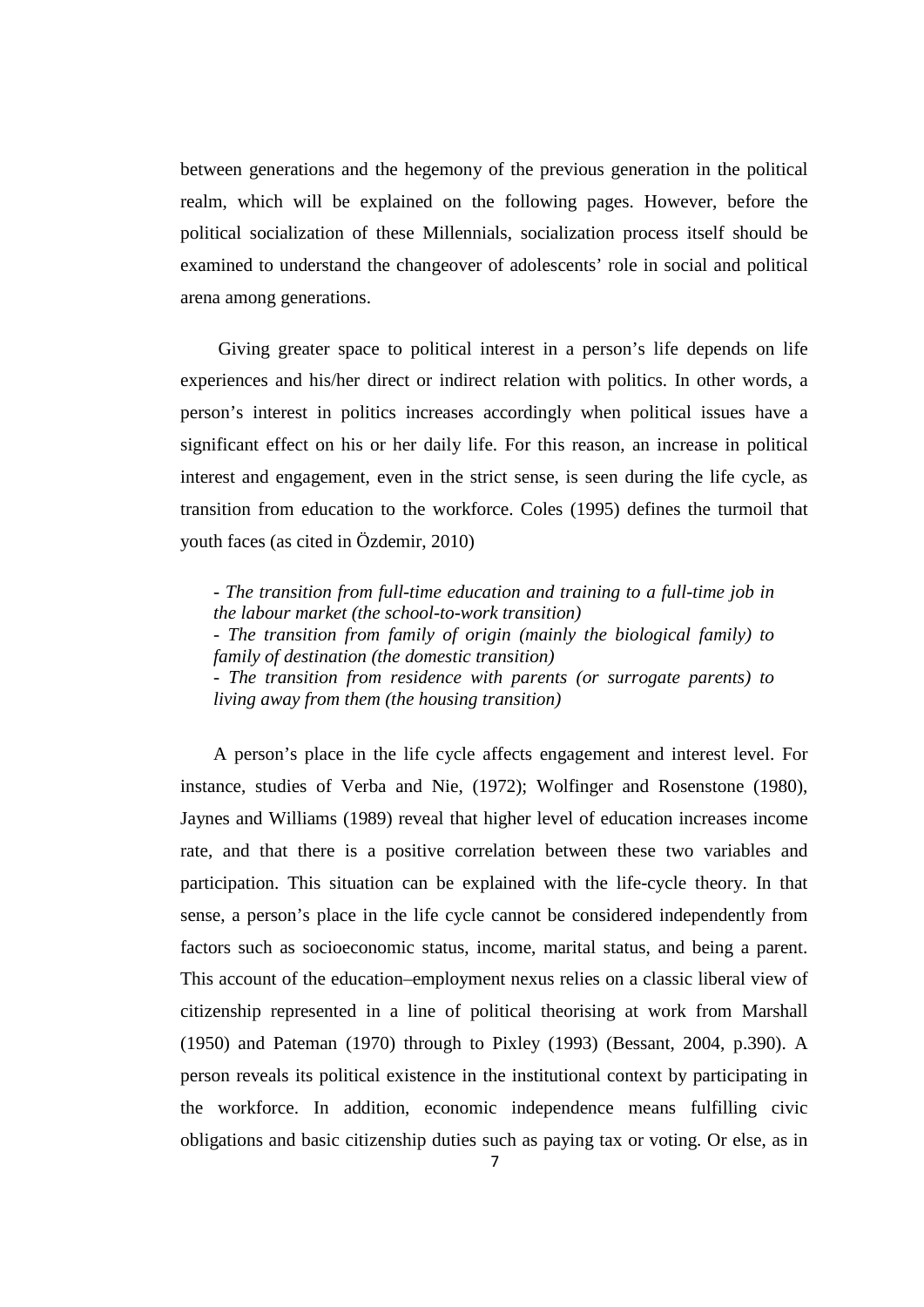the studies of Blais, Gidengil, Nevitte and Nadeau (2004), lacking or having less civic duty level of political interest changes depending on the age of the individual.

Moreover, depending on the life cycle effect, studies of Verba and Nie 1972 (Nie et al 1974) put forward that voting turnout rises in the early adulthood and middle age, and falls during the old ages. Bennett (1986); Glenn and Grimes (1968), Patterson (2002) mention lack of interest special to youth due to the factors such as age and responsibility closely affect the political interest parameter and interest level; whereas researchers such as Rudolph, Gangl and Stevens (2000), Miller and Rahn (2002), Prior (2009) claim that the level of efficacy, partisanship, and political interest are independent from age, and shows consistency in itself for every individual.

However, in recent years, there are some studies saying that there is an inverse relation between being in education system or workforce, and political engagement. For instance, studies of Jarvis, Montoya, Mulvoy (2005) or Macedo et al. (2005) reveal that age, political interest and engagement are not always in a positive correlation. The research conducted by Macedo et al. (2005) claimed that political interest and engagement depend on variables such as political resources, psychological predispositions, political opportunities and social connections. Depending on these variables, they argued working youth possess fewer of the attributes that contribute to participation and are less politically active than their college-attending counterparts (Macedo et al 2005, p.12).

In the early phases of political socialization studies, political stance of youth, age, life experiences, life cycle, family and social background were thought to be more determinative. In the aftermath of family support, going through a shift from being a student to employee, and experiencing a financial freedom, youth enters a transitional period and undergoes a social role change. In the light of these changes, political perceptions, engagement and participation were expected to be on the increase. When modern relations are considered, youth, living in a more closed environment within the personal boundaries, enters into a socialization process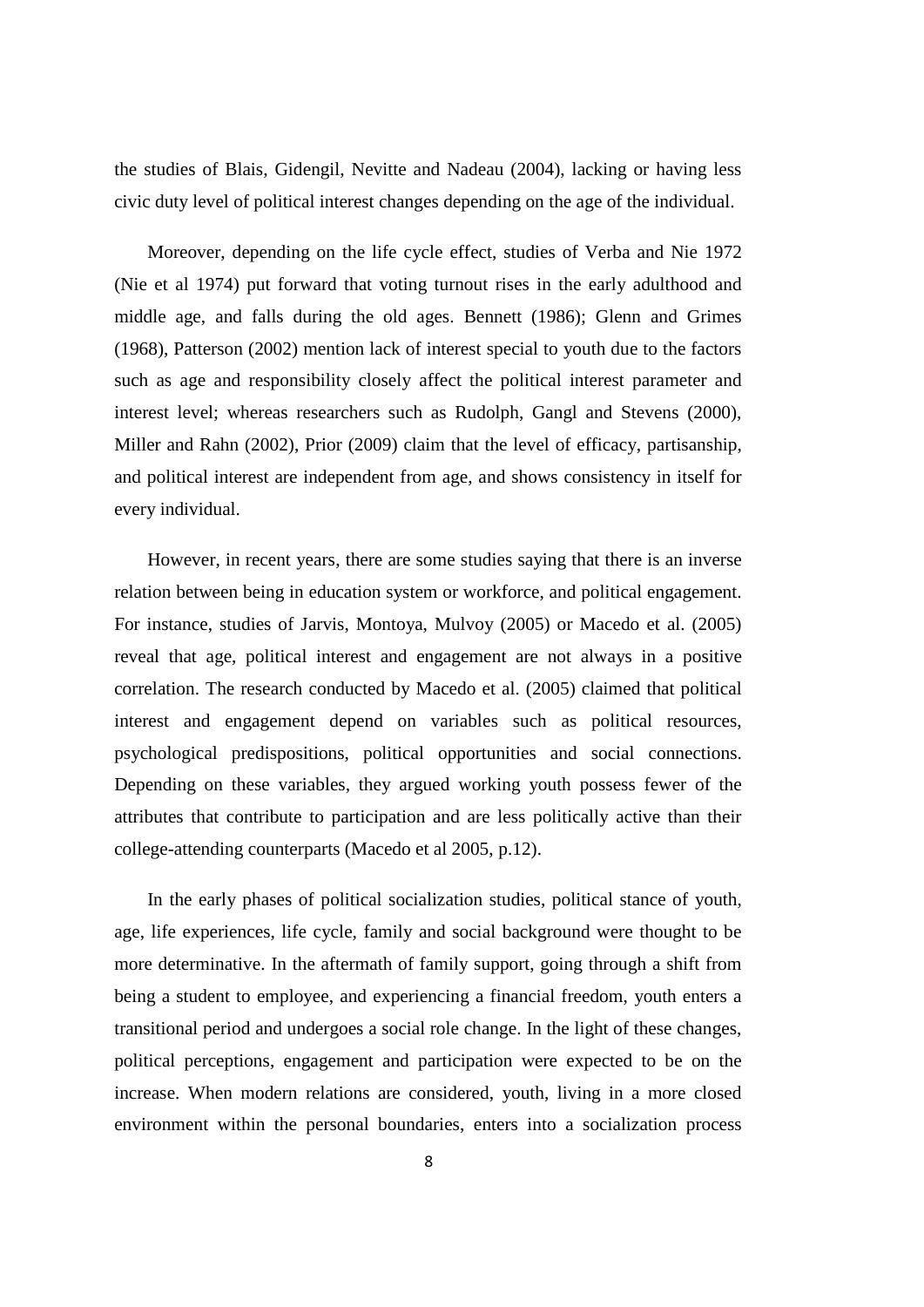blended within their own individualism after the change in social roles. Under the influence of increasing responsibility due to age, they lead a life that has more relevance with politics. As politics has more impact on an individual's life, the need for a closer trace and the level of political interest increase accordingly.

Tendency to be indifferent to politics as well as to socio-political environment is mostly a result of the rejection of growth and above-mentioned social role change. This actually depends on the harmony within the relationship between the person and the political world, rather than an inherited indifference to politics. Because politics does not maintain a constant level of interestingness over time, and as the political world changes, we might expect people's interest in politics to change as well (Holleque, 2011, p. 2). Similarly, Jennings and Niemi (1981) claimed that certain attitudes and, consequently engagement, may change throughout the life course. These changes may be even in a larger spectrum allowing the adoption of conservative attitudes by leaving radical ones.

These studies give clues about the socio-political relation between individual and society. Therefore, as the political conjecture changes, interaction between citizens and politics differs correspondingly. Therefore, those who are born into the same generation keep their socialization process in line with historical experiences as claimed by Inglehart (1977). Therefore political disengagement may be the result of a political generation's historical experiences and exposures to certain national events that could have caused general mistrust of politicians or political system (Wiese, 2012, p.10). As the historical experiences cannot be independent from the political paradigm of an era, youth and its relationship with politics is strictly determined by it.

In the general framework, current criticism concerning youth's perspective on life and politics necessitates taking roots from the current political paradigm. In addition, the on-going definitions and functions of politics urge the reinterpretation of current studies and literature without falling into the trap of anachronism. Since political socialization studies tag youth as political or apolitical by referring to the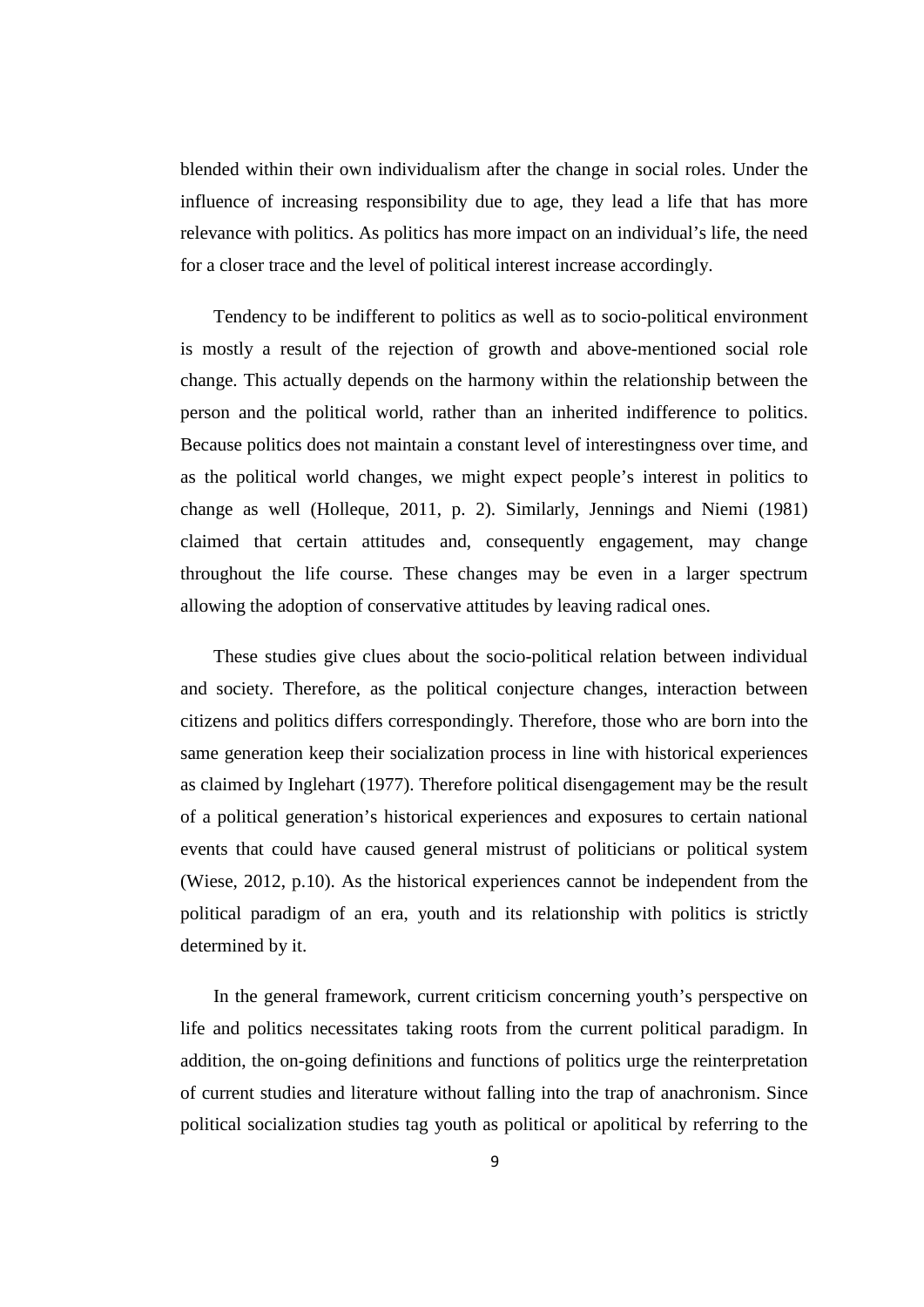different political conjectures and socio-political organization models to make a generalisation, a sound basis has not been constituted so far. Therefore, this study aims to contribute to the current understanding on how adolescents, who are going through a political socialization process, perceive politics, political participation and what kind of an impact politics has on their life course.

### *1.2. Significance of the Study*

The changes both in the traditional definitions of politics and social conditions, where the political interest, interactive relations and political activities are formed and reshaped, urge the necessity of displaying how youth currently perceives politics, political participation and what kind of an impact politics has on their lives. Up until today, a significant number of quantitative research studies on youth's political socialization have been carried out, yet they do not provide an opportunity for deeper understanding. This is because they focus mainly on demographic findings, citizenship and party loyalty, and voting behaviour rather than new politics, its idiosyncratic political sphere, institutions, means and what kind of a relation youth has with it as in the works of Lazarsfeld, Berelson, and Gaudet (1944), Campbell and Kahn (1952), Lipset (1960), Parenti (1977). Despite the comprehensive literature on voting behaviour, political engagement and participation, participatory aspect of conventional politics has been taken into the central point with a reductionist approach. This tendency also confined youth within stereotyped definitions, and so they were manipulated in a limited sphere of politics bound by the criteria and benchmarks of traditional politics.

Some of the studies carried out in this field observed youth's political indifference either within behaviourist patterns as in the studies of Jowell and Park (1998) or developmental characteristics based on political socialization processes. Because of the mentioned structure, these studies, which focus on values, attitudes and beliefs of youth, were mainly quantitative. However, there is still no clarity about the transformation process of political perceptions in the society. Although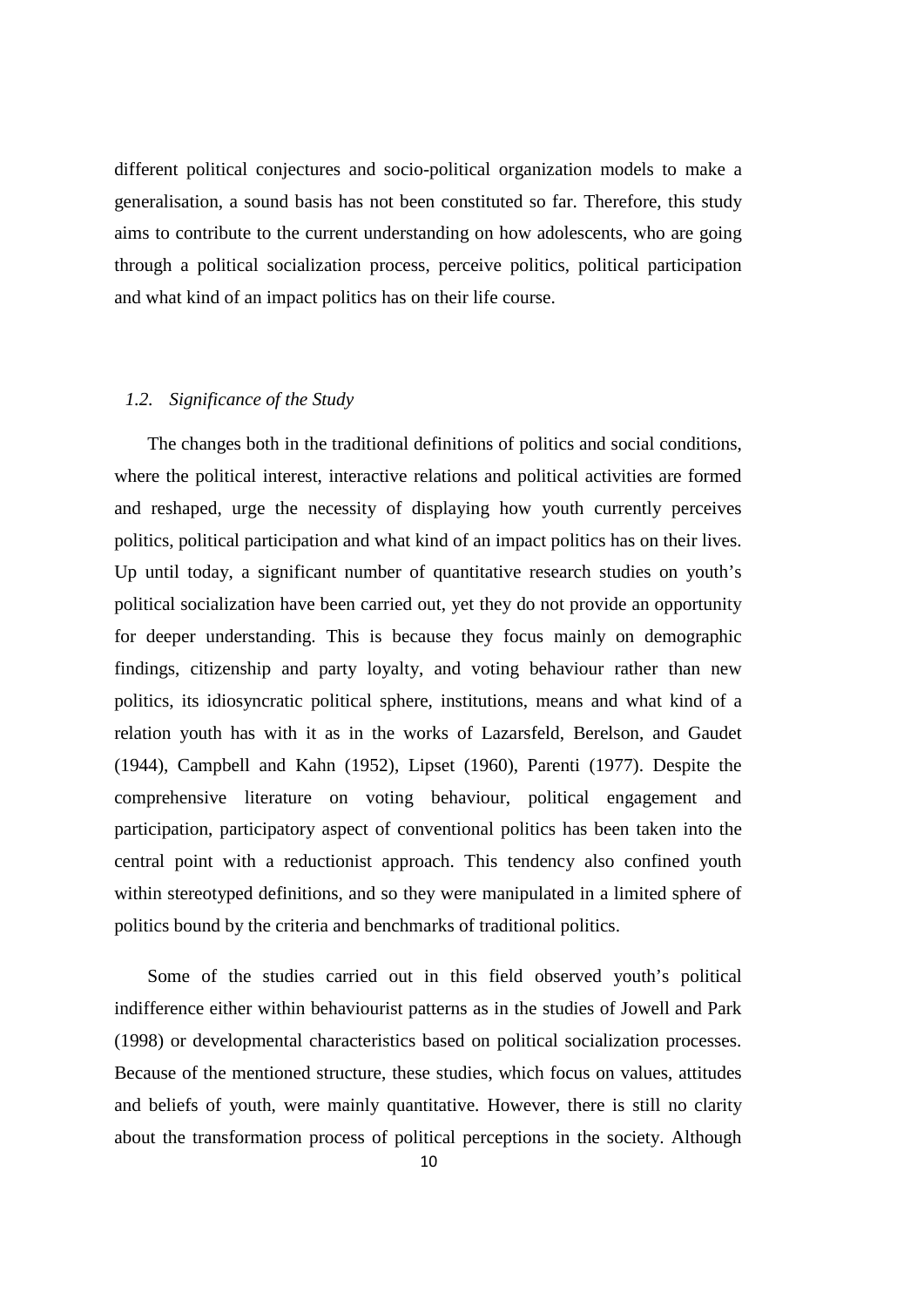some of the studies conducted within this context have a broader perspective, political perceptions and the ways politics influence individuals' lives couldn't be dealt with in detail as much as qualitative studies and thus, these studies were not able to reach a more comprehensive conclusion.

The first wave of political socialisation studies (see Chap. 2), argued that youth is indifferent to politics, as they believe that politics does not concern their personal lives and coincide with their own interests. A great majority of studies in the literature display findings under the headings; 'Youth thinks politics is boring', 'Politics is hard to understand for youth'. These studies even based their discourses on 'youth regards politics as a matter of adults'. For these studies, not only are young people less knowledgeable about politics and less likely to consume public affairs news content than their elders but also they are less trusting of their fellow citizens, less inclined to join social organizations, to volunteer, and to vote (Delli Carpini, 2000; Galston, 2001; Levine and Lopez, 2002; Patterson, 2007 as cited in Lee et.al, 2006, p.670).

These kinds of findings arrived at cause and effect relations with a superficial approach to the phenomenon, rather than providing clues about the process that is capable of developing an insight into the political reality of youth. However, when the findings obtained from qualitative studies were analysed in depth by quantitative studies, they revealed that young people are not actually indifferent to politics but are evaluated so due to their perception on politics as a social institution and the reality in which they regard politics. Studies by many researchers played an important role in revealing the truth underneath these prejudices about youth, and reached meaningful conclusions since they took the whole socialization processes that enable youngsters to build their political self into account. Just like in the studies of scholars like Park (1999), Pirie, M. and Worcester, R. (2000), it was found that young people do not regard politicians as respectable. Researchers such as Bentley and Oakley (1999), found out in their studies that youth consider politics as an unreliable social institution. In his study, Richardson (1990) emphasized that politicians do not care about the views of youngsters. From these contradictions, it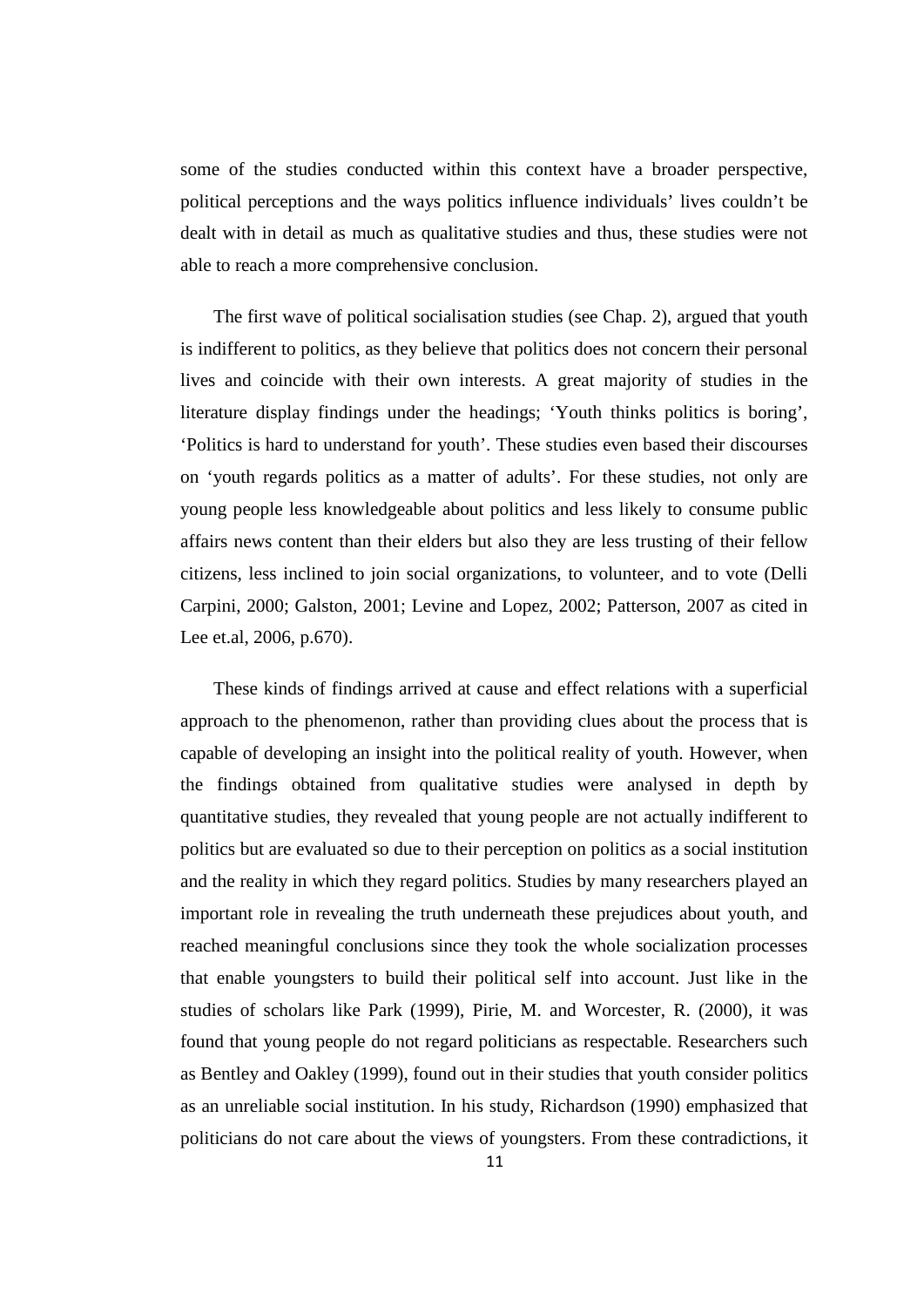is very clear that youth and politics stand on different grounds, and their common field coincides due to mutual rejection and exclusion.

In addition to the academic debate, many citizens, governments and representatives of international community often view young people as part of the problem and not as part of the solution, particularly in countries that are on the verge of or are emerging from conflict (Bryan, 2007, p.3). Kimberlee (2002), Mycock and Tonge (2012), revealed that the main focus of politicians is older people and that they refuse to link their grassroots with youth. Meanwhile, in another study, Park (1995) claimed that the hardships youth experienced in politics at the beginning of their career creates obstacles for the future. These perspectives concerning politics should be distinguished from political indifference, and should be used as an opportunity to bring a more meaningful understanding about discussions as to what the new generation understands from politics and the apolitical/political debate discussed on generational basis as a result of the on-going opposition movements.

It will be more functional to adopt a new perspective concerning the perception of politics through the concept of "what is personal is political" mainly associated with feminist theory, rather than observing the relation between youth and politics over the traditional paradigm. Because this understanding doesn't limit what politics includes and whether it corresponds to the needs and demands of the youngsters.

As it is put forward in many studies, youth does not have a vast knowledge about political issues and those who have, have a tendency to participate through conventional channels (Lane, 1959; Burns, 2002; Patterson, 2002). However, sometimes people who define themselves as indifferent to politics can actually provide greater information. This discrepancy often occurs because they consider themselves indifferent to politics, as they believe that a certain issue that has to do with them internally is not a political matter. Therefore, youth has to have a clearer answer to the question about what politics is before making a definition about their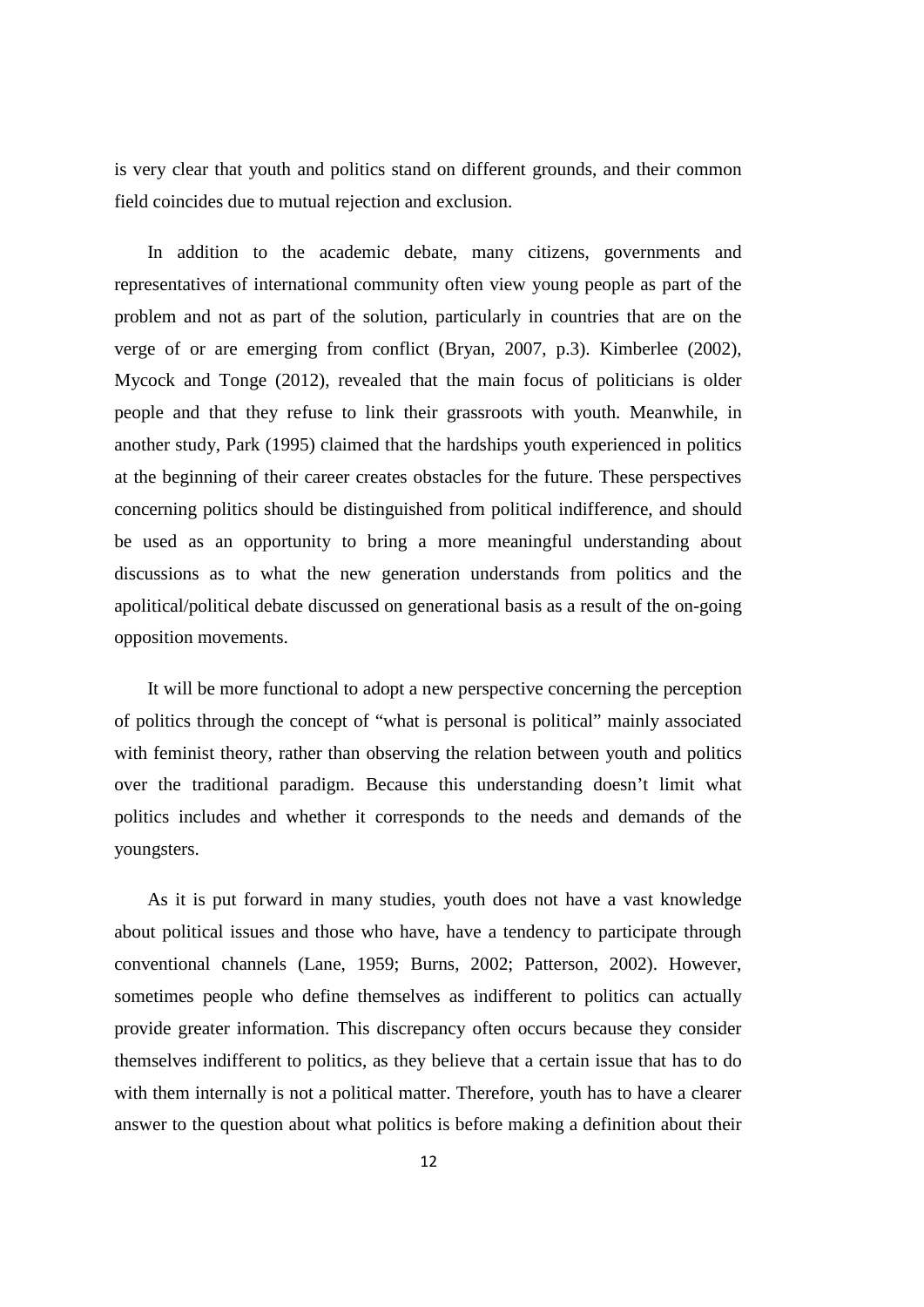political stance. Therefore enlarging the content of politics to reflect life in it can be beneficial in order to establish a bond between youth and politics.

Delimitations and postulates pointed out clearly in the work of Jones, Marsh, and O'Toole as (as cited in Carmouché, 2012, pp.3-4);

*It is herein suggested that if we are to understand why the myth exists (apolitical/political nature), we must realise the shortcomings of the conclusions reached about youth and remember the following postulates:*

*P1: Researchers, and perhaps political scientists particularly, tend to operate with a rather narrow conception of 'the political', which they effectively impose upon the respondents, in part, because of their reliance on quantitative survey research methods. Furthermore, little attempt is made to explore how people themselves define the political. P2: Non-participation is not adequately problematized. Indeed, a lack of participation in political activities specified by researchers is deemed as evidence of non-participation in politics per se and this is routinely attributed to apathy. Yet, non-participation is a much more complex phenomenon…political participation has a number of 'others', not just apathy.*

*P3: There are insufficient youth specific explanations for declining participation among young people, and there is little attempt to establish the extent to which young people view politics differently.*

In search of the compensation of these delimitations of the field, what this study is trying to achieve within the scope of the chosen sample is to analyse how youth understands, perceives and defines politics; how they take participation into consideration and individualise the engagement process—even participatory or non-participatory engagement forms—while drawing the boundaries among the type of participations; as well as how they evaluate the impact of politics on their daily lives.

First of all, this study will focus on the political perception of youth and how they define politics within the frame of their personal experiences and socialization. Secondly, how youth is affected by politics will be analysed in order to enhance our understanding of the ways they associate themselves with politics. And lastly, how they evaluate their political engagement and locate themselves in front of the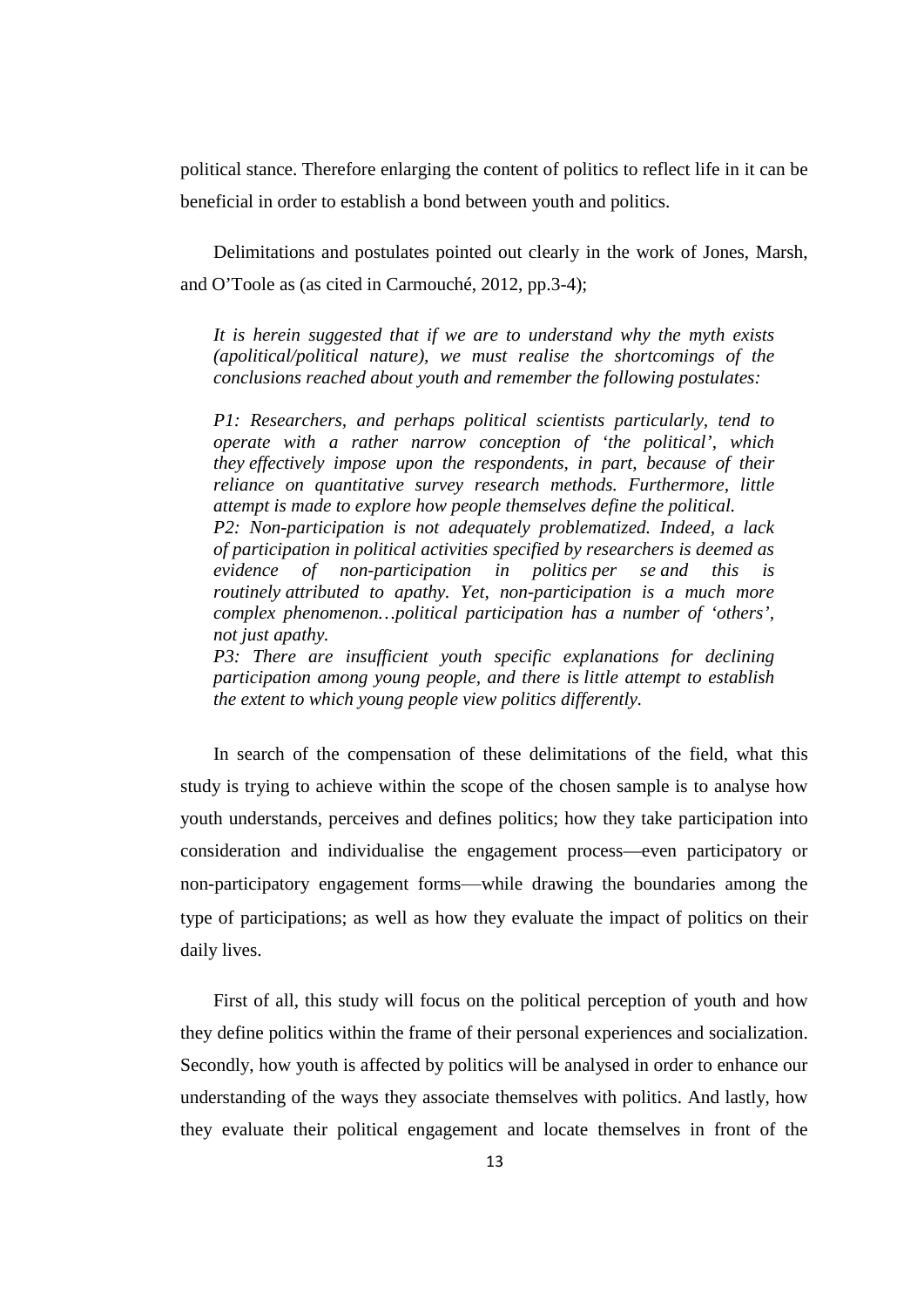participation channels will be questioned. In this manner, all themes will be demonstrated and discussed within the current paradigm/s. Their perspective, jargon, values and beliefs that played a determining role on these topics will be examined in depth.

Following these aspects and dimensions, the study will set forth recommendations on how the relation between youth and politics should be taken into account and in which way political arena can be reorganized in the light of the findings of this study and previous ones.

#### *1.3. Methodology*

The main purpose of this study is to evaluate how adolescents perceive politics, what kind of an impact politics has on their lives and how adolescents regard political participation. It is expected that processes concerning political perception, political impact and participation of adolescents will be understood more thoroughly. This study will also contribute to reveal how the new generation regards the political paradigm/s of our times. Perceptions, views, beliefs and evaluations of adolescents may also shed light on the question how politics and political paradigm will evolve within this context. Findings of the study may contribute to rebuild the present codes of politics, politicization and political participation.

Accordingly, questions presented below will be discussed in this study;

1. How do 16-17 year-old adolescents perceive politics and politicians?

2. In which way are they affected by politics, and how do they evaluate the impact of politics?

3. What do they think about the available participation channels and forms of participation?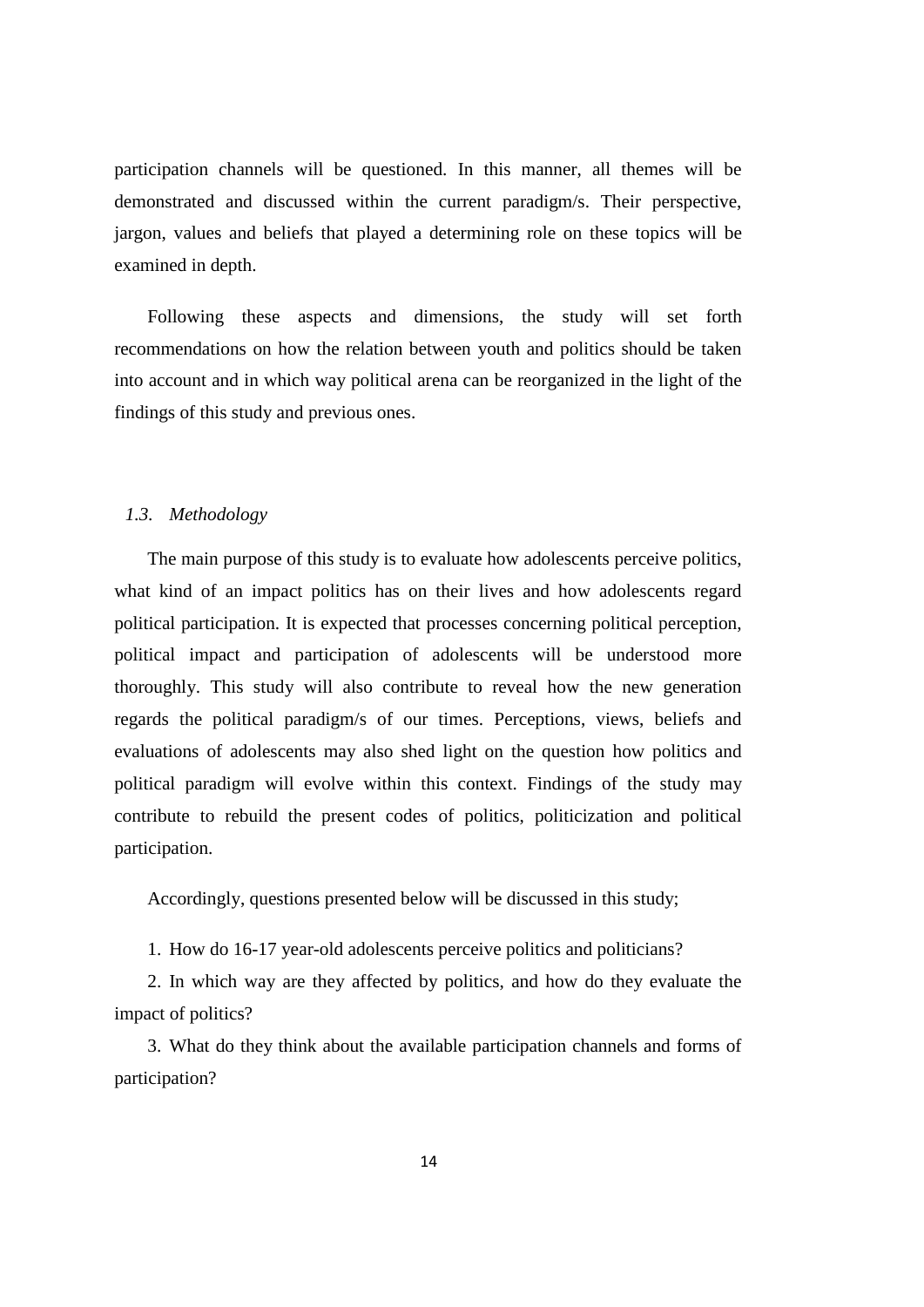In order to propose a coherent and extensive comprehension on the main subject and research questions, the most appropriate methodology is thought to be qualitative research. Substantially, the research design of this study has been composed according to the principles of case study. Becker (1970) explains that case studies refer to a detailed analysis of an individual case, supposing one can properly acquire knowledge of the phenomenon from intensive exploration of a single case (as cited in, Fidel 1984, p.274). Since qualitative case studies make it possible to provide in-depth information, comprehension regarding the issue expands [significantly.](http://tureng.com/search/significantly)

Sample composed for data collection is essential for gathering valid information. Sampling involves decisions about what data to collect and analyse, and where these can be accessed (Daymon and Holloway, 2011, p.209). Within this study, the sample from whom the data will be collected via information form, questionnaire, and cognitive interview is adolescents in the process of political socialization. The sample consists of 24 participants aged 16-17. This group has been divided into three categories according to their socioeconomic status; high, medium and low level. Each socioeconomic division has a gender equilibrium. In this way, sample is composed of 12 female and 12 male participants and equal gender distribution in sample is maintained (for details, see Table 1.).

Purposeful sampling takes place when the researcher selects a sample from which the most can be learned (Sharan, 1998). Therefore, purposeful sampling is the most convenient method that can be applied. The reason why the purposeful sampling is preferable is that any common patterns that emerge from great variation are of particular interest and value in capturing the core experience and central, shared dimensions of a setting or phenomenon (Patton, 2002, p.235)

Data collection process had been planned to take place at schools however, since Ankara Provincial Directorate of National Education rejected the research request, meetings with the participants were held out of the school with the consent of their parents.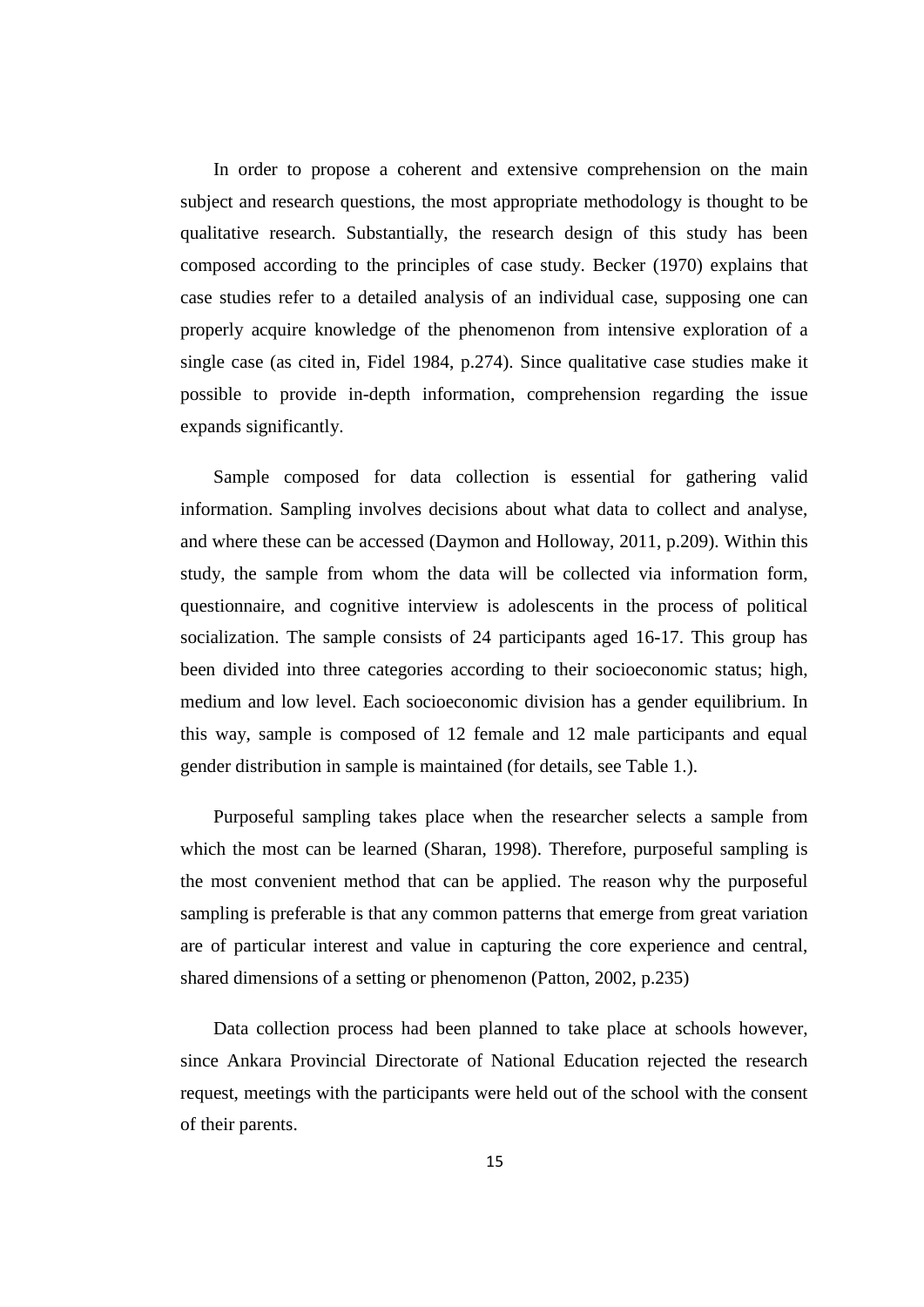| <b>Case Number</b> | <b>Gender</b> | <b>Socioeconomic Level</b> | <b>Age</b> |
|--------------------|---------------|----------------------------|------------|
| Case 1             | Female        | High                       | 17         |
| <b>Case 2</b>      | Female        | High                       | 17         |
| Case 3             | Female        | High                       | 17         |
| <b>Case 4</b>      | Female        | High                       | 17         |
| Case 5             | Male          | High                       | 17         |
| Case 6             | Male          | High                       | 17         |
| Case 7             | Male          | High                       | 17         |
| Case 8             | Male          | High                       | 17         |
| Case 9             | Female        | Middle                     | 16         |
| Case 10            | Female        | Middle                     | 16         |
| Case 11            | Female        | Middle                     | 16         |
| Case 12            | Female        | Middle                     | 16         |
| Case 13            | Male          | Middle                     | 16         |
| Case 14            | Male          | Middle                     | 16         |
| Case 15            | Male          | Middle                     | 16         |
| Case 16            | Male          | Middle                     | 16         |
| Case 17            | Female        | Low                        | 17         |
| Case 18            | Female        | Low                        | 17         |
| Case 19            | Female        | Low                        | 17         |
| Case 20            | Female        | Low                        | 17         |
| <b>Case 21</b>     | Male          | Low                        | 17         |
| Case 22            | Male          | Low                        | 17         |
| Case 23            | Male          | Low                        | 17         |
| Case 24            | Male          | Low                        | 17         |

*Table 1. Sample*

Information form, questionnaire and interview were chosen as data collection instruments. All of these were completed one at a time for each participant. Completion of the data collection set took between 25 minutes to 45 minutes depending on the participant's attitude toward the process.

In the first place, information forms are applied and they are prepared to identify and designate the participants. These questions are also the independent variables of this study. Participants were only asked attributive questions. Attributive questions ask people who they are, rather than what they do (Powell, 1998, p.3). In this context, questions in this section aim to define their age, socioeconomic status and gender.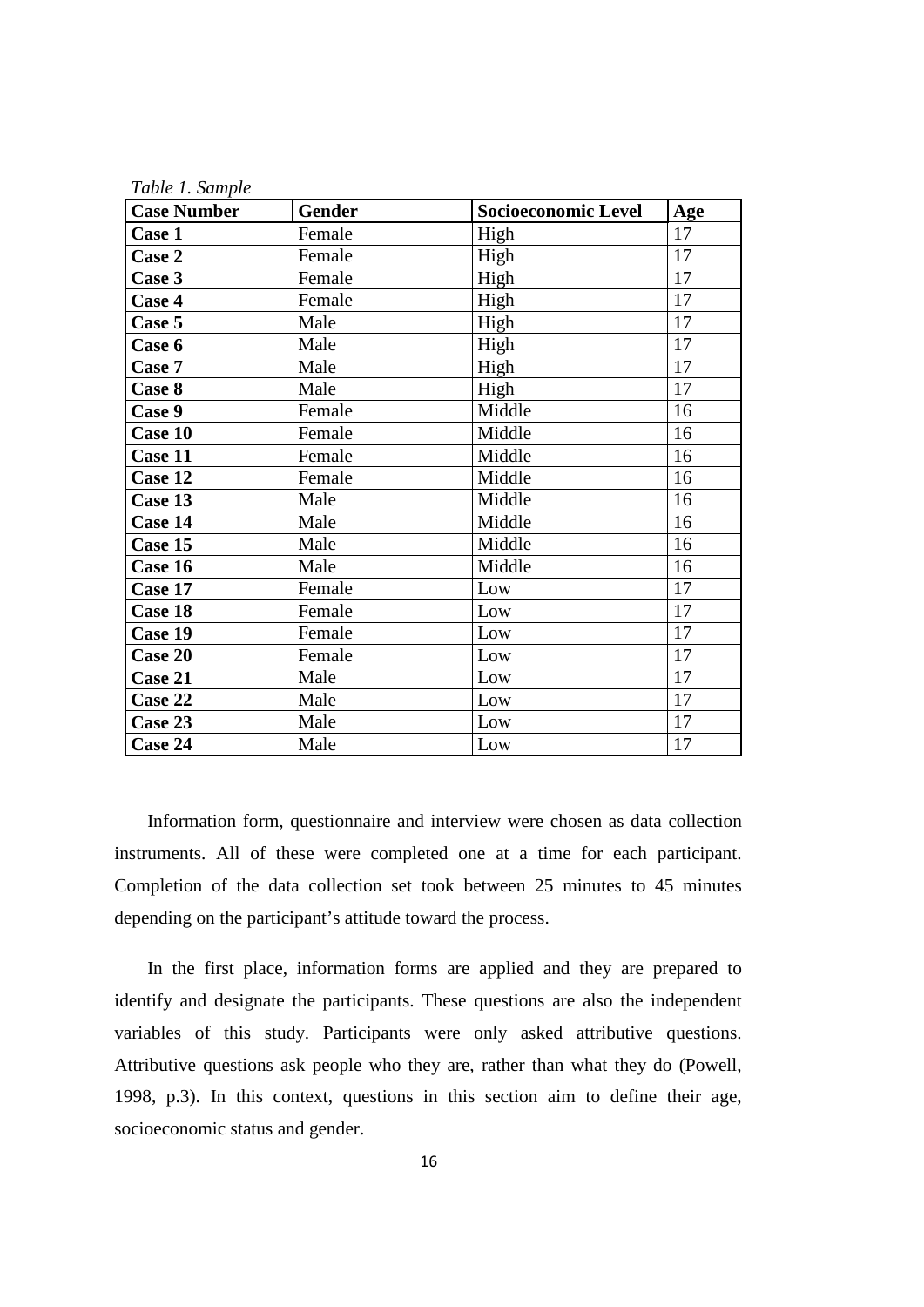In the second phase of data collection, questionnaire technique is preferred. In finding out what kind of character individuals have, behaviours they show, opinions and views they adopt, and attitudes they develop, the most reliable sources are their own oral and written statements (Balcı, 2011, p. 150)*.* Therefore, questionnaire applied to the research sample was designed to learn about the behaviours, opinions and self-evaluations of participants on political interest. The questionnaire serves two purposes; first is to understand how the participant defines his/her political interest level. Secondly, with the next four questions, behaviours that show participant's interest level are posed to support the self-evaluations of the respondents which provides an opportunity for the researcher to analyse and compare these two interrelated information.

Thirdly, interview technique is applied. As explained by McNamara, interviews are particularly useful for getting the story behind a participant's experiences. The interviewer can pursue in-depth information around the topic. Interviews may be useful as follow-up to certain respondents to questionnaires, e.g., to further investigate their responses *(*McNamara, 1999, p.1). Interview technique can be carried out in three different styles. These styles are structured interviews, semistructured interviews and unstructured interviews. In this study, semi-structured interview is preferred. Interviews are generally organised around a set of predetermined open-ended questions, with other questions emerging from the dialogue between interviewer and interviewees (DiCicco-Bloom and Crabtree, 2006, p.315).

The required information is divided into four categories, namely political interest, political perception, impact of politics and political participation (for details of the data collection instruments, see Appendix A) and questions in each category were composed in advance. However, since this is a qualitative study, purpose of which is to derive an understanding about the issue, the researcher has asked additional questions that are not in the main the question form during the examination of participant's views, beliefs, perceptions, evaluations and experiences via the interview.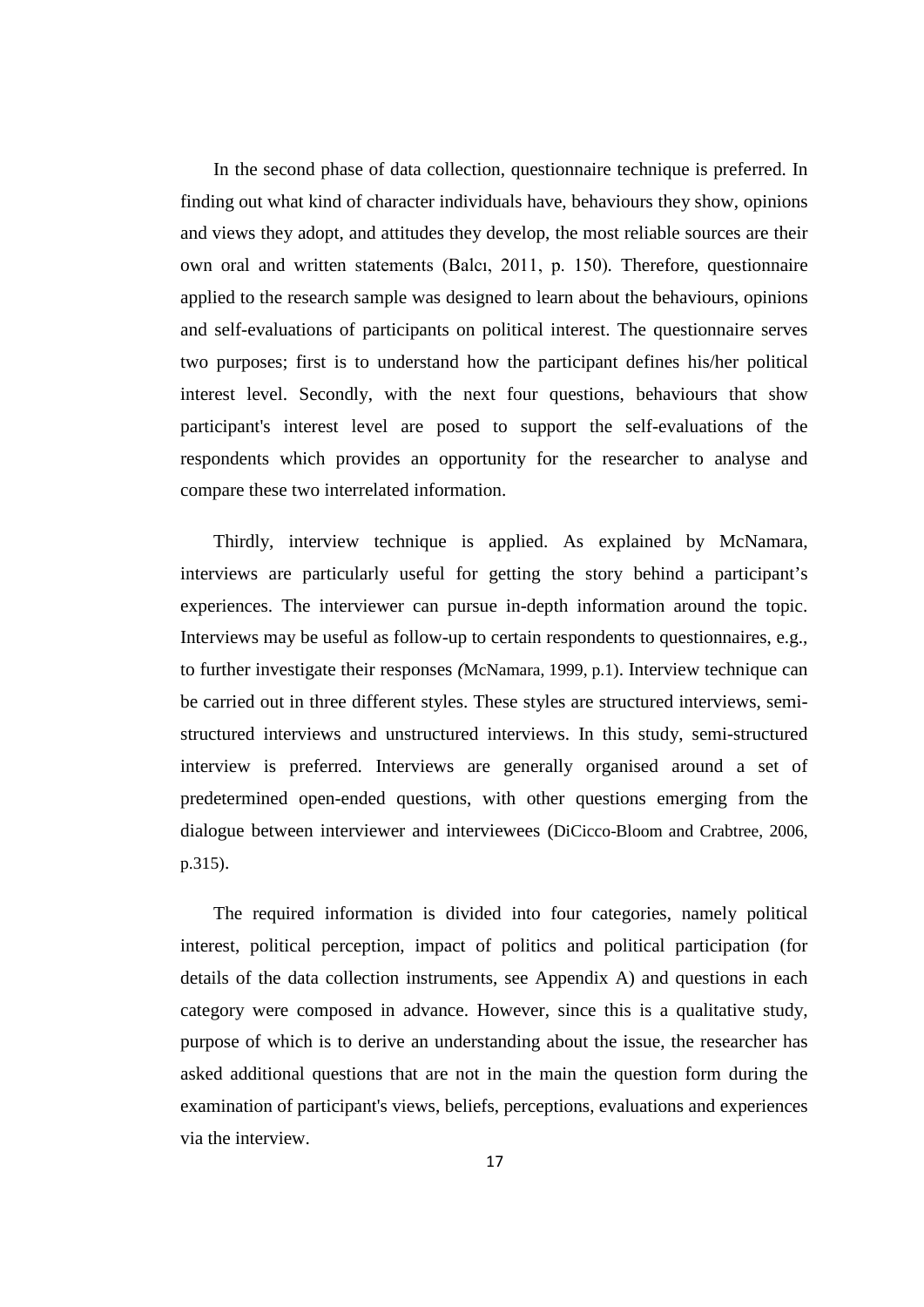Interview technique applied within the scope of this study is Cognitive Interview. Thanks to this technique, respondents can convey their thinking process to the researcher, since thinking process gives participants a chance to understand and internalize the question, and make retrieval of the information, evaluation and decisions easier, which altogether provide a more holistic answer to each question. Cognitive interviews are beneficial to confirm the preciseness and coherence of participants' statements and connotations. Additionally, the think aloud process provides a more sincere atmosphere that leads participants to respond the questions more truthfully. Therefore, think-aloud style of cognitive interview is preferred, and questions in this data collection instrument are prepared eligibly to this method.

Questions in all data collection instruments are prepared by the researcher with reference to previously conducted research. A question pool is prepared after examining previously conducted data collection instruments of relevant studies within the current literature. Questions in this pool are divided into the main categories of this study, and germane questions are chosen for transformation so they can refer to and measure the required information. Data collection instruments were put to test in order to understand whether they are related to the desired field of measurement, and whether they are compatible with the purposes of the instrument. After asking the experts about their opinions for each main category, all questions were reorganized and reorganised depending on given advice and directions. All the data collection instruments were examined by way of applying in pilot studies. Apart from the sample, 5 pilot studies have been conducted and questions are tested for comprehensibility and appropriateness. Outcomes of the pilot studies are used in order to give the instrument its final form.

In the analysis process of the qualitative study, descriptive analysis method was utilized. Descriptive analysis is known as the most favourable method since its main focus lies on the questions of "what" and "how". Typical analytic procedures fall into seven phases: (1) organizing the data, (2) immersion in the data, (3) generating categories and themes, (4) coding the data, (5) offering interpretations through analytics memos, (6) searching for alternative understandings, and (7)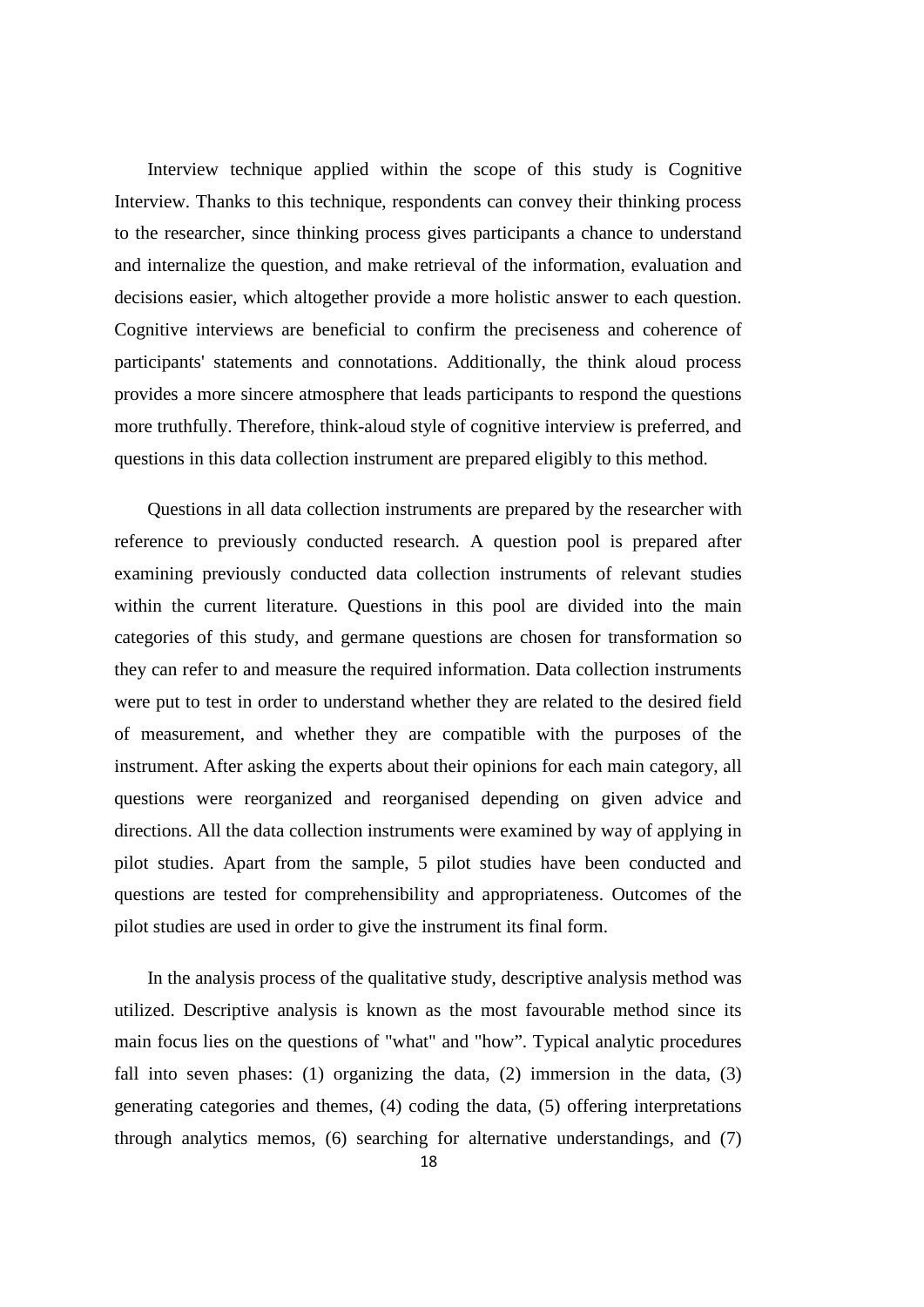writing the report or other format for representing the study (Marshall, Roseman, 2011, p.206).

Within this study, first of all, data gathered under four main topics; interest levels via questionnaire and perception on politics, impact of politics and perception on participation via cognitive interview, are computerized and deciphered. The questions are divided into different sections as they all have a conceptual integrity. Secondly, participants were given case numbers to demonstrate their socioeconomic group and gender. Thirdly, for each question, comparison pools are formed and coded with respect to the answer groups. Codes are checked twice by the experts to ensure validity. Information gathered from the participants are analysed in the third chapter. In this section, a discussion is carried out by not only considering the findings of this study but also the findings, assumptions and inferences from current literature. Another analysis matrix has been formed in the discussion section for the interest levels since the discussion requires an alternative evaluation with respect to the political status of adolescents. In order to present a better sight on the issue, qualitative information was also supported with the quantitative results from a monolith perspective when necessary.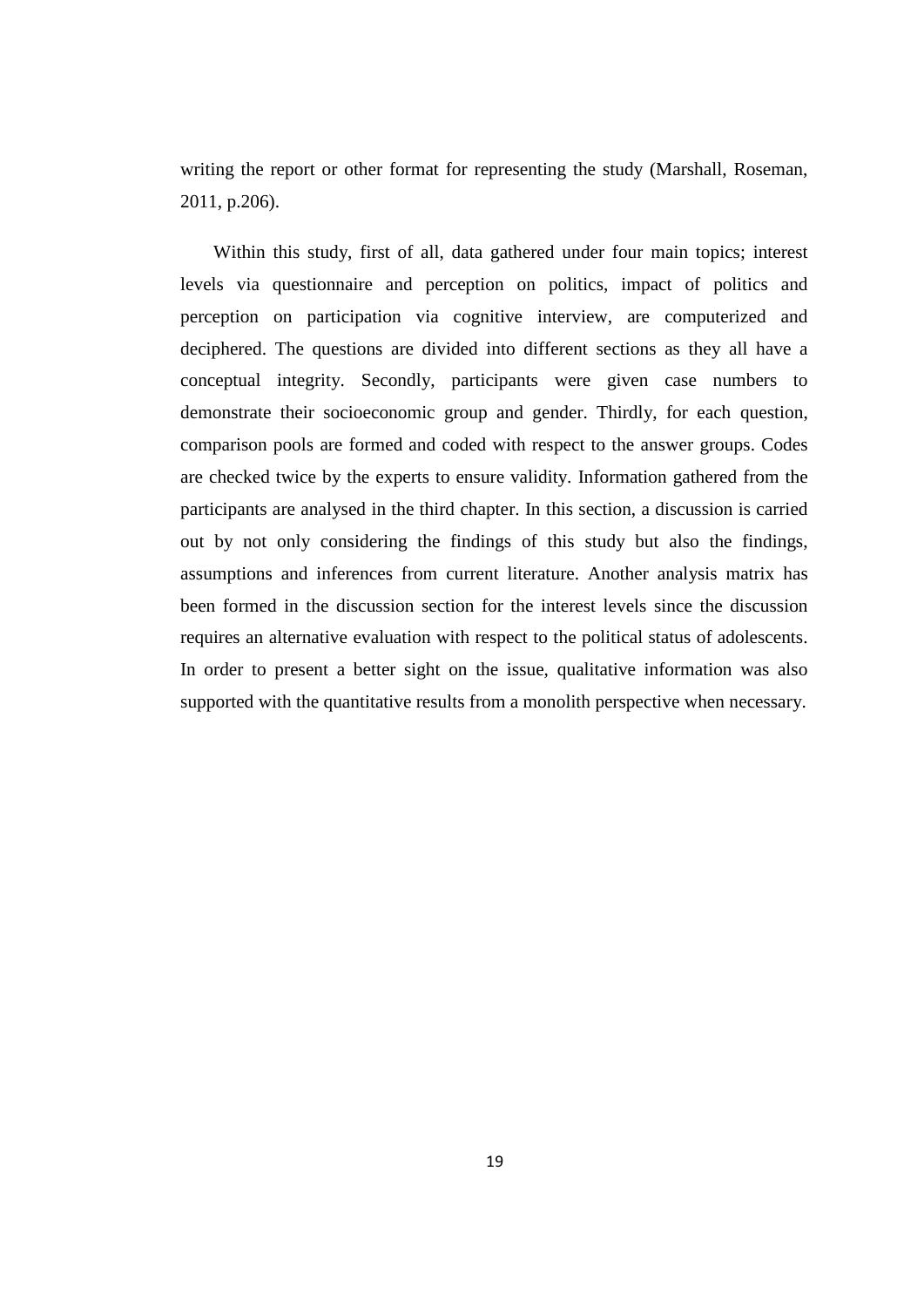#### CHAPTER II

# BACK TO BASICS: A REVIEW ON POLITICAL SOCIALIZATION **STUDIES**

Political socialization began to spread within the limitations of behaviourist approach at the end of 1950s as a sub-field of political science. Beginning from 1950-1960s, political socialization was built on the foundations of political learning theory however, the incunabular working patterns including epistemological, methodological and ontological aspects declined only after 70s with the introduction of rational theory. German explains that;

*Rational theory put early learning on a back burner believing that adults behaved in a rationally calculating manner picking and choosing what was best regardless of socialization and culture. Consequently, one did not need to know about early learning and the cultural environment, but only needed to how people behaved as adults (German 2011, p.312).* 

Political socialization that was shaped according to these trends was different both in terms of purpose and scope, as well as holding different perspectives on concepts and outputs regarding the political socialization process. For this reason, a shift occurred not only theoretically but also methodologically starting from 1970s, changes in the existing political socialization definitions also evolved at one and the same time.

The field atrophied because it was based on exaggerated premises, and because of misinterpreted and misunderstood research findings (and lack of findings) (Niemi and Hepburn, 1995, p.1). Studies carried out during this period were criticized especially because they developed theories on the basis of political learning which a limited way of studying the subject was. In other words, these theories were based on the assumption that political learning in the early ages does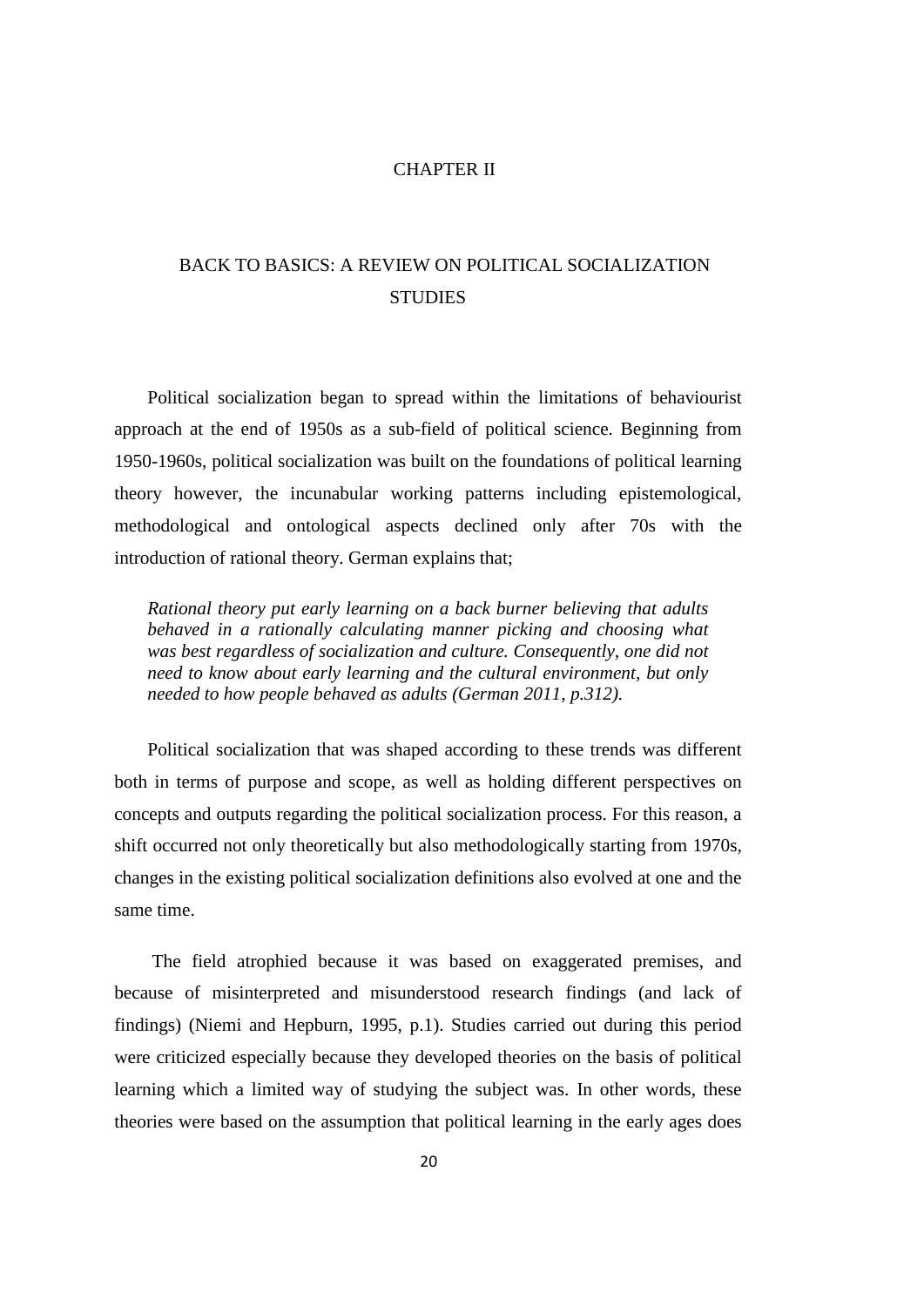not go through a change in the adulthood. As studies during 60s, especially in the United States of America revealed that political values, beliefs, opinions, attitudes, behaviours, engagement and participation cannot be independent from both political circumstance and Zeitgeist (spirit of the age or spirit of the time). It is understood that the political socialization cannot be accepted as a process that is experienced and comes to an end within a certain period of time, and orientations cannot be treated as an individual's fixed frame of mind; hence the recurring revision of political learning theories. Therefore, these critical attitudes towards political learning theories have been revised to cleanse the initial assumptions on political socialization studies.

The most important factor in the emergence of political socialization, developed as an academic study field of sociology, political science and psychology, is the necessity of transmission of values of a system into a widespread opinion, to be passed on to new generations for the maintenance of the existing system. In this context, understanding and maintaining the roles, demands and approaches of individuals became one of the main objectives of the governments whose incentive enforced the expansion of this academic research field. As Easton explained, systems manage to maintain a steady flow of support and thereby to gain the energy needed to convert demands to decisions in two main ways: through outputs that meet the demands of the members of a society and through political socialization (as cited in Eugene, 1954, p.199*)* which sets the efforts of state authorities on a more understandable basis.

The pursued goals were to understand the perceptions, tendencies and behaviour of the new generation which was the driving force of the search for a good society, good citizen and political stability, and to shape the social order that will be developed on this ground, and of course in accordance with the norms of the political system. Attempts were made to describe politically significant variations in personality within and between societies and to indicate their developmental origins (Inkeles, and Levinson, 1954). However, when we focus on present discussions and political socialization studies, the so-called apolitical generation commonly named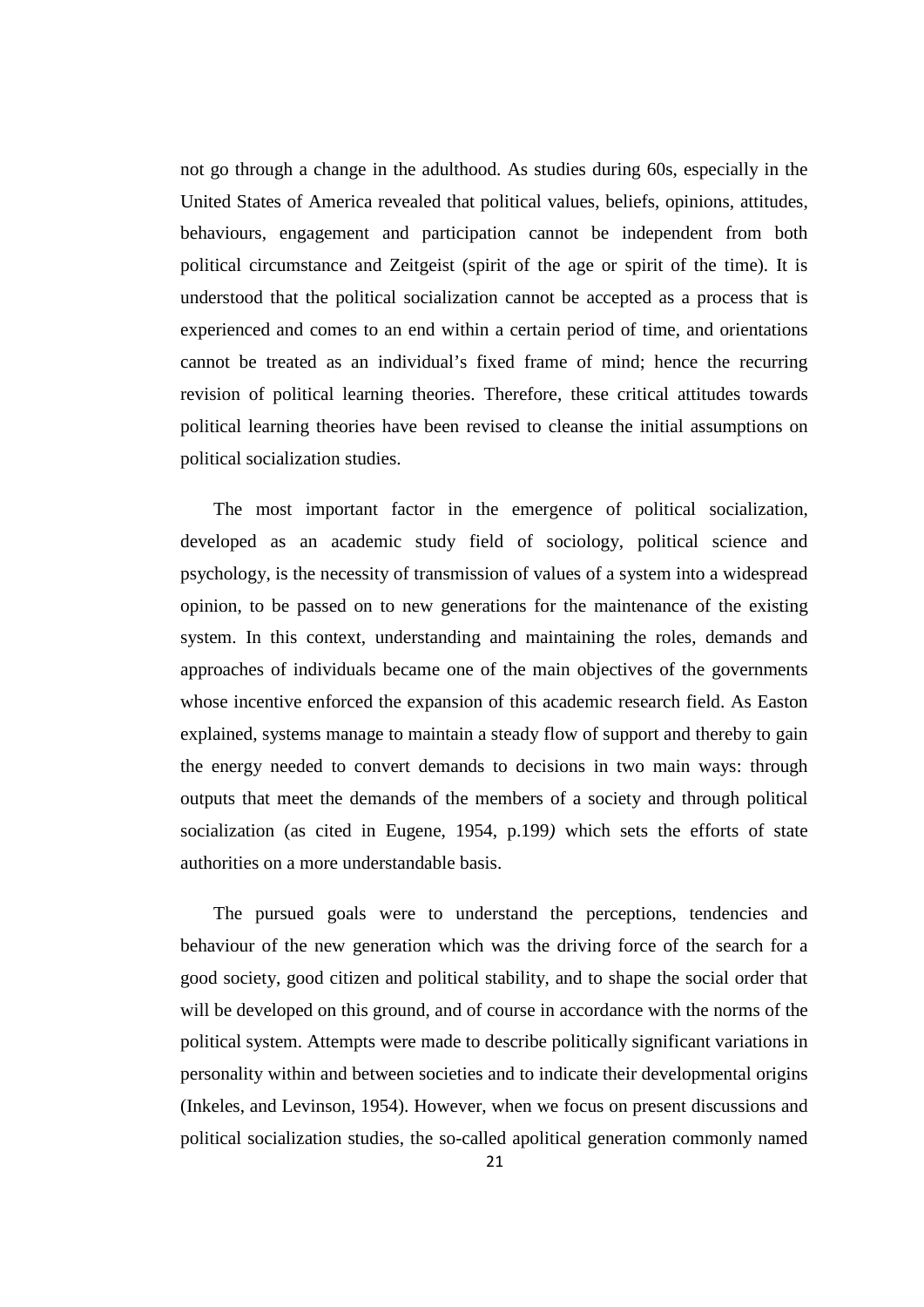as Millennials are evaluated in a way that they have challenged their social roles, which can be basically defined as contributing to the maintenance of a system and social order as passive citizens. Since the political engagement of citizens is the main source of legitimacy for the political system, reintroduction and readaptation of citizens from the new generation to the political system, and drawing their attitudes towards favouring the system gain more importance and play a fundamental role in political sphere. Especially electoral participation, Katz (1997) defines, functions as supporting the legitimacy of the political system, installation and selection of officials, establishment of representation and the provision of an occasion for popular involvement in politics (as cited in Rosema, 2007, p.613).

Political socialization processes and methodologies, which occurred as a result of political and social transformations, witnessed a dramatic breakthrough thanks to the development of the "new politics" concept once again. Because when this generation started to hold an opposing position and developed protest attitudes, they conduced toward a shift on the focus of political socialization studies. They pulled the debates from the ground of "citizens for the system" to "system for the citizens". The motive behind this change is not only seen in the structural sense but also in the determination of regimes evolving around human rights and freedom, as well as referring democracy as a universal value. Brooks and Manza (1994, p.542) explain the concepts as;

*In the words of the authors, one of the earliest formulations of the concept, the New Politics develop around questions common to most highly industrialized societies, such as environmental pollution, the dangers of nuclear energy, the questions of women's equality and human rights, and the need for peaceful international co-existence and for helping the third world. The new politics stressed the importance of open access to political means and resources. Freedom of speech for minorities, access to the decision-making machinery of the state, the ability to participate in politics... are not only necessary instruments of the New Politics but are also ends in themselves (Baker, Dalton and Hildebrandt 1981, p.141). Consequently, the radical transformation of the answer to the question about the definitions of politics, and its scope, also caused a paradigmatic shift at the end of the day, as the political socialization, based on individual/society and governmental authority relations, and ideological*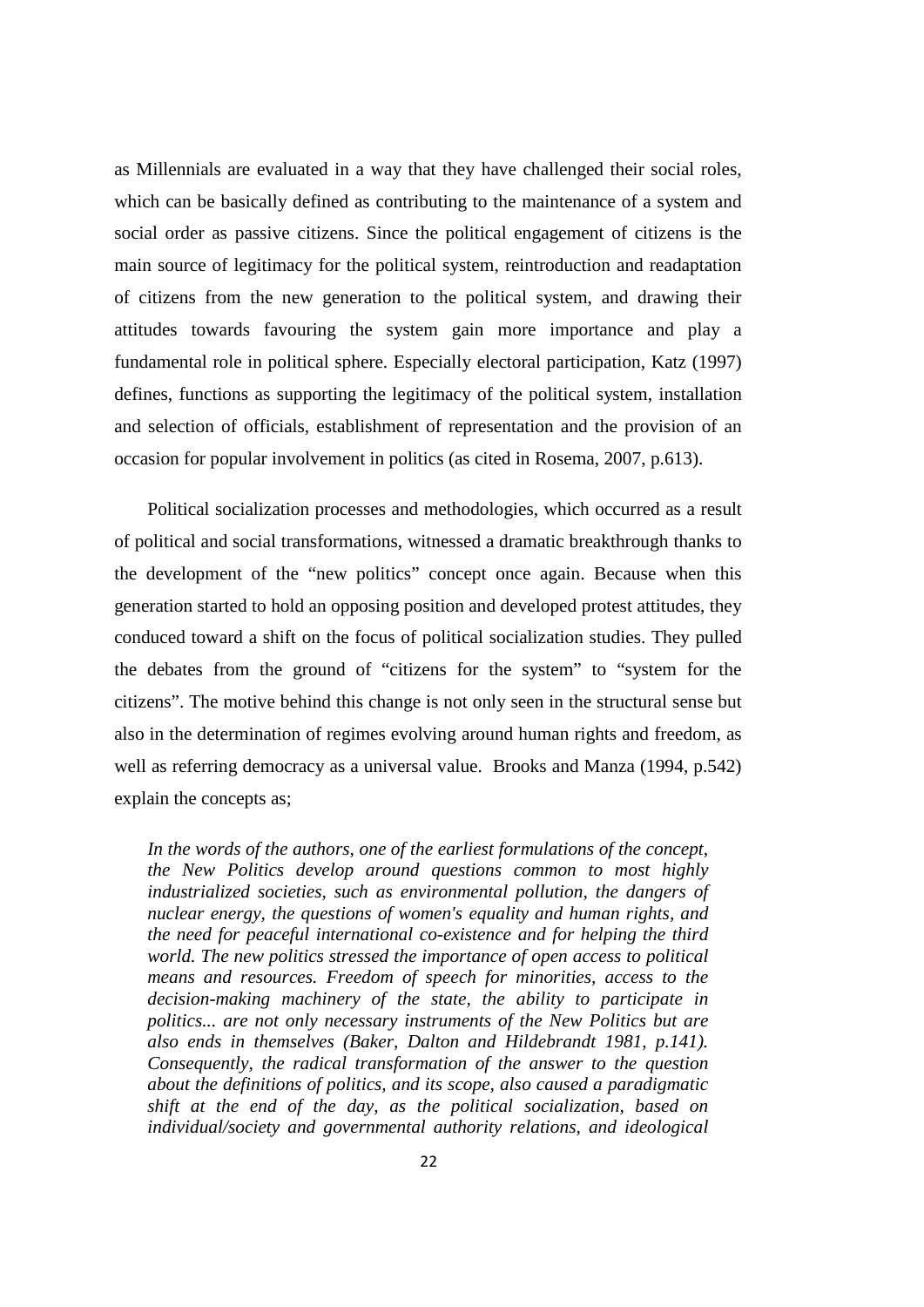*and behavioural outcomes such as engagement and political efficacy; evolved as a result of these interactive and interdependent relations, differentiated in the origin when compared with the previous generation.*

Since 90s, with the studies of scholars, for example Dalton (1988), Muller-Rommel (1989), Schmitt (1989), the new politics concept came to prevalence in the field, seeds of which were already planted in the society, and concerning the content kept its connection with the roots in the developmental sense. As the political socialization of youth will be discussed within the scope of this thesis from the perspective of new politics and its evolution to life politics, it will be necessary to focus on definitions, purposes and research findings of the early studies in order to make a distinction between previous and current literature. The evolution of political socialization studies is directly relevant to the political paradigm and political conjuncture both at the national and international levels. Therefore, since the findings and discussion will be carried over this paradigmatic shift, to understand the early paradigms it is necessary to look at the previous political socialization studies.

In the first phases, studies in the field were shaped within the framework of certain polarizations based on the definition of political socialization. A great majority of studies were based on fundamental aspects such as political attitudes, behaviour, orientations and political engagement, while some prioritized only the psychological dimensions of the process. In this context, reductive approaches caused strict distinctions among political socialization, political learning and rational theory and so on. Meanwhile, political development of person as a social being became of secondary importance vis-à-vis the studies favouring the integrity and homogeneity of a society. Within this period of time, the research area of political socialization, its dimensions and variables were defined, and its phases, agents' roles, factors that influenced the process were explained from various perspectives. However, a comprehensive theory that fully explains the generalizable abstract model couldn't be developed.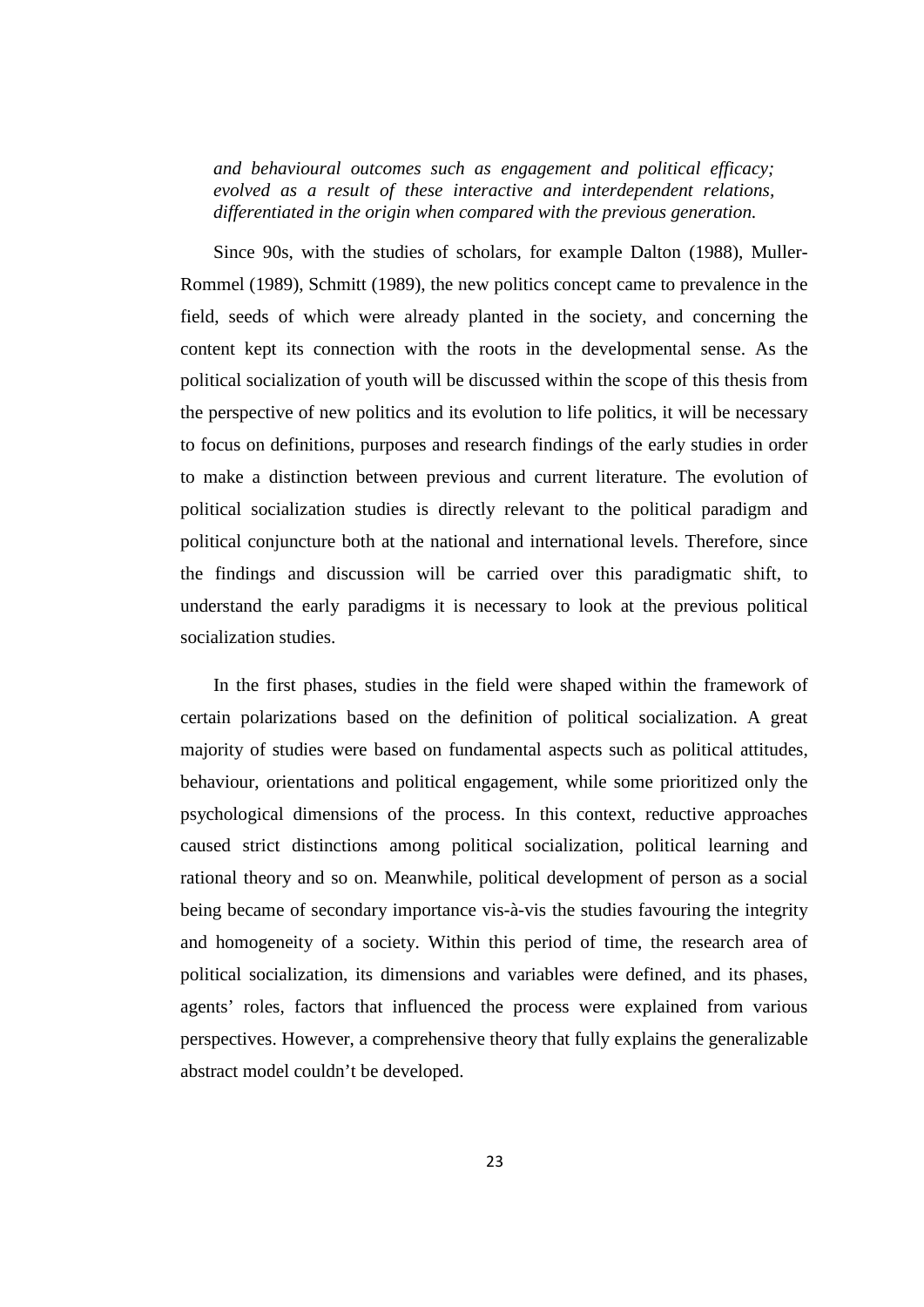Within this framework, it is possible to say that political socialization studies went through four phases before taking their final forms presented today. The fundamental concept, which was at the centre of the first wave, was the stability of political system and emphasizing that the political socialization process of individuals is an important 'tool' in the face of political stability and for the maintenance of the political system.

The second wave focused on the relations of citizens with the social institutions in public sphere such as political parties and governmental bodies, and studied socialization in a limited scope. Meanwhile, the third wave of the studies focused on attitude, values and behaviour. These studies also prioritized the definitions built on the notion that political socialization is independent from context and time, which was challenged by the next wave. Moreover, these studies attributed a passive receptor role for the individuals; the transfer of social codes and norms to the next generation became the main objective in the time being. In this context, political socialization, based on the argument "good citizens are made, not born", was defined as the process of being conditioned to think and behave in a socially acceptable manner (Magstadt, 2009, p.307).

Inspired by the basics of all these three approaches, the final wave took individuals as active citizens and the process as a living organism in which the political learning process was passed on to the next generation and reshaped in accordance with specific values, attitude and orientation of the next generation's as it carries on its evolution in the society. This also includes the maturation of individuals in the light of their idiosyncratic needs and characteristics by considering social and political requirements during their social and political growth. Distinct from the studies that belonged to the first wave, the focus in this stage shifted from the stability and wellbeing of society to the wellbeing of individuals. As far as the approaches of 70s are concerned, this approach was also regarded as the first step of the change in political conjuncture in the light of the neoliberal policies and stress of individualism. Different approaches and perspectives proposed in all of these waves will be discussed below, and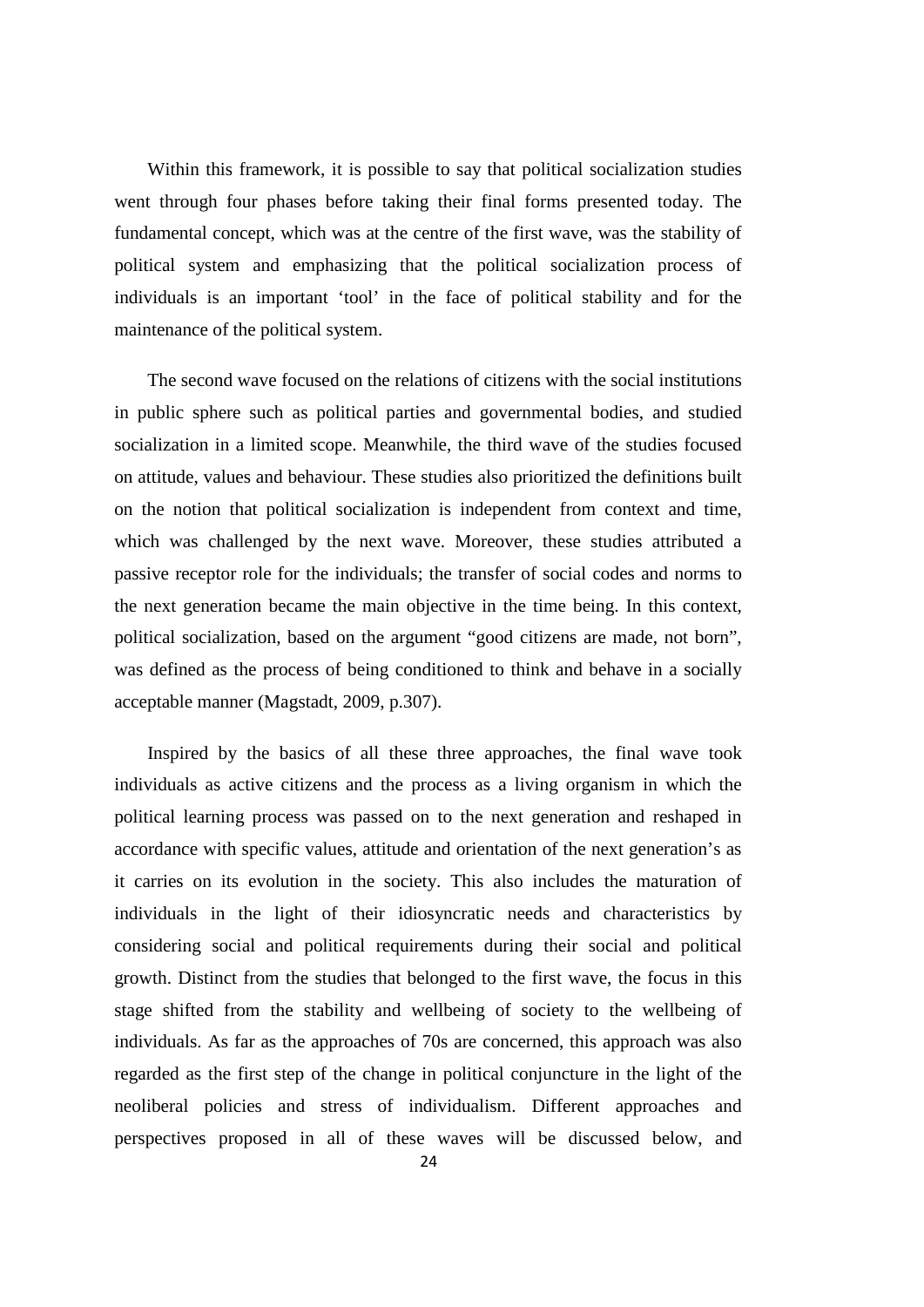subsequently many concepts and definitions attributed to political socialization varying from soft indoctrination to adopting cultural norms, transmission of norms and acculturation will be presented.

## *2.1.Early Years of Political Socialization: Youth as an Apolitical Mass*

One of the pioneers of the field, Hyman developed his theory by placing different sources, degrees and agent levels on the basis of political socialization. These definitions have constituted a step in the formation of a more comprehensive and consistent definition until today. Leading the first wave, Hyman and researchers who followed in his footsteps have considered political socialization as a learning process, while placing political and social stability to the ontological foundation of political socialization. Although Hyman was hesitant to draw conclusions, he affirmed that primary political socialization goal of the society was to ensure its own perpetuation. Since Hyman's chief interest lay in the development of individual's political outlook, he did not pursue this point (Roots, 1999, p.11).

In his study he defined political socialization as 'one is naturally directed to the area of learning; more specifically to the socialization of the individual, his learning of social patterns corresponding to his societal positions as mediated through various agencies of society' (Hyman, 1959, p.25). Hyman drew our attention to the fact that political behaviour is learned behaviour and that, in order to understand this, learning is important (Crotty, 1991, p.126). When the definition is analysed in detail, focusing on the actors and agents of political socialization process, it is emphasized that the most important factor is family, rather than school and peer groups. This is because social roles are learned until the age of 9, and children's field of socialization is mainly the [family environment](http://tureng.com/search/family%20environment) during this period. The importance of family in political socialization is especially due to the role transmission, which becomes more apparent in this period. In addition to this, it is claimed that family environment plays a dominant role in a person's political orientations, efficacy and political engagement during this process. This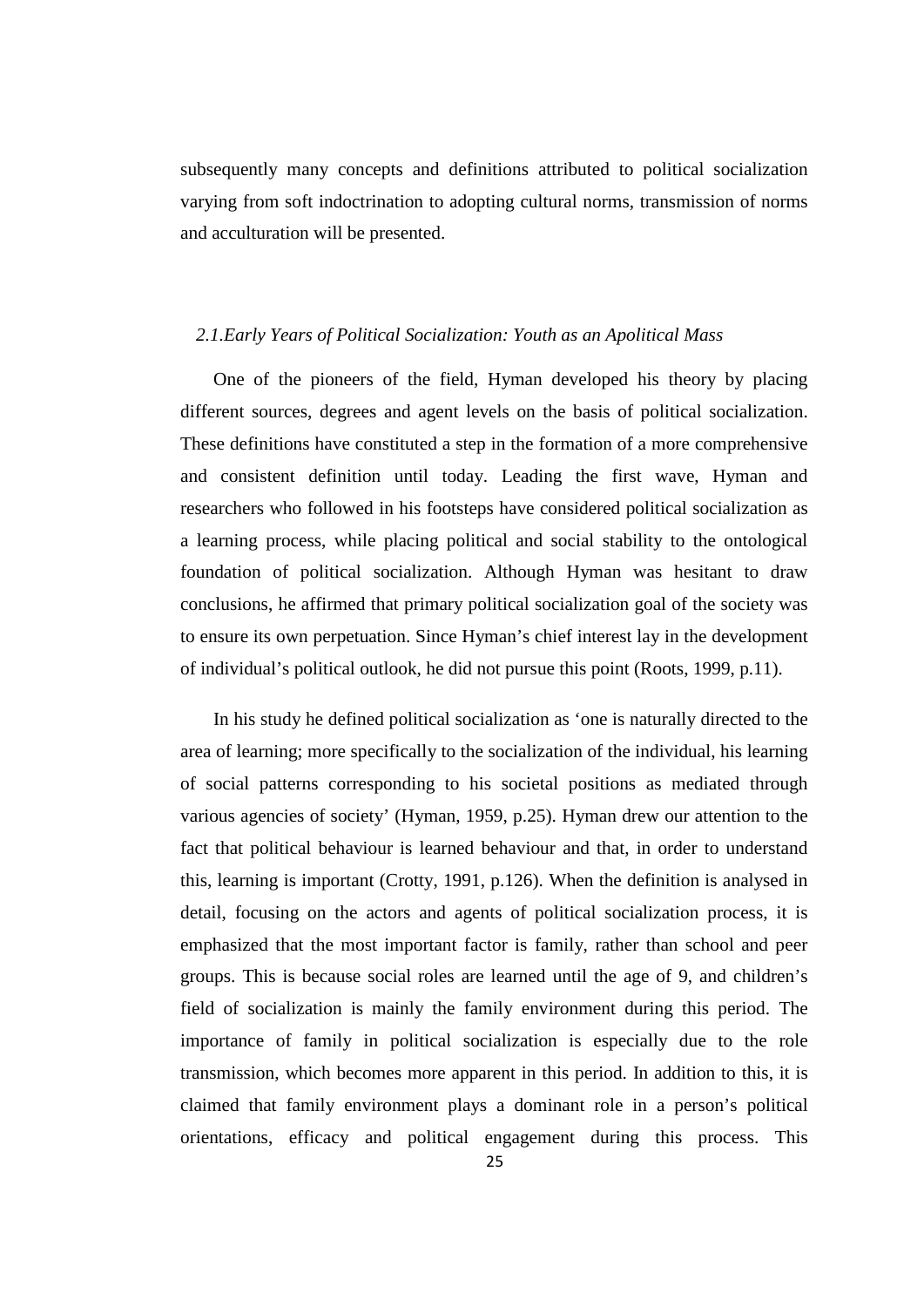determinative role of family was claimed to have a constant effect on the children belonging to the same family. Attitudes and behaviour of the family cause children to adopt parallel attitudes and behaviours, in similar levels and directions.

Based on and inspired by Hyman's definition, Sigel built his political socialization definition on the foundations of learning theory. Sigel directly considers political socialization as the transmission of the norms of the society and protection of the status quo, as well as keeping the priorities of dominant groups (majority or the elites). His definition positioned children as passive receptors, which is the key aspect of political learning theory.

Sigel (1970, p.xi) defined political socialization as;

*The process by which persons learn to adopt the norms, values, attitudes, and behaviours accepted and practiced by the ongoing political system. The goal of political socialization is to train or develop individuals that they become well-functioning members of political society.*

Another important figure in the field is Fred Greenstein. Greenstein (Greenstein, 1968, p.552) defines political socialization as a broader conception that would encompass all political learning; formal and informal, deliberate and unplanned at every stage of the life cycle, including not only explicit political learning but also nominally non-political learning that affects political behaviour. This approach was built on grounds that serve to identify who learns what, from whom, under what circumstances and with what effects (Greenstein, 1965, p.12). In his book *Children and Politics*, Greenstein focuses on Hyman's argument, and claims that the first 14 years are the most important in the political socialization of children, and just like Hyman, he approaches the first 9 years of human life as the period when the social roles are developed most significantly. In addition to this, he took it one step further by arguing that political learning develops more intensively between ages 9 and 14. However, the importance of the first 9 years comes from the fact that social roles transmitted by the family are adopted as a presupposition by children, and accordingly family becomes the most important social institution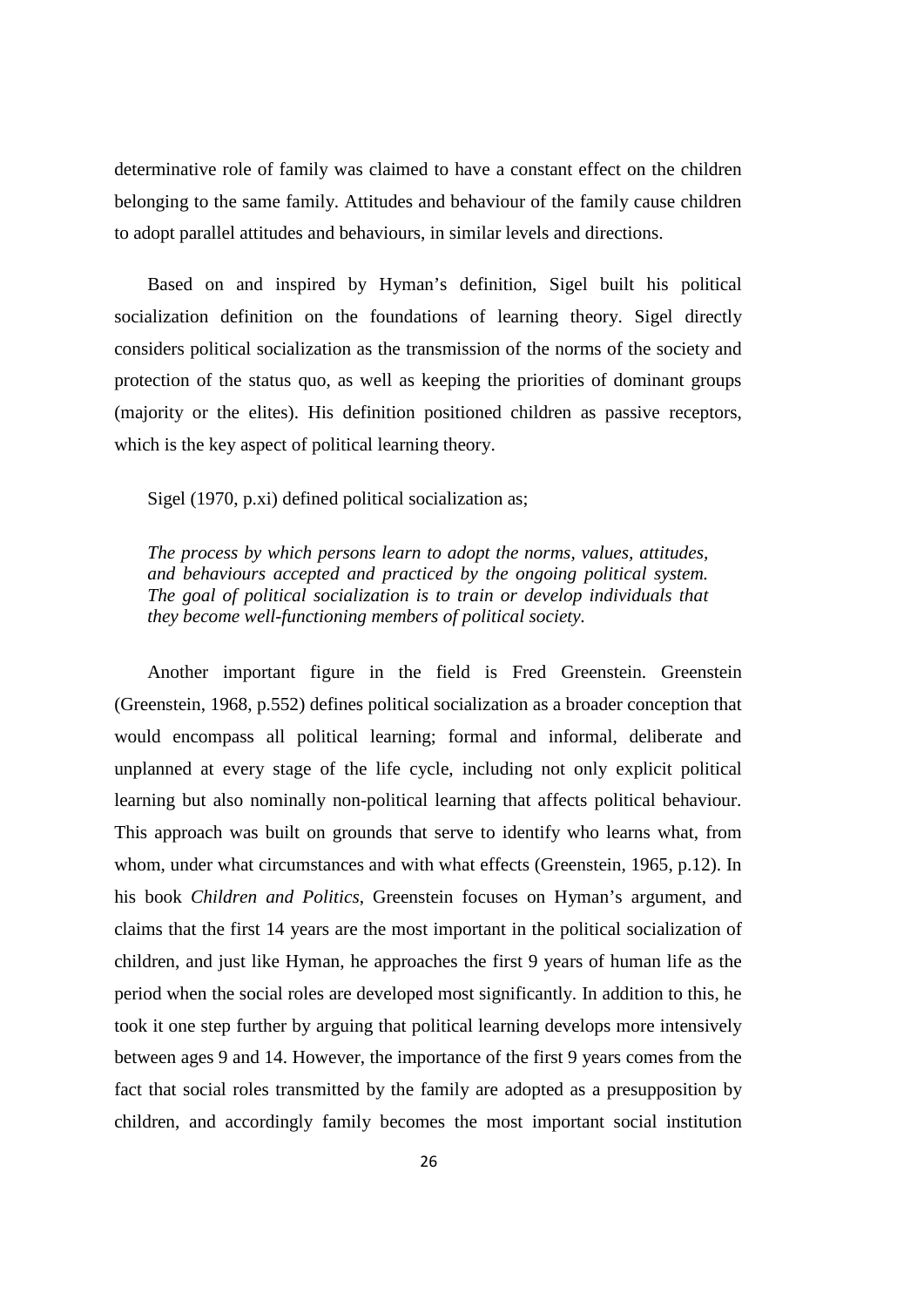during the political socialization process. As the social roles transmitted in the family constitute a reference point in the future, consolidated roles and presupposition formed until the 9 years of age create behaviours and attitudes that are very resistant to change. According to the findings of his research, this is the period when roles are received; behaviours and attitudes are internalized, and idealized.

As in the studies of K.P. Langton political socialization, in its broadest sense, refers to the way society transmits its political culture from generation to generation (Langton, 1969, p.4). He also claims that it is controversial to what extent of the early learning is transmitted from childhood to adolescence and adulthood, in order to make sure if there is a need for more data and research on this subject. The constancy of early socialized attitudes and behaviour over the lifetime of an individual must be treated as a researchable question, rather than a premise (1969, p.4). However, while emphasizing the determinative role of peer groups, he also highlights that early learning and political dispositions are not independent from the social environment and political atmosphere.

When the agencies of socialization are considered, in the sense of playing a determining role, Hyman and Sigel, put a great emphasize on family and family environment. Although, Greenstein accepts the dominant role of family, scholars like Greenstein and Langton, who also based their arguments on learning theories, argue that social environment has a priority over family environment. Furthermore, they propose that social environment is influential in the behaviours of a person in the adulthood period. In this context, Langton and Karns (1969) conclude that the social environment of a child determines the level of efficacy and signifies future attitudes and behaviours.

Establishing his political socialization concept on Hyman's definition, David Easton brought the system analysis approach to the field. Thus, the role of political socialization for the maintenance of socio-political system was carried forward and redounded to the system theory. Moreover, the emphasis on the passive receptor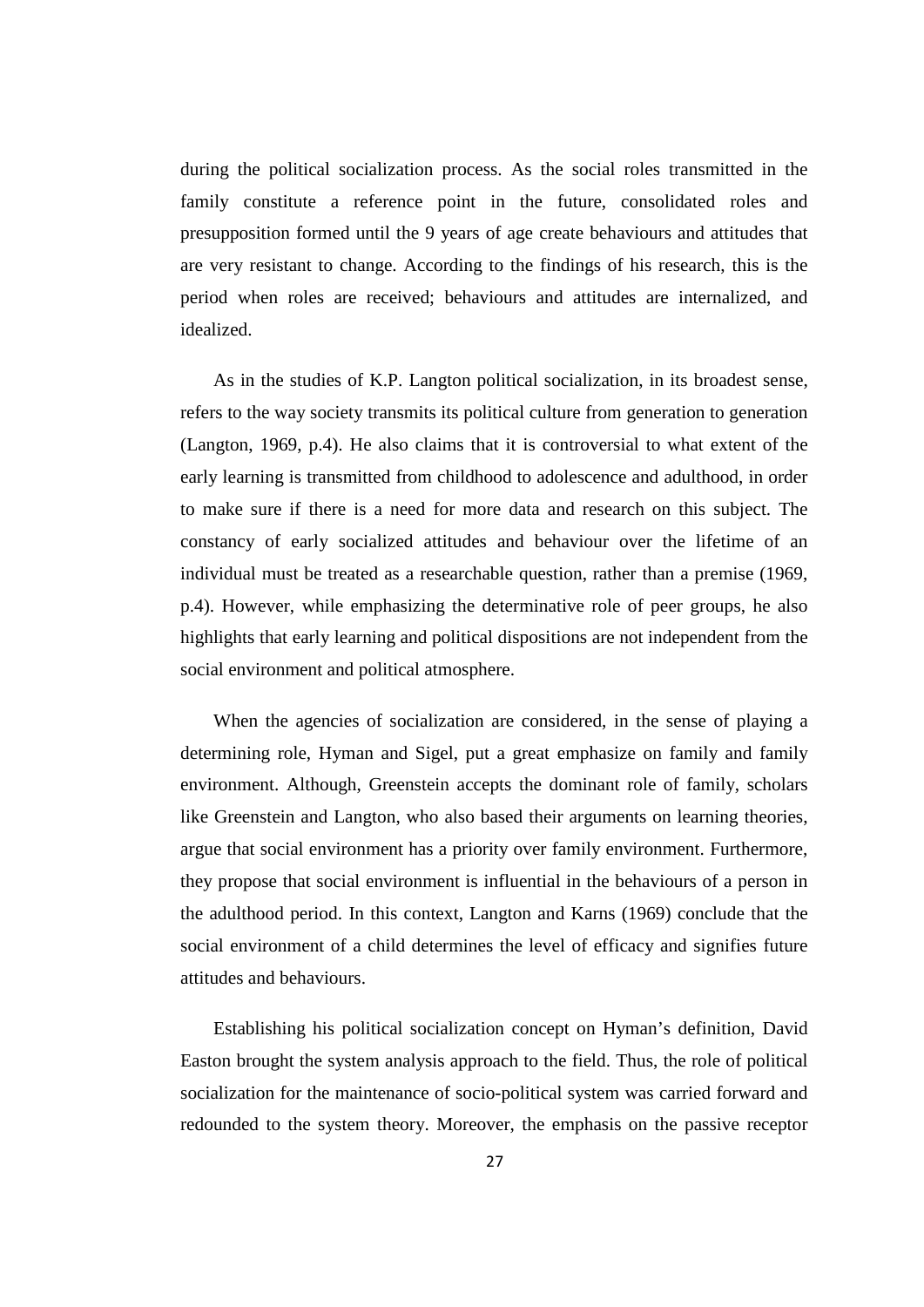role proposed by Hyman and Sigel, became more powerful with the attribution of being an actor who is responsible for the maintenance of the traditional system and order.

In this context; Easton and Hess (1962, pp.231-232) defined political socialization as:

*Regardless of the specific devices any system utilizes to perpetuate itself, no system is able to function, much less maintain itself for any length of time, without educating its young politically in the broadest sense of the meaning of these terms. Either intuitively or consciously it must undertake to transmit some of its political heritage to the maturing members of the society or to construct a new heritage for them so that a system that is undergoing various transformation may anticipate future support.*

In Easton and Dawson's theory, one of the main concerns of political socialization is the engagement of all members within a society. It was expected that the society should accept the unquestionability of norms and beliefs at the foundation of the system, as well as show absolute submission to the political system. In that sense, protection and reproduction became a burden especially on new generations. Political socialization focused on the social order and interests of the society. Demands and wellbeing of youth were pushed into the background and political outlook became one of the main aspects of political socialization studies. With reference to Hyman, political outlook was to serve for the best of national values and political stability. Considering that their study was carried out in the United States of America, it can be said that the basic values of the American system is imposed according to the perception of being an American.

Another issue that distinguishes Easton and Dawson from previous researchers is considering school as the basic agent of political socialization, like Hess and Torney. Easton and Dawson claimed that the politicization of children takes place at the early stages when they interact with society after getting out of the narrow sphere of family. In other words, in this period school determines future engagement and political efficacy, which becomes a constant reference point in the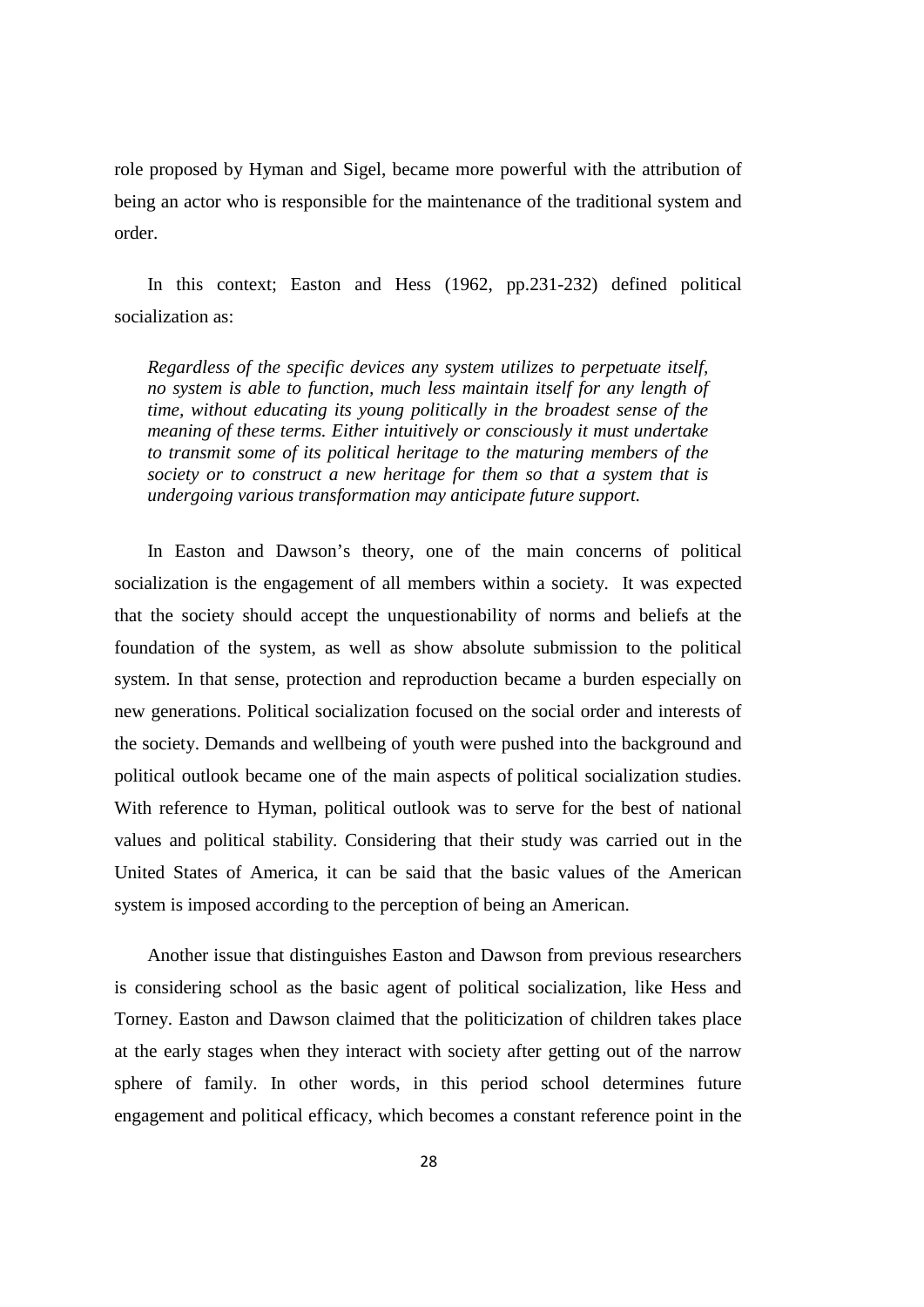future socialization stages. That being said, these two scholars were more cautious about the transmission of early learning to the adolescence and adulthood periods than the previous ones, whether it is preserved as pre-supposition or not. It is claimed that after the transition from socialization, which begins at school, to political socialization, social roles, authority perceptions, social values and norms are adopted/internalized, idealized and lastly institutionalized. Thus, political orientation is formed by going through these phases and advocating present perceptions on authority, social roles, values and norms. However, especially in the 1960s Chicago riot example, legitimization of political socialization was questioned as obedience and loyalty based arguments, and research results cannot be considered independently from generation conflicts.

These phases cascades starting with politicization, where the child recognizes the existence of political sphere in addition to the familial environment. This is followed by personalization, defined as the stage in which the images of authorities are formed in the cognitive sense as images; idealization, which means that the child accepts the authority as legitimate body of society and political system; and lastly institutionalization when the personalized and idealized figures of authorities are part of political institutions.

However, the fundamental shortcoming of Easton and Dawson was their failure in analysing the process in the basis of cause and effect relation, even though they have comprehensively categorized sub-variables, processes and factors that are in relation with socialization as a concept. At the same time, the study was criticized, as it was limited to coming up with definitions about a certain group within a certain period of time and did not include generalizable outcomes.

If we put Greenstein's process analysis based on psychoanalytic theory aside, the learning theories in general were questioned by scholars from the later wave as their only focus was on the content of socialization process by isolating the whole process as well as psychological dimension. Furthermore, it was claimed that the learning theory fails to provide sufficient explanations that are necessary to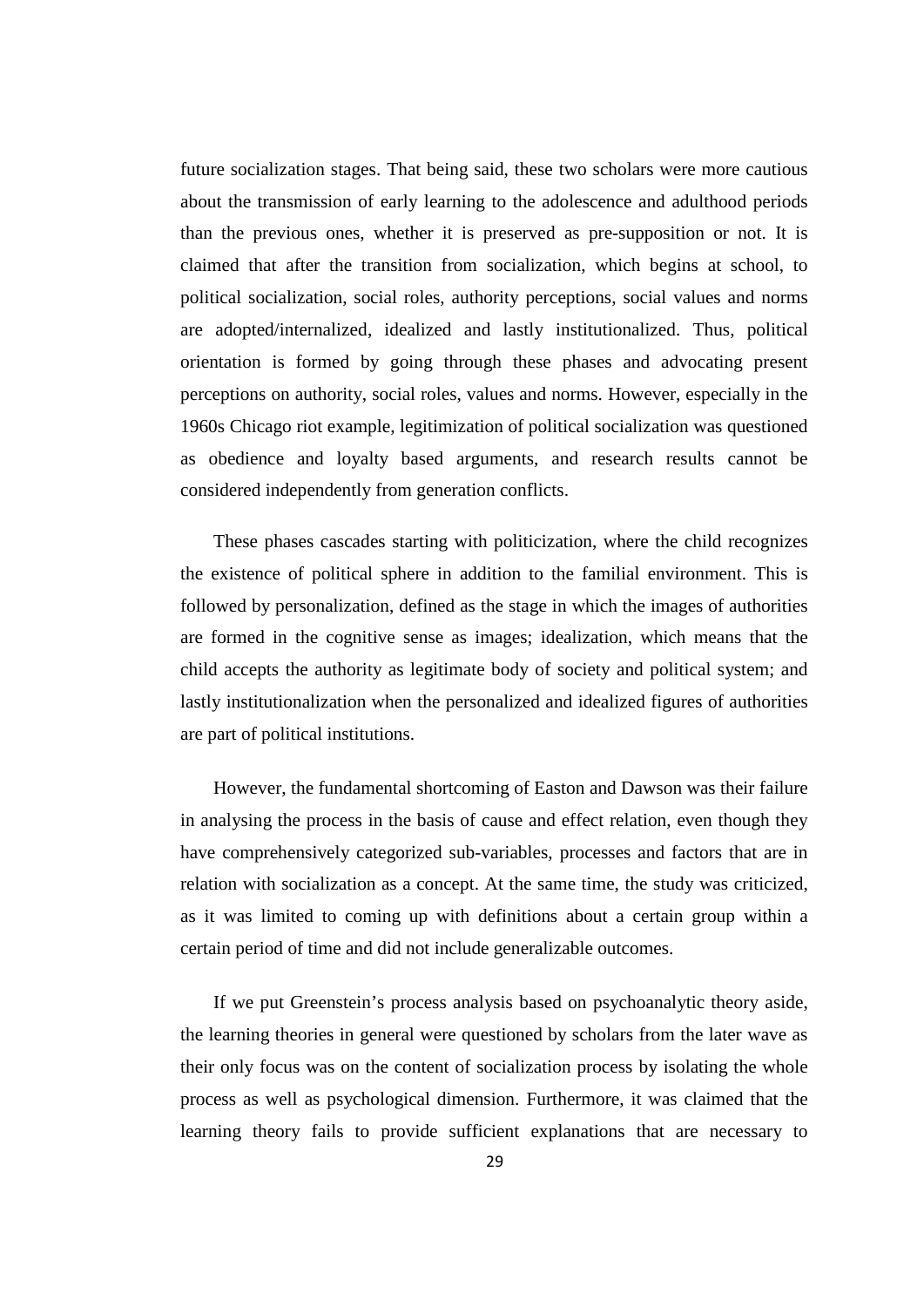understand the process. However, scholars interested in political socialization asserted that political learning is just a component of the process. On the other hand, learning theories can be conceptualized as soft indoctrination. These critiques also coincided with the methodological scepticism towards political socialization studies that alter the methodological and ontological foundations of the second wave studies in the field.

## *2.2. Political Socialization after 1970: Change in the Apolitical Image of Youth*

After the breakthrough in political socialization studies in 1960-70s, freeing from the rigid boundaries of political/apolitical categorizations, the main focus of the field turned to how political attitudes are developed, how the engagement occurs and how participatory behaviours are shaped resulting from political opinions, beliefs, and attitudes. While early methodological and theoretical frames also continued to dominate the field, research studies on transmission of values, norms, responsibilities and duties of citizens to the new generations were carried out, regarding state-society and individual relations, operation of the system at the dawn of developing human rights and freedoms. On the other hand, newly emerging studies started to treat political learning, and therefore political socialization, as a lifelong developing process.

As opposed to previous definitions, theoretical limitations and categorizations, the first breaking point came to the fore thanks to the approaches offered by Richard Dawson and Prewitt. Dawson and Prewitt considered political socialization as a developmental process through which the citizens mature politically (1969, p.17). This political learning is not a process in which a person receives the information unilaterally, but by being a part of interactive development, which is also part of individual's psychosocial development. In the research of Dawson and Prewitt, it is claimed that individuals face with categorical learning in the childhood period; but as they proceed to the adulthood, these categories are filled and reshaped, which is a recurrent process development in the course of a lifetime. At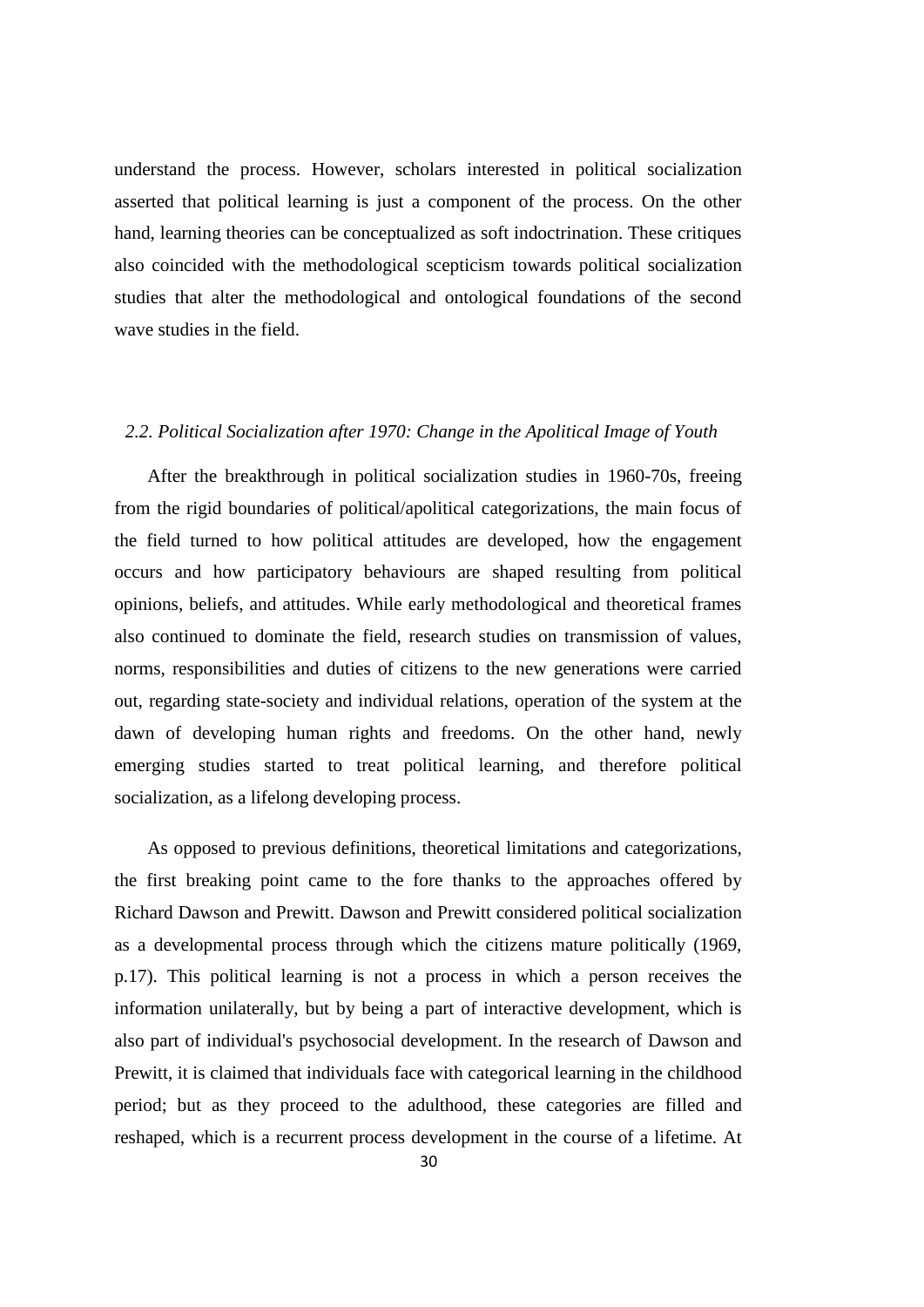this point, since early political learning is actually an accumulation of "major components of a matured political self", it is possible to mention that such an aggregation will be maintained during the pre-adolescent years and components of early learning will be stationary.

However, during the adulthood years, in pursuit of the changing political circumstances and conjunctural transformations, individuals may reposition themselves since the alteration of learned information and components will be reevaluated due to outer stimulations. And as the individual changes his/her ways of thinking, analysing and concluding social issues and phenomenon, which will make it easier to detect the transformation of individuals, shows that inner factors also play a significant role in the process. However, it is emphasized that patriotic sentiments and partisan attitudes are also said to be the hardest to change in the cluster of early political learning. Therefore in time, there may be stationary political learning holding on to the political self, besides the ones that can go through a change.

As distinct from the early trends in the field, political learning theorists emphasized that the ultimate goal of political socialization process is not to protect social stability and maintain the political system. When the approach of Dawson and Prewitt is compared to the previous definitions, reductionist tendencies of early studies in political socialization become more apparent. What is prominent in Dawson and Prewitt's study is that behaviours taking their roots from these early learning are incapable of staying as a constant, since political learning process lasts abidingly throughout one's lifetime. Therefore attitudes, values and norms are not something to be transmitted without a change to the next generations. The operation of political socialization is explained as;

*Political socialization processes operate at both the individual and community levels. At the community level it is best understood as cultural transmission'. Secondly, 'political socialization directs attention to the politically relevant learning experiences of the individual' (Dawson and Prewitt, 1969, p.13*)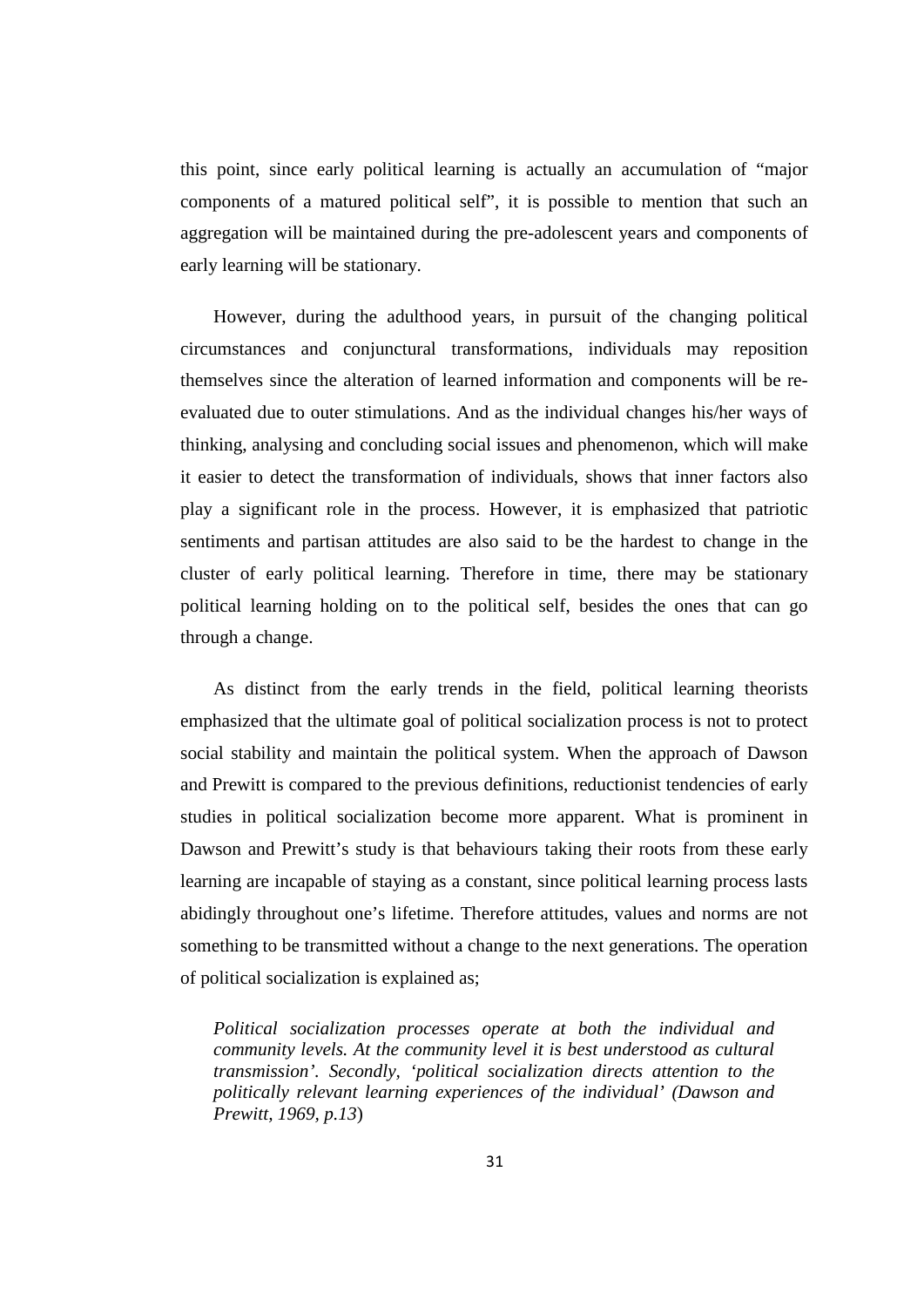The model proposed by Dawson propounded that political socialization is composed of four main stages; imitation, anticipatory socialization, political education and political experiences. Emphasizing that the process consists of different layers and not result of a unidirectional sociopolitical input, constitute a significant definition in the field due to the disposition of an epistemological break. And yet the distinctive effects of early learning and intensification of orientations, proposed by Greenstein and Hyman in the first place, were accepted by taking a step further. Dawson also added that political socialization starts with proceeding to the political learning phase, as the abstract conceptions develop and become more comprehensible for children. While this early learning is in the development stage, the sociopolitical identities and orientations that are developed within this context also make a significant impact on the process.

At this point, by stressing that orientations cannot be developed independently from sociocultural identities and subcultural background, political learning was divided into two ways and conceptualised as direct and indirect learning. Indirect learning covers the orientations learned from social roles and attitudes, not only adaption but also accommodating one's learning in the presence of a sociopolitical cases. As for direct learning, it refers to the transmission of political orientations [straightforwardly.](http://tureng.com/search/straight-forwardly) The critical distinction between indirect and direct modes of learning is not the overt intent of the socialization agent, but whether or not the initial socialization experiences is infused with specific political content (Dawson, 1977, p.96).

When the continuum of political learning in later life period became prominent in the field, life cycle theories were initiated by Sidney Verba. According to Verba, political socialization is a learning process in which norms associated with certain social values, as well as fundamental values and guiding standards of political behaviours are learned (Verba, 1964, p.1). Against the arguments proposed in early studies claiming that attitudes, orientations and engagement are developed during the preadolescent years which are most resistant to change; Almond and Verba suggested that the development of these codes extends in time and does not show a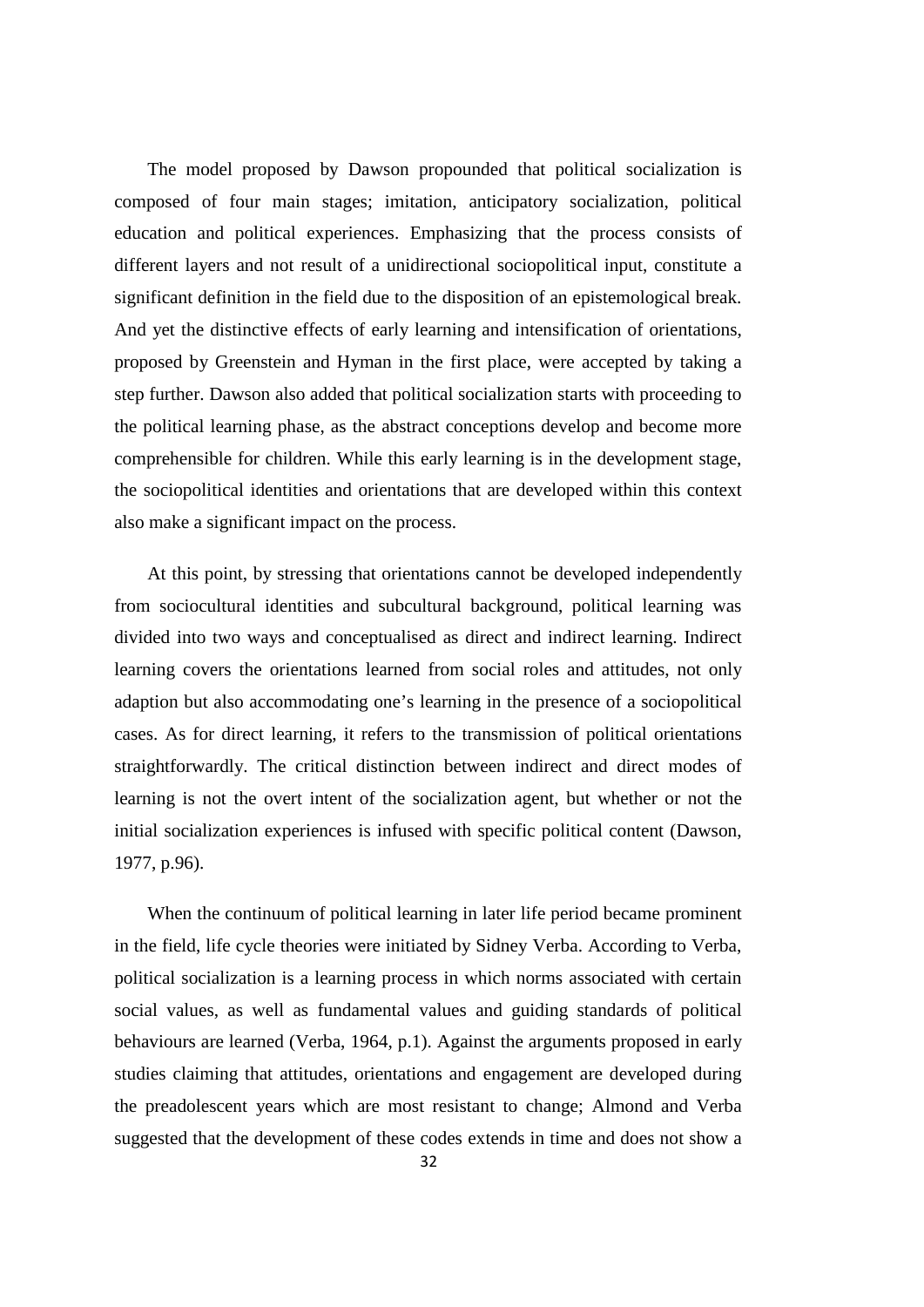stable characteristics. While some authors claim that political attitudes are already formed in the preadolescent years (Hyman 1959), others agree with the observation of Almond and Verba (1963) that the sources of political attitudes are many and can be found from early childhood to adolescence into adulthood (as cited in Schwarzer and Zeglovits, 2013, p.74).

On the other hand, political socialization process is constructed on psychosocial factors and sociological background of the child as in the case of Dawson's argument. At this point, it is possible to say that psychosocial orientations cannot be taken independently from political culture, attitudes towards relation between individual/citizen and politic, as well as the shared value system, all of which have a deterministic effect on the political realm in return. Almond and Verba identified the patterns of orientations developing in the process of political socialization and divided them into three groups: Cognitive orientations, affective orientations and evaluational orientations. These include cognitive orientations – knowledge and belief about the political system, its roles, and the incumbent of these roles, inputs and outputs; affective orientations, that is, feelings about the political system, its roles, personnel and performance; evaluational orientations referring to the judgment and opinions about political objects that typically involve combining value judgments or feelings with information (Ishiyama, 2011, p.91)*.*

In this context, putting individuals in the centre, many researchers such as Gergen and Ullman (1977), Oleson and Whittaler (1968), Bucher and Stelling (1977), Zeichner and Gore (1990) continued to claim that [personal differences](http://tureng.com/search/personal%20differences) diversify the process because of which political socialization becomes unique in a sense. These studies also brought the approaches of 'active role for individuals', 'being responsible from not only the reproduction but also transformation of the system', forward at the same time. Baker for example, proposed an interactive transactional view of the political socialization process based on the notion that the individual has specific needs and drives (1972, p.593). Defining socialization as not merely the transfer from one group to another in a static social structure but as the active creation of a new identity through a personal definition of the situation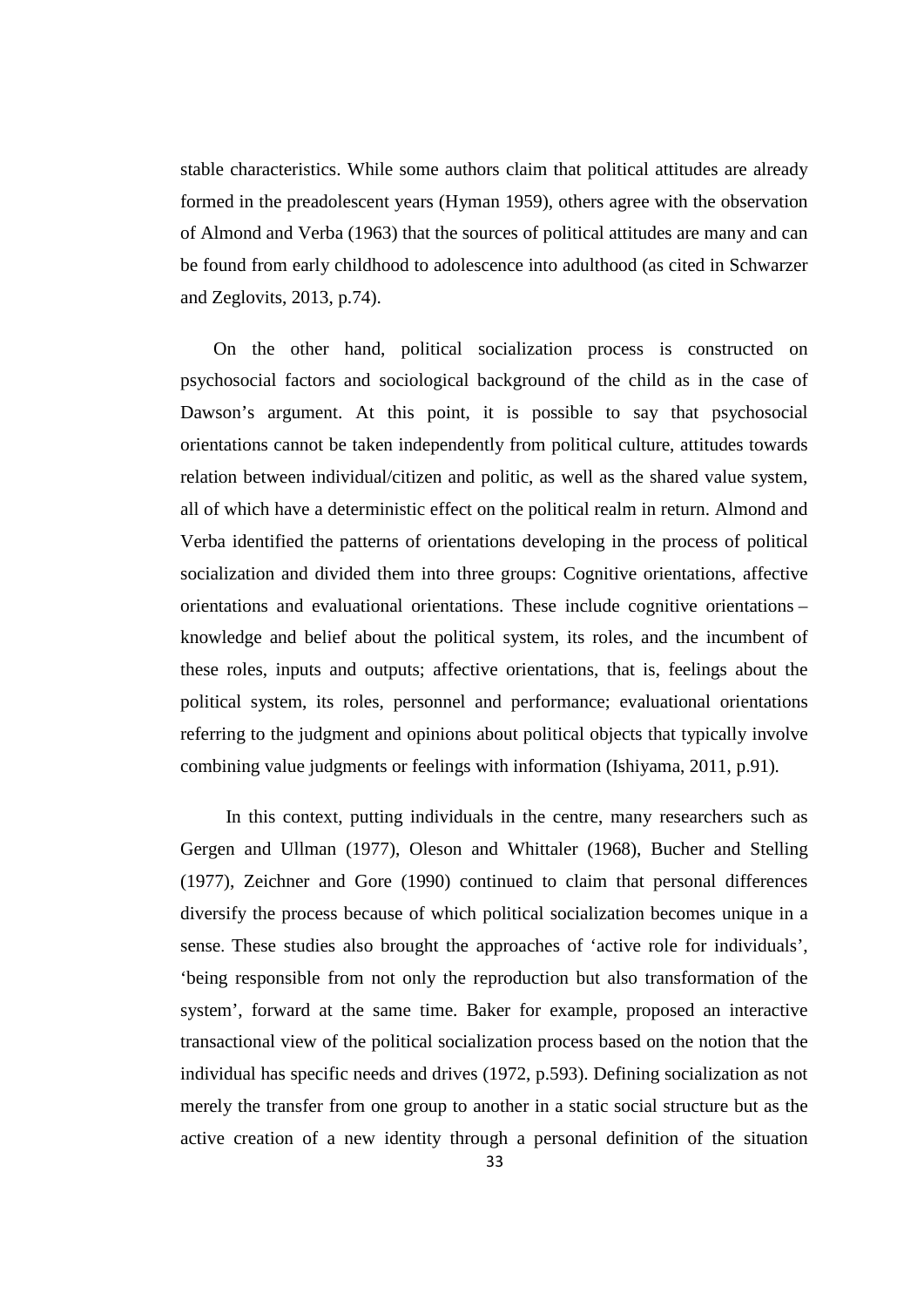(Reinharz, 1979 p.374). Reinharz on the other hand, emphasized the individualistic and idiosyncratic aspects of the process.

## *2.3. Discussion on Agents and Factors of Political Socialization*

As for today, it is accepted that a socialization process occurs following the physical and mental development from the beginning of childhood. In this process, adolescents concurrently develop a political self under the influence of factors that have deterministic impact on political socialization process. This way, political socialization process and political self-development interactively make progress. Both of them are connected and dependent on society and political environment in which the adolescent live; therefore value orientations (e.g. focus on self-versus focus on others) relate to almost every aspect of adolescent life. Thus, the process through which value orientations become part of youth's identities will necessarily be part of civic identity development (Amna et al., 2001, p.33).

Beginning with the early socialization, individuals need to develop required information, beliefs, values, attitudes and behaviours in order to exist and adapt themselves to the current system. From their understanding of socialization as mentioned above, Dawson and Prewitt (1969, p.23) explained the importance of political self as such:

*The persistence of basic views is of great importance for the overall development of the political self. These feelings serve as the foundation upon which subsequently acquired orientations are built. Political events and experiences later in life are interpreted within the context of these basic orientations. They serve as "political eyeglasses", through which the individual perceives and makes meaningful the World of politics.*

In a similar manner to political socialization process, political-self takes place in lifelong development cycle since changing conditions and social roles requires revisions of political orientations. As Sigel indicates (1970, pp.427-433), after adolescence adults also need to resocialize over and over again to keep pace with the changing conditions. In other words, quintessential characteristics of political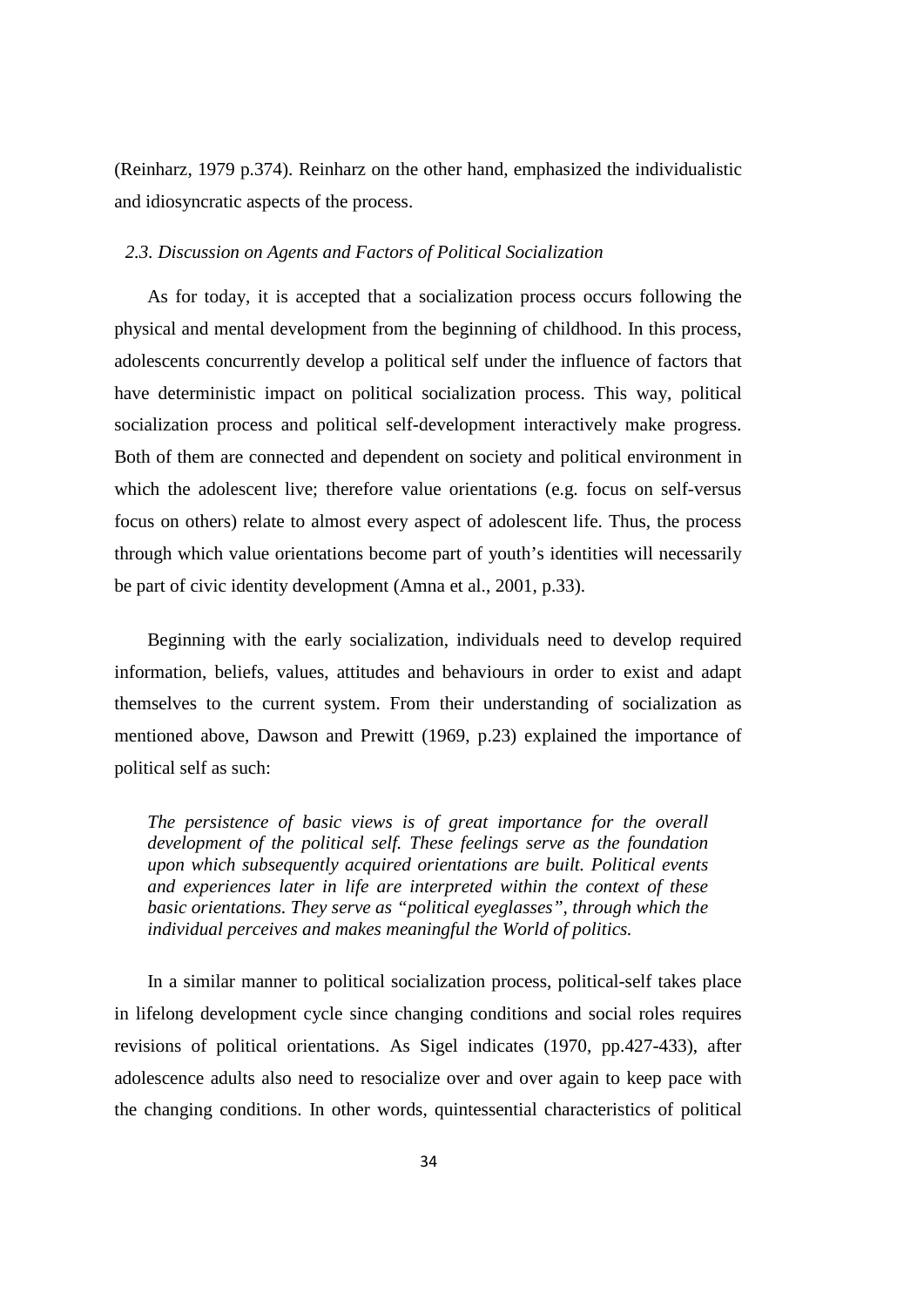socialization necessitates the reproduction of personal political orientations, which also brings resocialization forward, since political learning is a never ending process and social roles demand abandoning the old or assuming the new ones.

In general sense, political socialization defined as a personal learning process goes through specific phases. Disposition of outcomes and results of the socialization process are ensued by the things that individuals learn from the people in their immediate circle and passively from other sources in their social environment. Moreover, adolescents go through an active learning process because they need to re-evaluate what has been learned in accordance with sociopolitical circumstances and their personality and character. At this point, especially when the passive learning is taken as the major concern, political culture and value system of the society plays a vital role since the fundamental tendency of the system aims at social construction. However as the ideological assumptions and expectations of political system varies from each other, political socialization process also alters on cultural basis.

There is a considerable variation in political socialization across nations and particularly when one compares different civilizations (German, 2011, p.309). Hence, the definition of political socialization by Schaefer (2010, p.53);

*The totality of learned, socially transmitted customs, knowledge, material objects and behaviour. It includes ideas, values and artefacts of groups of people that cannot be taken into consideration independently from the socialization continuum. For this very reason, in a broad sense, political socialization process not only differentiates among cultures or civilizations according to the specific conjecture, culture and political atmosphere in which the individual stands as a political self, but also among individuals sharing the same culture according to his or her contribution, stem from unique experiences and evaluational outcomes, in giving the meaning to political surroundings. By the same token, asserted by Almond and Verba, definition of political culture of a given society, carrying close bonds between culture and political culture since distinction between political and non-political are more substantial and explicit in linguistic terms than the hosted meanings in terminological realm.*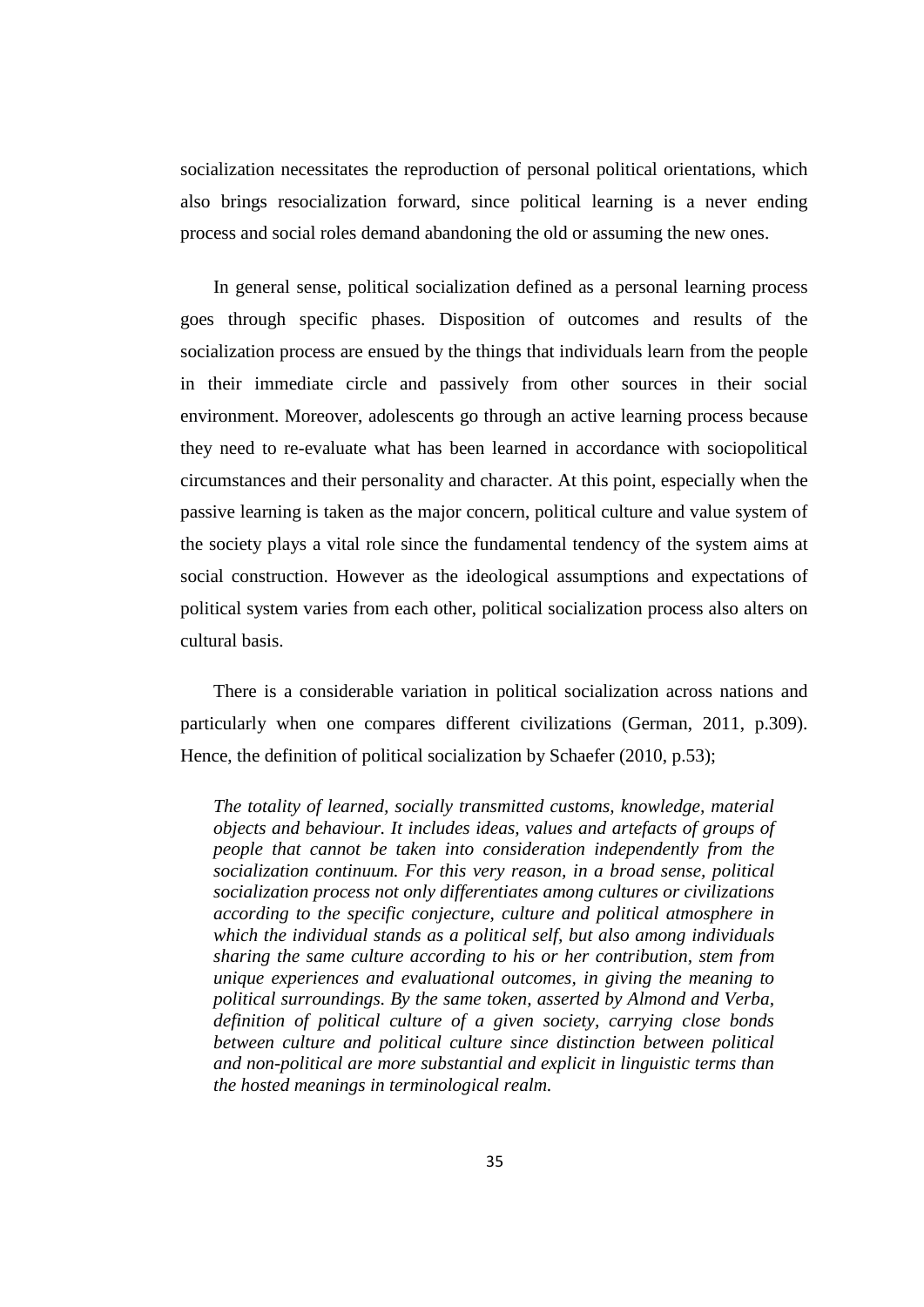Thus political culture refers to the specifically political orientations—attitudes toward the political system and its various parts, and attitudes toward the role of the self in the system (Almond and Verba, 1963, p.12); which, in essence, cause individuals to be affected from political culture and take part in the reproduction of it throughout the political socialization process.

Cultural and intercultural research studies conducted in USA and Canada especially after 1960s and which might be regarded as the epicentre of socialization studies, have proved that perceptions and significance of factors that affect the political socialization are culture-ridden and culture-based. Some of these studies are conducted by scholars such as Almond and Verba (1963); Lipset (1967); Hartz (1955); Presthus (1973); Meisel (1975); Abramson and Inglehart (1970); and Landes (1973).

In the process of political socialization, one of the most crucial factors that influences learning during childhood is the learning resources, though the abstract conceptualization in childhood is somewhat limited. In terms of intellectual development, the adolescent is experiencing a transition from the concrete form of reasoning that typifies the middle childhood years to a reasoning that is abstract and hypothetical, and the intellectual need of the adolescent is a need for abstract conceptualization (Hughes, 2009, p.132). Therefore, the data based on daily life experiences, which gives reference initially to lower political culture rather than higher political culture, is the starting point for collecting the learning resources. The resources from which the data are collected are primarily family and followed by school, peer group, immediate surroundings and the media. Each resource gains importance in different age periods. Therefore, their effect level and decisiveness differ, and researchers interpret these impacts in various ways based on different argumentations.

Hyman (1959) emphasizes family as the uppermost factor in social socialization process, and states that children develop accordingly in family due to the representation of hierarchical structure, rules and order in social sphere in the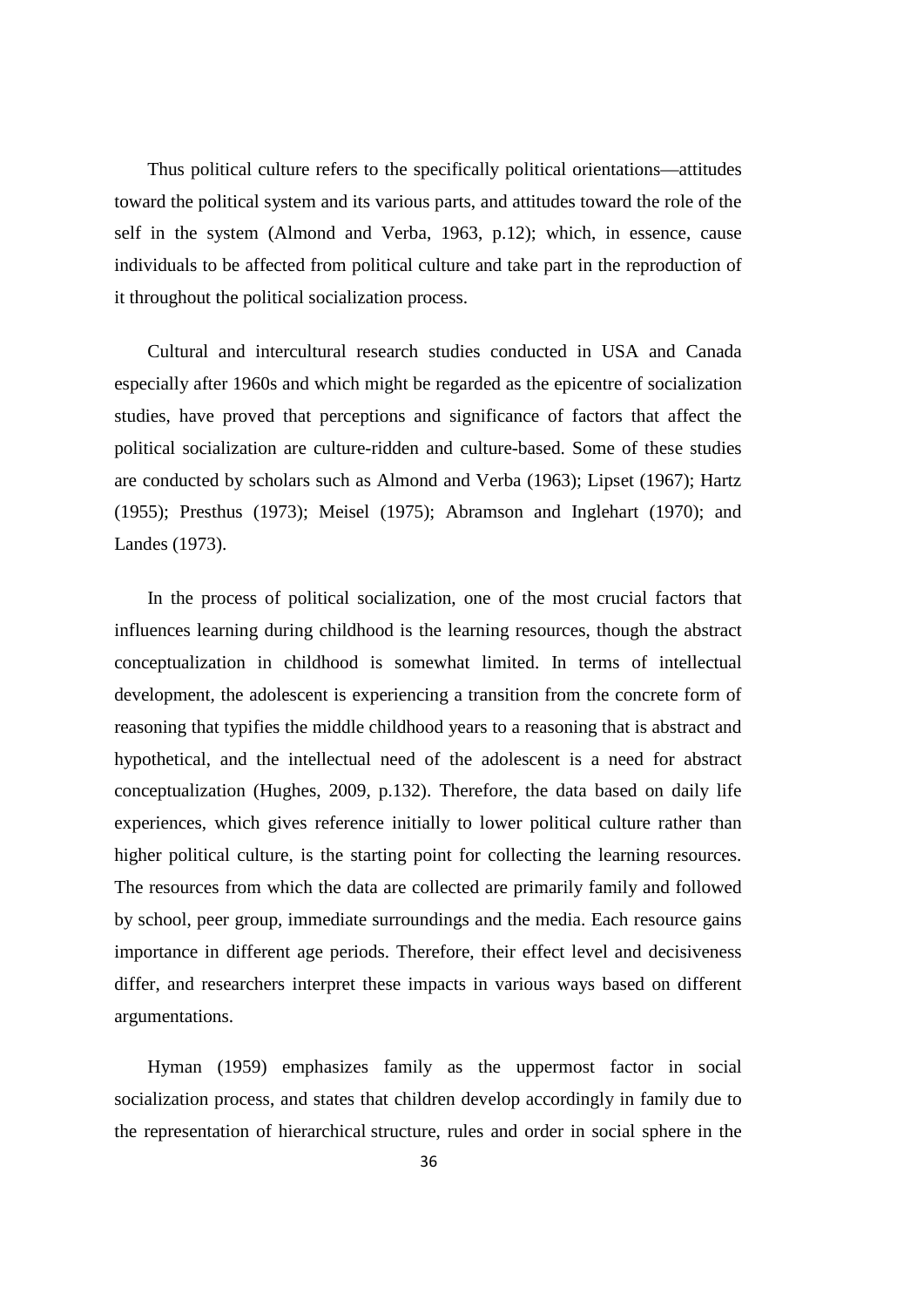family. The family supports socialization process especially in terms of participation and political behaviours owing to the role as a model in transferring core values, beliefs, attitudes and behaviours. At the beginning of the socialization, although the family acting as a replica of the society and is regarded to be a commune functioning as a preparatory medium for children to initiate the process, in their primary socialization Anastasiu, (2012, p.2) explains;

*There is no conflict of interests between parents and children (at least not until the children reach adolescence), while thereafter, when the child must shall integrate into a community formed by others members than his family, such as the preschool or school, the watchword will not be the unconditional love, but rather the adaptation to a situation in which each child pursues his own interest.*

Scholars like Jennings and Niemi (1981), Shani (2007), Verba, Schlozman, and Brady (1995) also claimed that the political interest of the family has a deterministic effect in child's political socialization; whereas Campbell and Wolbrecht (2006) found that this effect is greater in girls.

On the other hand researchers, for example Alford et al. 2005; Settle et al. 2009; Hatemi et al. 2009 claimed that the family effects political socialization of the child not only by acting as a social entity but also by transferring genetic heritage. The theory claims that our human genetic makeup wires us for social behaviours (Wilson et al. 1978 as cited in Ballantine, 2010, p.95). In this context, regarding the debate of nurture versus nature, the research shows that nature is also effective in political socialization process and engagement, political interest, participatory or non-participatory behaviours that can be transferred to the next generation by genetic the inheritance.

The school, on the other hand, can be considered as the second step in socialization. The effect of school in this process can be considered in two aspects, which are intertwined and co-interacts. Primarily, the school represents a medium in which the child, before becoming a member of the society as an adult citizen, goes through similar experiences with the ones in the family, receives data from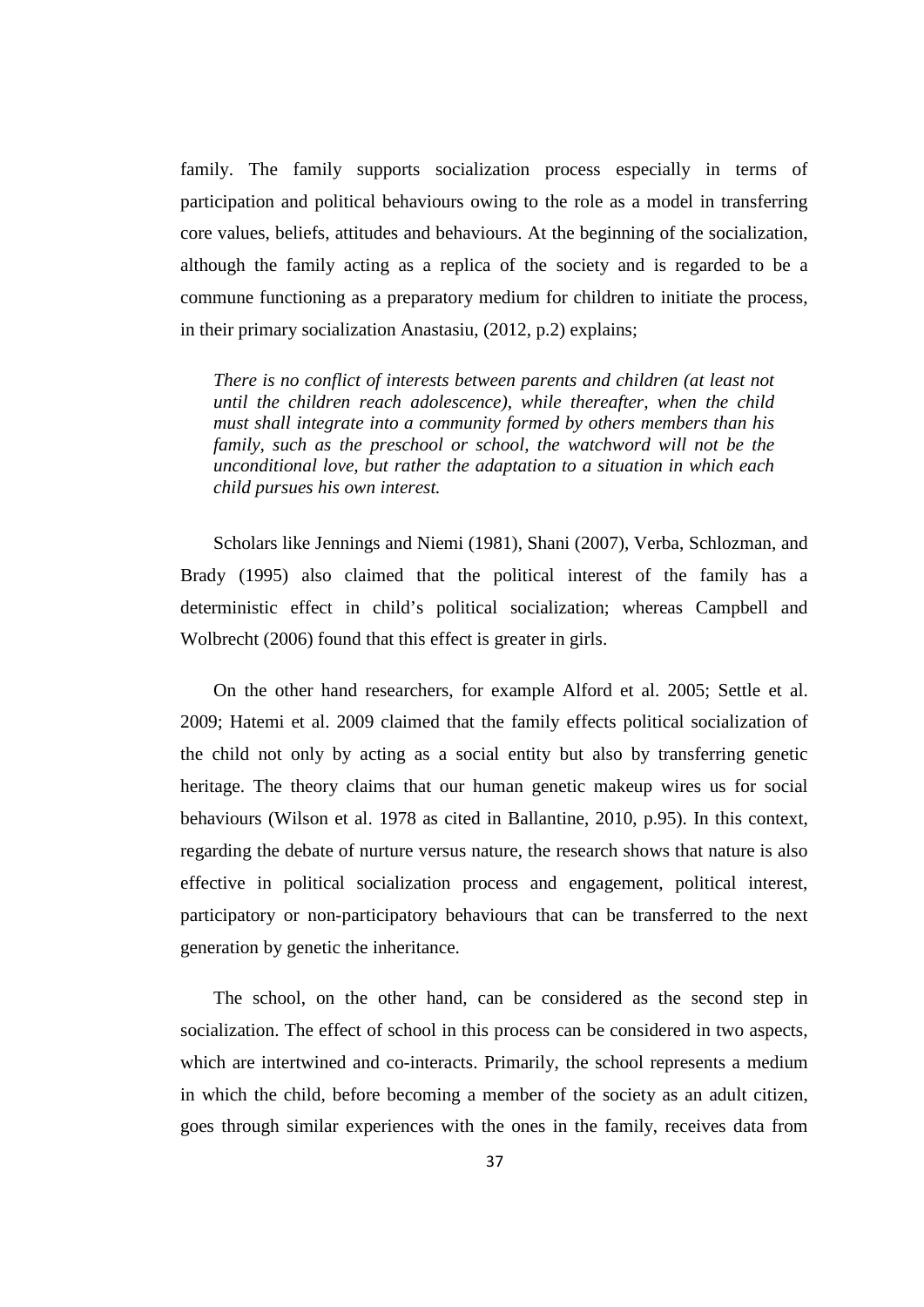this medium and socializes in a basic manner (Delli Carpini and Keeter 1996; Torney and Purta 2002). In this instance, by involving in a social medium other than the family, children begin to understand that the social environment is not limited to the family. In this respect, the effect of the peer group is interpreted as being stronger not only because constituting a role model for each other. In addition, when the factors like the group, status, and social position that children belong are similar, this affinity strengthens the social interactions among peer groups.

The most explicit feature that differentiates peer group from family and school is that it is isolated from hierarchy of the political sphere. The interaction is stronger within peer group due to the fact that a higher authority is not generated, also it is independent of social manners and behaviours. Besides, the desire to be recognized in social sphere, the inclination to develop and implement the values and behaviours collectively function more effectively.

Thanks to the support of their peer groups in school, individuals gain knowledge, skills, beliefs and attitudes; they construct the basis of their social roles so as to apply these to their role shifts in their further lives. In addition, they form and internalize their orientation and embody these values by practicing them in line with their political self-development.

The peer effect, which is built in the school network has a different effect on the socialization process. Political and social structures are transferred to the next generation via education system, because the effect of school on socialization functions as a sociopolitical construction of future citizens. Contemporary scholars (Foucault, 1979; Sarason and Doris, 1979) also emphasize that in essence, schools are the instruments to control the society. The knowledge, values and attitudes that are related to the values of the current system and the prevalent paradigm are all transferred through the means of education. This provides the controlled development of the agents and institutions of the society. Therefore, the education can be considered as an important socialization sphere due to the relationship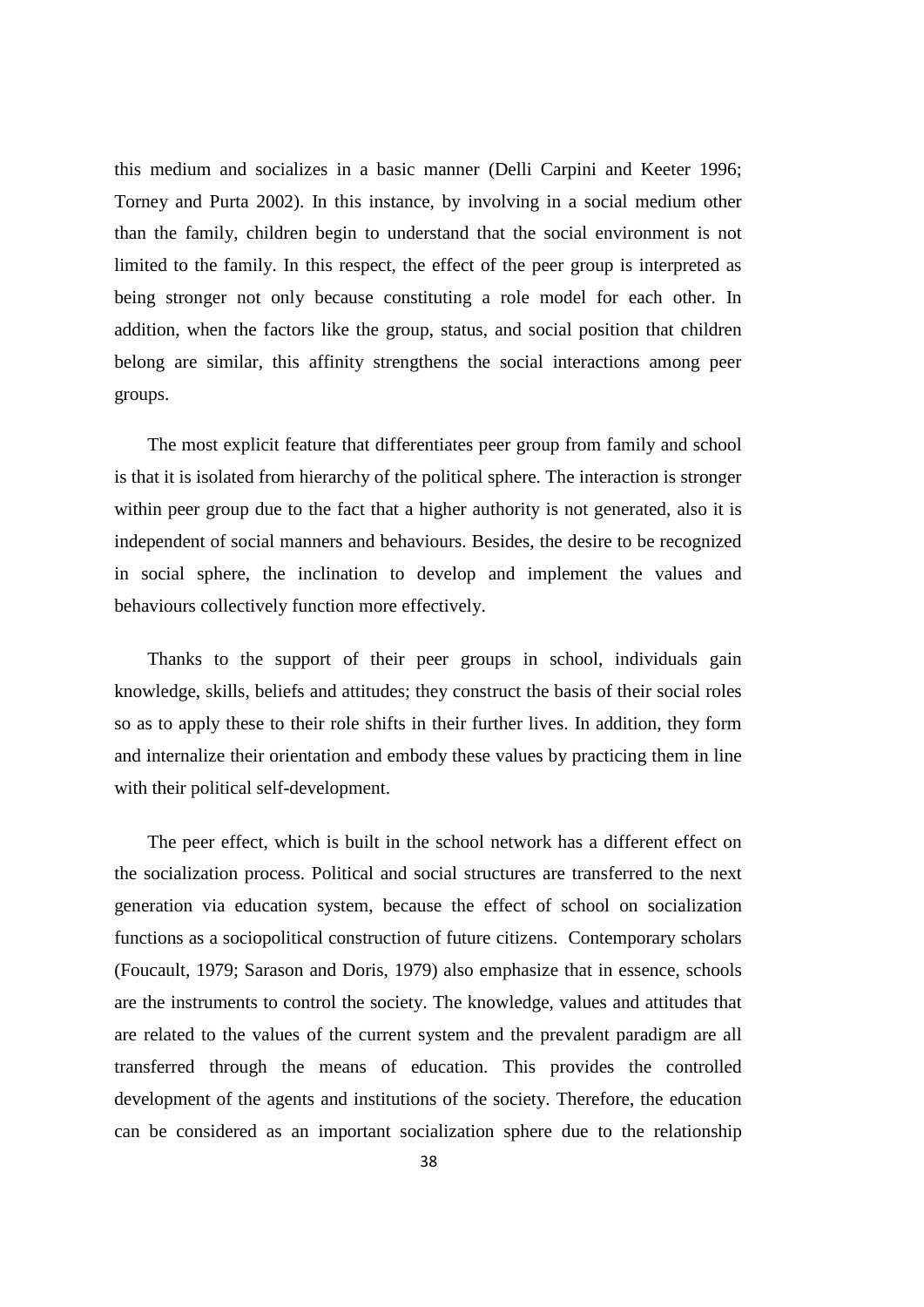between the government and political system. However, this close relation is not just on the basis of ideological consolidation. Since the functioning of other institutions and relations around these institutions, for example economic relations, needs to be carried on, political authorities also attach priority for education. Therefore transferring children to the society with the required knowledge and skills becomes an important duty of educational institutions, as well.

In addition to these, considering school and politics as social entities, generating an intellectual unity is supported in a constructivist manner. As Kapferer (1981, p.258) argues;

*It is clear that all schools, with whatever degree of intensity, explicitness, and self-consciousness, engage a project that has three major elements: instruction, selection, and socialization. Like selection, and unlike instruction, socialization is a largely covert operation, dealing with the inculcation of culturally defined ways of perceiving the world and acting within it.*

Emphasizing the importance of the determinative role of school in political socialization process, it is proposed that during school years learning about political realm includes a great spectrum, from civic education to national history, national norms and values, organizational structure of government, participation channels with ways of actualizing them and so on. Significance of school as a social institution, stems from the hierarchical relationships, social roles, rules and order presented in the school structure, which resembles the social environment and role distribution that occur during the adulthood years. Contrary to the findings of Langton and Jennings (1996), the civic courses given in school are evaluated to be the main source of political knowledge, and have an explicit influence to the extent of playing a determinative role on political learning outcomes during adulthood (Niemi and Junn,1998).

Additionally, Easton and Dennis who have redounded the system theory to the field similarly evaluated that new members of the society are consequential for the maintenance of the stability, and have the responsibility to endure the current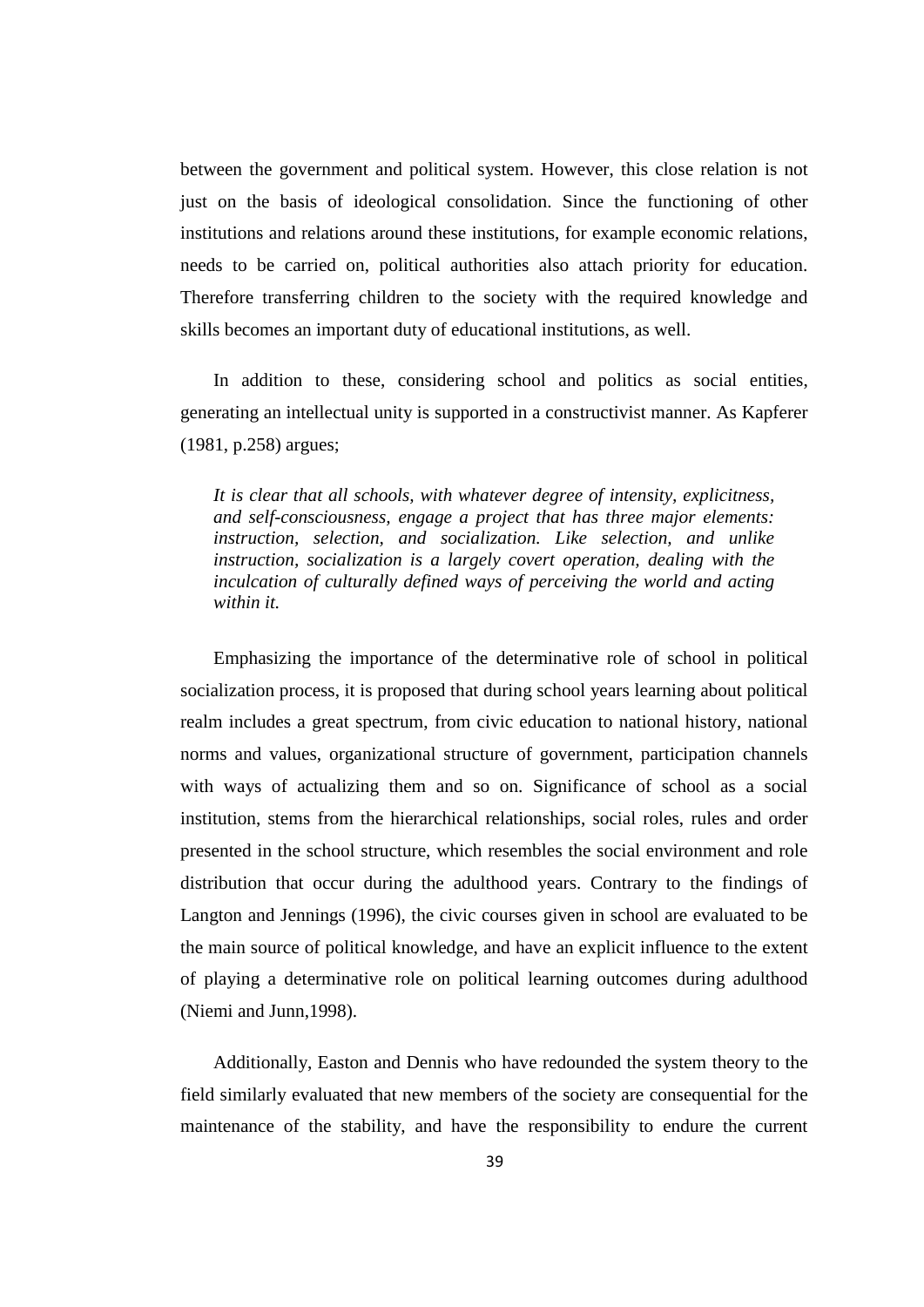system. Therefore, school has a significant impact since the political system must somehow provide a flow of information about and continuously create deep feelings of loyalty and obedience for its basic form (Easton and Dennis, 1965, p.40)*.*

Regarding the maintenance of political systems, funds of knowledge transferred by the school are regarded as functional. The consolidation of national political authority extends education throughout the society as a means of incorporating the human material in its structure, and politically incorporated educational systems integrate and legitimate political action (Meyer and Rubinson, 1975, p.134). However, mostly criticized aspect of this approach is that knowledge accorded by school is not always in accordance with the political reality and is not applicable to the political realm. Therefore, school, which holds the means to support civic orientations and engagement, is denied as the main source of political socialization.

There are many studies which find that knowledge about politics and education level increase in direct proportion; so participation, engagement, and political efficacy rise correspondingly (Almond and Verba, 1963; Campbell, Converse, Miller and Stokes, 1964; Milbrath, 1965). However, some scholars such as Bock (1974), Abernethy and Coombe (1965), Emmerson (1968) argue that individuals who obtained higher level of education are more likely to generate demands that exceed the capacity of political system to supply in return as they come across with sharp curves in the presence of social shifts in their life cycle. That is to say education may also be the source of the reconcilability between individuals and the government. Therefore it may not always function as a control mechanism for the political authorities.

Media has a huge impact on political socialization since it has access to the greater parts of the society. Following the increase in mass media and communication instruments and the widening social networks, these tools have assumed an important role for the media in the political socialization process. Beginning with 1960s and up until today, exposure time to media has increased;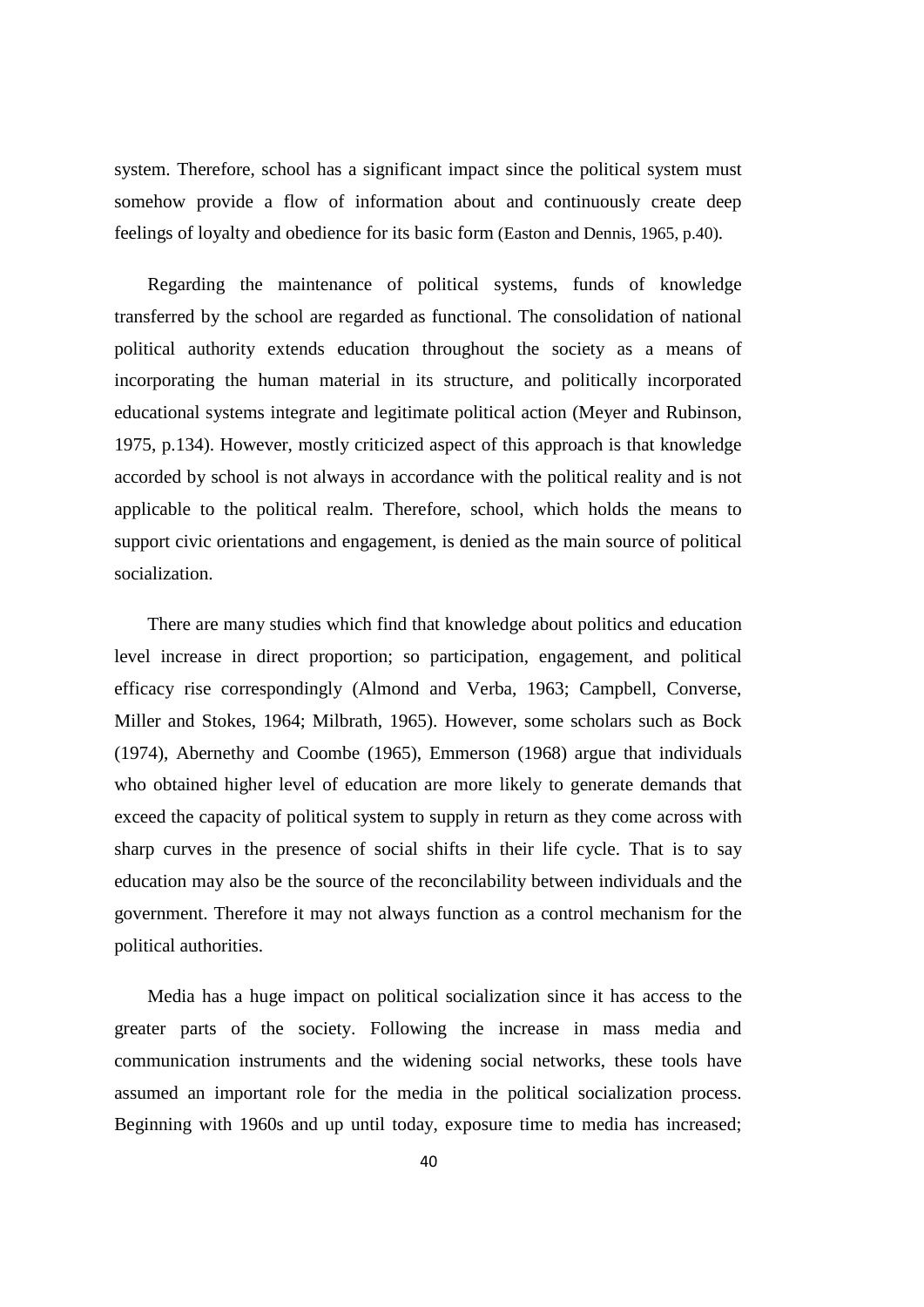this led to faster and more reshaped attitudes and behaviours in individuals. In addition to the increase in the flow of information, both the rapid changes in the political agenda and the reaction towards it cause the development of a strong sphere of influence. Particularly, increasing proliferation and social media usage are instrumental in enabling not only adults but also adolescents to participate in politics, given that media has become a tool for them to take part in the discussions.

All these agents and factors play a significant role in the political socialization of adolescents. Despite different approaches presented by various scholars, evolution of the study field will be the reference point as we try to understand the political stance of youth. In order to draw the current frames, the next section will focus on three aspects of political socialization studies, which also constitute the three dimensions of this thesis; political perception, impact of politics and political participation.

# *2.4. A Short Visit to the Background of Political Perception, Impact of Politics and Political Participation*

The first subtitle that will be discussed in this study is the perception of adolescents on politics, which has already been handled with on different levels and dimensions in the literature. Before explaining how the perception of adolescents is defined and the perspective adopted for this study, analysis and findings of the studies in the current literature will be given place.

Most of the preliminary studies in this field are conducted to understand how politics is comprehended and perceived by adolescents. Answers given to these questions vary depending on which academic discipline is focusing on the concept. Most of the studies carried out by the psychologists are based on cognitive approaches, and those studies followed by the ones focusing on behaviours and, consequently, political participation. While political scientists mainly focus on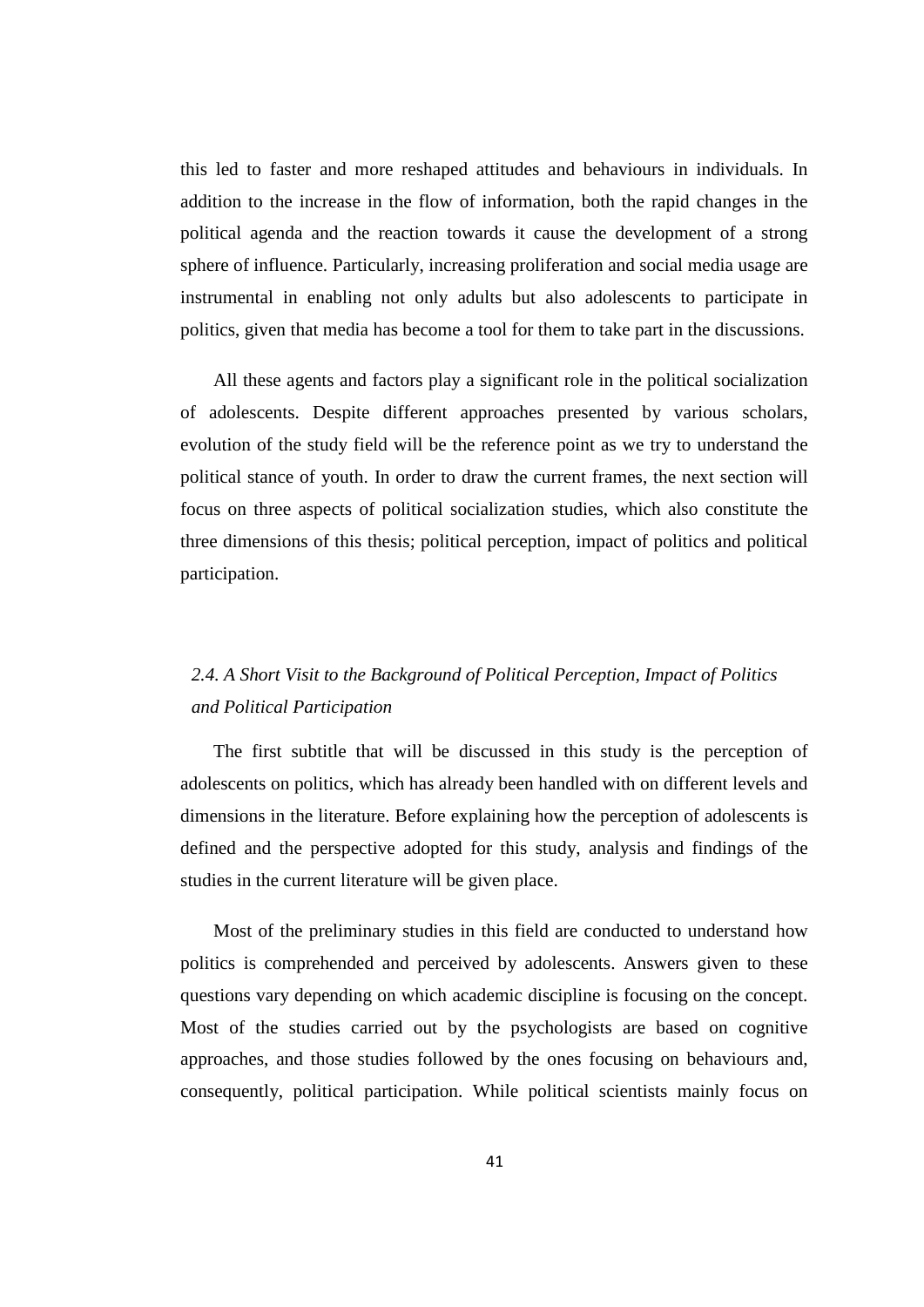political engagement, studies conducted by sociologists are based on orientations and political environment mostly.

Preliminary studies regarding political perceptions determined the focal points of the field as the children's perception on political figures and their knowledge about institutions, and analysed the relationship between relevant variables (Hirsch, 1971; Jennings and Niemi, 1981; Delli Carpini, Michael and Keeter, 1997). Two of the foremost researchers on political socialization, Delli Carpini and Keeter (1996) found that compared with what people ought to know as determined by a textbook model of citizenship, the public is ignorant about much of the detail of government and politics just as conventional wisdom holds (as cited in Mackey, 2008, p.17) and concluded with the idea that the less individuals obtain knowledge on politics, the less they develop orientations and a tendency to participate in political system.

Conell (1971) found that children cannot differentiate what is political and what is apolitical clearly till the age of seven since their cognitive level is in intuitive thinking. Conell studied 5- to 16-year-olds and identified four phases of political thought: intuitive, primitive realism, construction of a political order, and ideological thought (as cited in Haste, 2012, p.345). Around 10-year-old though, children still cannot develop a holistic and thoroughly political perception, beyond considering politics limited with political figures and institutions, they begin attributing some characteristics to politicians and institutions, for example, being provider, representative of social order and executives of the system. They do not only begin to make progress in their political development but also in their political knowledge in this age spectrum.

As they learn their rights and freedoms, responsibilities and duties as citizens and a part of the society, their knowledge expands from the private sphere to the social sphere. Therefore from this period onward, children become aware of the existential foundations of the state, which has abstract features and take place in the network of institutional and hierarchical relations. In that sense, the capacity of children to understand more complex ontological foundations of state, authority and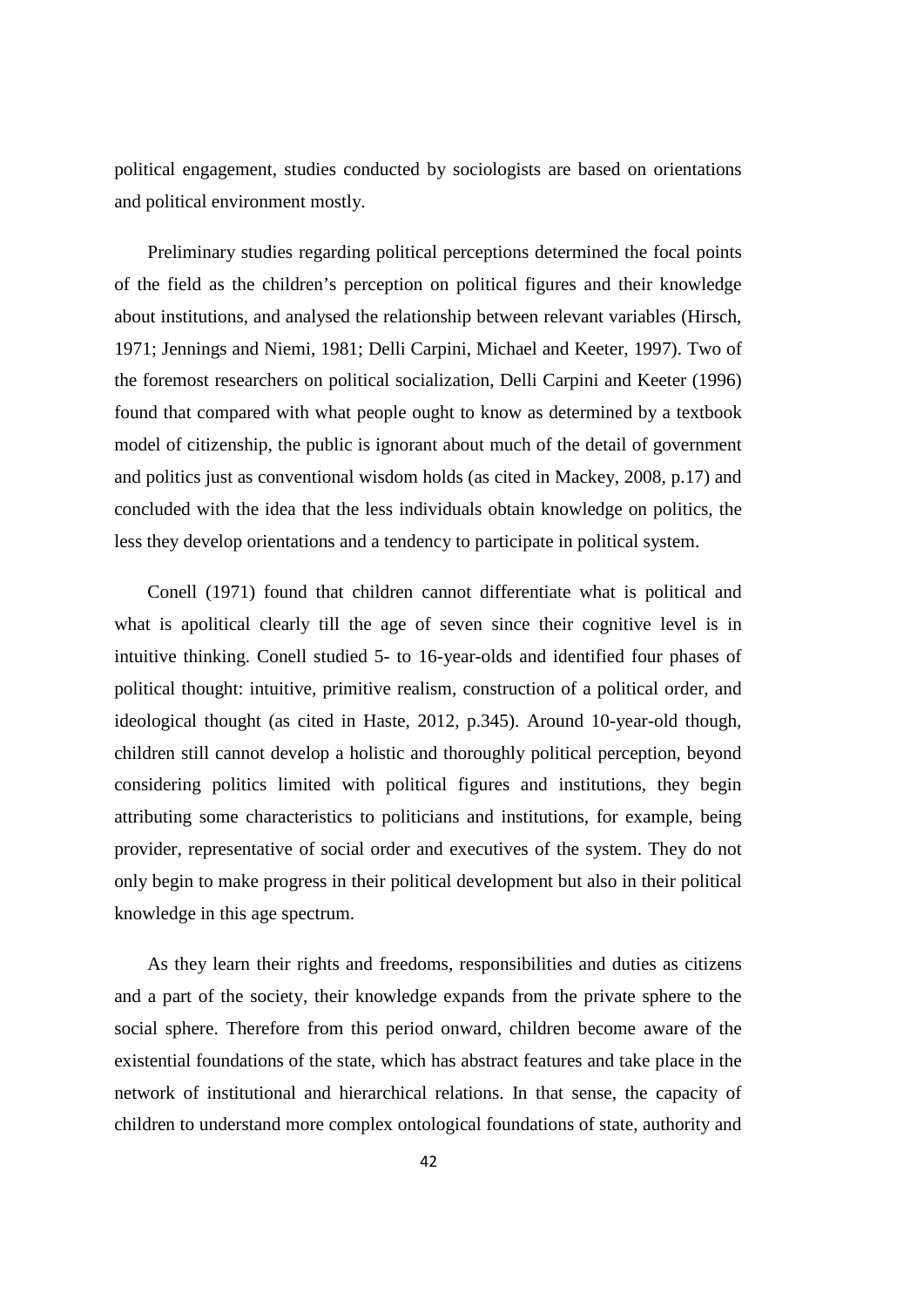social institutions increases as they make progress in their social mental development. Therefore, they become capable of understanding their own positions among them, as well.

Moore, Lare, Wagner (1985) conducted a study with a broad sample constitute children from pre-primary school to  $4<sup>th</sup>$  grade and found that in this age range, political perception is in a rapid development. In his study, Coles (1968) focused on children's comprehension of politics from different countries, however this study was not sufficient to understand how existing political knowledge and thoughts are developed, shaped, and to what extent they can be separated from external factors. However this study reveals that socioeconomic factors, gender, social and ethnic background, educational attainment, religious and civic orientations are effective in the development process of political perceptions.

Additionally, it is known that in this process accumulation of political knowledge, information about government agencies, presidents or prime ministers are also influential. As children grow mature, their early perceptions of the president affect the subsequent development of their attitudes of allegiance and support for the American political system (Smidt, 1982, p.147), which of course cannot be evaluated only to be peculiar to the American society.

In the study conducted by Smidt, (1982), children's perception of political authority is analysed, as well. Children's attachment, benevolence of the president, presidential dependability and infallibility are measured but it is found that for children, civic-religious orientations become more effective than the political knowledge while making sense of politics. However, the essential importance of this study arises from the fact that it reveals how children evaluate politics in the context of these four aspects.

In his research, Berti (1988) researched how 6-15 year-old children comprehend political concepts by using hypothetical island-society and children responded under four headings: collective needs, conflicts, political organization,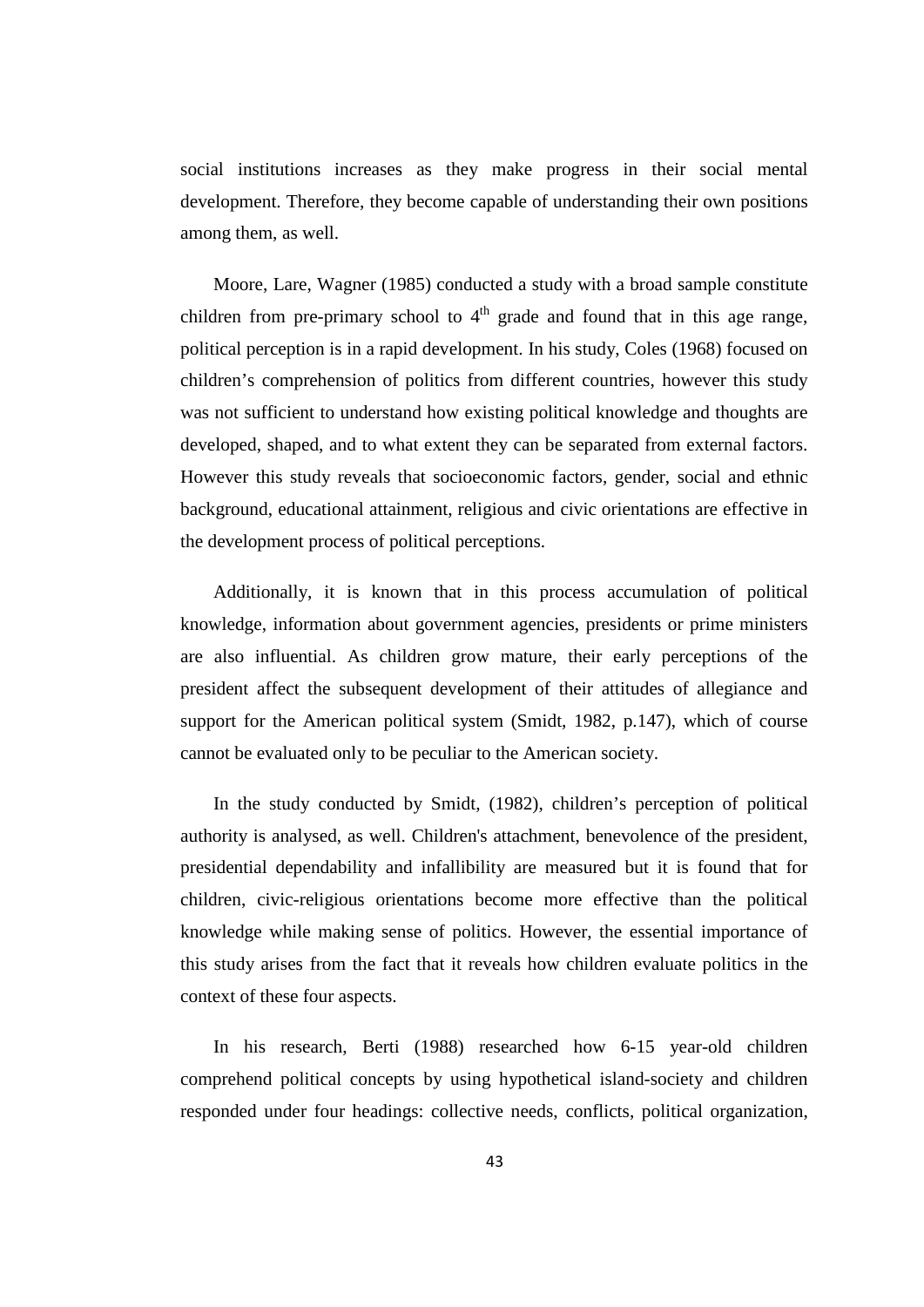and laws. Developmental process in this age range progress as; clear explanations cannot be given in 8-9 year-old group, 9-10 year-old group can explain the concept of politics by referring order and governance, 10-11 year-old group are capable of expressing that society is needs to be organized in accordance with their needs and demands; and lastly 12-13 year-old group emphasize the law and order therefore participation of the community members is regarded as a must.

From preadolescence to adulthood, development of abstraction and abstract thinking skills lead to significant alteration in the perception of politics and political institutions. For example, at early ages physical and environmental features are more dominant in defining countries; at later ages more abstract references appear in definitions. In the study conducted by Nugent (1994), this pattern is represented by a transition from an emphasis on descriptions of the country as a physical environment among 10- 12- and many 14-year-olds (places, physical features, ecology, flora, and fauna) to a greater use of categories reflecting the country in more abstract psychological terms (history, culture, atmosphere, and personality) among 16-year-olds. Nugent also asserts that the major determinant age range is 14- 25 years in the political socialization studies. Niemi and Hepburn (1995, p.4) explain this as; first, there is little dispute that youth is a time of extraordinary psychological and social change and second, these are the years during which our society traditionally attempts to educate youth for citizen participation.

Within the scope of this thesis, sample is selected from adolescents in 16-17 age range as they are at the beginning of their political socialization. How the participants perceive politics will be measured by the open ended questions in which we can find answers to from which perspective they are looking at the political sphere, what kind of characteristics they think politics and politicians have, and also what kind of an image they envisage in their minds regarding organizational, functional and structural forms of politics.

The second dimension of this study is the impact of politics. When politicsindividual and politics-society relations are examined, an interactive connection can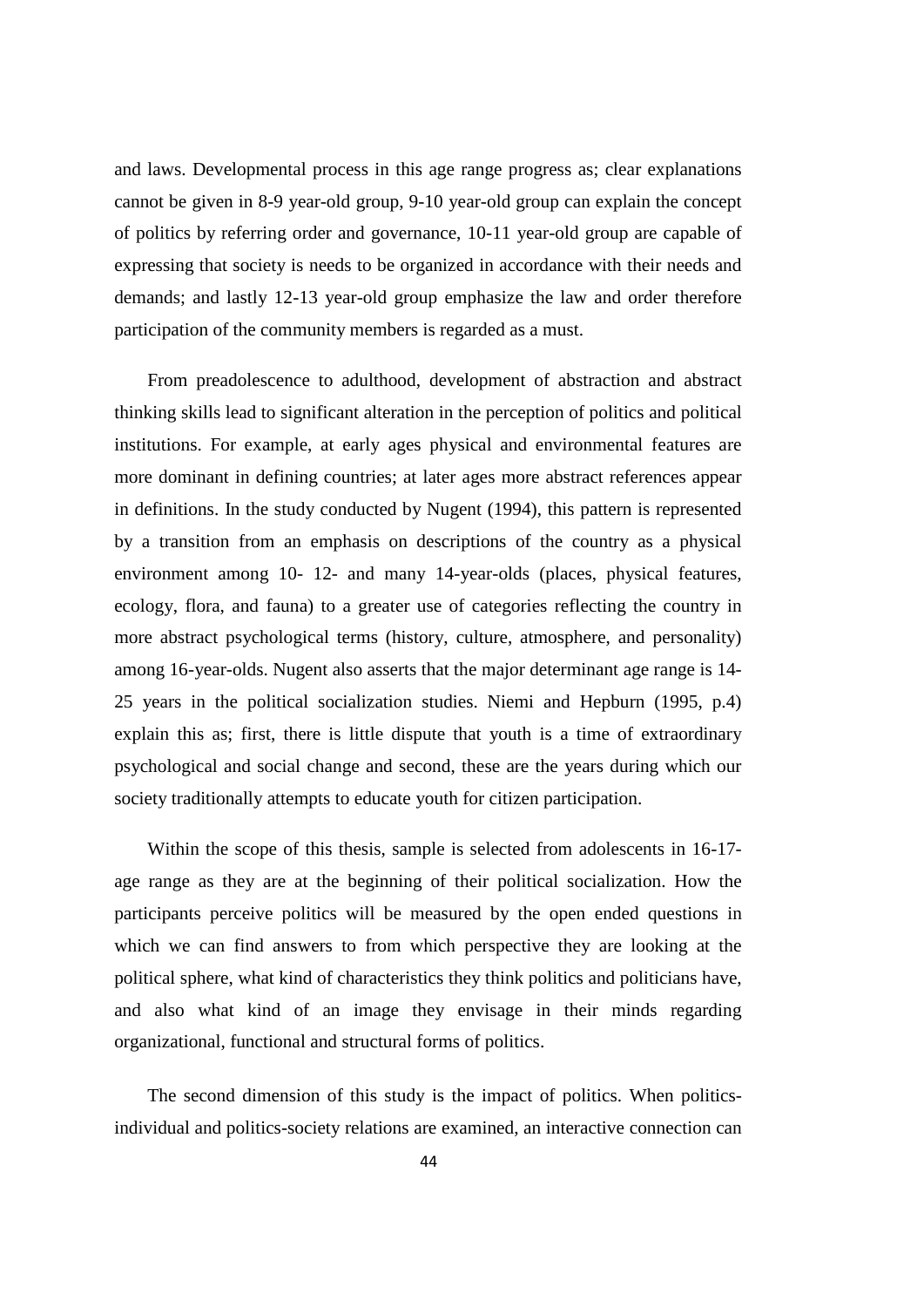be observed. Whether politics is defined as conflict vs. consensus, pursuit of interest, allocation of resources or governing and being governed, in all terms there is an implicit network among individual, society and state. These relations do not only take place in public sphere but also in private sphere on which politics makes a huge impact and plays a determinative role. Therefore when we talk about what kind of an impact politics has on an individual's life, we have to consider it in a broad sense. Because all aspects of life is interpenetrating with politics, which means that individuals face the consequence of every political decision and action eventually and are directly or indirectly affected by these measures.

In the process of political socialization political self, beliefs, attitudes and behaviours are being formed in accordance with the ways of which politics puts an impact on individuals and society. In return, perceptions and behaviours designate how the individual will react and influence the politics in the light of his or her opinions, beliefs, attitudes and behaviours. This way, interactive sociopolitical relations get into a vicious circle in which the system reproduces itself. Therefore, political socialization process, the construction phase of these relations with its cognitive, affective and evaluational domains, and agents of socialization, enhances the reproduction of abovementioned relations and subtle ties among them. The affective domain (attitudes and beliefs) is what counts the most in adult political behaviour. Facts or the knowledge domain follow the affective domain and are in a sense sifted through what we feel about politics (German, 2011, p.311).

Political atmosphere in which the individual stand, adjusts the attitudes and socialization process in connection with the other sub factors affecting the process. In other words, political socialization is a continuous process of an adaptation of social values, norms, relations and behaviours. Although attitudes change somewhat over time, the development of political identity during childhood appears to influence future political decision-making profoundly (Healy and Malhotra, 2013, p.1024). However, what changes these attitudes might be more related to the social reality rather than individuals' own life experiences since scholars have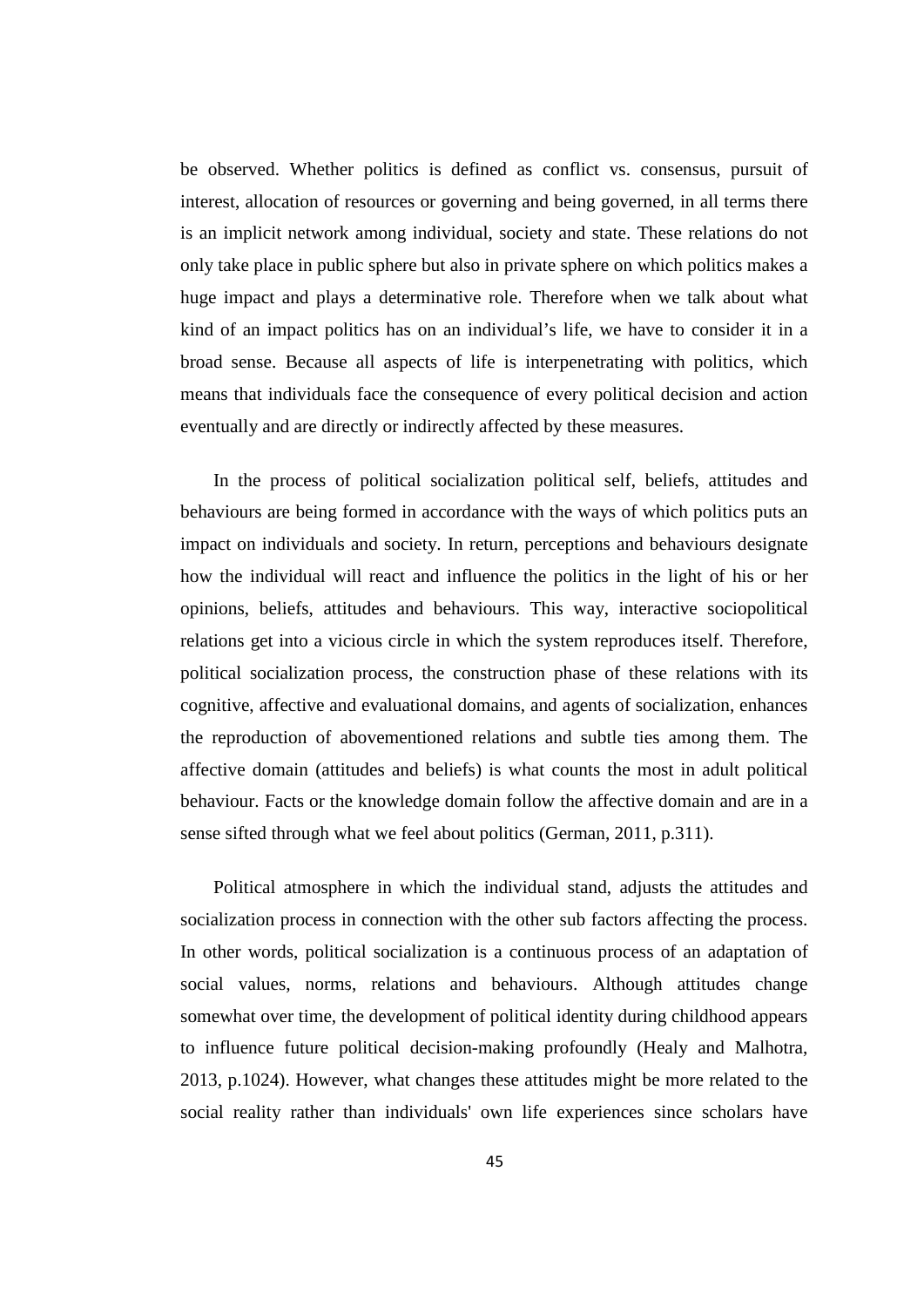looked for other links between individuals' political attitudes and their personal experiences, including experiences as losing a job (Sears et al. 1980), having close friends or family serving in Vietnam (Lau, Brown and Sears, 1978), having children in public schools (Kinder and Sears 1981), or lacking health insurance (Lau and Heldman, 2009) and inability to find meaningful information.

These studies reveal that attitudes and behaviours have an inconsequential relation stemming from personal experiences. Therefore, it might be said that how individuals will influence politics and what kind of an impact politics will have on them are affected by politics, which is a social construction that lies within the collective perception of social reality of a given society. In this context, this study tries to reveal how the selected sample thinks the politics affect them and what kind of an impact it will put, by this way it will also give clues about how they perceive politics and sociopolitical relations.

The last dimension of this study is political participation, which has been one of the most attractive subfields for the scholars mostly from sociology and political science. Scholars from political science and also sociologists do not only examine the factors that affect citizenship in the scope of active and participatory citizenship, and the processes which develop these tendencies and orientations but also how political engagement occurs and how it is formed.

Especially after the consolidation of democratic regimes in the political systems, democracy has become a universal value. In political systems showing commitment to democracy, participation and being an active citizenship is considered to be one of the preconditions of preservation of democratic values. However, as participation is claimed to be the source of the legitimacy of political systems, definitions in this regard remain limited in the frames of voting (see Dahl, 1971 and Verba, 1978). On the other side, today political participation has exceeded its elderly set boarders and is not only seen as an activity stemming from political engagement, but also participating in the public involvement through decisionmaking processes (Uhlaner, 2001).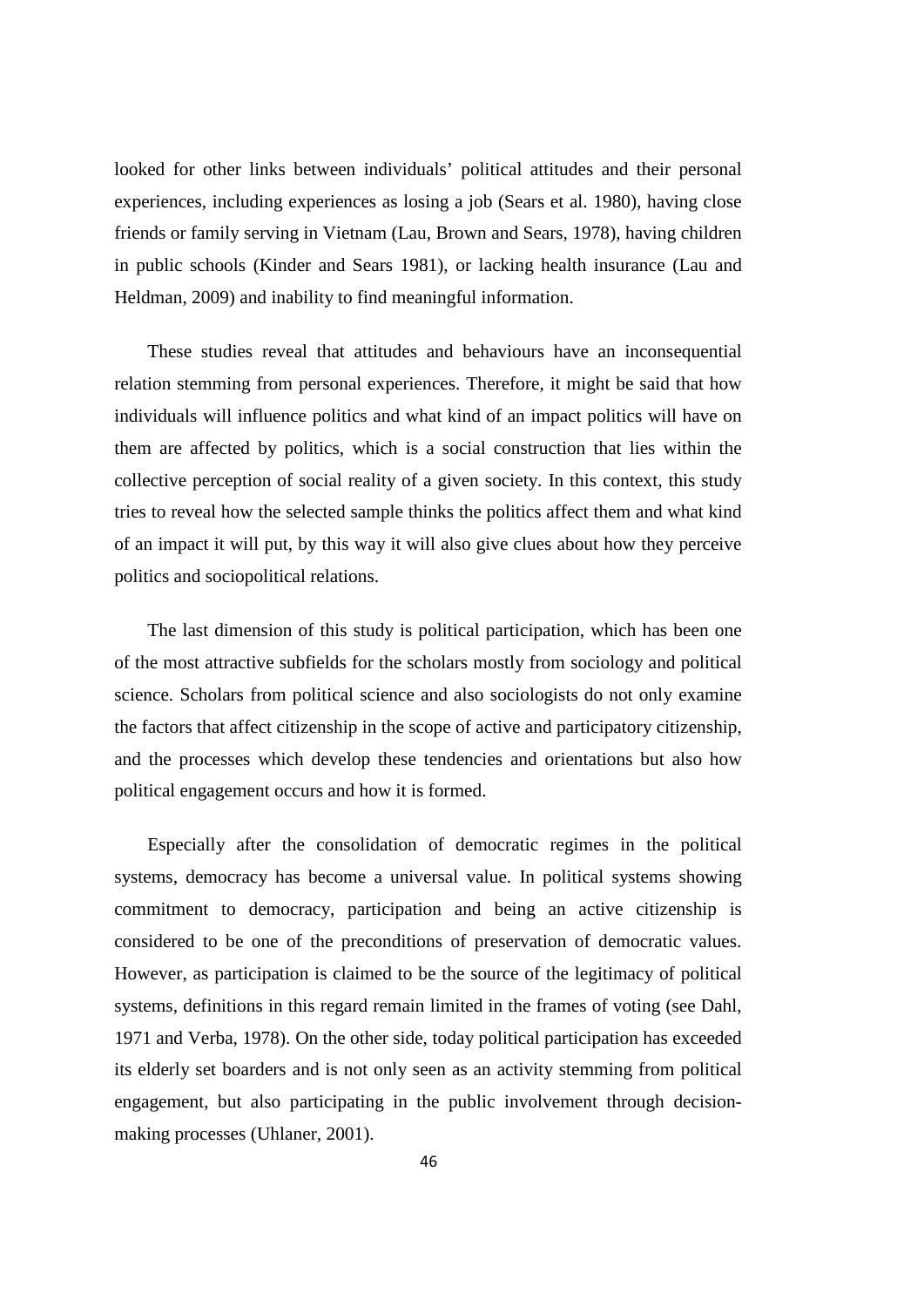As Hungtington and Nelson (1976, p.3) note, "By political participation we mean activity by private citizens designed to influence government decisionmaking". According to Verba, Schlozman and Brady (1995, p.38) political participation refers simply to activity that has the intent or effect of influencing government action–either directly by affecting the making or implementation of public policy or indirectly by influencing the selection of people who make those policies.

In the sequel of the expansion of political sphere, new participation channels enabled by the democratic governments caused political activities to broaden, as well. Consequently, conventional and unconventional participation and their instruments brought up for discussion and conceptualization of these activities changed the dimensions of political participation studies.

Riley et.al. (2012) define participation into politics in traditional sense by referring rights and duties within the political and civic activities. In addition, scholars like Munroe (2002), and Diemer (2012), regard political participation, within the boundaries of traditional mechanisms, as the right to engage in political activities and exercise one's rights. In this context, participation is the exercise of rights including right to protest, vote, and engage in political parties and organizations, freedom of thought and speech. However, taking political participation within the frames of civic rights and freedom have caused conventional participatory activities and behaviours to be regarded as the only way of participating to a political system. Moreover, while these traditional political participation definitions stay within the borders of electing or choosing, the new wave of studies has taken the concept as playing an active role in the political decision-making process, instead of choosing among the representatives who are to make decisions on behalf of the voters. As proposed by Verba et. al. (1995 p.38), "activity by private citizens designed to influence government decision-making" makes it possible to say that such implications paved the way for the development of current approaches towards participation.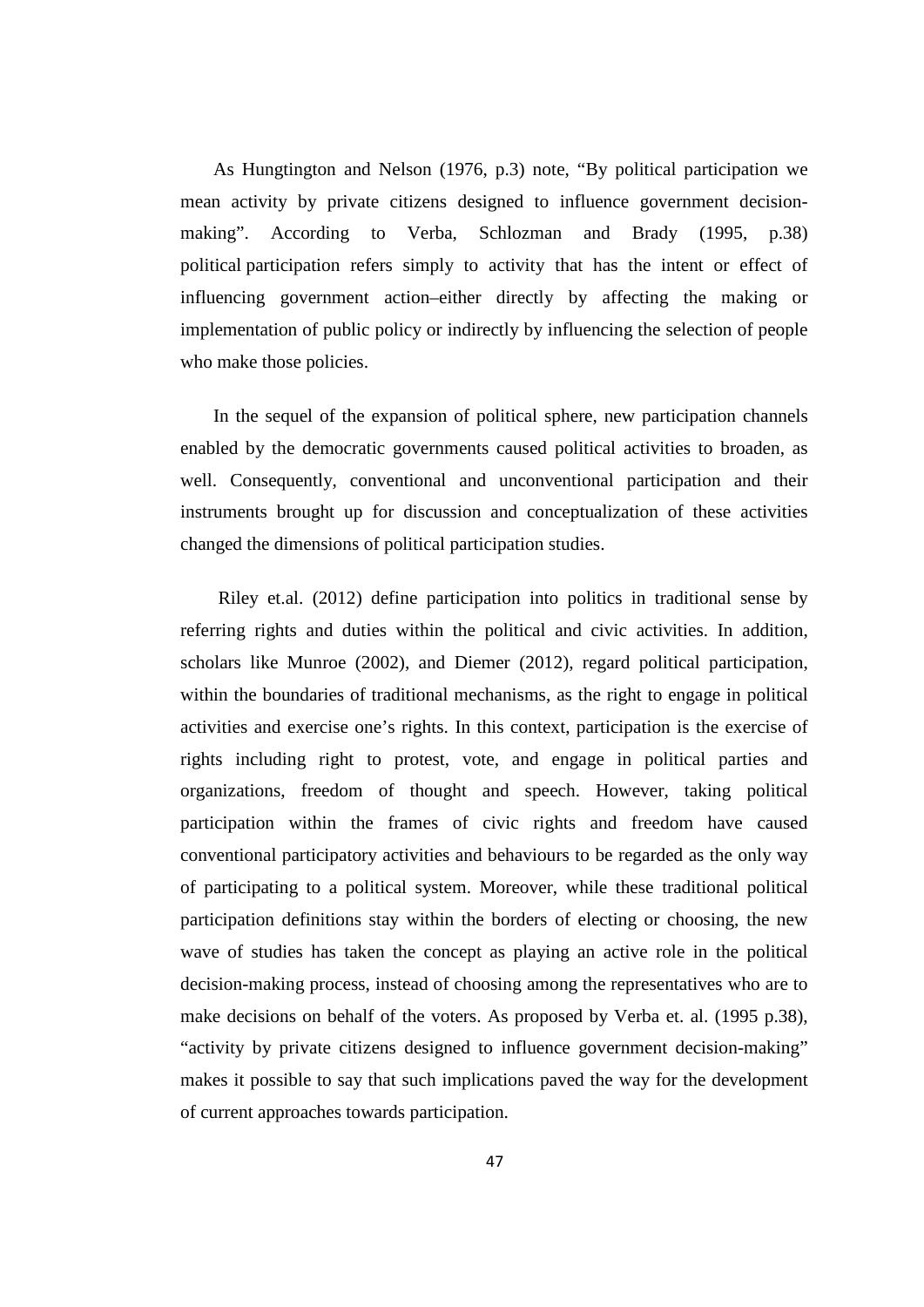In recent years, nature of voting has been questioned and scepticism towards elections have been raised in society. With the impact of the alteration in social organization forms, these attitudes caused the participation phenomenon to be studied under two trends. While the first trend is composed of the studies referring to the abovementioned conventional political norms and participation mechanisms; the second trend focused on the unconventional ways of political participation which exceed the limits of strictly designated political sphere. This second trend can also be divided into two groups in the sense that some studies make a distinction between legal and illegal forms of participation with reference to the traditional political norms in essence.

The second group includes participation mechanism, platforms and instruments, for instance political-civil disobedience, violent political protests, occupations, however these actions are not labelled as "illegal", rather accepted as new ways of participation going beyond the traditional politics. At this point, Opp et al (1981), Lavric et al (2012), Henn and Foard (2012) point out a paradox: If participation is an important value for the political system, which it is*—*since the modern society internalized the de facto universal norms of democracy, built on this notion, and civic rights are required to be exercised*—*can we describe aggressive participation as illegal, like when the system is not able to respond to activities within the frames of conventional participation? From this perspective, scholars such as Gill (2007) and Harris (2001) argue that the unconventionality of participatory behaviours and instruments does not make them illegal. In this regard when Marsh's (1990) definition of participation as elite-challenging activities is recalled, participation may be seen from a wider and more inclusive perspective. This is because today's sociopolitical relations, both on intellectual and behavioural level, manifest themselves as a conflict between power elites and individuals/society, and for both sides, means may vary to meet the ends.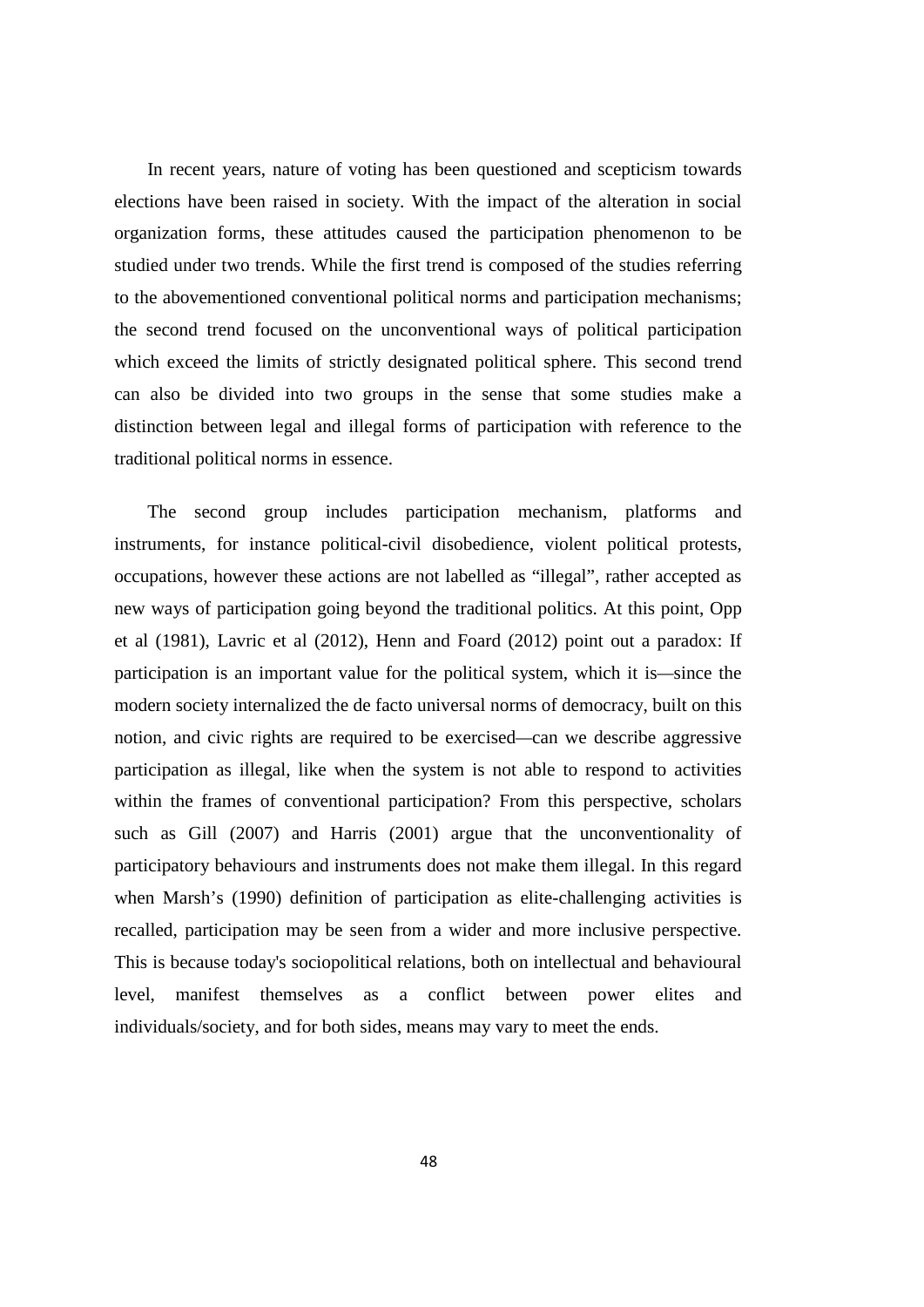In that sense, participation will be dealt with questions like 'how youth perceive political participation', 'why it is important or not', 'how they approach participation mechanism' and 'what kind of activities are evaluated as political participation' and so on.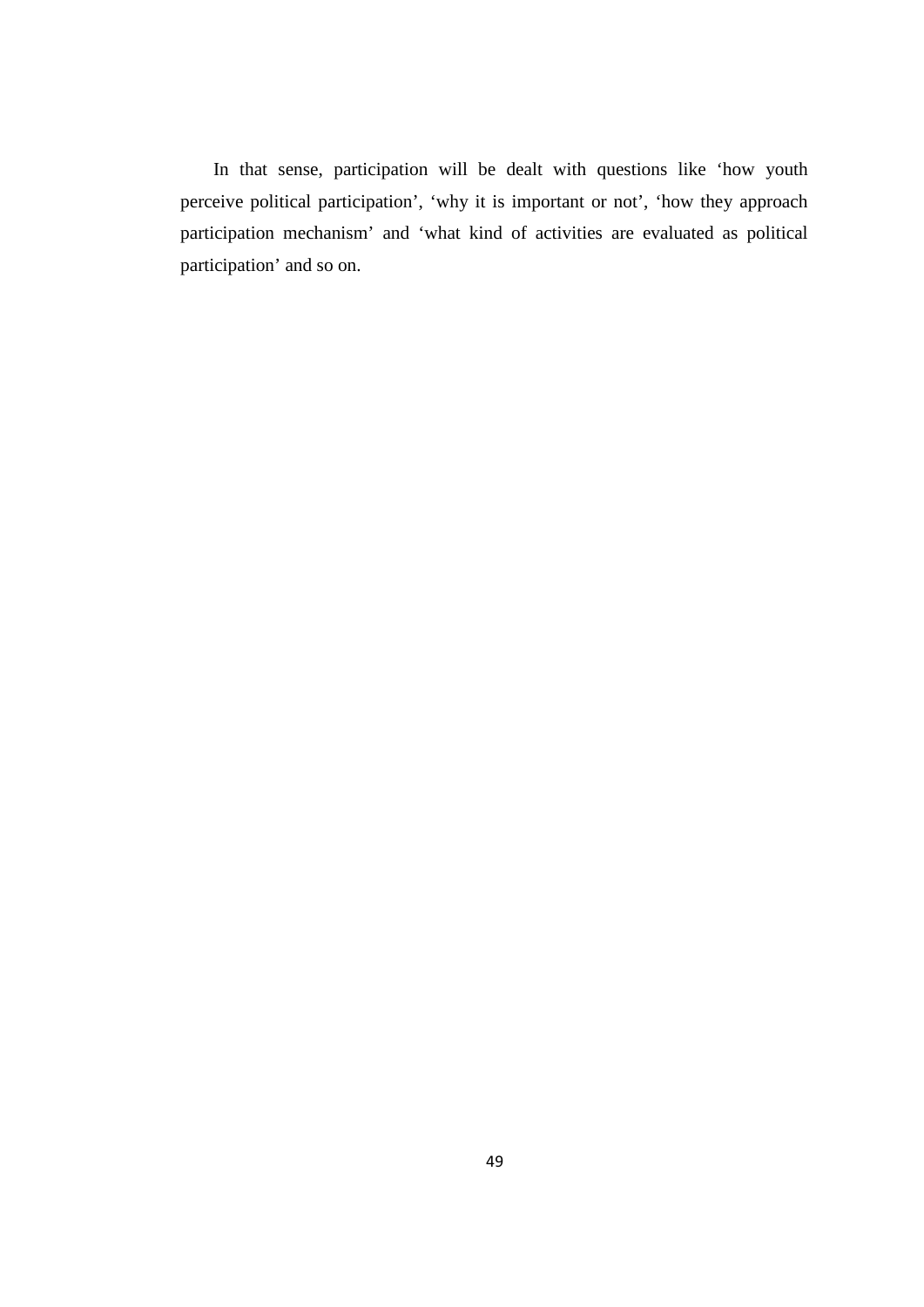# CHAPTER III

#### **DISCUSSION**

Answering the research questions of this study, there is a need for a theoretical discussion ground which has been set on to the paradigm shifts. As it will be explained in this chapter, historical development of the political socializations studies shows us that definitions, explanations and interferences about youth are related to the political paradigm of a given era. We primarily need to know what kind of a reflection the political paradigm has on the current political socialization studies and political stance of youth. Therefore the three approaches regarding youth have been discussed below in brief to constitute a theoretical framework for the discussion. At the end of this section, readers can find a new perspective for positioning youth in front of the dynamics of sociopolitical realm of Turkey.

# *3.1. Three Approaches: Life Politics of Self-Actualization is the New Black*

Today, regarding political perception, participation and the impact of politics on young people, literature has been divided into two kinds of approaches overwhelmingly, grounded on different perspectives in order to understand political interest, engagement and participation. Flanagan and Sherrod (1998, p.447) explain these two attitudes as:

*Research on political socialization during the 1950s focused on early precursors of political attitudes and treated children as rather passive participants in the process. A second wave of research in the 1960s considered youth a force creating social change and held that the transition between adolescence and adulthood was a period uniquely suited to examining political issues.*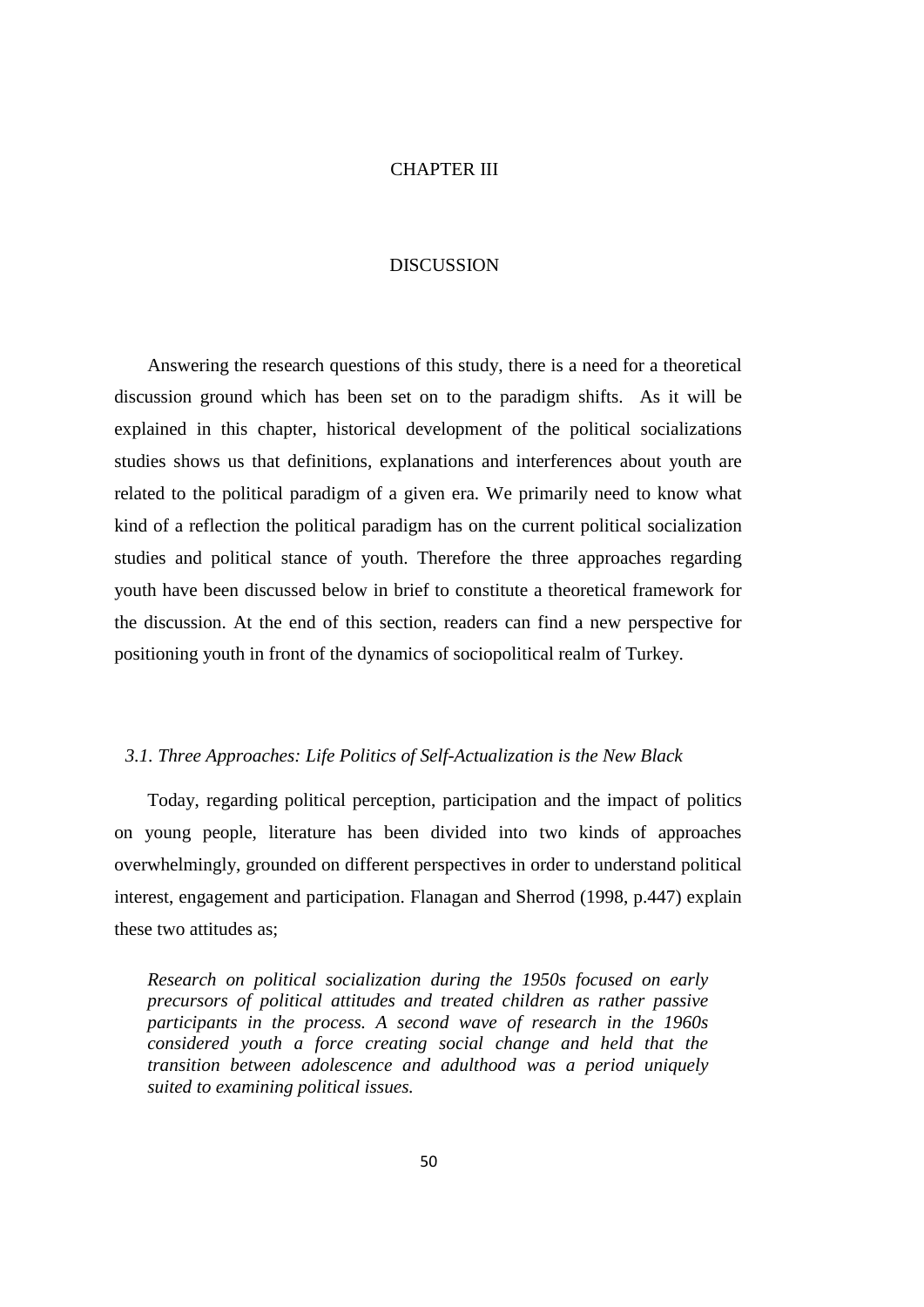First one is the continuation of traditional youth and political socialization studies that claim 'youth is apolitical' in brief, while within the current trend, the studies conducted within the borders of the second one converge on a critical approach to the traditional political socialization, which emphasizes that 'youth is immensely political within the frames of new politics'.

Each perspective has significant inference, and accurate explanations in order to provide a better sight while handling the issue. However, there is an undeniable fact that a new meta-perspective (to say 'a third approach') is required to see the whole picture. Therefore, findings of this study will be discussed not only to answer the main questions and present a point of view to understand political perception, participation and what kind of an impact politics has in Turkey, but also to contribute to this third approach and find possible answers to 'what its scope may be'.

With regard to the findings of quantitative studies mostly, traditional youth and political socialization studies claim that the new generation is overwhelmingly uninterested in politics, even indifferent to the world around them. Possible downsides of too much focus on the self-include less empathy, less concern for others, less interest in larger social issues, and selfish behaviour that harms the environment (Twenge, 2013, p.13). Many youth civic engagement scholars have catalogued what they see as the waning civic spirit, lack of political knowledge, and general apathy of young people (Taft and Gordon, 2009, p.1). Unfortunately, these arguments have two hinges, firstly this approach is based on new generation's lack of political knowledge and trust, in terms of [attitudinal](http://tureng.com/search/attitudinal) sense, and secondly lack of political engagement and participation in terms of behavioural sense. Throughout these two mainstays and (from today's point of view) stereotyped attributions, youth has been dealt as a mass to be shaped ideologically and reorganized behaviourally in the public sphere.

In the  $21<sup>st</sup>$  century, while the political paradigm evolves, and attitudes and behaviours change accordingly; the main questions in political socialization studies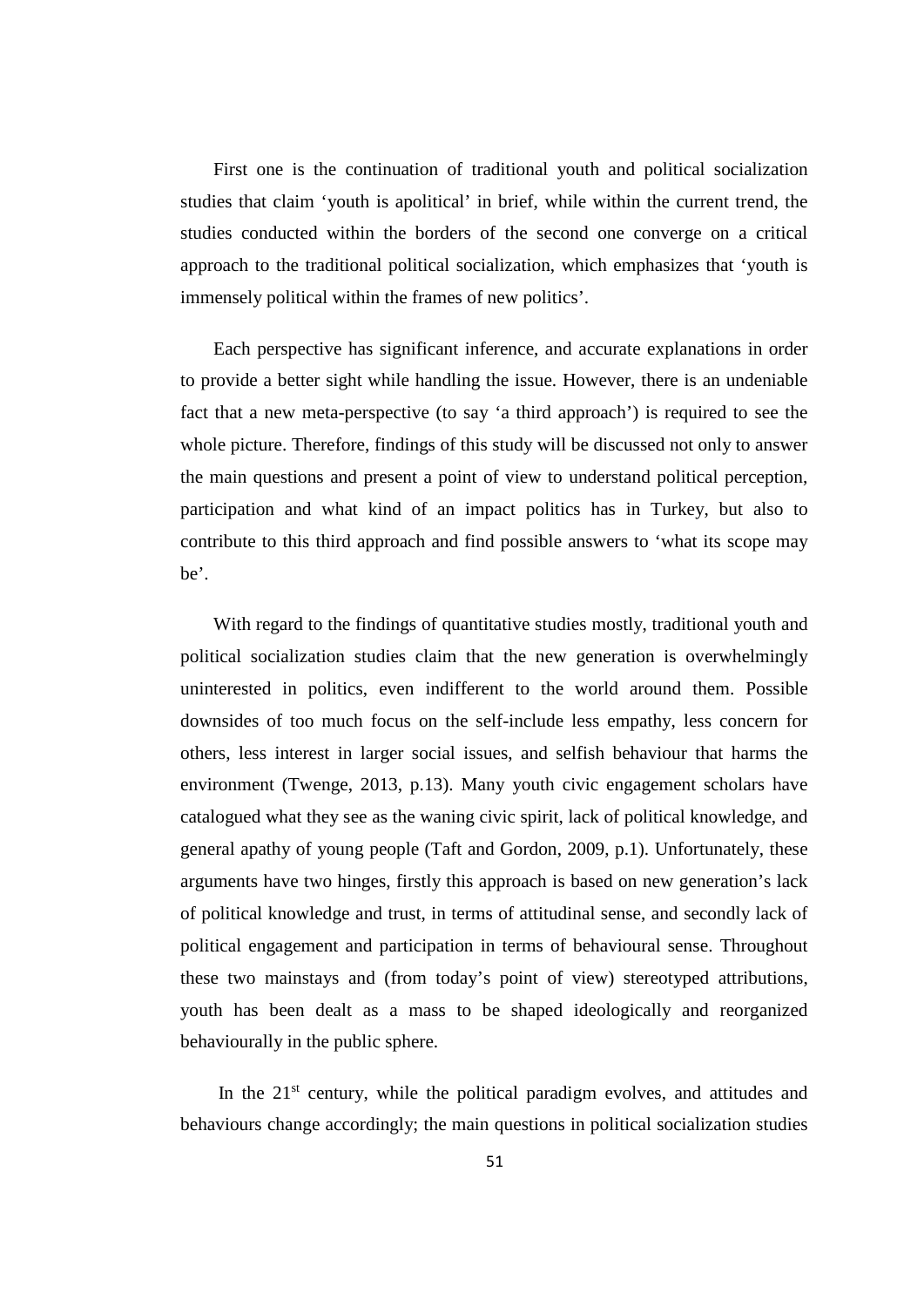remain the same. For example, Youniss et al. (2002, p.124), regarded as the leading scholars of the field, still tend to imply these two postulates in their studies as; "Are young people being well prepared to take on civic responsibilities in this new, changing global reality?"

Stemming from these postulates, 'gonna-be-reformed' youth depiction has the new generation stand as an object in the society rather than a living organism with unique characteristics. Sloam (2007, p.550) puts this as;

*Till the focus on the political culture of the individual as the basis for a participant society has become significant, given the process of individualisation in terms of values and life-styles depicted by, (among others) Inglehart and Giddens youth has been remained to be regarded as passive actors in political sphere. This has been especially valid for young people, for whom 'politics is something that is done to them, not something they can influence.* 

Thereby, youth is encumbered by societal obligations foremost being the supporters of the system due to advocating the legitimacy of the social order and institutions have an essential role in the consolidation of the system. In other words, politics, which is done to youth, is about re-strengthening the political system, therefore as a part of the society, youth need to be dragged to the circle of consent. Doak and O'Mahony (2011, p.307-308) explain that;

*The legitimacy can be defined from the standpoint of sociology or social psychology as a claim of popular consent. Such consent is derived less from a sense of fear of penal sanction than the fact that most people believe that the law and its processes have a moral authority per se, and ought to be obeyed for that reason. Legitimacy within this context represents an 'acceptance by people of the need to bring their behaviour into line with the dictates of an external authority.*

Therefore under the burden of social obligations, youth has been expected to patch the crisis of democracy and to play a vital role in ameliorating, if not solving, the ongoing political predicament rather than assuming the role of 'troublemakers' against democracy. Yet, the youngest generation of citizens in Western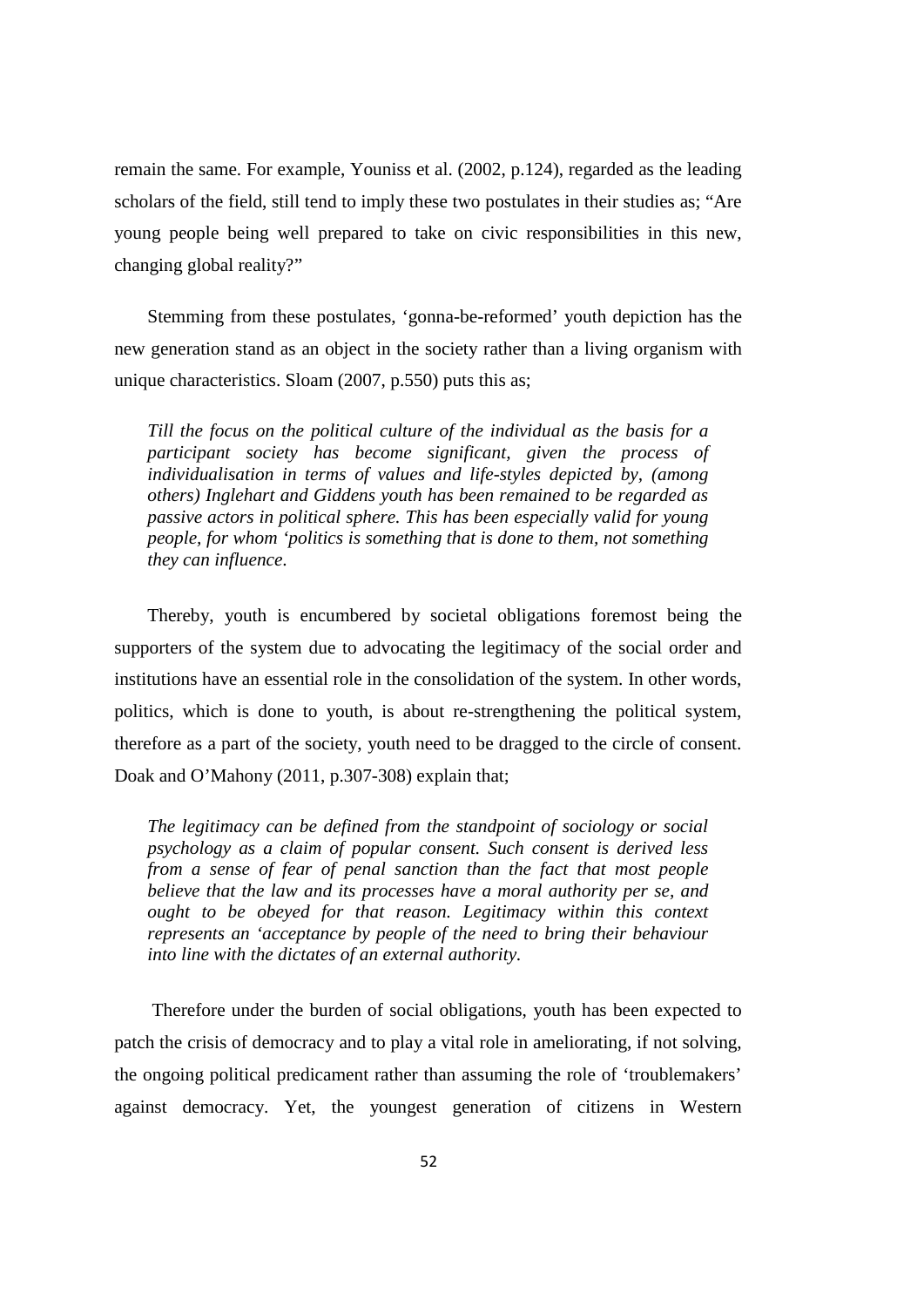democracies is growing up disengaged or even alienated from the political world and are likely to remain so throughout their lives (Sears and Valentino,1997; as cited in Möller, 2013, p.1).

The given apolitical nature of youth endangers consolidated politics and political institutions of the society. Because acceptance and engagement of social agents; like individuals, society, as well as the non-governmental organisations and institutions, require substantial reservations when the sake of democracy and legitimacy of the system are concerned. In that sense, traditional formal participatory activities, especially voting, are counted to be the main indicators in order to evaluate the engagement in politics and attachment to socio-political system. This perception sometimes seems unanimous among the public opinion, and also has its counterpart in the field of academic researches where analyses about disaffection and lack of interest of the young people or about their low readiness to participate in political life in democratic societies by using the instruments designed in order to fulfil that task are predominant (Benedicto, 2008, p.13). Therefore while transferring the value system to the next generation as an external attribution or aspects of political construction, current debates are held over the adoption of conventional participation channels in which the societal order can only last and reproduce itself as the way it is. However, when youth doesn't fit into such definitions, accept and participate in the traditional channels, and correspond to the expectations of the elder generation, they are tagged as apolitical.

The second approach basically stems from the critical attitude towards the traditional political socialization studies. Through this perspective youth is taken as an active political agent, which is especially derived from the youth and student movements that influence politics. Criticism of traditional approach is different from the previous one, on the grounds that the new generation is politically active and engaged in their own terms with new methods and a discourse alongside. 'Their own terms and methods' refer to the 'new politics', which is regarded under a transformation process, renewing the political sphere and atmosphere. Therefore,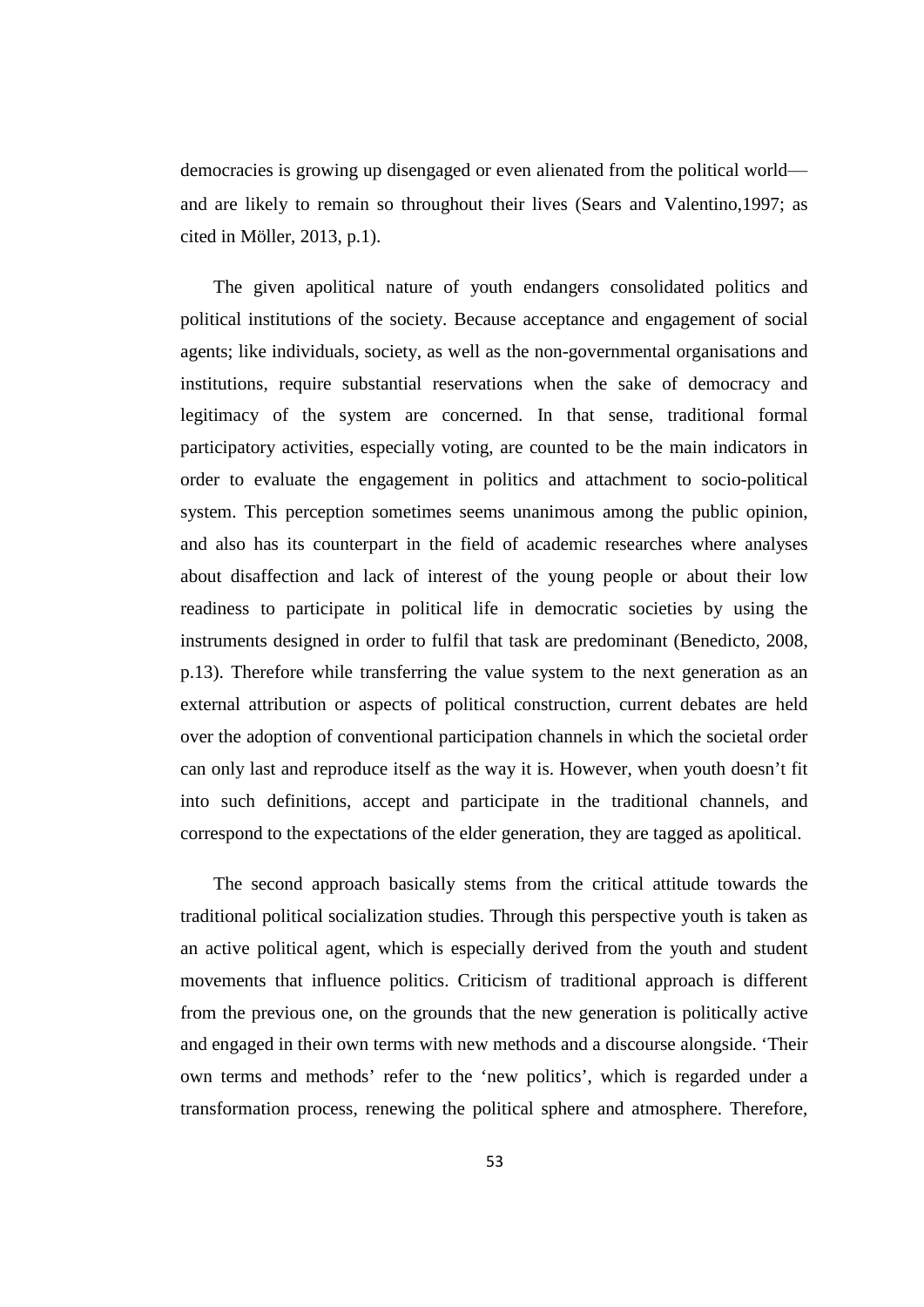from the researchers' point of view, what is to be said about the new generation has to take the new lines of politics, new means of political participation and new ways of engagement into consideration. This way, political stance of the youth will be understood by scholars without being engulfed in judgments and essentialist-like attributions of old political paradigm.

This approach also regards youth as a political mass that take a stand against the omnipresent engagement and participation mechanisms. Within this context, young people who seem to be interested in politics and have become increasingly engaged in alternative repertoires, agencies and arenas of participation are viewed as being more effective and more relevant to their everyday lives (Norris, 2003; Pattie et al., 2004; Sloam, 2007; Dalton, 2009): from consumer politics to community campaigns, and international networks facilitated by online technology; from the ballot box to the street, internet; from political parties to social movements and issue groups, and social networks (as cited in Sloam, 2010, p.91). Indeed, Sloam (2007) argues that young people have alternative values that cannot be expressed effectively through elections and that these values are manifest in nonelectoral forms of participation (see also Torney-Purta and Amadeo, 2003; Ødegaard, 2007; Quintelier, 2008; Laine and Gretschel, 2009 as cited in Shephard and Patrikios, 2013, p.754). However, on the institutional level, youth is pointed out to be still insufficient to fulfil the requirements of the sociopolitical burden laid on them. The disconnection between youngsters and traditional political institutions is indeed pointed out by Sloam as it weakens democratic politics and contributes to the marginalisation of younger citizens from politics, making them more vulnerable to changes in public policy (Sloam, 2010, p.91).

Since youth have no trust in political institutions and are sceptical about the targets, effectiveness and functionality of traditional mechanisms, the system is questioned as a whole. At the same time, while trying to understand the stance of youth, this approach limits the scope of the activities that youth are willing to perform. For example, Norris (2003) claims that youth may mobilize around a specific issue for a short term to accomplish a particular goal. One of the main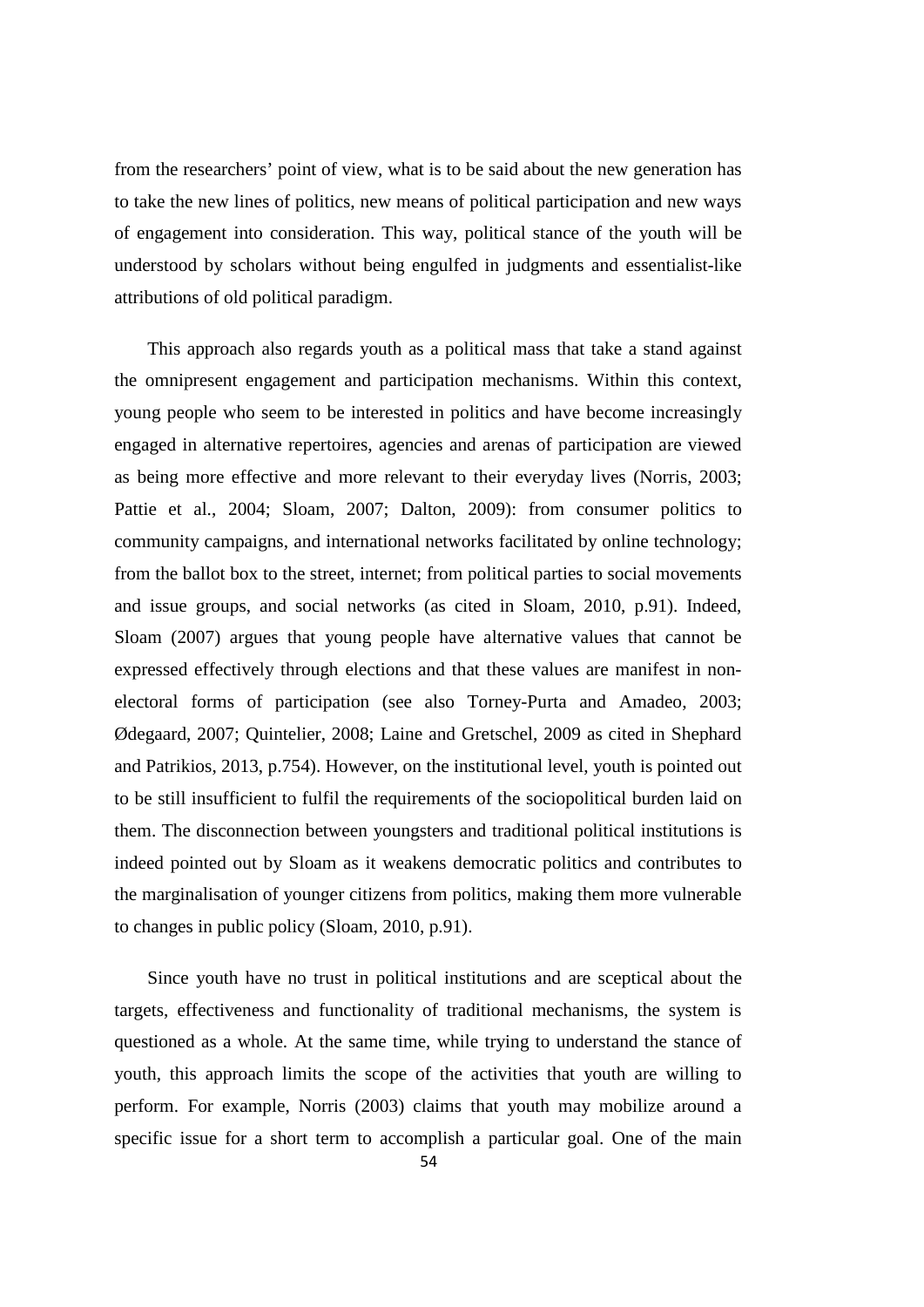arguments is the assumption that current political generation has a special interest in selective issues to which they are not only sensitive and apprehensible but also act responsibly towards. For instance, these issues may vary among notions such as human rights, environment, pluralism, divergence and so on. However, this limitation does not reflect the real relation between politics and youth as it has been about finding place in decision makings without having or being the authority, sharing the power without dominating over the means of power.

Because of the aforementioned division on academic debates and their incompatible inferences on political position of youth, the cleavage between 'what youth is' and 'what youth ought to be' has deepened. Today, this also raises the question whether the issue is about the youth or the political paradigm. This is because from Aristotle's time to Shakespeare's to our own, adults have lamented the deficiencies of the rising generation and deplored their inadequacy for taking on the responsibilities of adulthood (Arnett, 2013, p.5). Therefore, political construction and the list of 'what youth ought to be' have been a common tradition and the responses given to this question are determined according to the prerequisites and necessities of the political paradigm. Depending on the first approach, youth and of course society all in all, subject to the system and have no access to power even to put an influence in the previous era. Power and the system are maintained by the executive forces unilaterally that are attached to the traditional politics and ways of operating it. Forerunners of the system are embedded in the old paradigm of politics, or in other words 'Politics 1.0'. In the meantime, youth has been assimilated and melted in the same pot in accordance with the instrumental values of this tradition.

After the transition to the second approach and when definition of power also altered with the political paradigm, youth became active and engaged citizens within the new conditions. This is also the triggering point for the youth and political socialization studies to get within the debates over the new kind of struggle for power. In the light of paradigm shifts of international relations effects of which also reflected on the national level, definitions of power and exercise of power have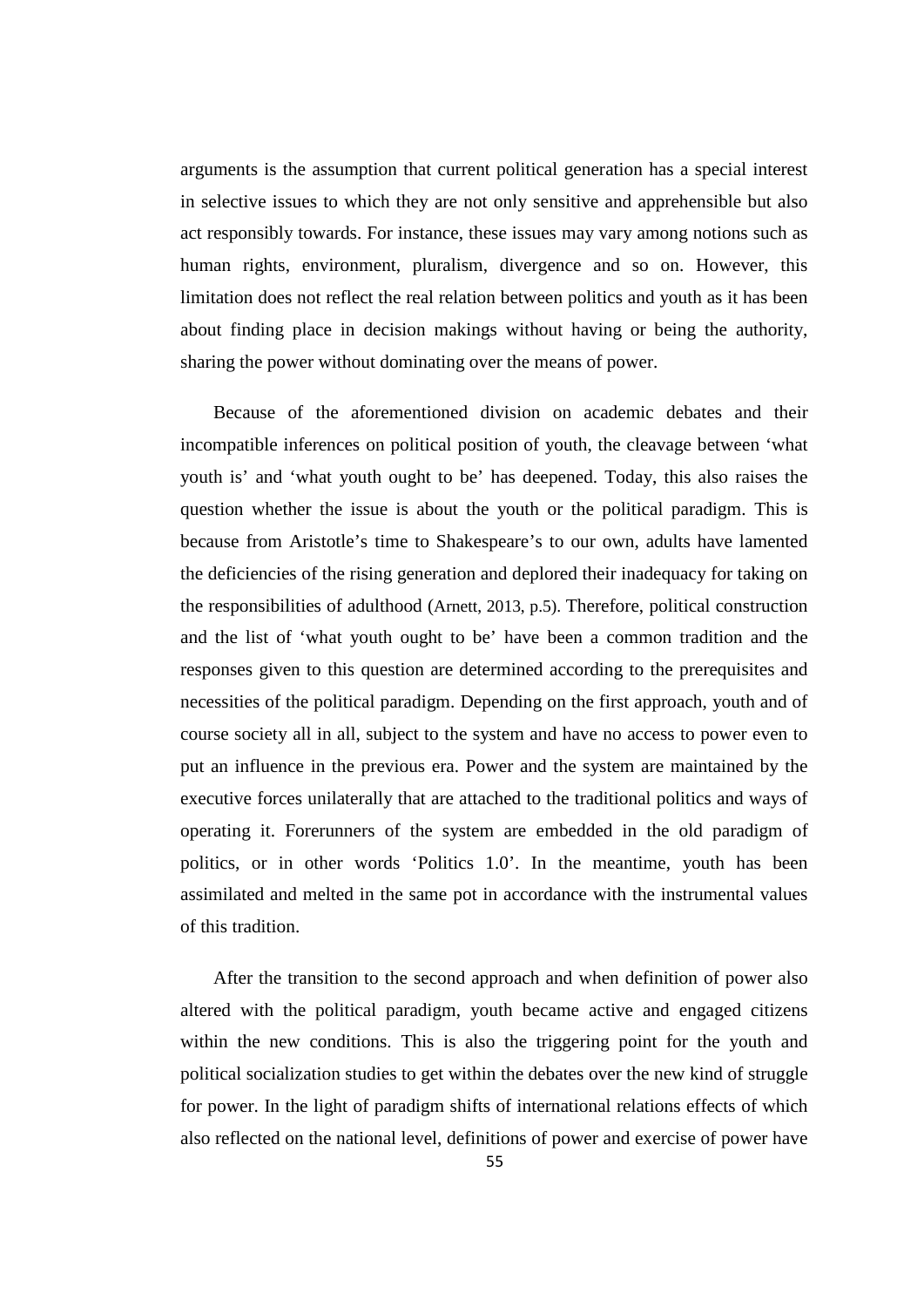changed the way political socializations studies regard the youth. This is because the tension between realism, idealism, liberalism, and Marxism; and disputes between constructivism and rationalism, positivism and relativism had a huge impact on and attributed different facades to power.

This intense division might show that it has to do with the political paradigm because both approaches are valid at the same time and in operation simultaneously, within different contexts just like the political paradigms in the modern world. In other words, the stance of youth depends on the political paradigm in effect; therefore the conflicting perspectives about youth might be the reflection of coexistence of multiple political paradigms.

Since the discourses of these two abovementioned approaches regarding political socialization of youth have a distinct perspective towards the main element of politics, which is 'power', the polarization over what kind of a transition the paradigm is under becomes a significant subject in the youth studies. As all the political paradigms are different from each other on the ground of power, position of youth should also be taken within the frames of power. Before anything else, this segregation is [based on h](http://tureng.com/search/be%20based%20on%20the%20ground%20of)ow and by whom the power will be exercised. Basically, there are three kinds of standpoints for the exercise of power: (1) monopoly of the state on power, (2) the diffusion of power among agents and institutions of the society, which still has a tendency to carry the traditional societal ties and relations, and (3) allocation of power within the public itself in a society based on horizontal relations with (or sometimes without) a soft equilibrating authority. All these three standpoints refer to different political paradigms.

Before mentioning this struggle for power nourished by the power of discourse within the conflict of generations, we need to define who is youth and how their relationship with adults is oriented when the power is of concern. As Mycock and Tonge (2011, p. 140) argue:

*The utilisation of age as a signifier of a distinctive 'youth citizenship' is complex as there are considerable challenges in defining what we mean by*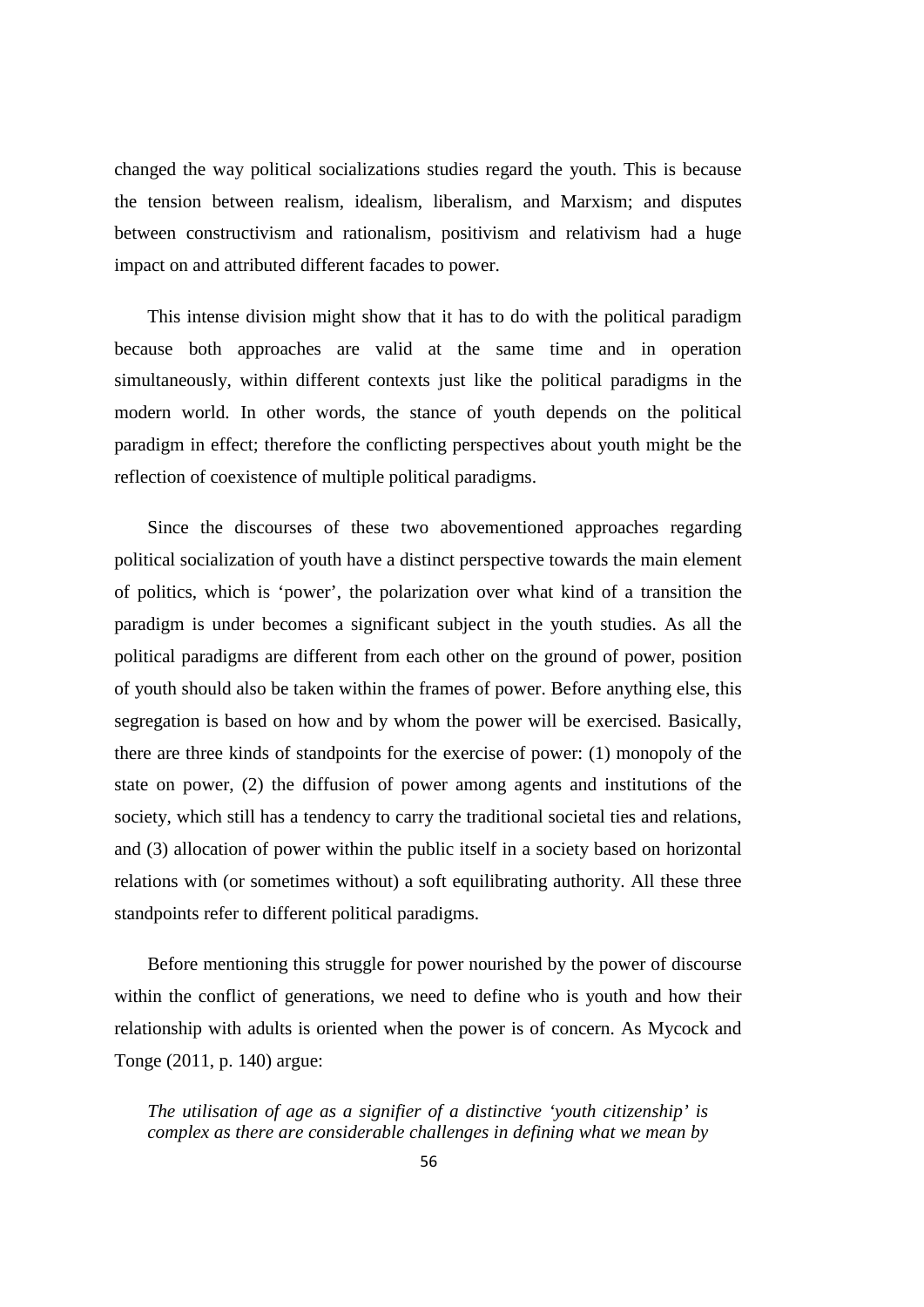*the term 'youth', how it relates to 'adulthood' and what are the implications in delineating the allocation of the rights and responsibilities of citizenship. Adulthood is often defined by specified 'ages of consent' based on perceptions of vulnerability, competence and comprehension. Yet such markers of adulthood lack consistency and highlight the importance of age in informing subjective perceptions of juvenilia and maturity. The allocation of rights and responsibilities of adult citizenship are therefore fragmented, lacking coherence and failing to define a precise point of adulthood. Moreover, the terms 'youth' and 'young' are applied in inconsistent and increasingly expansive ways involving a broad range of ages that sometimes even includes people in their mid-thirties. Thomson et al. (2004) note that such ambiguities indicate transitions from youth to adulthood, including the accumulation of citizenship rights and responsibilities, are complex, plural, open-ended and fluid.*

In their research, Jones and Perkins (2006, p.91) explain how adults perceive the youth as such:

*Studies have reported adults' perceptions of youth as being less than accurate and unaware of positive trends in youth development (Gilliam and Bales, 2001; Guzman et al., 2003). Many believe teens are "different" than they were in the past and that teens have rejected traditional American values. Stereotypes perceived by adults constrain the potential of young people at the community* level *by hindering their ability to relate to adults, even causing youth to doubt their own competence (Glassner, 1999; Guzman et al., 2003; Kaplan, 1997; Klindera, 2001; Males, 1999; Zeldin and Topitzes, 2002).*

The studies show that youth perception of adults (and vice versa) has a tendency to create what is called 'power of discourse' (see. Foucault, 1972; Hall, 1997; Phillips and Hardy, 2002). The current leading paradigm takes politics as a [hierarchical](http://tureng.com/search/hierarchical) network of relations and is lingering on this tendency by making references to reel identity politics over the generation conflict. Allocation of what is valued in society came into existence as the struggle between the young and adult. By these means, in modern society, political socialization of youth has been taken under the hegemony of adults, casting a role for youth and leading them to act in accordance with the needs of the society, or will of politics, as mentioned above. The adult-centric and adult-oriented politics of the old paradigm has fed the power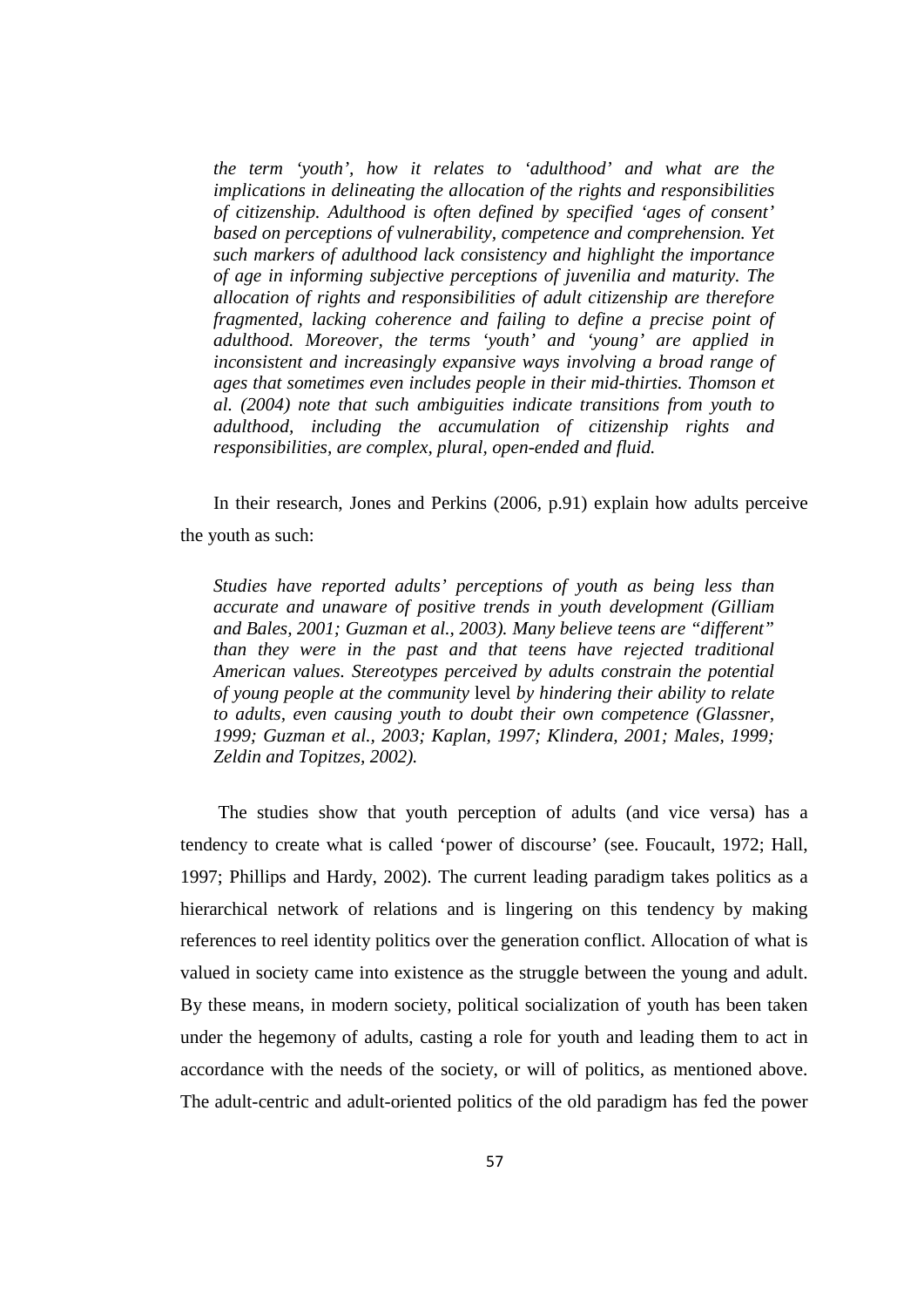of discourse and marginalized the youth on this basis. Of course, bashing the young is old tradition (Arnett, 2008, p.5).

Some theorists have focused on the different forms that power takes, as well as the bases or resources that permit the exercise of power (Wartenberg, 1990; Wrong, 1997); some have explored the complex relationship between the quantitative distribution of power and the processes of social consent that legitimatize various expressions of power (Hindess, 1996); some have examined the changing ways that power circulates throughout societies, constructing social institutions as well as individual subjectivities, as it imposes order and discipline in historically specific ways (Foucault, 1980); and others have approached the subject of power from other theoretical perspectives (Karlberg, 2005 p.2). When the current political socialization and youth studies are the main concern, definition of 'the changing ways that power circulates throughout societies' becomes the key reference point because of the following reasons.

First of all, it can be said that power relations change the position of youth against politics. It is possible since the stance of youth alters when the paradigm, therefore power relations, change. It also has a reflection on academic studies. As their discursive turn coincides with the paradigmatic shift, this argument may explain the existence of diametrically opposed approaches regarding the engagement and interest of youth in politics.

Secondly, expected ways of political participation of youth lie on the balance of power between youth and adults in a way. Because lines of participation are strictly drawn and allowed to act only within the borders which are given by the civic and political rights. Even with the enhanced forms, political rights and freedom contain the hierarchical power relations. Traditionally, in order to hold the power, power-elite shifts often occur among identities, social or economic classes; but in this case it is also among generations. Even though the system is supported by the democratic values, power is being accumulated in a particular group, and has a kind of monopoly over social institutions and social agents from different levels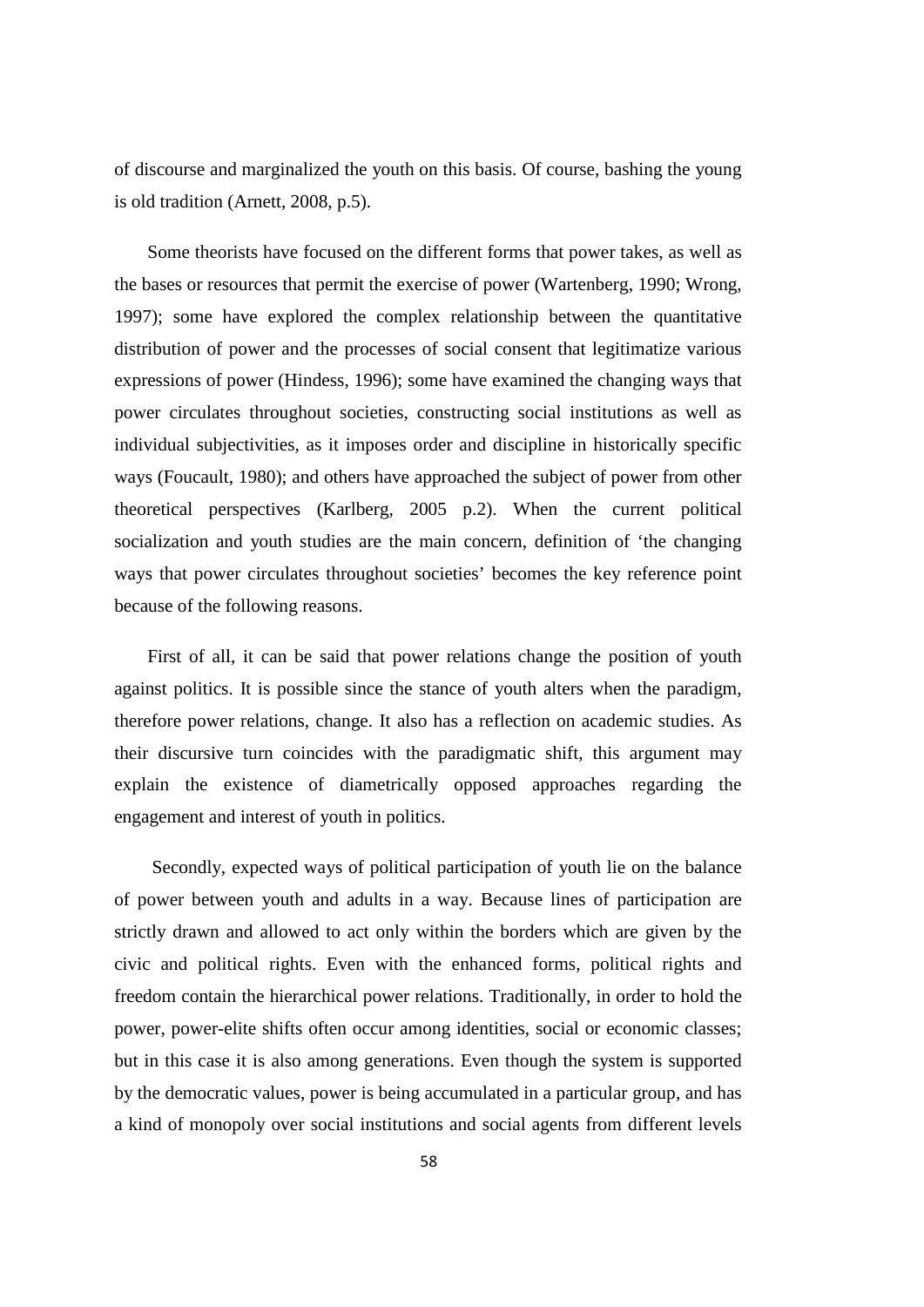and stakeholders of society. However, today, youth make sense of relation with politics and power in a different way, which in essence alters from the foundational assumptions and functioning of the traditional system. As for young generations, power is something to be decomposed, interpenetrated among societal forces and refers to horizontal relations, the exercise of which is concerned. Therefore, they do not locate themselves as part of a struggle they have never accepted.

From this perspective forward, youth has been paired with the understanding that they are reject the inherited paradigm which is, in no uncertain terms, a conscious negligence. In recognition of the old paradigm, youth is still regarded as feeding the crisis of democracy and jeopardizing the legitimacy and the roots of the system. Distinguished from the first two approaches, youngsters have not defined themselves as indifferent to the old paradigm as a result of the outputs of the system, or altered their behaviour in consequence of being excluded from the system. Active rejection and being at a standstill against the politics is a preference rather than an inner-driven tendency. However, when the attention is focused on the value system of the political generation, they still protect some of the established ties dating back to the old paradigm's roots which can be thought as archi-traces of democracy. What makes a difference is that they have been in search of a sustainable, functional, overarching democracy based on basic concepts like fundamental rights and freedom as an ideal, in the presence of real social problems. In this sense, young people have internalized democracy in a way that adults cannot even imagine (Beck, 2001, p.158).

Beyond the conflict between what is ideal and what is in operation, there is an implicit intention to find a soft diffraction from the "outdated paradigm", even though youth is not able to name this search or notion of the progresivist paradigm shift. Due to the essence of their search, this transition might look like a revolutionary change, implementations and penetration of this new paradigm can be thought that it will be exercised as a sociopolitical evolution since the youth will discover, bring maturity to and create a new scene for the whole societal patterns and relations. For the time being, what seems to confront this notion is that the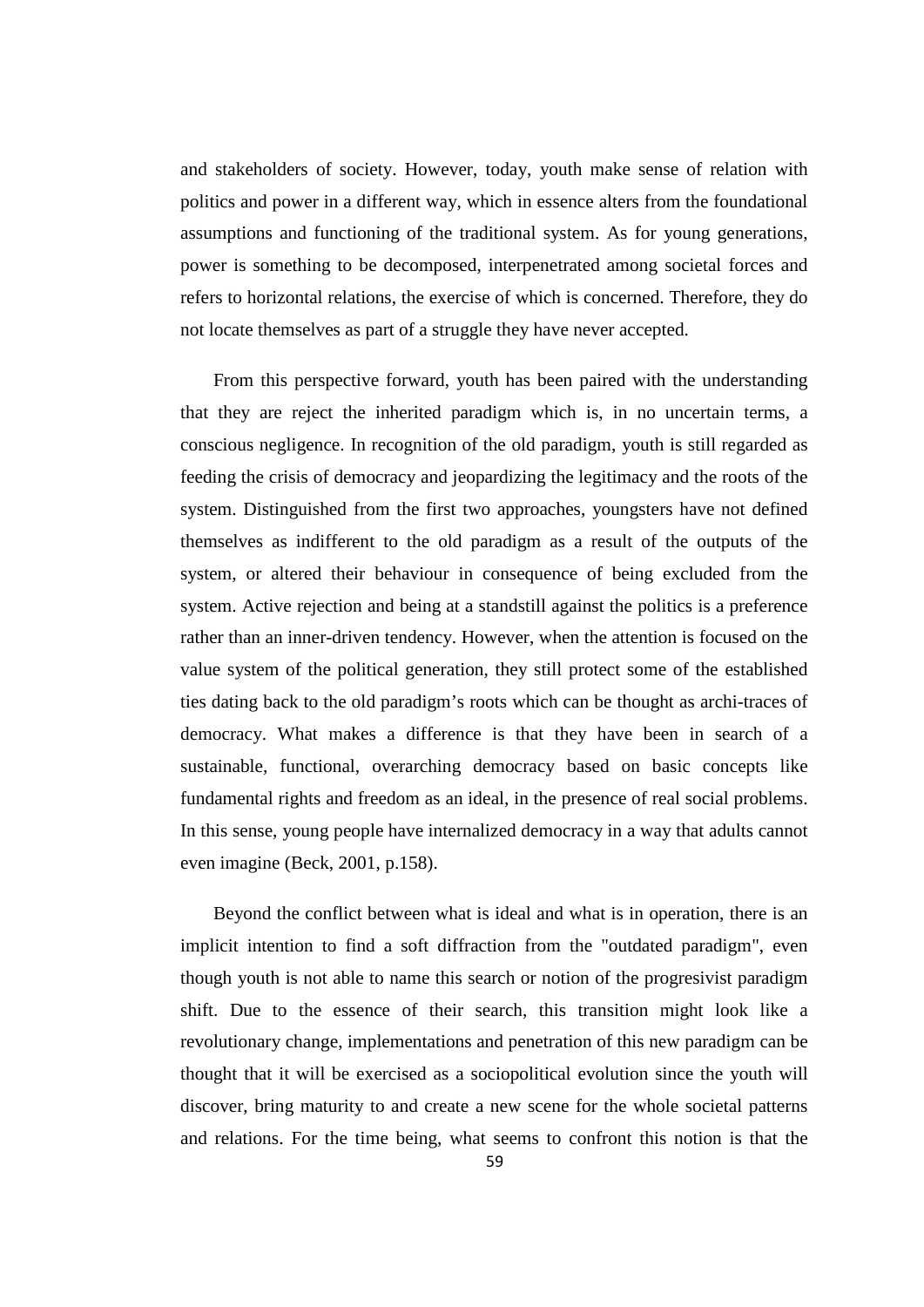conservatism of states and the resistance against the big leaps due to the power relations and its operational forms.

That is to say, this transilience towards new paradigm has been defined as life politics of self-actualization or living your political ideology. As Beck proposes, there is no more class based on politics, individualisation causes the emergence of the 'own life culture' and 'self-culture', the very cultural and political dynamic of 'one's own life' puts its stamp on society, therefore new imaginaries of morality and responsibility take shape and develop; poverty, marriage, youth and political commitment assume new countenances (Beck, 2001, p.42.). Giddens (1991, p.243) also defines life politics as the politics of self-actualisation in the context of the dialectic of local and global, and the emergence of the internally referential systems of modernity. He also makes a distinction between emancipatory politics, which is the mainstay of "political generation" approach, and life politics which is able to pave way for the transition to the paradigm as offered by the third approach. As Giddens proposes (1991, p.215):

| <b>Emancipatory Politics</b>                             | <b>Life Politics</b>                             |  |  |  |  |  |
|----------------------------------------------------------|--------------------------------------------------|--|--|--|--|--|
| 1. The freeing of social life from the fixities          | 1. Political decisions flowing from freedom of   |  |  |  |  |  |
| of tradition and custom.                                 | choice and generative power (power as            |  |  |  |  |  |
| The reduction or elimination<br>of                       | transformative capacity).                        |  |  |  |  |  |
| oppression.<br>exploitation, inequality<br><sub>or</sub> | 2. The creation of morally justifiable forms of  |  |  |  |  |  |
| Concerned with the divisive distribution of              | life that will promote self-actualisation in the |  |  |  |  |  |
| power/resources.                                         | context of global interdependence.               |  |  |  |  |  |
| 3. Obeys imperatives suggested by the                    | 3. Develops ethics concerning the issue 'how     |  |  |  |  |  |
| ethics of justice, equality and participation.           | should we live' in a post-traditional order and  |  |  |  |  |  |
|                                                          | against the backdrop of existential question     |  |  |  |  |  |
|                                                          |                                                  |  |  |  |  |  |

*Table 2: Emancipatory Politics versus Life Politics*

As the traditional norms and organizational forms alter, life politics appear to be more legitimate in the eyes of the new generation. At this point, it is also possible to say that what is essential to youth is not the dominant ideology which lacks living their own. On the contrary, all the real social problems have a connection with ideologies since the solutions are offered by referring to the ones in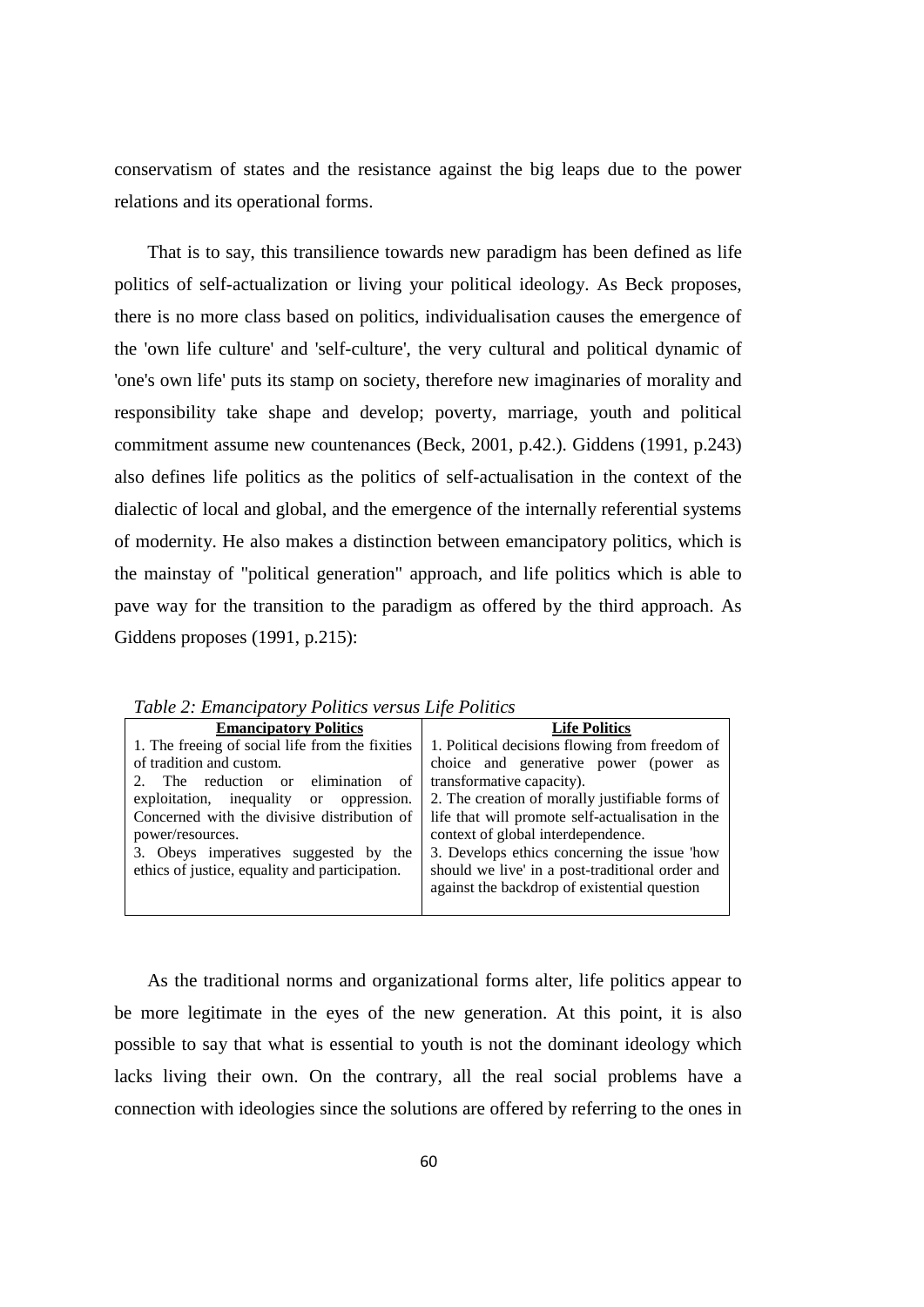effect. What leads to fundamental deadlocks in the float of society is that searching the solutions on ideological ground. Therefore, the main demand is not proposed over the ideologies or ideological value systems but on the "logos". A social system has a trivet consisted of logos, codes and practices. It can be proposed that the new generation believes the ideological value sets that cannot be accepted without questioning the logos, because they are rejecting the pre-determined codes and practices of traditional and post traditional paradigm which have lost the consent of youngsters. Youth constitutes a new way for giving new meaning to logos, and reorganize the codes and practice in accordance. In that sense, what differentiates the third approach from the first two is that its focus is not limited to the clusters of codes and practices.

To sum up, carried discussion on youth studies has a lot to do with the current political theory and the paradigm; without analysing this change, the youth issue will not be able to be understood. A possible third perspective can point out where the problem of youth lies, if it is to say a problem. This may be able to detect on which grounds the political system will renew itself and be helpful to figure out the relationship between the two parties, namely youth and politics. Researches have to find a way to this unknown zone. Young people seem transparent between paradigms however, debates are still revolving around the old ones with its old discourse. What is essential here is to understand youth's perceptions about politics and political realm as a whole, without circumscribing them as political or nonpolitical, passive or active, engaged or disengaged so that the traces can also lead to a change in current literature as the sociopolitical reality evolves.

# *3.2 Findings of the Study*

Before answering the research questions, findings will be presented under four sections; political interest, perception on politics, impact of politics and perception on participations respectively. Findings will be given by the order of the data collection instruments because sequence of the questions have been organized by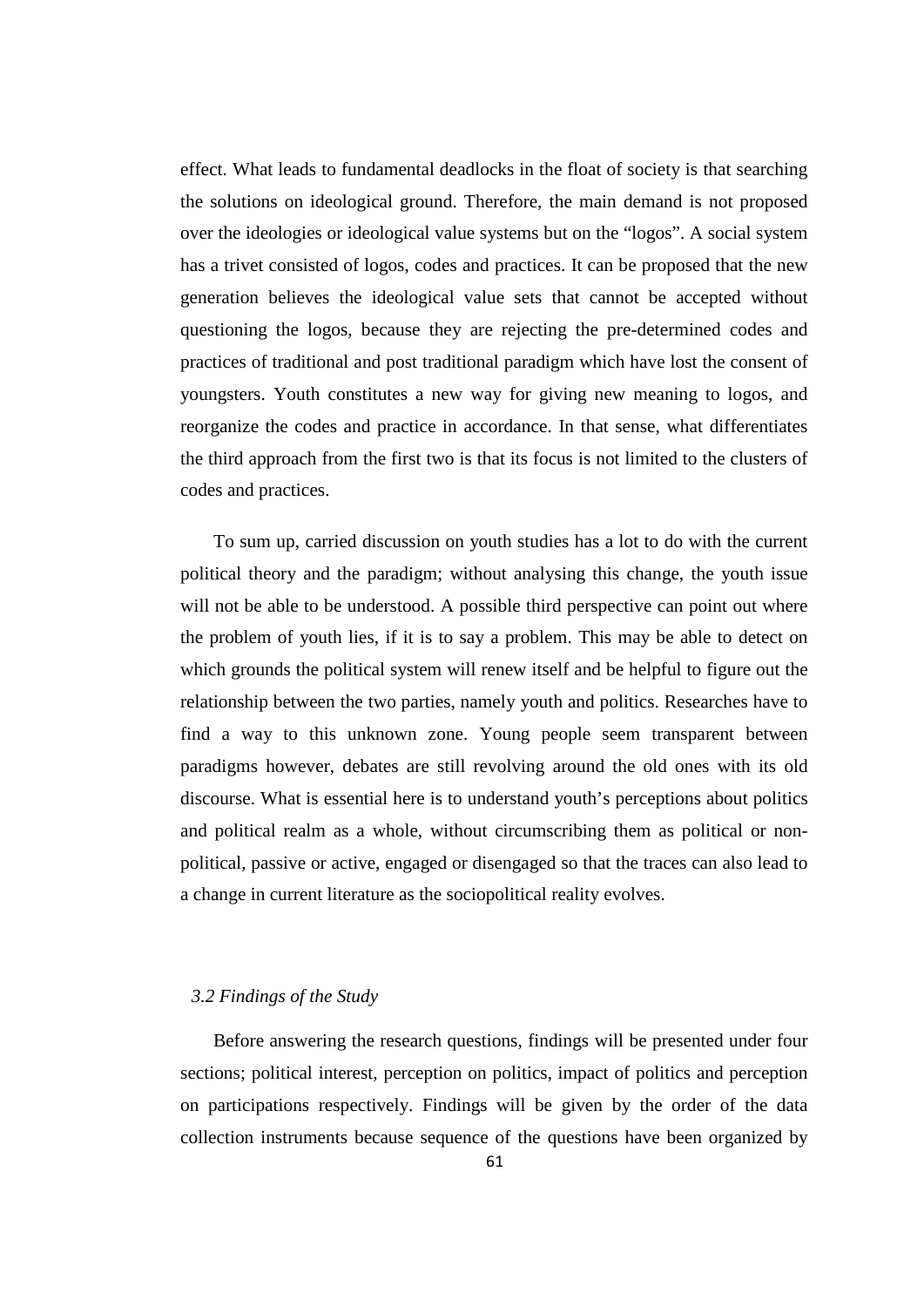taking the analysis and the discussion processes into account. These patterns will be beneficial to present a better perspective and build the understanding, which will be deduced from the gathered information, on a solid ground.

Information held from the participants is given below within the given paradigm debate. Examples are selected with regard to reflect all the aspects of given answers across the sample. Each example submitted with the case number. Participants were assigned a number from 1 to 24. First eight participants (1 to 8) belong to high socioeconomic level, while the second eight participants (9 to 16) to mid socioeconomic level, and last eight participants (17-24) to low socioeconomic level. For each group, the first four consist of female participants and the last four are male participants (i.e. participants between cases 1-4, 9-12, 17-20 are female). Therefore dependent variables can be understood from the numbers given.

# *3.2.1. Political Interest of Youth: Is It Youth Uninterested in Politics?*

In this study, with regard to the interest level of the sample, there are 9 participants who state to be interested in politics, 5 neither interested nor uninterested, and 10 uninterested. This may seem low in the sample, however questions which indicate interest levels prove the self-evaluations wrong. The first two questions on whether participants follow political events and discuss them can be more important to evaluate their stance. Out of 24 participants, 23 have expressed that they follow political incidents from newspapers, Internet, television, social media or books, and 22 persons have stated that they talk and discuss political events with their friends and families. These high ratios indicate that youngsters are not entirely turning their backs to politics.

When we look at the results of engagement to a political party and appreciation of a politician, there are 8 participants who feel engaged in a political party and 6 participants who appreciate a politician. In addition, 14 participants out of the sample have given negative answers for both questions. On the other hand, 4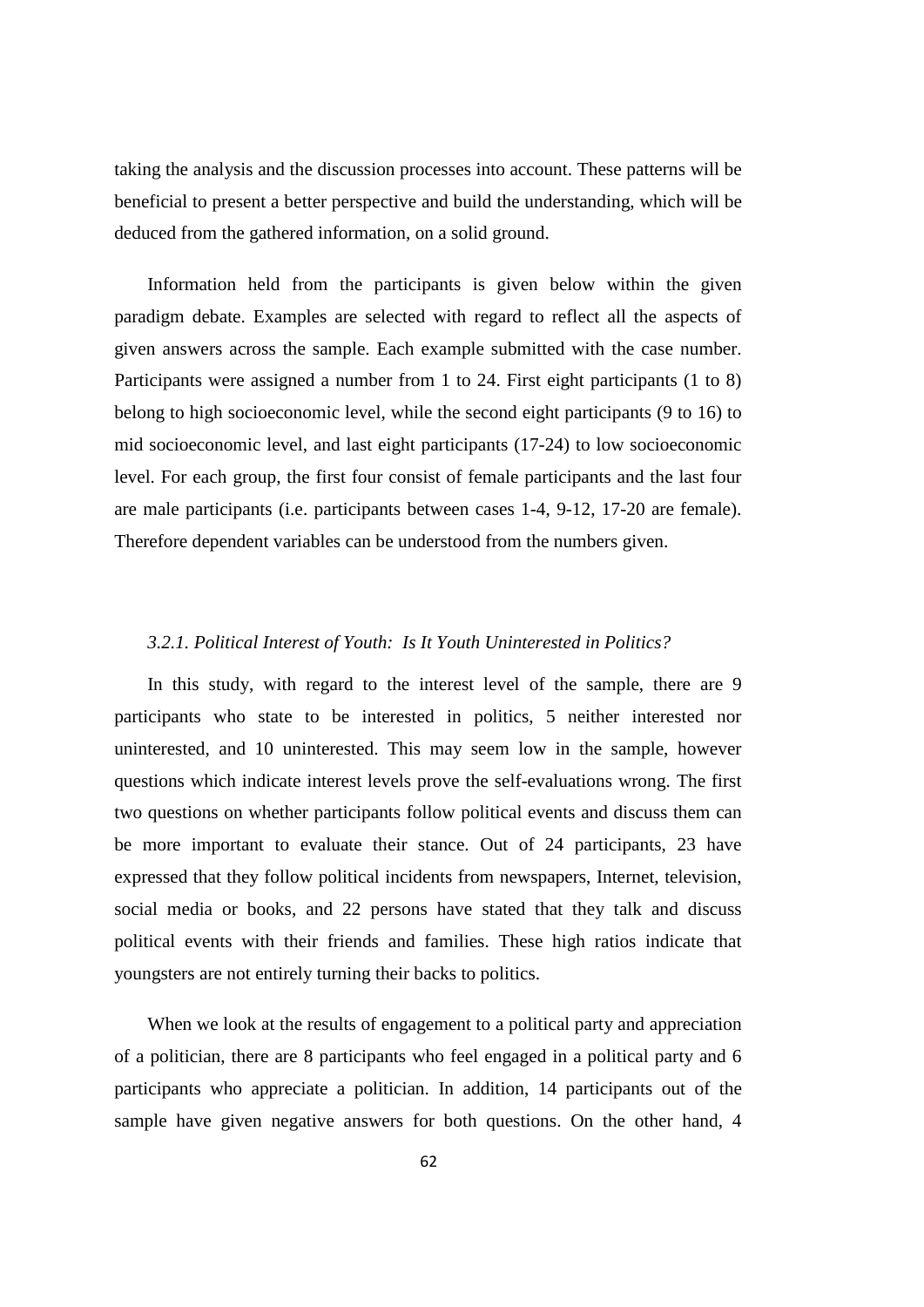participants have given affirmative replies for both. The rest 4 participants of the sample claim to feel engaged to a political party but do not appreciate a politician, and two participants reply vice versa.

|                                                  | Case         | Case           | Case        | Case           | Case         | Case        | Case           | Case        |  |
|--------------------------------------------------|--------------|----------------|-------------|----------------|--------------|-------------|----------------|-------------|--|
|                                                  | $\mathbf{1}$ | $\overline{2}$ | 3           | $\overline{4}$ | 5            | 6           | $\overline{7}$ | 8           |  |
| Interest                                         |              |                |             |                |              |             |                |             |  |
| Level                                            | $\mathbf I$  | U              | <b>NINU</b> | <b>NINU</b>    | $\mathbf I$  | $\mathbf I$ | U              | U           |  |
| Following                                        |              |                |             |                |              |             |                |             |  |
| <b>News</b>                                      | Y            | Y              | Y           | Y              | Y            | Y           | Y              | Y           |  |
| Discussion                                       | Y            | Y              | Y           | Y              | Y            | Y           | $\mathbf N$    | Y           |  |
| Political                                        |              |                |             |                |              |             |                |             |  |
| Party                                            | Y            | $\mathbf N$    | $\mathbf N$ | $\mathbf N$    | Y            | $\mathbf N$ | ${\bf N}$      | ${\bf N}$   |  |
| Politician                                       | Y            | $\mathbf N$    | $\mathbf N$ | $\mathbf N$    | ${\bf N}$    | $\mathbf N$ | ${\bf N}$      | ${\bf N}$   |  |
|                                                  | Case         | Case           | Case        | Case           | Case         | Case        | Case           | Case        |  |
|                                                  | 9            | 10             | 11          | 12             | 13           | 14          | 15             | 16          |  |
| Interest                                         |              |                |             |                |              |             |                |             |  |
| Level                                            | <b>NINU</b>  | U              | U           | $\mathbf I$    | $\mathbf{I}$ | $\mathbf U$ | U              | <b>NINU</b> |  |
| Following                                        |              |                |             |                |              |             |                |             |  |
| <b>News</b>                                      | Y            | Y              | Y           | $\mathbf Y$    | Y            | Y           | Y              | Y           |  |
| Discussion                                       | Y            | Y              | Y           | Y              | Y            | Y           | Y              | Y           |  |
| Political                                        |              |                |             |                |              |             |                |             |  |
| Party                                            | $\mathbf N$  | $\mathbf N$    | Y           | $\mathbf Y$    | ${\bf N}$    | Y           | $\mathbf N$    | ${\bf N}$   |  |
| Politician                                       | $\mathbf N$  | Y              | $\mathbf N$ | $\mathbf N$    | ${\bf N}$    | ${\bf N}$   | $\mathbf N$    | $\mathbf N$ |  |
|                                                  | Case         | Case           | Case        | Case           | Case         | Case        | Case           | Case        |  |
|                                                  | 17           | 18             | 19          | 20             | 21           | 22          | 23             | 24          |  |
| Interest                                         |              |                |             |                |              |             |                |             |  |
| Level                                            | $\mathbf I$  | U              | U           | $\mathbf I$    | <b>NINU</b>  | $\mathbf I$ | $\mathbf I$    | U           |  |
| Following                                        |              |                |             |                |              |             |                |             |  |
| <b>News</b>                                      | Y            | $\mathbf N$    | $\mathbf Y$ | $\mathbf Y$    | Y            | Y           | Y              | Y           |  |
| Discussion                                       | Y            | $\mathbf N$    | $\mathbf N$ | Y              | $\mathbf N$  | Y           | Y              | Y           |  |
| Political                                        |              |                |             |                |              |             |                |             |  |
| Party                                            | Y            | ${\bf N}$      | ${\bf N}$   | ${\bf N}$      | ${\bf N}$    | Y           | $\mathbf Y$    | ${\bf N}$   |  |
| Politician                                       | Y            | $\mathbf N$    | N           | $\mathbf N$    | N            | Y           | $\mathbf Y$    | $\mathbf Y$ |  |
| Y: Yes N: No I: Interested U: uninterested       |              |                |             |                |              |             |                |             |  |
| <b>NINU: Neither Interested Nor Uninterested</b> |              |                |             |                |              |             |                |             |  |

*Table 3. Answers Given to the Questionnaire*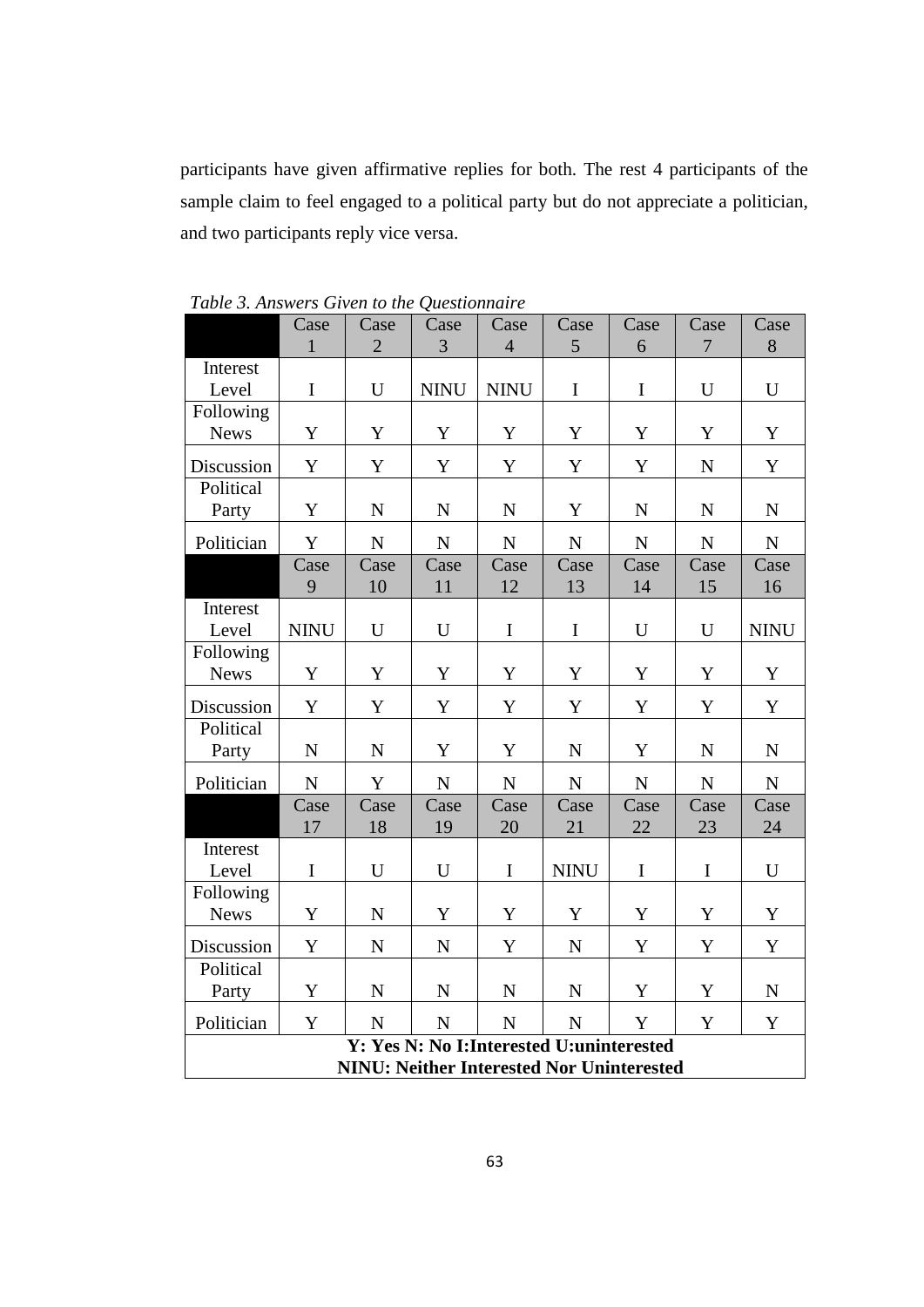#### *3.2.2. Political Perception of Youth: Politicians are under the Beds*

To begin with, when the sample is asked the first question in this section, "what comes to your mind when you hear the word 'politics'?", their answers are grouped under 4 headings: (1) "of, for or relating to citizens", (2) "exercise of power over hierarchical relations", (3) "maintenance of social and public order" or "governance", (4) "conflict or conflict resolution". "Exercise of power over hierarchical relations", "conflict or conflict resolution" and "maintenance of social and public order" are mostly related to the traditional paradigm and conventional definition of politics. "Exercise of power over hierarchical relations", "conflict or conflict resolution" directly refers to the traditional paradigm and its rigid boundaries. "Maintenance of order and governance" takes its root from the first approach, but since it leaves doors open for transitions in case of social developments, it can be included in the second approach.

#### *Table 4. What comes to your mind when you hear the word politics?*

*Case 4: Politics is not for the ones who hold the power; in this way we also include opposition. Although it doesn't seem possible for now, governance of the state should depend on the exchange of ideas. Somebody will improve the views of others, and another one points out the wrong sides. Kind of a brainstorming. Politics is a phenomenon to get better. Politics should be done by the ones who have such mentality and qualifications.* 

*Case 6: Sometimes I shudder to think. It would be better if politics doesn't exist. I would be happy if no one dealt with politics or nobody governed the people. But if I want to I can participate, I would like to uplift the country. I define politics as governing the people and decision-making. Whoever does politics better and has the most impact on people, they govern. There is no such thing in politics as right or wrong. System tends to transform according to the requests of the majority.* 

*Case 9: It doesn't have a negative meaning but I think today it has changed. It used to be fair. But first things come to my mind are governance, order, political parties and elections.*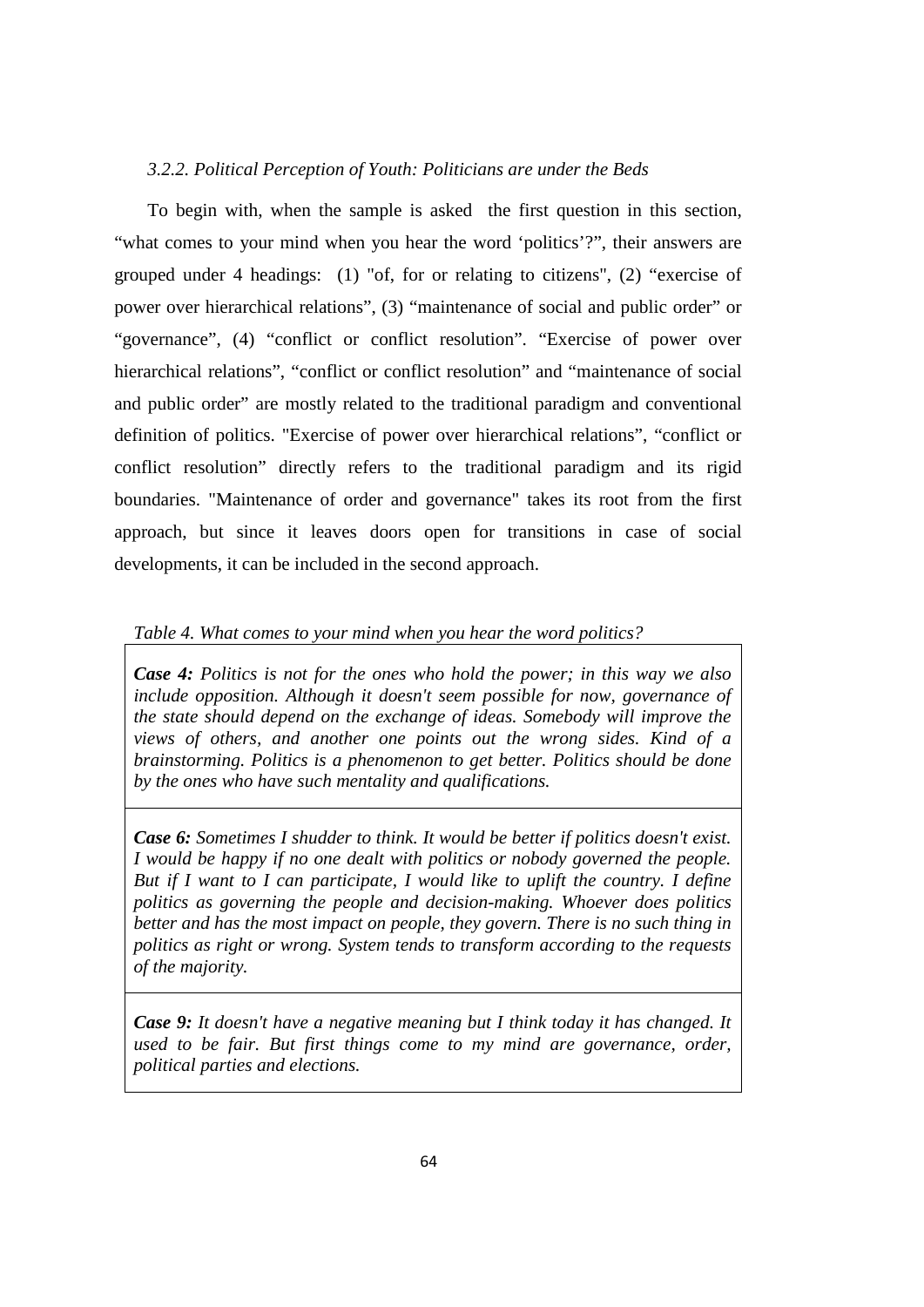However, a definition like "of, for or relating to citizens" should be taken as an ancient notion, across three approaches, that regains its strength and creates a full acceptance in society. Therefore a more contributive and interactive relation is expected from politics across the sample as one third of them have answered within this heading. This can be seen in the answers of other headings for example a participant (case4) who has referred to the exercise of power over hierarchical relations, a participant (case6) who has referred to governance and a participant who has referred to the conflict and conflict resolution imply the notions of the third paradigm and give clues about why they reject the rest.

The question "what comes to your mind when you hear the word 'politician'?" also presents a similar picture. There are 3 code groups, (1) an occupation or an institutional, governmental position, (2) a person act in favour of the interest of himself, individuals, society or the state—whose interest will be the priority depends therefore they are defined as manipulative persons, (3) parties of political conflicts. Manipulative persons and parties of political conflicts are the direct reflections of conventional relations of politics. Mostly manipulative person definition is used as a reference point among the sample. According to the socioeconomic division, those who are in high socioeconomic level refer to politicians as manipulative person, those who are in middle socioeconomic level refer to occupation or an institutional, governmental position, and those who are in low socioeconomic level refer to parties of political conflicts.

To propose an in depth understanding, this question was supported by the adjective checklist to reveal what kind of characteristics attributed to politicians. When the adjective checklist is taken into consideration, negative adjectives are the mostly selected ones by the participants who are also identified with the politicians of traditional politics. Choosing adjectives like opportunist, dictator, over-bearing, greedy, selfish, liar and aggressive reveals that their perceptions on politicians are overwhelmingly deprecating. Some of the adjectives selected are positive, however the positive ones are preferred since the politicians require such qualities while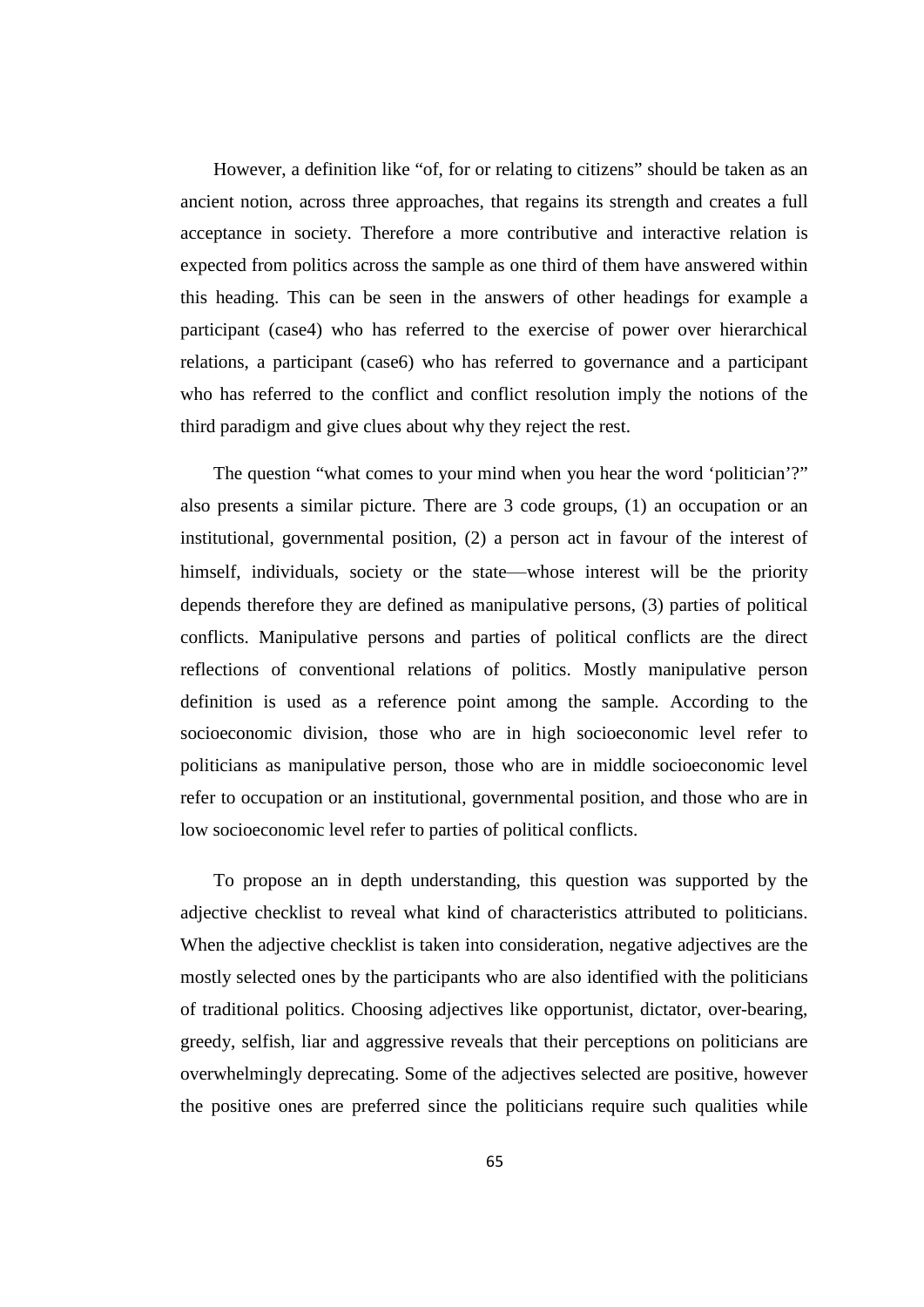performing 'the nature' of being a politician when the respondents are questioned in depth. Some of these adjectives are smart, hardworking, and cautious.

This may be the first recall of the participants that reflects the most active or dominant representations of politicians. As a consequence of that, some of the participants have marked both positive and negative adjectives and antonyms at the same time. A large proportion of the sample have expressed that attributed qualities may vary from politician to politician when they compare, meditate upon the subject and put aside their presupposition. Some examples presented below indicate why they choose positive adjectives, as well.

### *Table 5. Reasons why participants have chosen positive adjectives*

*Case 10: They are smart because games they are playing are smart. And they are hardworking because they do their best to actualize what they put in their mind. They need to work for progress. They do whatever it takes.*

*Case 21: They are prejudiced and they act so. They immediately criticize. However, if they are all together, they must be respecting each other, right?*

The following questions regarding whether politicians keep their promises, make mistakes, provide more in depth information about how adolescents perceive politicians as well as politics. Out of the sample of 24, 20 participants have expressed that politicians do not keep their promises. 11 participants directly claim that politicians do make mistakes, and 13 of them say that anyone can make mistakes as a matter of course. As noted above, after stating their attributions and presuppositions, analysing the situation may cause such inference.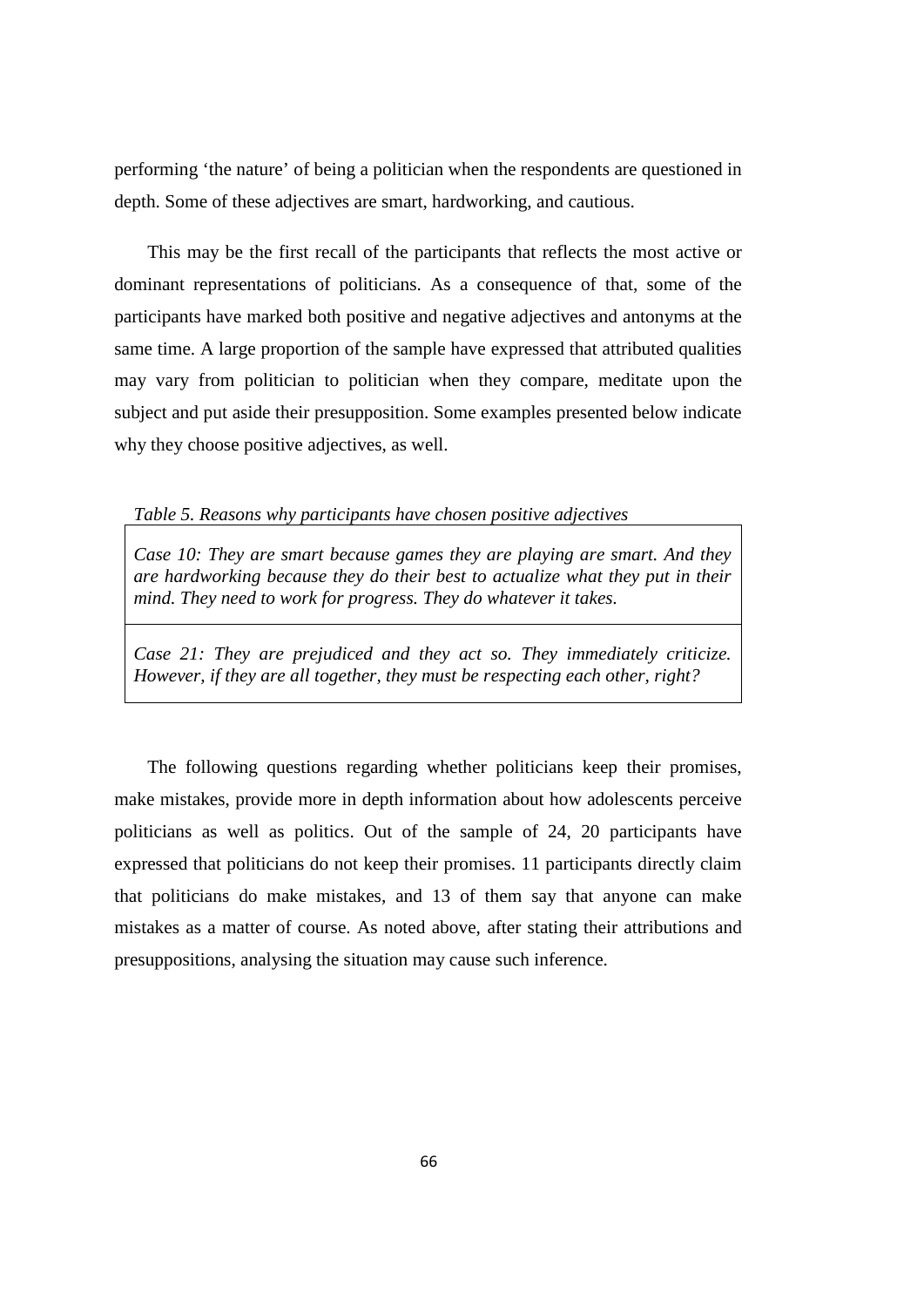*Table 6. What do you think about whether politicians keep their promises or not?*

*Case 2: If the developing conditions are suitable, they keep. Things change every day. Therefore all views can change. Whether they keep their promises or not depends on the conditions. In politics there is no such virtue as keeping a promise.* 

*Case 3: No they don't. I think they give more promises than they can actualize to win people round. When they are elected, their promises do not fit their benefits anymore, and since the time has passed they become too lazy to keep their words. They say we will do stuff but they only make %80 of what they promise. It is valid for almost all parties. I can't say they are doing nothing but they don't actualize %100 of what they say.*

*Case 15: That depends on the person. But keeping them is important because they earn public's trust. If they don't keep them people will lose their trust. No one will cooperate with them anymore.* 

*Table 7. What do you think about whether politicians make mistakes or not?*

*Case 4: Of course they do. Both the government and the opposition. Excessiveness of the mistakes designates the qualifications of the politicians and the political party or the leader of the party. To have the order mistakes should be kept on minimum level.*

*Case 6: Before anything else they make mistakes. Their speeches are always in contradiction. They also used them to manipulate the press. They make mistakes while they talk, act, and along the path they choose. But they don't think ahead.*

*Case 24: They are human, they do. But as much as everybody? They make more than anybody else!*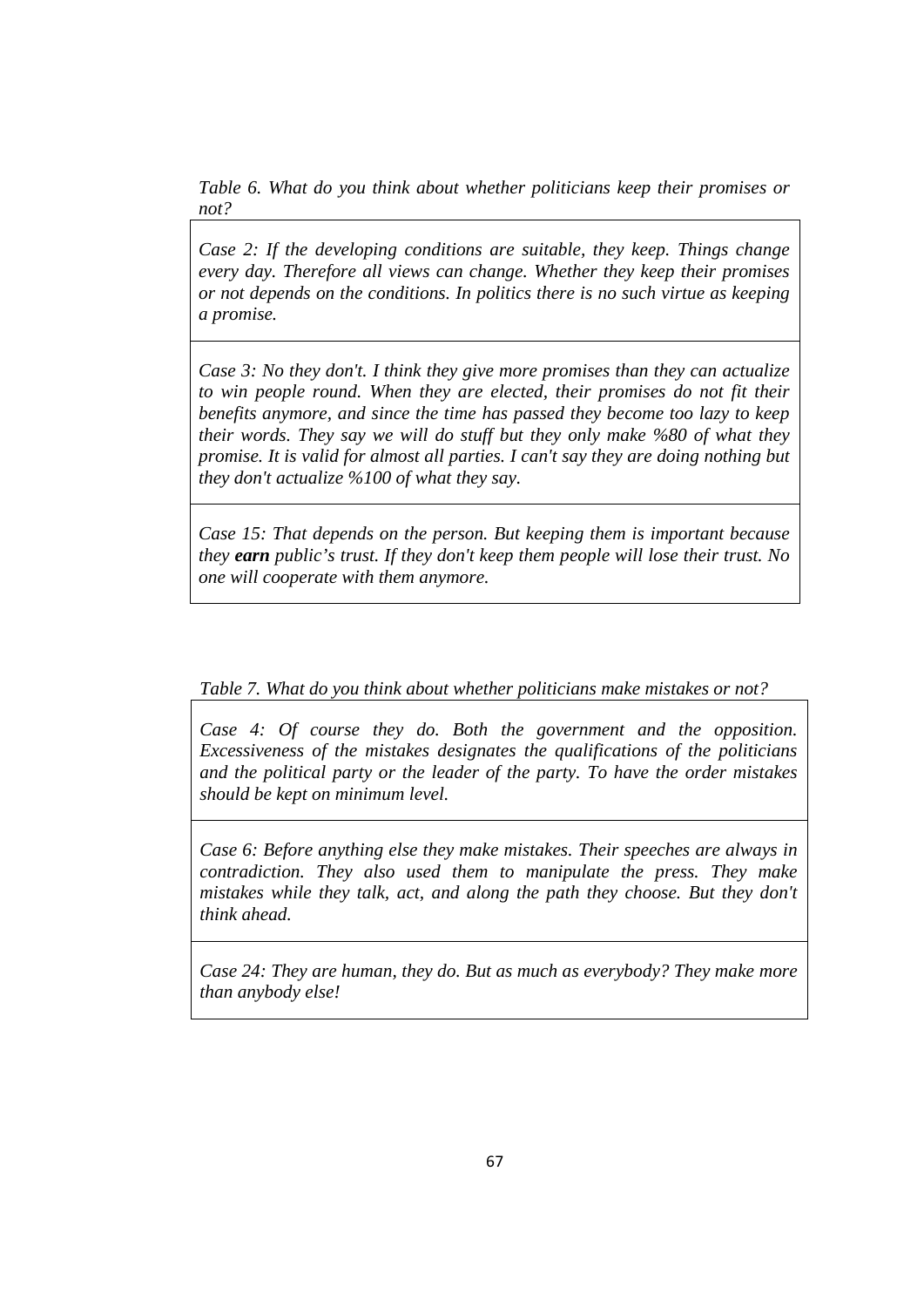Paying attention to the opinions of whom they represent, and changing after the elections are also compatible with previous statements of participants. When it comes to paying attention to the opinions of electorates, 20 participants have given negative responses, 22 participants claim that politicians change after they win the elections. All these opinions also correspond to the attributions they have chosen in the adjective check list. Some of the responses are presented below to understand how politics and politicians are, and why they are criticised because of the way they are.

*Table 8. What do you think about whether politicians take the opinions of whom they represent into consideration?*

*Case 6: I don't think they consider. What is important is their own thoughts. Views of electorates are something they can use and bend. They seem like they are of one mind, but then, they go their own way. Wordplays and games... They represent their own thoughts by pretending to represent the electorates. They pull people towards themselves and revise their thoughts.*

*Case 8: They don't take much. At least, education level is so low in Turkey, therefore they are mostly concerned about interests, not thoughts. So they don't often. They are unaware of everything.* 

*Case 17: I don't think they care. Because they are not in touch with public. You know what people do when they see politicians. Everybody buttons their jackets, politicians are being hosted very well. Seemingly, politicians are the people who show up near the elections and no one ever sees them again. I don't think they listen to people, because if they did, people would say 'this guy has listened to us and served well'. People vote for them because they have a kinship, or common interest, or just maybe because he is member of the party that they support. But I don't think they listen and serve for the people.*

*Case 23: They do. Because of the pressure around them. But only the people who vote for them. I don't think they care about other people.*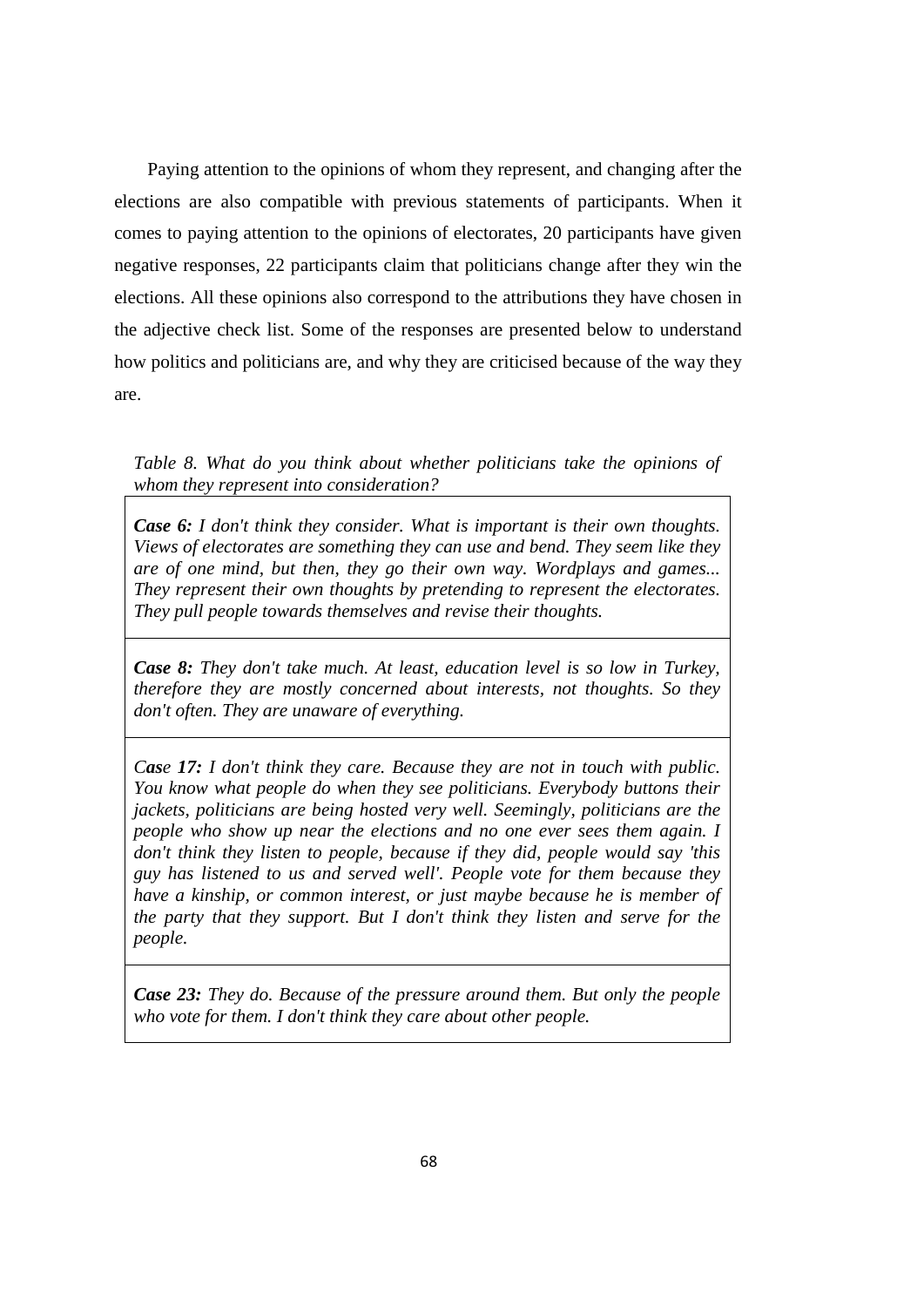*Table 9. Do you think politicians change before and after the elections?*

*Case 4: The only change is in their promises and in the increasing meetings. But the image on the minds of people won't change. People see who they are from the times they are on the opposition or when they hold the power. I don't even think the way the leaders speak changes.*

*Case 12: Of course they change. If they are holding the power, possibility of not holding it changes them again. The given promises, aides before the elections, superficial amendments leading bad conditions... The more they give promises, the more they get antipathetic. At least to me. Because I know they won't fulfil their promises afterwards.*

*Case 17: Right after the elections, there is no such big change. Winners are more like "don't feel regretful'. They are far away from public and have no connection with people. They only show up in the occasions of municipality and also when the elections are close, otherwise no one ever sees politicians.*

The quality of public services is also criticized by the participants. All of them regard the ongoing services negatively, and claim that they don't fit with the needs of people. The question regarding the quality of public services, 11 of the sample have directly replied that public services are insufficient and rest of the sample have claimed that the quality of public services depend on circumstances, for example elections, and to which group these services will be provided in a negative sense.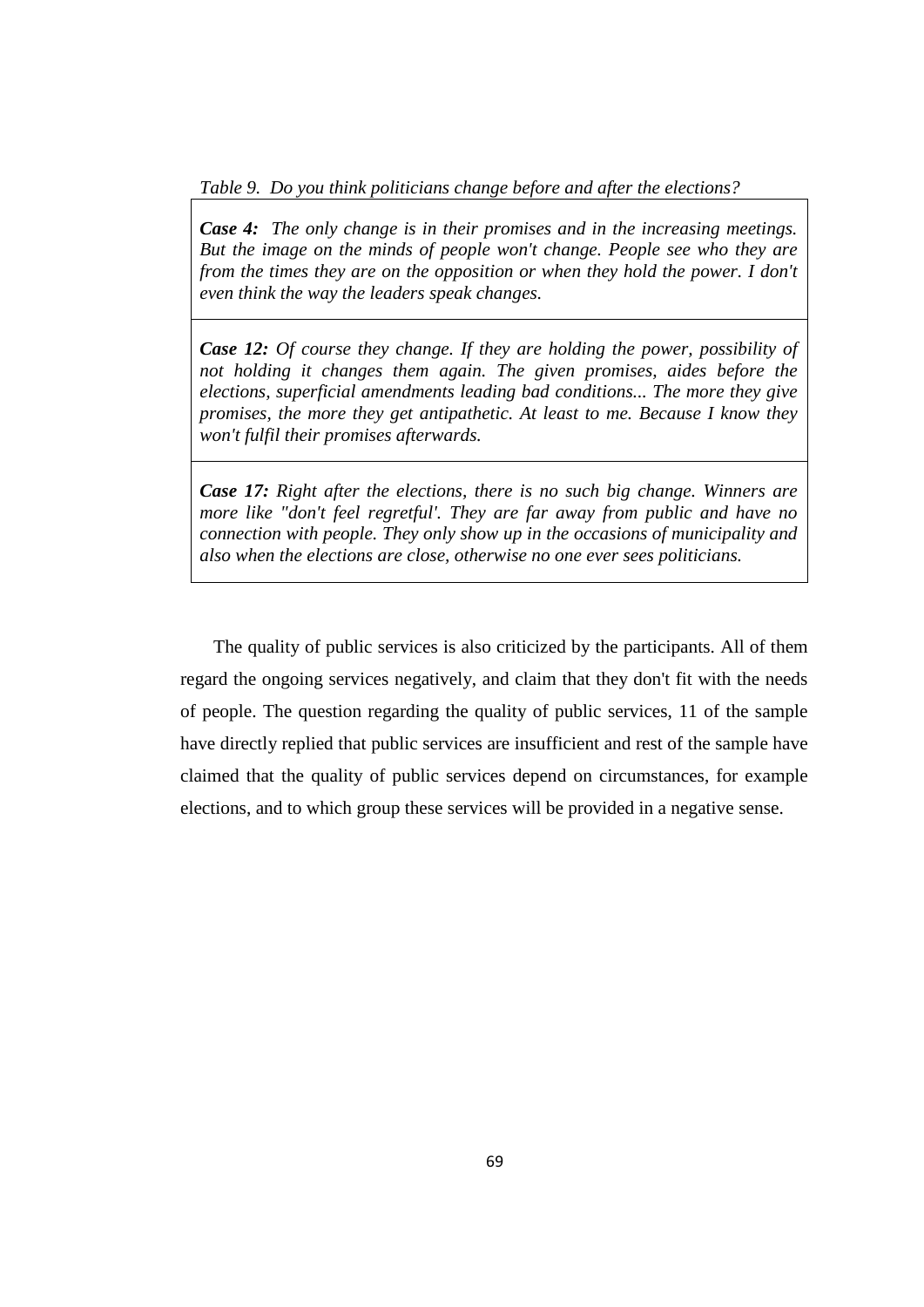*Table 10. How do you think is the qualifications of public services provided by the politicians?*

*Case 1: Before the election they serve well. They pave the ways, or do things like "the doors of Ankara", they serve to gild the pill, and also to give some stuff. Neither reasonable nor esthetical. They look like they are serving but after the elections they leave it all out.*

*Case 6: Mayors look like politicians but they give public services. But the other politicians do politics according to their personal interests. Who supports them becomes rich and politicians are close to rich people. They don't serve much to the people who vote for them.*

*Case 12: Actually, in Turkey quality of public services are bad. We are not developed, but not an underdeveloped country either. Politicians reduce some stuff in their own preference. They are not generous towards other people. I believe it is not valid for every politician but they don't do their best. If you want to do something, you can find a way. Nothing is impossible.*

The question of why people become politicians also supports that the perception of adolescents are not built on traditional and post traditional politics. However, their statements, opinions and views imply that they are in doubt about the present conditions. The ongoing forms are not favourable for them, and that is why they are also questioning the speeches and actions of the politicians and the way politics is carried out. Participants have responded to this question under four headings; it is stated that people become politicians (1) to represent the interests of public and individuals, (2) to represent and expand his or her ideology, (3) thinking that they have the required qualities to become a leader and motivation to govern (4) for their own interests and benefit.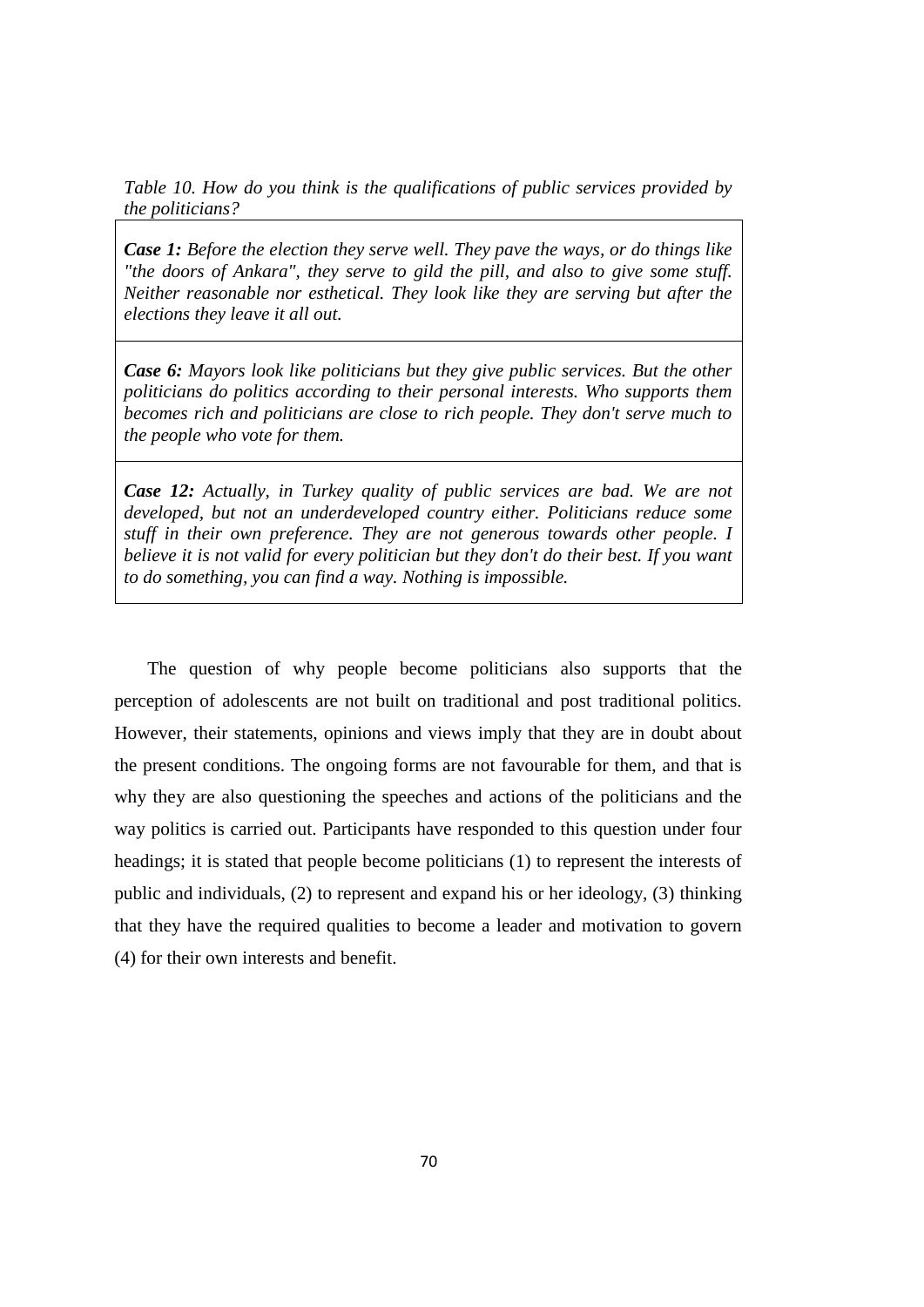*Case 3: Sometimes when I listen to somebody, I have this feeling too. I say "It cannot be like that, it would be better this way." I think that "the order of the state would be better off this way." Maybe a person who has such thoughts improve his ideas by studying politics, might want to contribute to the state. Or maybe they become politicians because they can make things better with the thoughts in their minds. It should be deep down in you.* 

*Case 11: Cause they are incontinent. They are like 'Everything should be mine, I should rule everybody.'*

*Case 12: Actually it is a well-known thing. Their financial status is okay. They have lots of opportunities. If you ask someone in the street 'What would you like to be?" they will answer doctor or engineer, but there will be a lot of people who would say a deputy or politician as well. Because they have a great deal of opportunities. But whether you deserve it or not that's a different case.*

*Case 21: People who like helping people might want to become a politician. Is it because of money, power or dignity? There also other occupations to earn money. But becoming a politician requires something bigger.*

The normative questions on how politics and politicians should be, reveal the expectations of participants clearly, and show on which approach their opinions depend and from which perspective they look at political realm. Expectations from politicians, therefore politics, are also in line with the notions of the third paradigm. In general, participants define these notions as being just and even, trustworthy, peaceful, transparent, accountable, respectful to human rights and freedom, responsive to social demands, pluralist and tolerant, critical and progressive; prioritizing the interests and the good of individuals and society, integrating with public; making coherent policies and offering real solutions to real life problems;, attaching importance to social services and welfare state; putting emphasis on individualism in the sense that life politics of self-actualization.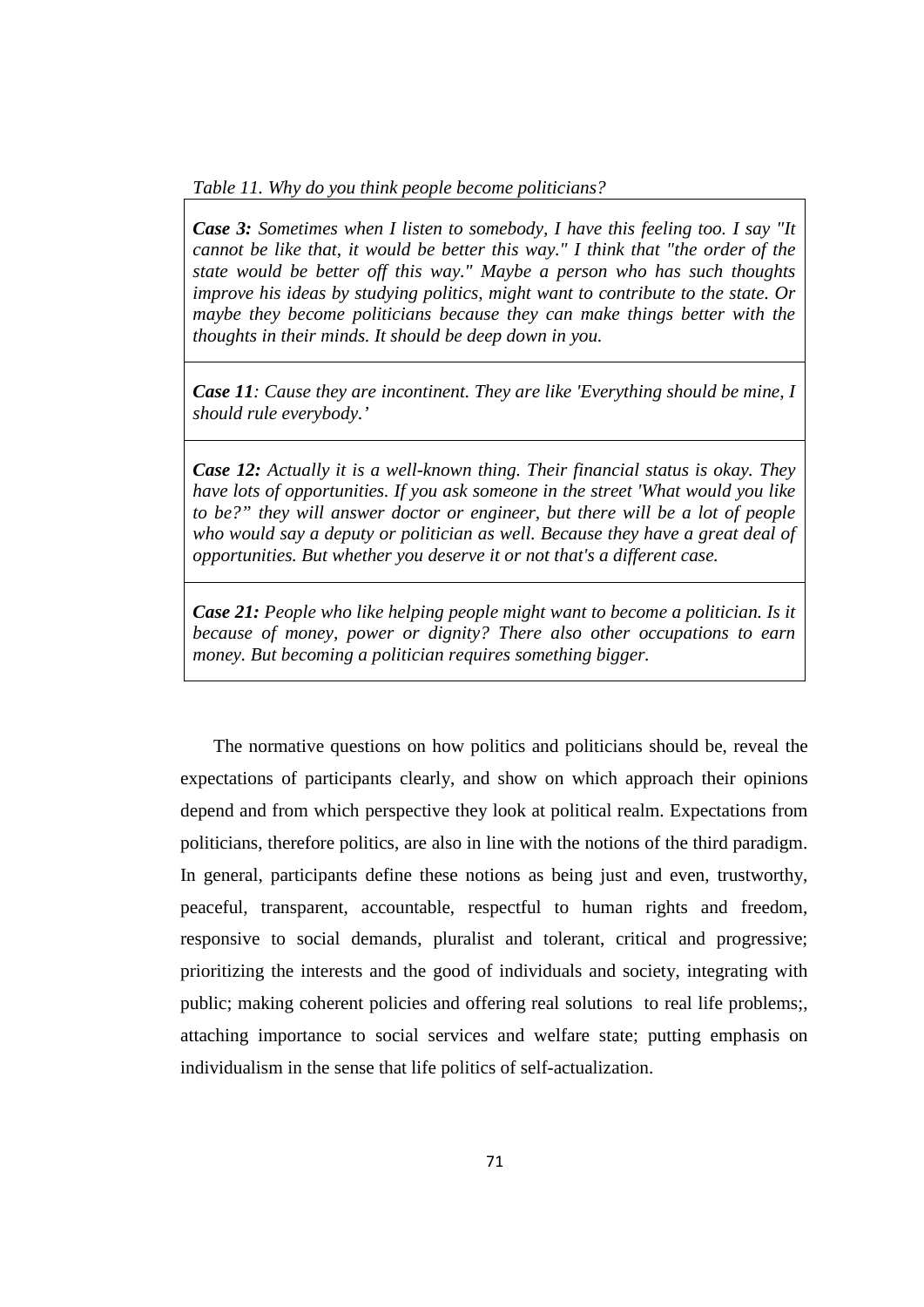*Case 4: Before anything else politics should be communitarian. It should give response to the demands of the society. Now, political parties are acting without depending on the views of the people. And this makes us move away from ideal politics. I don't know there is such a thing as ideal politics, it has no standard but for a developed, progresivist and communitarian politics, we need people who give importance to public services, improving the life standards of public. Not rentier but self-sacrificing.* 

*Case 8: I have atypical thoughts. I want to rule the world since I was 5. I think a monarch who can take reasonable decisions would be better than a so-called democracy in which the people are being fooled and the ruler does what he wants. If a right-minded person were to take the lead and control, for example he would have known in what to invest or not. I think if he were to focus on the interest of the majority rather than his personal interests, it would be much better than today's democracy.*

*Case 10: It should be just. The elected ones shouldn't care much about the elections. He shouldn't see himself as the president of the whole country. But he should be even to people whether they vote for him or not. He should defend the rights of who didn't vote for him.*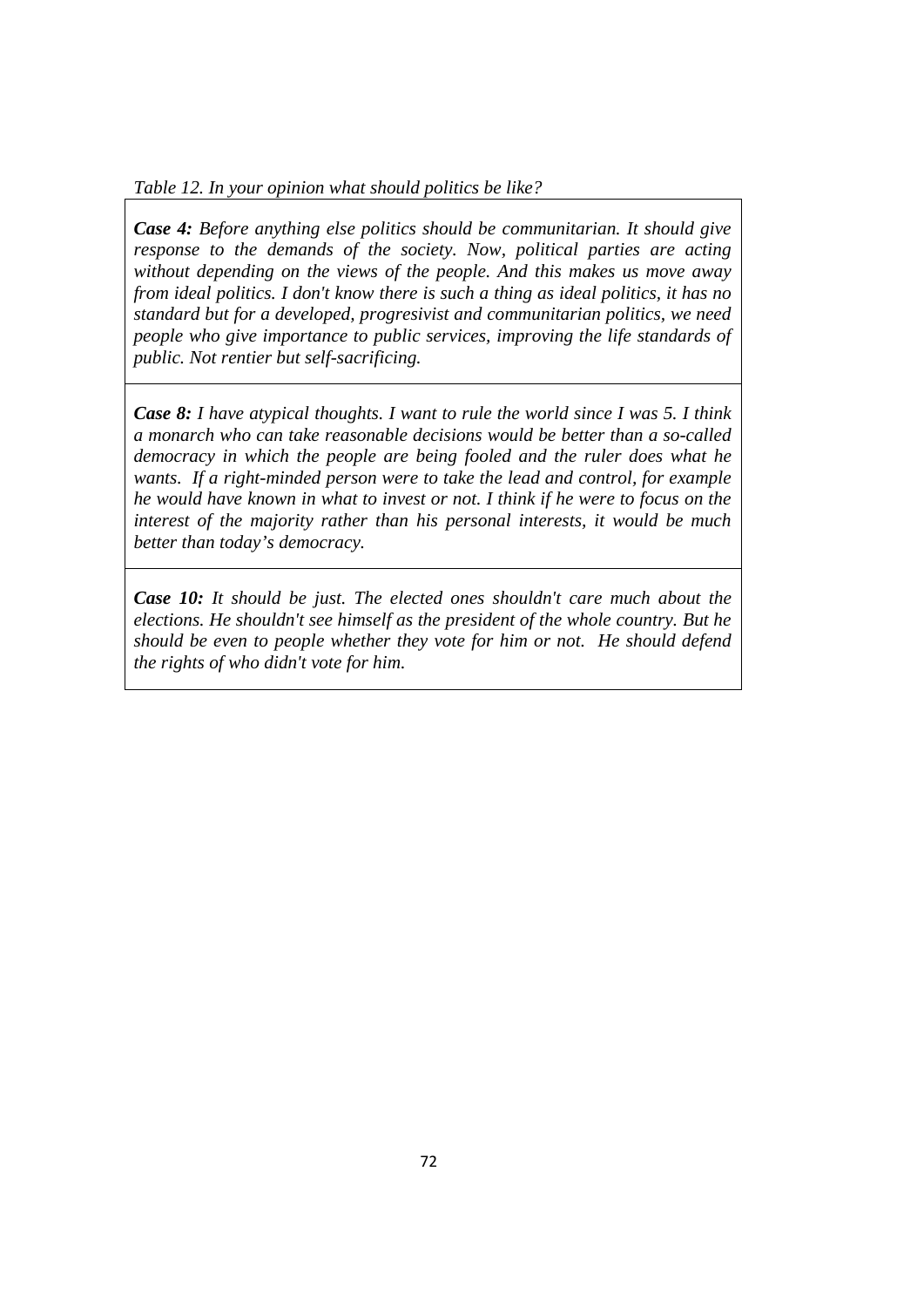*Table 13. In your opinion what should politicians be like?*

*Case 2: They should be just and seek the rights of people. While seeking for rights they should be merciful. They shouldn't pull the rug out from under other people and they should determine their means according to this.*

*Case 3: Leadership qualification is a must. They should be charismatic but I don't mean being handsome. They should affect people, drag the masses after them. They shouldn't lie. They should be open-minded and never ever be retrogressive.*

*Case 5: They should have some qualifications. Higher education is very important because it is stimulating. They should be smart as well. Deputies who are smart come through anyway. Some of them lack critical thoughts and participation therefore they are in the assembly just because they have a vote potential. However a politician should be taken regardless of their name, and popularity; stemming from being a footballer, artist, or having a father who is an old politician. There is no need for that. Politicians are here for the people. They should be elected according to their qualities rather than their backgrounds. Who really deserves to be a politician should be so.* 

*Case 7: They should be trustworthy, straight head, insistent, tenacious, and decisive. When he is sure of his decision, he should stand by it. However if he makes mistake, he has to reverse his decision, without feeling ashamed he has to take another one. If he has to resign, he should. If he needs to apologize, he should. At the times, he may need to admit that 'it could have been done in a better way'. They have to be honest, charismatic and appealing to people.* 

## *3.2.3. Impact of Politics: For Me? No Thanks!*

Since politics is one of the fundamental institutions in the modern society, impact of politics on every individual and citizen living within societal bounds is a definite and natural outcome. Based upon the findings of this section, even though the youth is not capable of expressing and evaluating the impact of political decisions and how politics affect their lives in full, when it comes to the education policies, especially higher education entrance examinations, it can be easily detected that they are quite aware of how strong individual-politics relation is.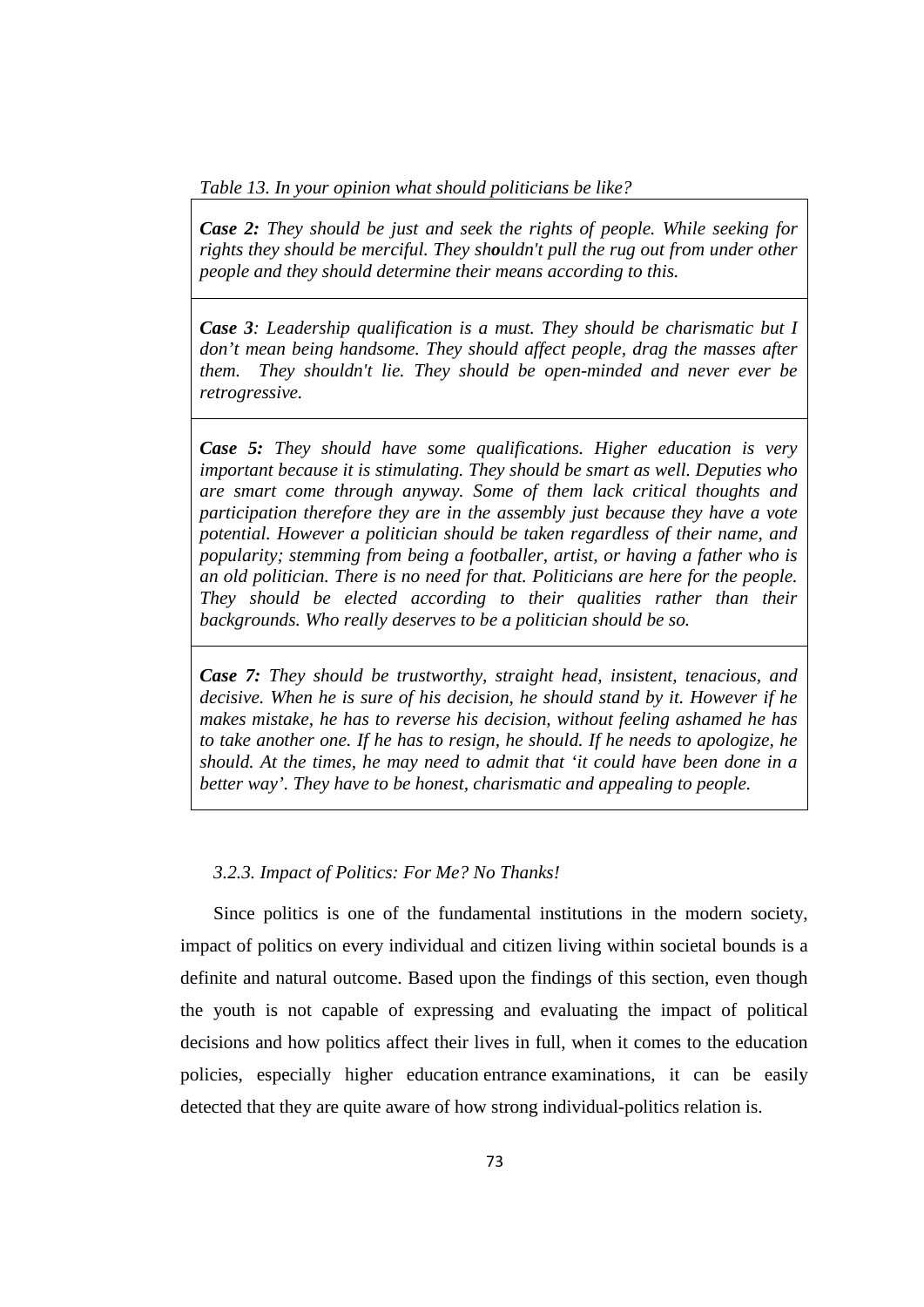When participants are asked what kind of an impact politics and political decisions have on them and their family, participants limit their opinions to the negative effects of politics. From all the responses, three aspects of politics become prominent on individuals' lives. First of all, rather than the content of the politics, participants express that the ways politics is done and operated are problematical. They are not inclined to reject politics as a social institution but they do reject traditional power relations, or the relationship based on mutual or personal interests and insolvable conflicts. Secondly, regulations on specific issues and institutions are thought to have an impact on individual's life however what is important here is the personal relevance to this issue or institution. Thirdly, psychological effects of politics have been put forward but mostly negative and depressive outcomes are mentioned. In other words, the psychological impact of politics is not healing the wounds caused by social maladies. This is also true when public services are remembered as participants argue they have no connection with the real needs of the public or politics does not improve their life standards and touch their lives.

The data as to what kind of an impact politics has on participants' lives are gathered under the headings of why they are uncomfortable with the ways of which politics is done and operated; policies related to which issues and social institutions influence the participants' lives; and what kind of a physiological impact politics has on sample.

## *The ways politics is done and operated;*

1. Operation, in accordance with the patronage relations, both on national and international levels,

2. Remaining disadvantageous groups; especially in front of the notions like public services, rights, freedoms, justice, equality,

3. Deepening of socioeconomic inequalities,

4. Inability to make a distinction between the public and private sphere, overregulation of a private sphere (i.e., dictate of politics on how to live),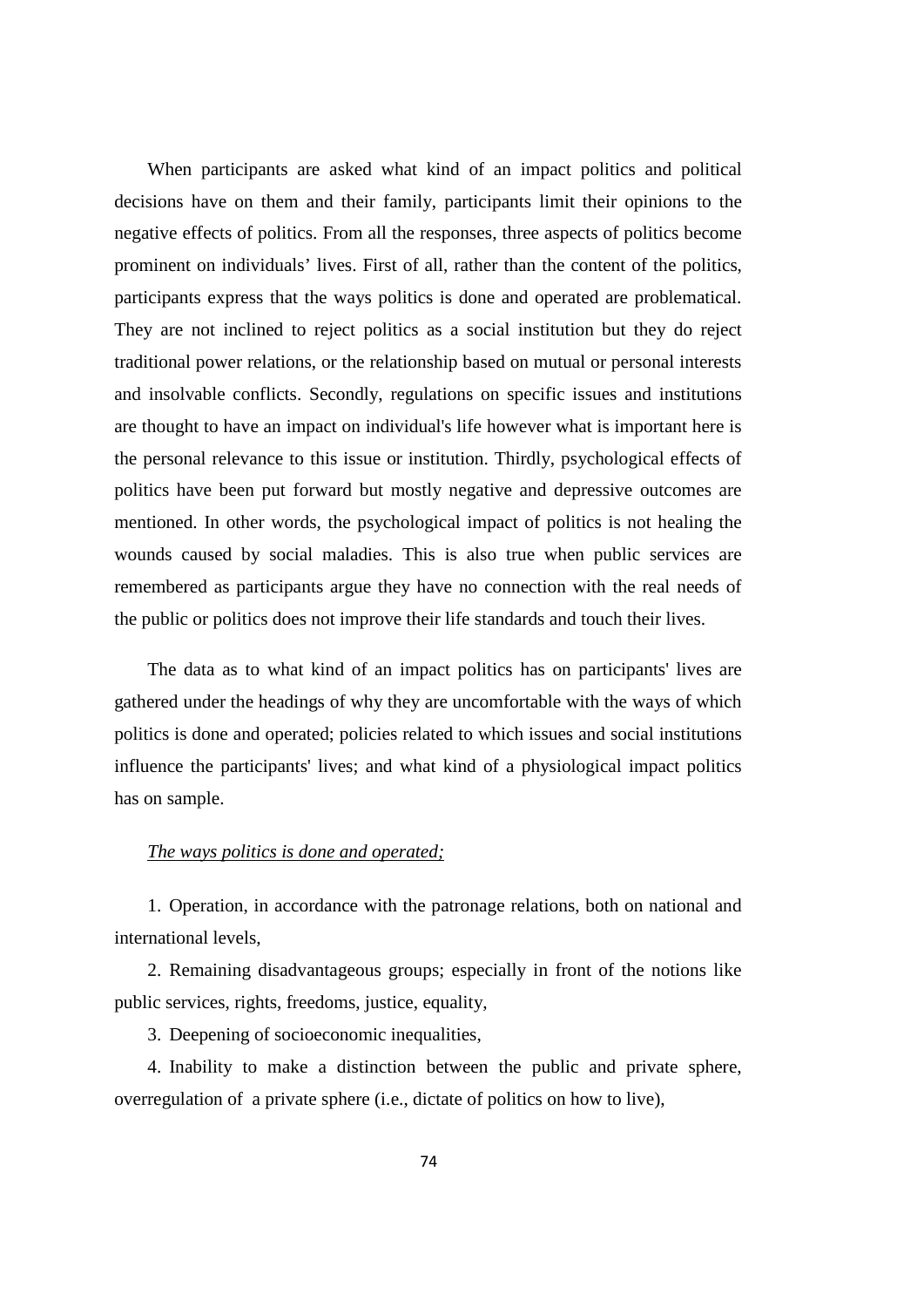5. Representation of majority and tyranny of dominant ideology (ie. national will discourses),

6. Restriction of rights and freedom; right to protest, self-expressions or communication (i.e. ban of social media platforms),

7. Increase in the polarization of society (loss of social debate ground, political profiling)

8. Over politicization of social issues,

9. Inconsistent policies (e.g. economy vs. environment; urban transformation vs. disorientation of social harmony)

### Issues and social institutions

1. Education: regulations regarding the education system, transition exams to secondary and higher education and closure of private teaching institutions

2. Regulations regarding occupational groups, deterioration of living and working standards

3. Economic regulations and its social reflections

## Psychological Impact

1. Alienation policies, marginalizing over identity politics (i.e. labelling social groups as terrorist, atheist, looter, marginal, anarchic)

2. Mourning because of social incidents

3. Fear from security forces and law enforcement officers (i.e. citizen deaths because of the excessive use of power by the security forces and law enforcement officers)

4. Insecurity (e.g. loss of equality before the law, inconclusive trials)

To show how these aspects reflect on their statements are presented below;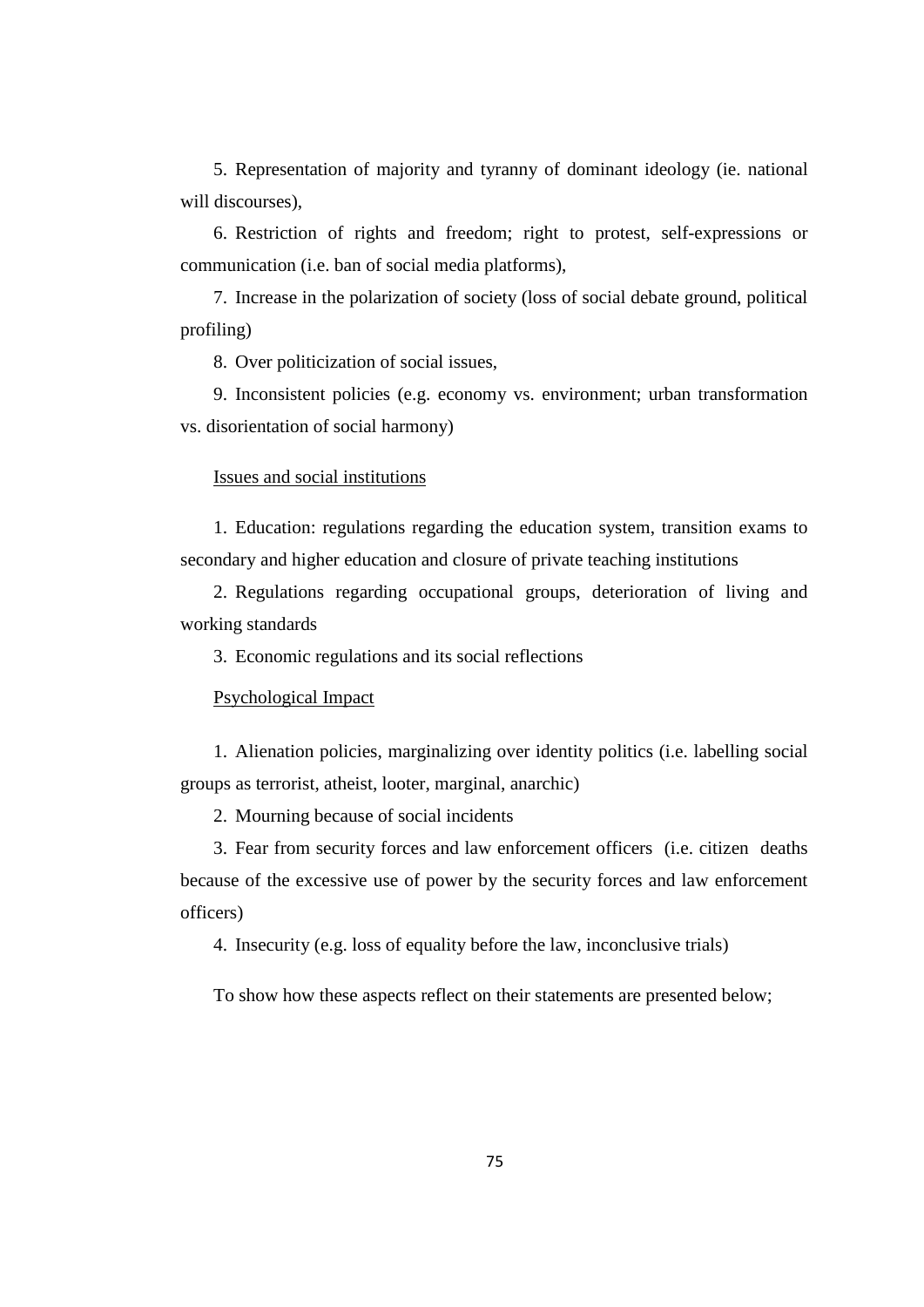*Table 14.* Reasons why *participants are uncomfortable with the ways of which politics is done and operated.*

*Case 4: For whose interest the party serves designates the impact. I told it shouldn't be self-seeker previously but we are far away from it. The levels of self-seeking changes from party to party but all of them have this. The impact also depends on for which coterie the political party serves and politics has a positive impact on them. But politics has the most negative impact on those who are over against this coterie. It can be on the ground of ideological, racial, religious differences and beliefs. There can be a situation like the government that has the similar interests with a coterie steal from others to satisfy their needs. This is actually a kind of Robin Hood in reverse.*

*Case 12: The current politics has a tendency to pursue self-satisfaction. Politicians have overtones of dictatorship to do what they want. They are like 'You are my enemy and you cannot do these, and you cannot change my opinions'. I think this changes the society a lot because they disintegrate people. They are saying 'You are Kurd, you are this, and you are that, you are from this political view'. This has a huge impact on society. They put something, segregate people and then they sit and watch the society. But we are the ones living with this. Without knowing what's behind the incidents, we begin to judge each another. This leads to a chaos in the society, so we encounter inhumane incidents. This affects the society hence the state. And instead of developing, we are regressing.*

*Case 23: Politics may have an impact like manipulating. For example if a party won the elections, the society would go in their direction. All of the others would have to live the way that party wants.*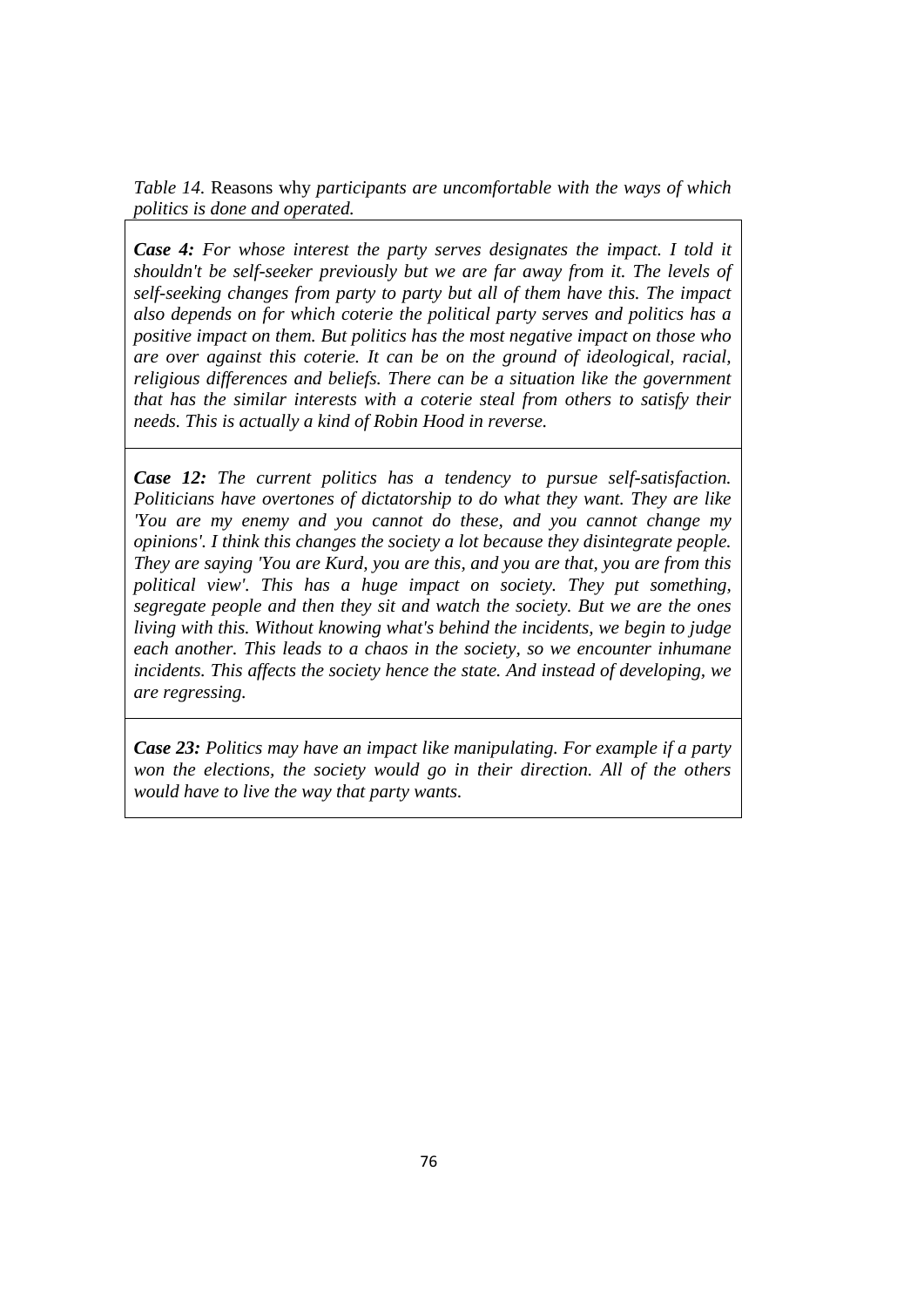*Table 15. Responses regarding policies related to which issues and social institutions influence the participants' lives*

*Case 6: My dad is in Bar Association. Recently, President of Union Of Turkish Bar Association's and president had a conversation. In general terms, there is an occupational impact and my dad is affected too. My dad's friends are waiting (protesting) before the constitutional court. He is like "Where are we going?"*

*Case 7: Politics doesn't have an impact on my life always. But if there would be a great deal, a war for instance, which is also a political decision, it would affect me. Economic decisions have a huge impact on daily life. For example price of bread etc. In addition, decisions related to rights for example... If there would be a curfew, it would have really affected my life. But let's say if fishermen are told not to hunt this month it wouldn't affect my life because I don't like eating fish. But it may affect the ones who like eating fish because fish prices would rise. If it has relevance with my life, directly or indirectly, politics would have an impact on my life. Subjects related to my life are economy, governing affairs and... There's nothing more. I am a simple man keeping to myself.* 

*Case 16: It sure has an impact, unavoidably. In the end we are living in the same country. I'm doing my best not to be affected. In my social life, I have friends who hold different opinions. I'm working hard to avoid it in school. However, it has an impact on the quality of my life. We cannot know how the successors will behave and how they will serve for us. Sometimes, we were afraid to go out because of police intervention because they took away the right to protest. I'm a student going to a training centre but I was treated like a terrorist. I should be safe on the streets. In my social network politics is the only discussion, because agenda is full of politics. What affects me directly is that, for example, LYS questions won't be announced. Or school attendance issues are also obtrusive. It also has been said that people who share the exam questions will be sued. These are very annoying.*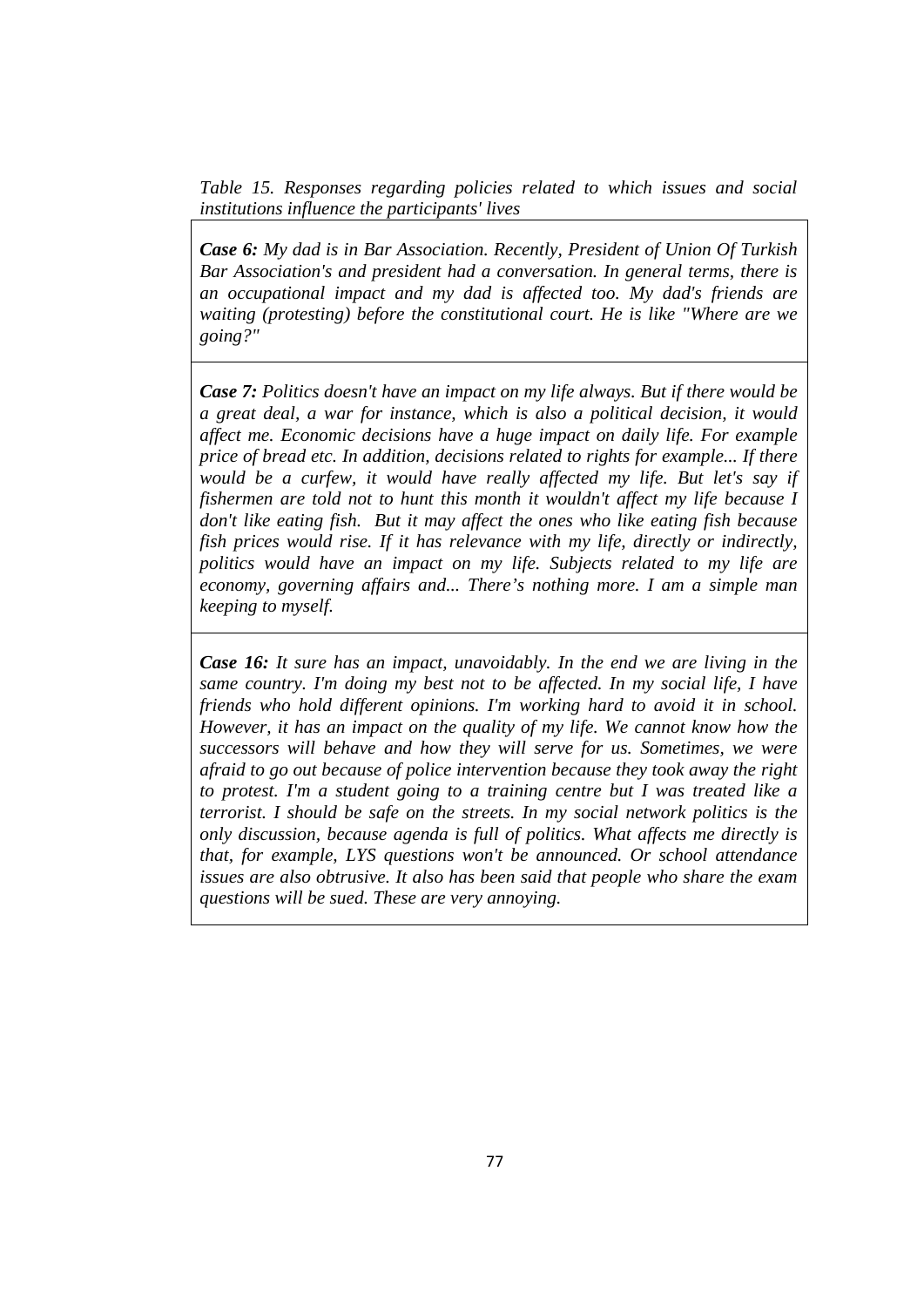*Case1: I wanted to participate in Gezi Park protests. My family also supported it but they didn't let me go as they were hurting people. In my extended family, between my mom and my aunt, there is a real clash of ideas. My grandfather was from "###" party, because of that he was exiled many times. My uncle judges and accuses me and my mother of not being conservative, he says I'm a sinner. Therefore they are always arguing over these things. When we go to my aunt's, mom acts differently and hides her personality.*

*In addition, if Berkin Elvan were my friend, it would really upset me. My friends are trying to make their voice heard on issues like training centres or LYS. It would really affect me if my exam score were recalculated because you make great efforts and then it is being cancelled.* 

*Case 3: I lose my nerves when I hear the news. And besides there are many people who ignore these. I say to myself "these are all because of them" and then 'It is useless to eat my heart out for it.' Maybe I'm not well aware of what kind of an impact it has, but in the future it will surely affect me. Political decisions on social issues concern me. And education is a great factor in my life. I really get angry.* 

*Case 15: It has an impact of course for example, ban on YouTube. A way to enter was found and we did. But it is like there is no rigid prohibition. This is what I believe at least. However, there are people who died in social incidents. This is a very bad thing. It affects me very bad emotionally. For example mine disaster or death of Berkin Elvan, these are very heart-breaking incidents. After all he was our peer and miners were at the same age with our fathers.* 

*Case 20: I believe it has a bad impact on society. They are trying to make political profiling. People are being segregated because of their opinions. That's why we always see social events and fights. People in the society are prejudiced against one another. Since political issues are discussed in the agenda, it is brought up in daily conversations. But when a collision occurs, a negative atmosphere comes up.*

After these critical comments, when asked what kind of an impact they would like politics to make, answers are more optimistic and close to the third approach to political paradigm. These answers can be gathered under umbrella terms as; politics should have a positive impact on individuals'/citizens' life, cause a progress in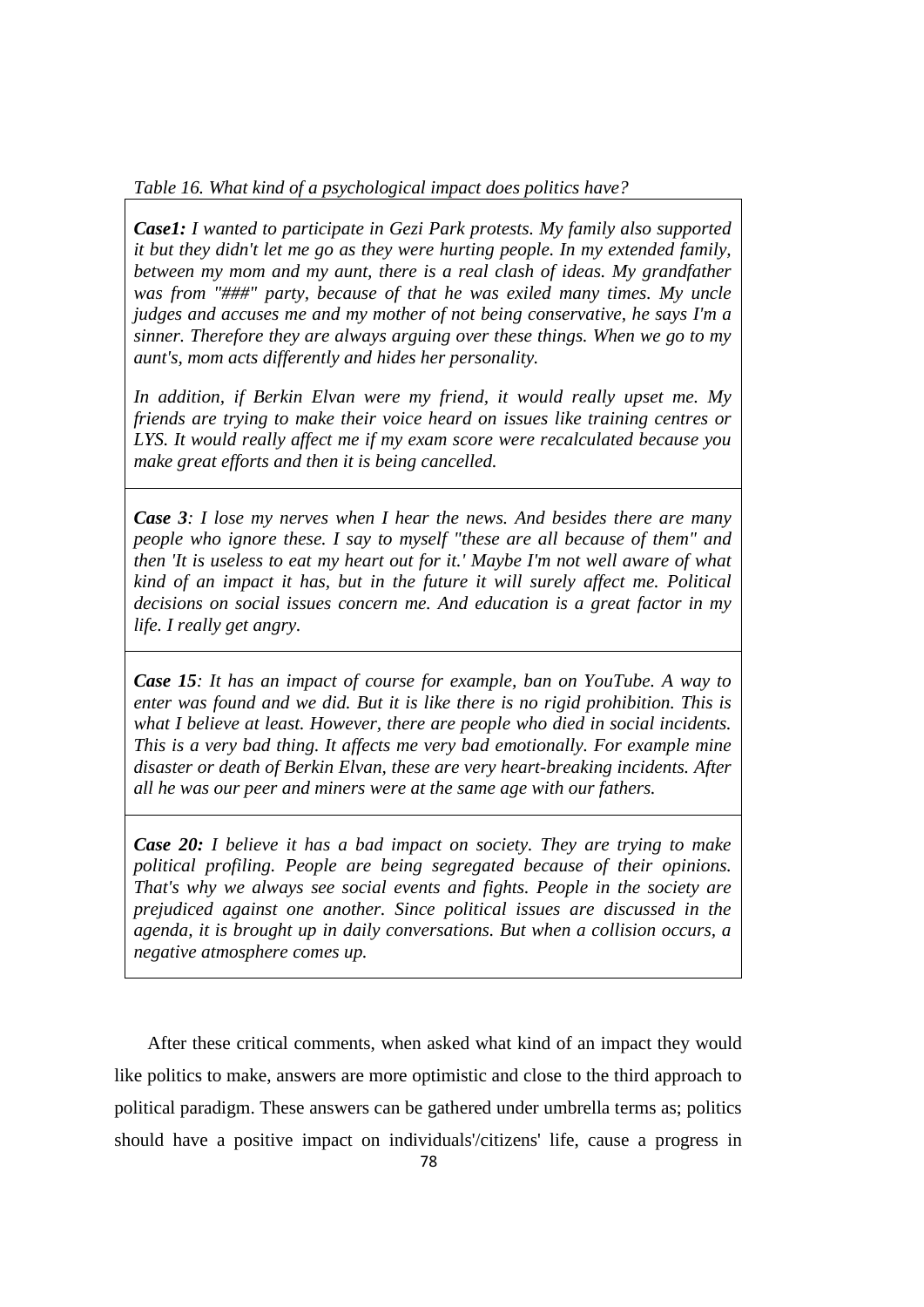social, economic and educational, and scientific issue; enhance the welfare of the society, adopt balancing role against the socioeconomic inequalities, open to the influences of public and reflecting their demands into political arena, foster and expand the scope of and human rights and freedom; provide an equal base for citizens in the pursuit of happiness consolidate of justice, equality among citizens; be inclusive and integrating; and enhance the social services

## *3.2.4. Political Participation: We Can Do It! But Sometimes…*

Perceptions on political participation points to a picture crossing all three approaches to political paradigm since; it is defined as (1) self-expression, (2) participating at the institutional level, (3) using the conventional mechanisms, and (4) as an illusion. Second, third and fourth categories are reflecting the conventional participatory behaviour and mechanisms, however self-expression refers to the collective government of the society and one of the most important aspects of the third paradigm. When the participants are asked whether political participation is important, 18 participants responded positively. What does participation means, why participation is important and what politics provides individuals and society are discussed. First of all, according to the sample, participation is exercise of political rights and means fulfilling the social obligations such as voting; it is also beneficial for the construction of social contract, balancing the social forces by constituting public opinion and pressure groups; moulding public opinion; increasing the visibility of public demands. In addition, participation contributes to social harmony; leads the social transformation, raises the quality of public services and policies; and via participatory mechanisms public opinion and demands are being taken into account, different perspectives from various worldviews are being presented.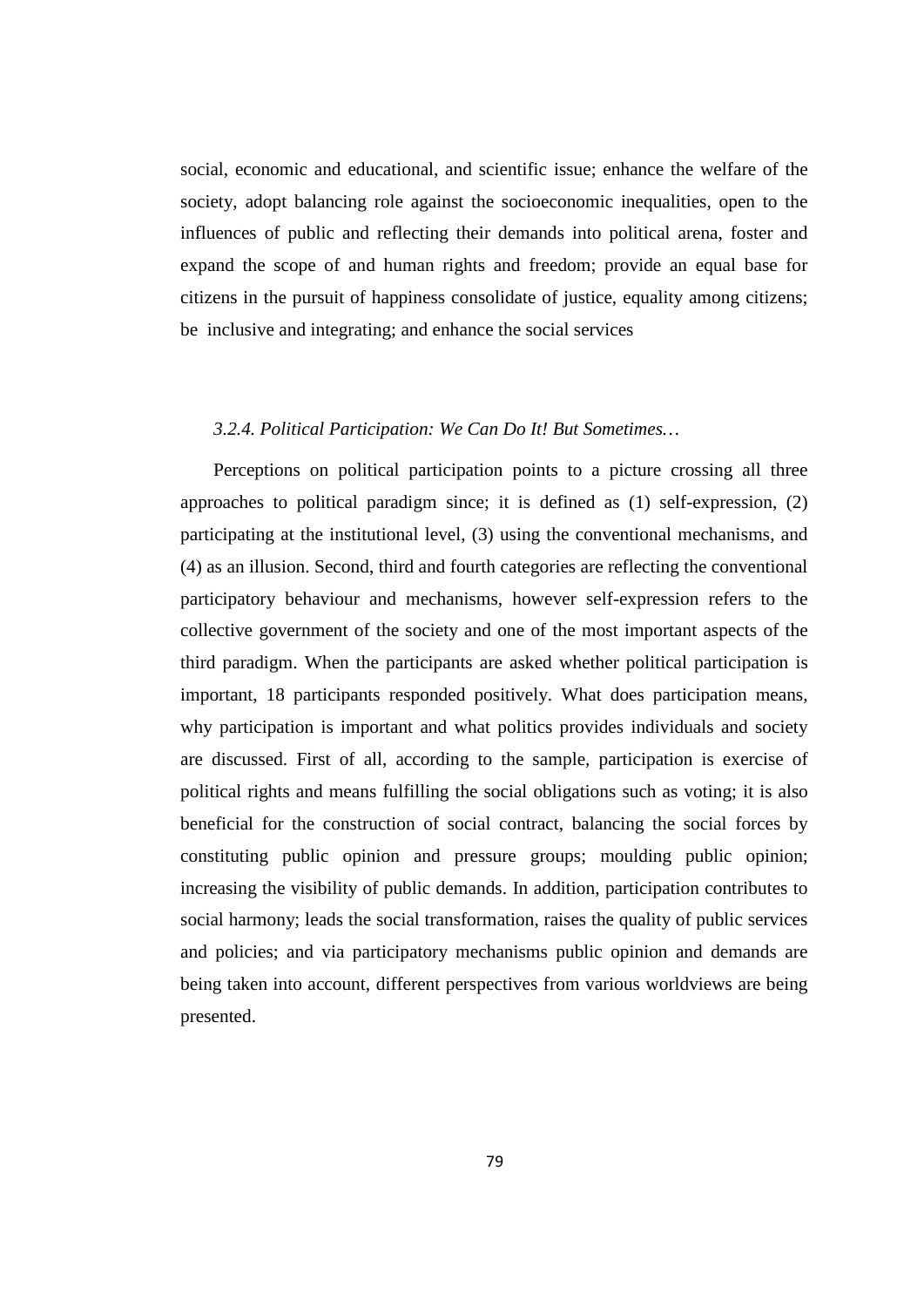*Table 17. Do you think political participation is important?*

*Case 7: If you want to defend your opinions or if you want to go that way, you can contribute to the development of your own country and to enhance the welfare of the people around you. When I say participation I mean, for example if I write a petition to say that I disapprove of something, I raise awareness about it. Even I'm not governing the state, when I declare my thought as a part of the public, it means I'm participating. This is a beneficial and effective method.* 

*Case 14: It is important because as you criticise the people who govern you, you can have a say rather than being abided by them.*

*Case 20: I don't participate because of my age but I think people should say what they think and participate to make an impact on political decisions. If people don't participate everything will be as the way deputies want it to be.*

*Case 22: If it were my choice, I wouldn't be participating. But everyone has to vote. I don't want to participate and get involved in this stuff. For me it's not, but it may be important for other people; depends on the person.* 

*Case 8: Politics is not something I like. But actually participation is important. But participation of those who reach to a level is more important than participation of the rest.* 

In addition, there is also criticism about confining political participation to voting. On the other edge constant protesting is also thought to have lost its impact on politics. These two comments are significant in the sense that the first one implies the ground loss of traditional politics and the second one points out the transformed versions of conventional participation mechanisms are still incapable of fulfilling the above listed functions.

When participants are asked about participatory behaviours, conventional forms of participation were selected. Being a member in a political party, writing to newspapers, magazines in order to express yourself, expressing yourself in public meetings are the ones participants referred the most.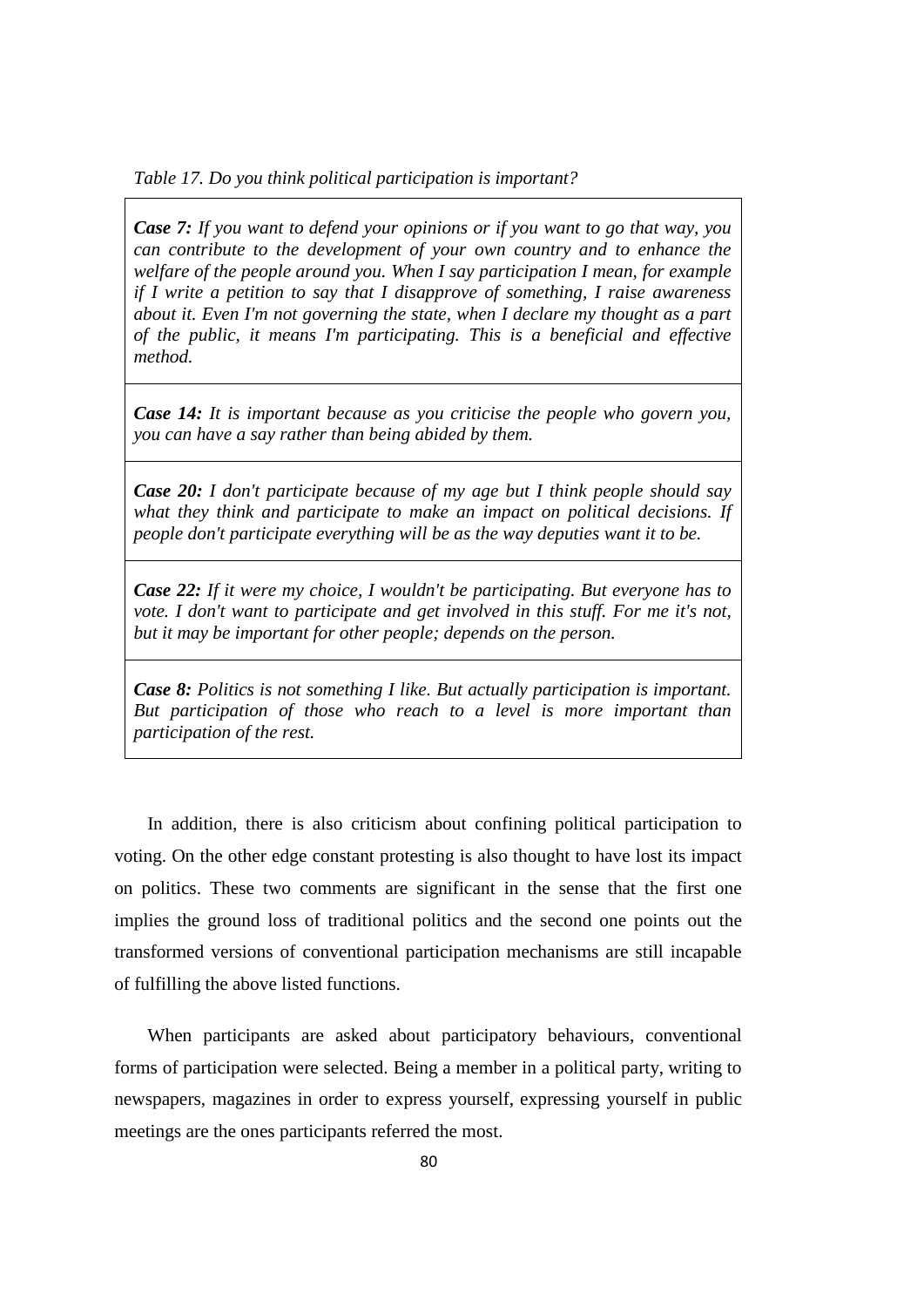*Table 18. Types of Participation List*

| <b>Types of Participation</b>                                  | G              | $\boldsymbol{P}$ |  |  |  |  |
|----------------------------------------------------------------|----------------|------------------|--|--|--|--|
| Being a member in a political party                            | 18             | $\theta$         |  |  |  |  |
| Being a member of youth branches                               | 13             | $\overline{2}$   |  |  |  |  |
| Being a member of a group or an organization                   | 12             | $\overline{2}$   |  |  |  |  |
| Writing to politicians in order to express yourself            | 15             | 3                |  |  |  |  |
| Writing to politicians in order to complain                    | 9              | $\mathbf{1}$     |  |  |  |  |
| Writing to newspapers & magazines in order to express yourself | 18             | $\overline{4}$   |  |  |  |  |
| Writing to newspapers & magazines in order to complain         | 9              | $\overline{2}$   |  |  |  |  |
| Expressing yourself in public meetings                         | 18             | $\overline{4}$   |  |  |  |  |
| Complaining in public meetings                                 | 13             | 3                |  |  |  |  |
| Raising fund or donating                                       | 6              | $\overline{2}$   |  |  |  |  |
| Attending political shows                                      | 10             | $\overline{0}$   |  |  |  |  |
| Sending political email/joining mail groups                    | 8              | 3                |  |  |  |  |
| Taking part in social network sites (Blog/Facebook/Twitter)    | 8              | 10               |  |  |  |  |
| Writing a petition                                             | 9              | $\overline{2}$   |  |  |  |  |
| Boycotting                                                     | 7              | 2                |  |  |  |  |
| Demonstrating                                                  | 5              | 4                |  |  |  |  |
| Wearing political arm or badge                                 | 9              | 3                |  |  |  |  |
| Painting walls/Drawing graffiti                                | $\overline{2}$ | 1                |  |  |  |  |
| Occupying streets                                              | 1              | 1                |  |  |  |  |
| Occupying buildings                                            | 1              | $\theta$         |  |  |  |  |
| <b>G:General P:Personal</b>                                    |                |                  |  |  |  |  |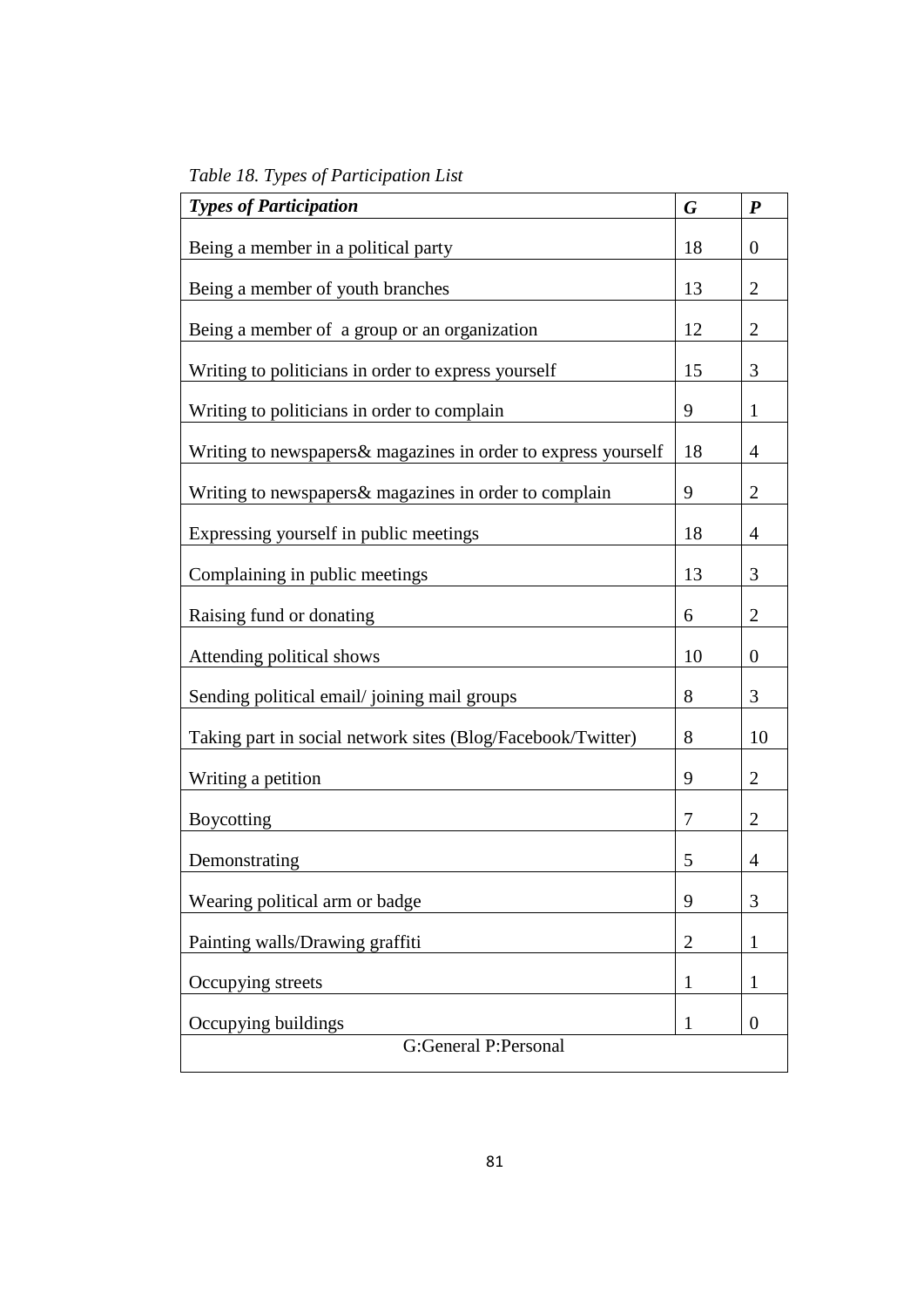While participation to politics is found important, encouraging the people is not favourable to the sample since 15 of the participants have responded negatively. Youngsters find participation favourable as participation is the exercise of the freedom of thought and freedom of expression, advances pluralism, supports the pressure groups reflecting their own worldview, makes the society a better place, contributes to harmonization and social agreement. Those who find it unfavourable referred that encouraging people can deepen the collisions. In addition, improper political conditions, fear and insecurity also prevent them to encourage people. As it is difficult pursuit in modern life to spare time, because they think that opinions of others do not have any relevance to their life or political life of the society, opinions of people are not determinative in political life and people in their surroundings do not have the required qualifications made them reluctant to encourage people to participate.

*Table 19. Would you encourage the people around you to participate in politics?*

*Case 1: I would. They need to make their voice heard. We need to clarify ourselves and transform the politics But nothing ever changes in people.*

*Case 2: Current political circumstances make me not to.* 

*Case 8: I wouldn't. It is up to you. I don't think it is effective. As I am not content with current decisions and the conditions of the system, I don't even care.* 

*Case 16: I would leave it to them. I can't force them. But I wouldn't suggest either. Cause I already don't like talking about politics that much and I'm not a person to give advice. But I can inform them, like 'this is this and this is that'. Interpreting these things and participating in the end are up to them.*

*Case 21: I would. This way everybody will say his or her opinions and so we may become a reconciliatory society.*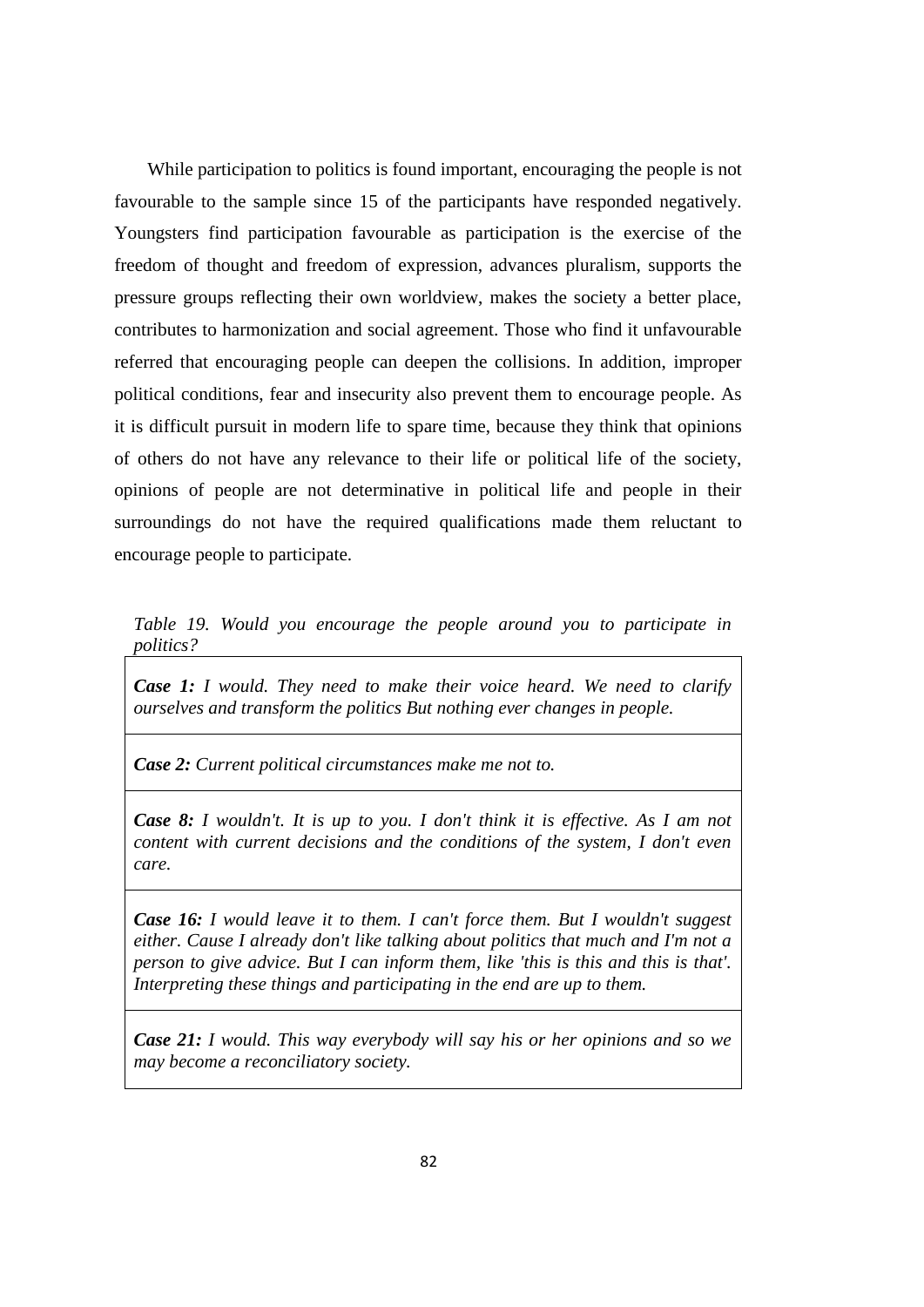When the question of whether participation makes a difference is asked, 14 of the participants have replied positively. However the rest of the sample have implied that what makes them stay away from the participation mechanism are being desperate about change, lacking the means to lead the social transformation and personal consequences of participation. In addition to personal reasons, social circumstances are put forward regarding why participation doesn't make any difference in society. In which way political participation puts an impact are, changing the opinion of government, making authorities question their decisions, having authorities look from different perspectives, shaping the policies in progress, contributing to the amelioration and revision of public policies and leading authorities to act in accordance with public opinion.

# *Table 20. Do you think political participation makes a difference in your life, family or society?*

*Case 1: It does. It can make politicians change their minds and understand different point of views.*

*Case 6: I don't think it is useful. I don't think there is a difference after the protests (Gezi Park protests) or the last resignations (17 December events). Everyone forgets about it after a couple of months and the government doesn't have a care in the world. You get the harm as long as you participate. Depending on the rest, government keeps on going like nothing has happened. I think political participation means nothing.* 

*Case 12: Honestly, I hope that it will, but I think it has nothing to provide for us. Nothing has ever changed despite the things I've done.*

*Case 22: It doesn't make much difference. When people protest in the streets nobody ever understands what troubles them and protestors can't reflect it too.*

*Case 24: It makes a difference because what you say is being heard, one way or another. When other people hear these, they revise their thoughts.*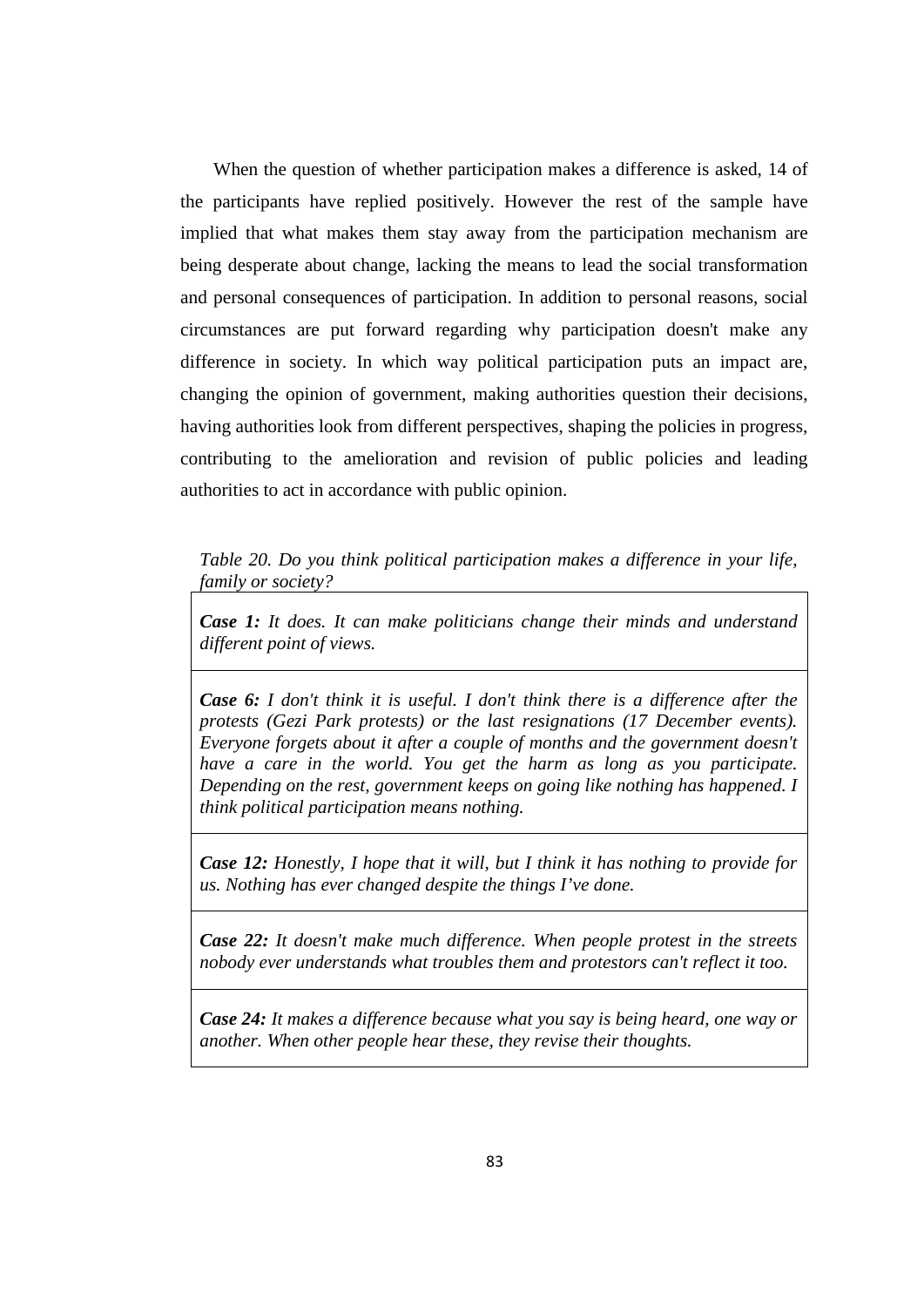On the other hand, those who have replied negatively think that participation does not make a difference due to following reasons; low levels of political efficacy in Turkey, poor social memory in the face of social events, no change after the social events that once had a huge impact on national agenda; and the given examples are Gezi Movement, death of youngsters by law enforcement officers, 17 December operations etc.

The responses given to the question regarding the differences between those who participate and who do not, supports the responds given to the question of whether participation makes a difference. In the first group, respondents have attributed some personal characteristics to those who do not participate and their tendencies are said to be aroused from, for example, being self-enclosed, lacking self-expression skills, low self-esteem to make an impact on politics and having a passive personality. In the second group, participants have argued that those who do not establish a bond with an ideology, a worldview or does not have a political stance, or a group, an initiative, a political party to reflect his or her opinions would prefer not to participate in politics. In the third group, participants have responded that there are no clear differences between those who participate and who do not, and it is said that the only difference may stem from lacking tendency to participate.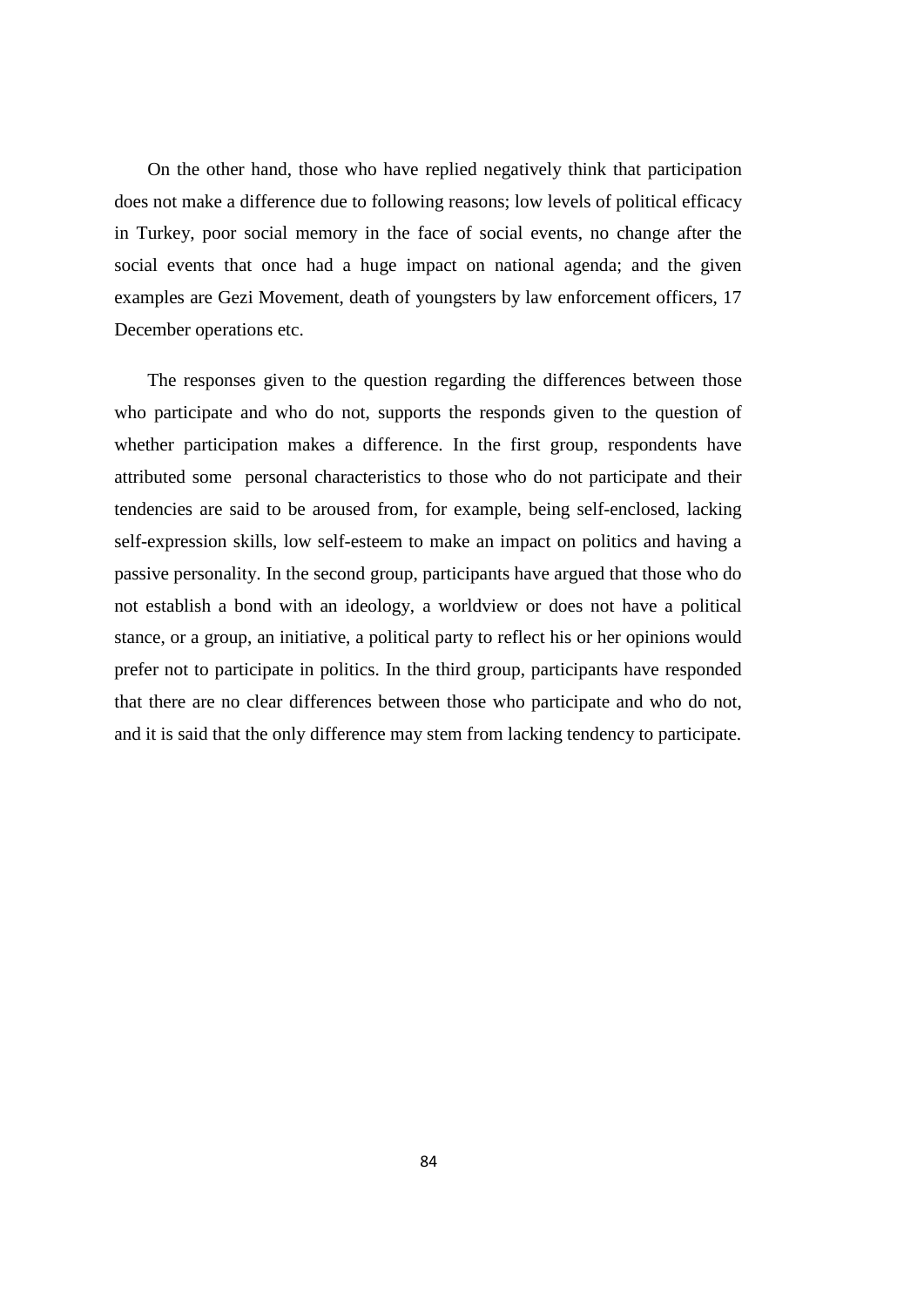*Table 21. Do you think there is a difference between those who participate in politics and those who do not?*

*Case 1: Those who don't participate are afraid to do. Although little I'm showing my reaction and my parents support me. But if a person has an opinion, he has to show and support it. Society needs collaboration. Now the system is more like a dictatorship. People don't pull themselves together anymore after seeing the protests and meetings. Therefore we need to react more.* 

*Case 5: In my opinion, a difference occurs if only you've got a chair. But on the basis of public, the only difference is those who participate, who spend more time in party buildings, hang banners before the elections and distribute fliers. This is not effective because they have no authority. Authority makes the difference.* 

*Case 7: There are people who talk about politics and who don't. Sometimes people just want to blow smoke. There are also people who participate, but as I say, I have nothing to do with politics. I don't see any difference between others and me. It's all the same.* 

*Case 10: There is. They differ from each other on the grounds of education level, behaviour, manner and appearance. I think they have thought they believe in something and they participate to act in accordance with their thought and raise awareness in the public.* 

When it comes to voting, each participant is eager to vote with one exception, those who express that he will vote unwillingly since there is no party or politician that represents his opinions. Following reasons are given when they are asked why voting is important and they are willing to vote. Firstly, almost all of the participants regard voting as a civic duty and responsibility. It is believed that as the society becomes more conscious about this duty and other civic responsibilities, voting turnouts will be on the rise. Secondly, voting is the direct participation mechanism, impact of which can be seen immediately.

Thirdly, respondents argued that since the elections represent the will of every individual, voting means reaching a consensus. In their words, voting is the only mean to elect the authorities who will represent the public and high turnouts will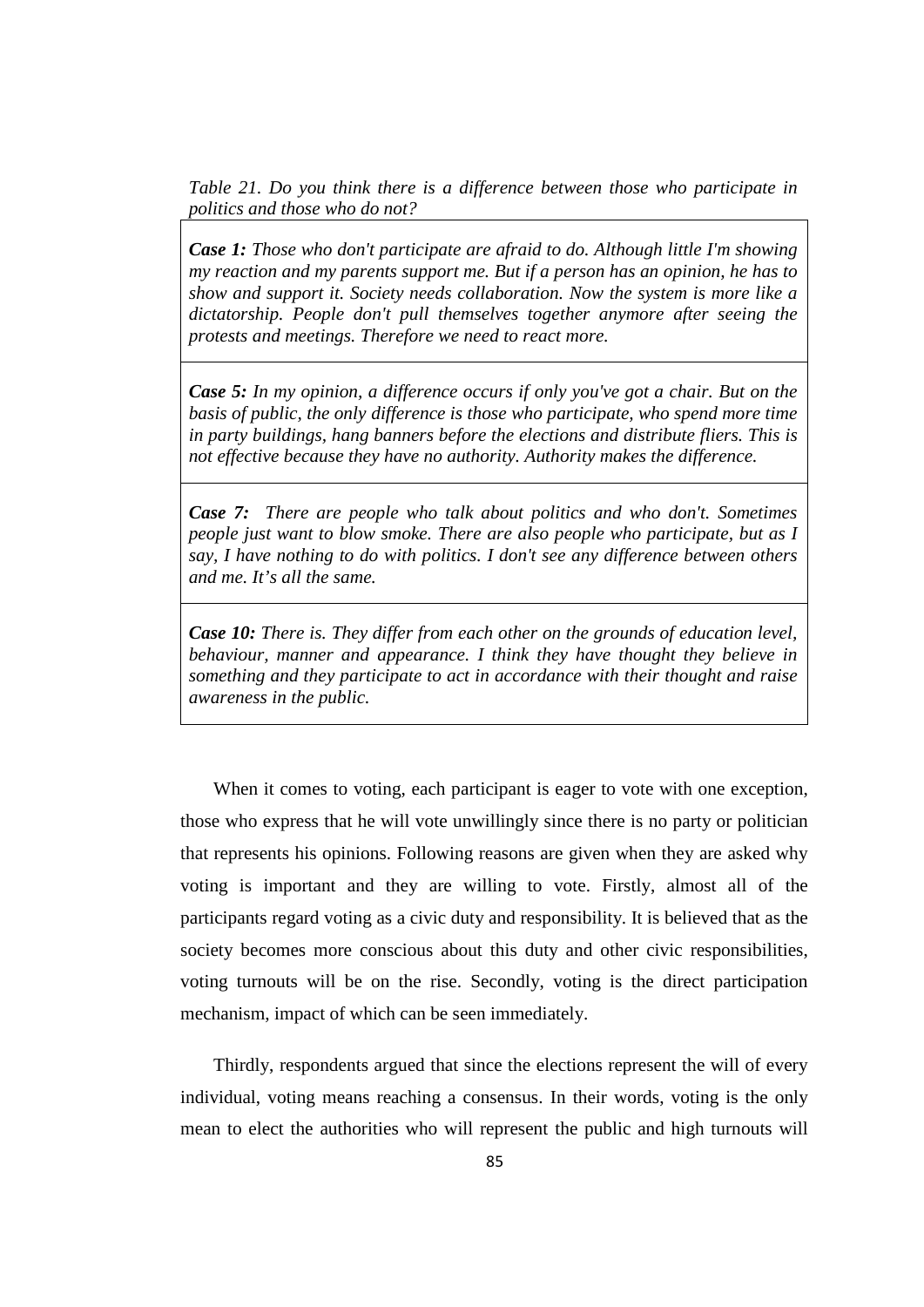justify the outcomes, therefore everyone has to be involved to say that the public opinion is definite. Some of the participants also claimed that even a party or a politician cannot reach at %50 levels of turnout, it is important for the elected ones as the results show that there are people who do not vote for them. From this point forward, participants have expressed their tendency to vote even if they would not find a party or politician to represent them in order to vote against the ones that they do not want to see elected. Participants also mentioned about the electoral frauds or vote riggings.

### *Table 22. Are you eager to vote? Do you think it is important?*

*Case 3: I do and it is important absolutely. It makes me feel that I'm an individual. I think it is a duty. If we are living in this country, nobody can live ignoring this. Everyone has to state his or her opinions. Whoever you are and whatever your opinions are, you should vote.*

*Case 9: It is important but since the votes are being counted fraudulently I don't think my vote matters. But voting is an indicator of democracy. It makes people feel that their thoughts are important but we can't feel it right now. That's the biggest shortcoming.* 

*Case 14: Yes but if it is useful. The press exaggerates and manipulates, saying that 'this much vote had lost'. But if it is trustworthy and counted properly... what is important for me is the securing justice. Voting makes me have a say. It means conveying your thoughts to the opposite sides. But if you don't vote it is like you have no place in the society or like you don't have any thoughts.* 

*Case 22: We will vote under obligation. But if I don't have to... Or if there were someone I really appreciated, I could vote willingly. Voting is important because we determine who will rule the country and the municipality.* 

Since politics and governance can be experienced at various levels in daily life, children are asked about the relation between classroom management and politics to examine if they can make a connection. 17 participants from the sample have been able to interrelate and built their arguments on the given aspects; class is the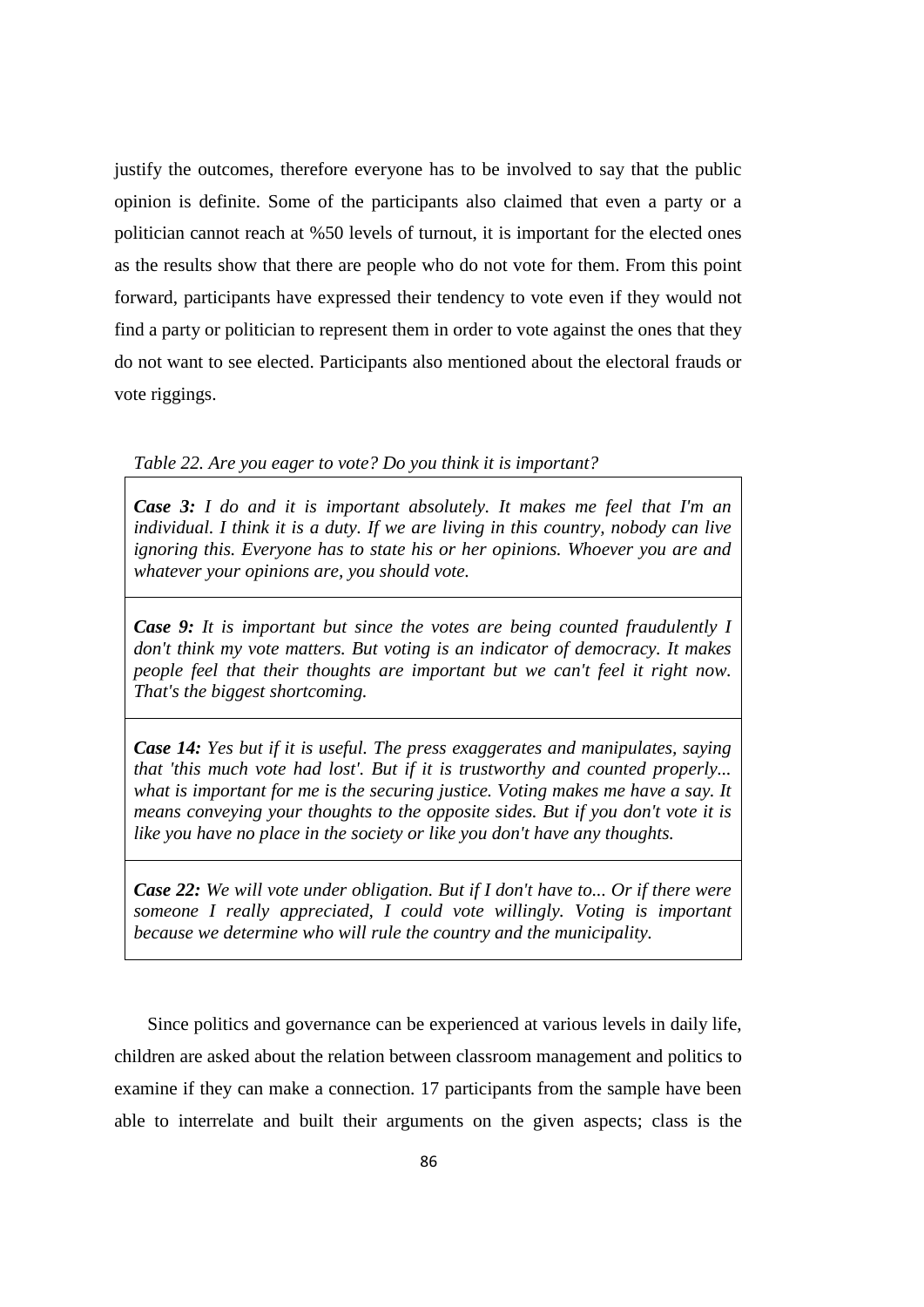representation of society in a smaller scale, class and society share a similar social structure, class presidency is an act of governance, finding solutions and taking decisions, class presidency also symbolizes the democracy since the class presidents are elected by the classmates, in the exercise of the duties they have to take the demands and reactions of the classmates into account, and has to be accountable to his or her classmates, there are hierarchical relations at school from principle to class president, classes have rules and order like society does, class president punishes unacceptable behaviours (by writing names on board or complaining to the teachers)

Participants in the sample have also related this experience with social participation, and suggested that being a class president may develop a motivation to participate in politics in the future and serve to find their interests in politics. However, participants have drawn attention to the dissimilar sides of class management and political governance. For example, school is said to be a freer place to exercise self-expression and open to different ideas than the society. Those who have found no relation between class management and governance argued that class presidents don't have power and authority as politicians. When the participants are asked whether they have ever been a class president, 16 participants have replied positively. 6 participants have established a relation between class management and governance however they have never taken a role in the class as president, which is important to think about since their unwillingness is a conscious choice. The following question revealed that participants have never taken a role neither in school presidency with one exception who has just been nominated, nor in the assembly of children. What is noteworthy is that, just limited with the scope of the questions and representation capacity of the sample, children are losing their motivation to participate in larger groups.

As one of the most well-known occasions, participants are asked what they think about the children who are sitting on the Prime Minister's seat on 23 April. This question also has a potential to give clues about participants' perception on politics. Out of the sample, there are 14 participants who consider this occasion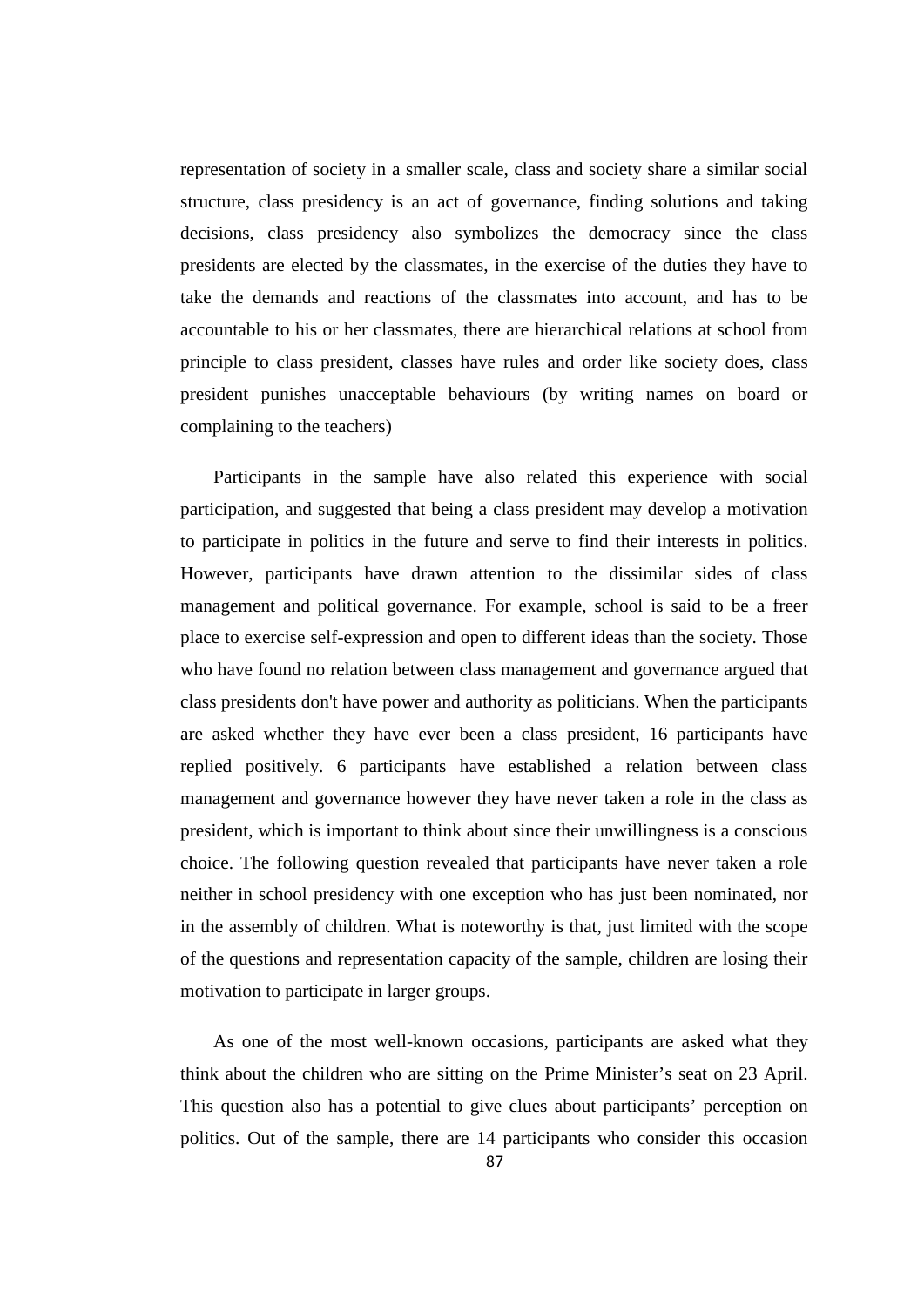favourable, and 2 participants who find it unfavourable and the rest of the sample claim that these children are being manipulated and their speeches are predetermined by authorities or their families. Those who approve this customary occasion have expressed that it shows children can govern the country better, it gives an opportunity to experience political participation, the new generation will take over the country form upper generation, children are also a part of the society, every individual has a saying in the governance and remind politicians to take the courage and imagination of children into political arena.

Participants claiming children in these occasions are manipulated, have argued that what those children are saying has no importance for the authorities, they are regarded as a showpiece, and have no impact in political arena. These participants can be evaluated as cynic in these terms. However, some of them have claimed that children should have a right to vote, which implies that they are not rejecting the system by avoiding from participation channels.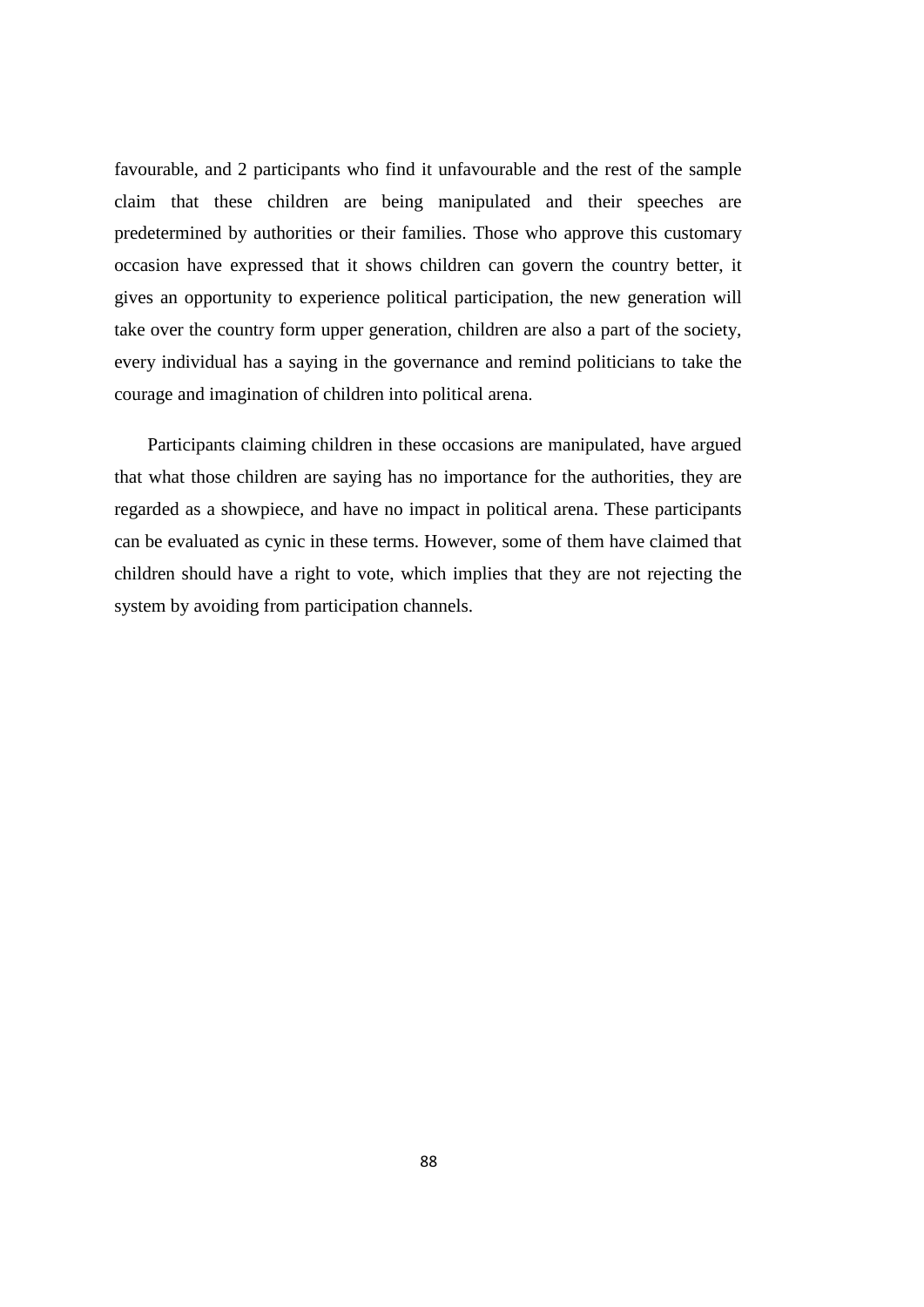*Table 23. What do you think about the occasions in which the children sit on the prime minister's seat on 23 April ceremonies?*

*Case 6: I have found it silly all through my life. They could have handed out books to children instead. They can provide a platform in which children can speak without a dozen of guards and deputies. Maybe an occasion that they can really talk. It is so artificial to me.*

*Case 3: It is a pleasant occasion. Let them go on sit there. It is okay. I think it shows that one of those kids may have the chance to sit there someday. Someone will sit there, it symbolizes that the future is in our hands. The future is in the hands of the youth and children.*

*Case 15: It feels good. Someone at our age or younger than us replaces him and his/her opinions are being asked. As we grow old, our opinions change. We are more imaginative when we are young and it diminishes in time and we start seeing things clearly. I think it can make politicians come to their senses and be more creative.* 

*Case 16: It is very funny. On a second thought, it seems children can govern the country better than them. It's ironic.* 

*Case 24: It makes no sense to me. It's a one-day formality. Even if a person sits there and cannot express his/her thoughts, then the chair means nothing. At most, the child enjoys it. But I wouldn't have sit there, I don't want such a thing. Because I can express my thoughts anywhere I want.* 

#### *3.3 Discussion of the Findings*

In this section findings under these four heading will be discussed and from which perspective these findings should be read will be presented. In addition, status of politics and youth in Turkey will be evaluated to understand these relations within the third approach.

When we focus on the interest levels of the participants, there is a clear gap between being interested in politics and defining oneself interested in politics. While youngsters don't define themselves as interested directly, most of the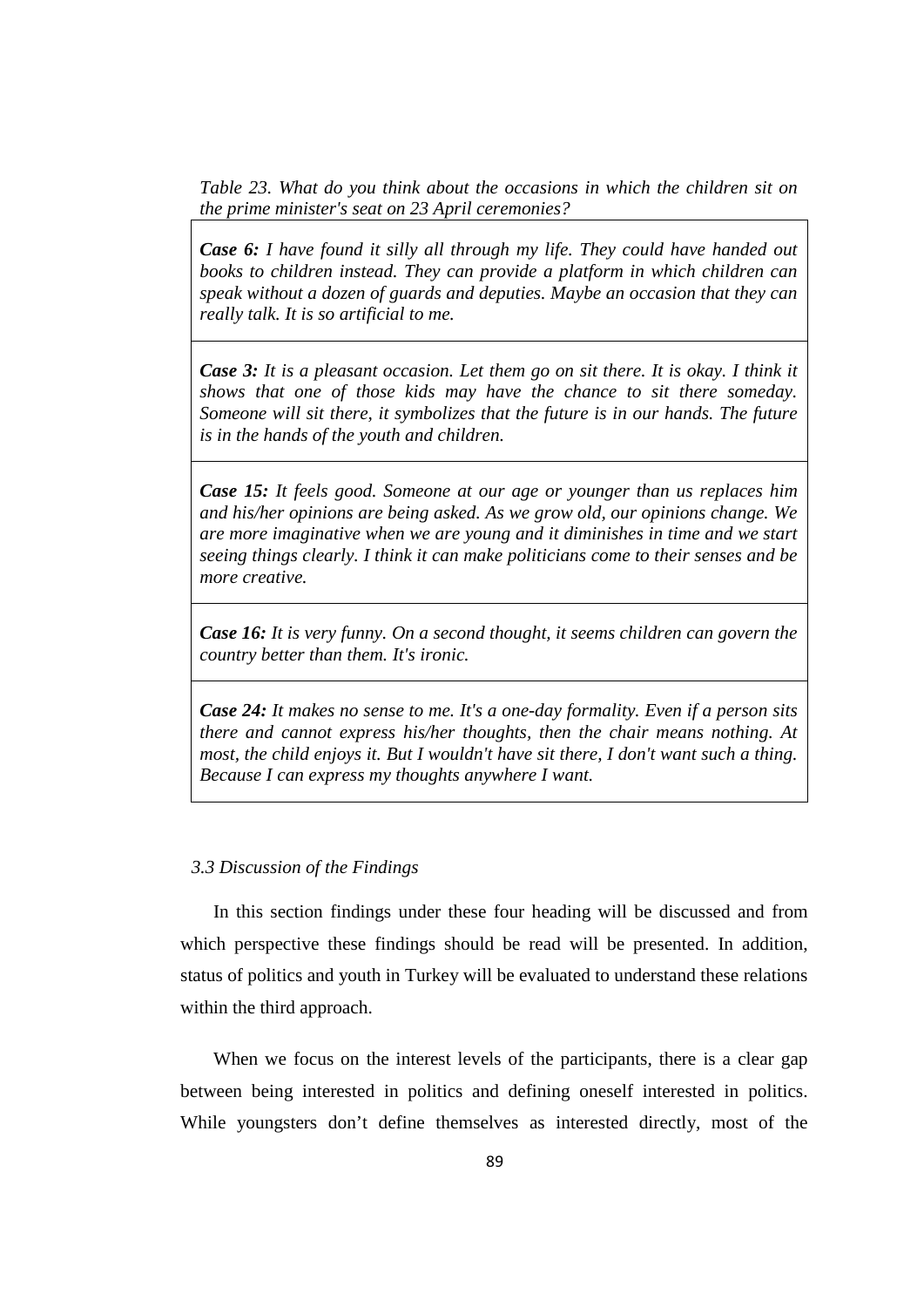respondents do the requirements of being interested in politics. Following political events and discussing them are the basic behaviours, which are to be expected from a person who defines himself or herself as interested in politics. In this situation, the most fundamental question is "why they do not define themselves as interested". There may be three possible answers for that. First of all, even though they accept that politics is an embedded or ascribed subject in the lives of all individuals, they are cognizant of political events and agenda, but might have no special interest towards politics to define themselves so. Secondly, the discourse of politics, which has a tendency to keep youth away from politics, may lead them to take a position against politics from which they feel excluded. Thirdly, they might be keeping their distance from politics since they have no sense of belonging to traditional politics and institutions. These three answers might be true at the same time depending on from which paradigmatic perspective the individuals look at politics intrinsically. However, engagement with politics and politicians might give clues about the right answer, if there is one. Appreciating a politician and feeling engaged to a political party are very low proportionally. When the indicators of interest levels and the engagement are compared in this sense, the second and third answers given to the question 'why youth do not define themselves as interested' become more likely. However, before saying "youth is interested or uninterested in politics", we have to consider two aspects.

First of all, one have to keep in mind that there is no essential characteristic of youth whose political interest or engagement levels evolve bodily in time and we are not mentioning a homogeneous group. Beyond being interested or uninterested, youth issue can only be understood by the needs of the zeitgeist. Their political stance and their interests are the reflections of the political paradigm. Examples from Turkish history can make it clear that youth has had a significant impact on politics and they acted in accordance with the necessities of the paradigm in effect in that era. For example, within the Ottoman Empire period, Young Turks had a vital effect on the transformation of the society and subsequent shift to constitutional monarchy. Young Turks and their political reform movement can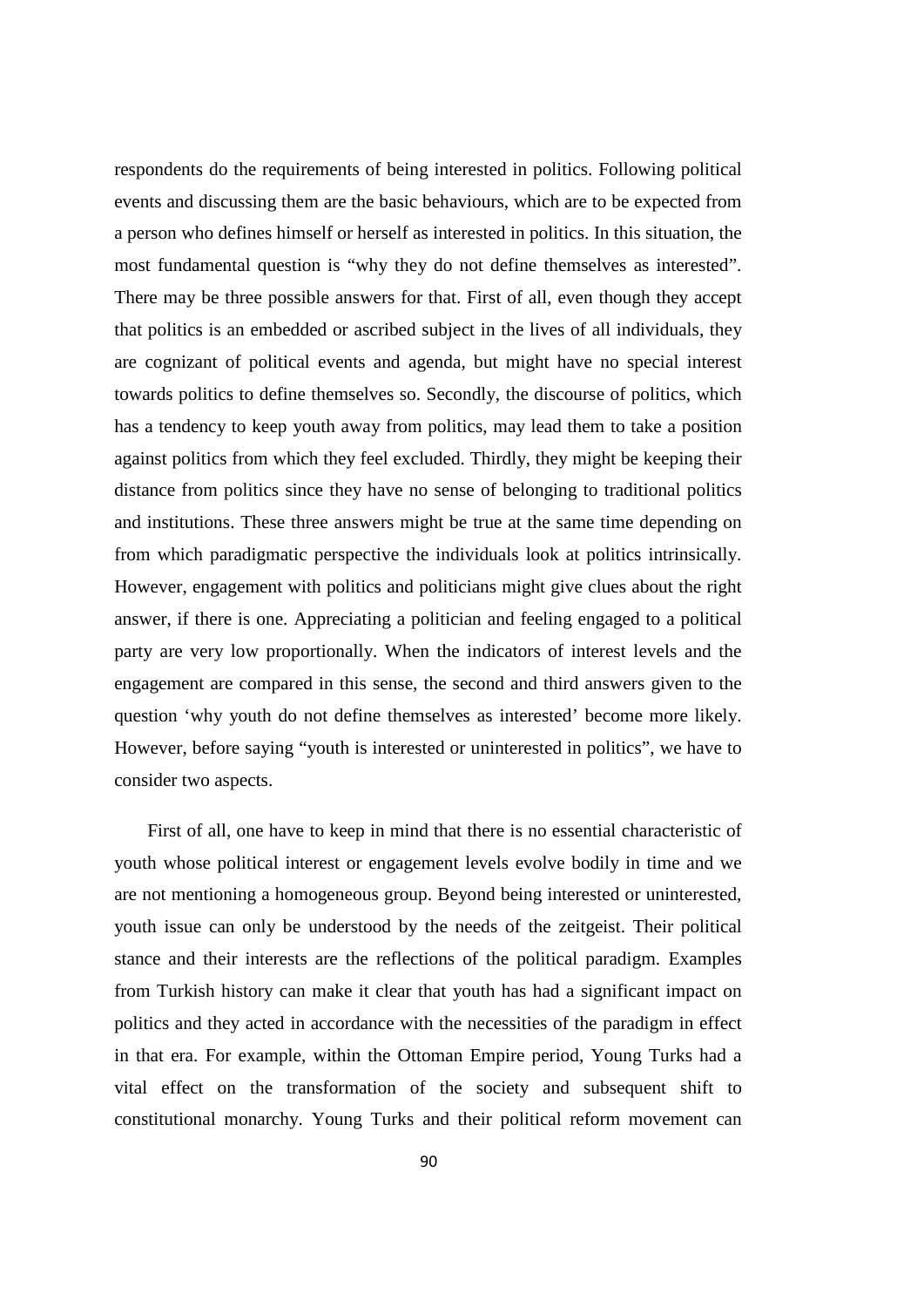represent the global social turmoil and changing political systems while similar movements happened around the world to limit the absolute power of the state authorities, mostly concentrated on the protection of freedom by laws. Youth of 60's and 80's, beyond being interested in politics, dominated the political agenda and took the turn of political events. Youth movements of 60's and 80's were a part of global conflict over the dominant ideologies. Expanding rights and freedoms, and assuming the power over the ideological hegemony were the focal point of this era and youth was defined politically active within this frame.

This has been reflected on the youth studies as well. Most of the researches overleaped the significance of the paradigm and examined young generations in detail just to reveal whether they fulfil the needs of the system and fit to the "youth template". For instance, Yaman (2013) evaluated the youth studies carried between 1923 and 2012 in Turkey, through his study we can see how the paradigm and the focuses of the youth studies met under the time-based stereotypes. He emphasizes that youth studies can be gathered under three periods. The first period is between 1923- 1950 and youth studies focused on how youth should socialise according to the needs of the nation and nation building process. In the second period, between 1950- 1980, studies laid stress on political socialization, ongoing and expected political attitudes and behaviours. In the last period, after 1990 when Turkey began to adopt liberal democratic notions, youth studies, defining youth as "Özal Youth", concentrated on liberalization, depolarization and, in normative sense, elimination of the negative effects of the new paradigm. Similarly Neyzi (2001, p.426) defined youth groups as follows; made a similar analysis as

*I have analysed the construction of youth in public discourse in Turkey in three periods since the establishment of the republic. I have argued that in the 1923-50 period, youth came to embody the new nation. In the 1950-80 period, youth were reconstructed in public discourse as rebels. Despite the change in discourse, educated young people in these two periods continued to identify with the mission of building a new nation in the name of "the people." The post-1980 period, however, constitutes a rupture with modernist constructions of youth.*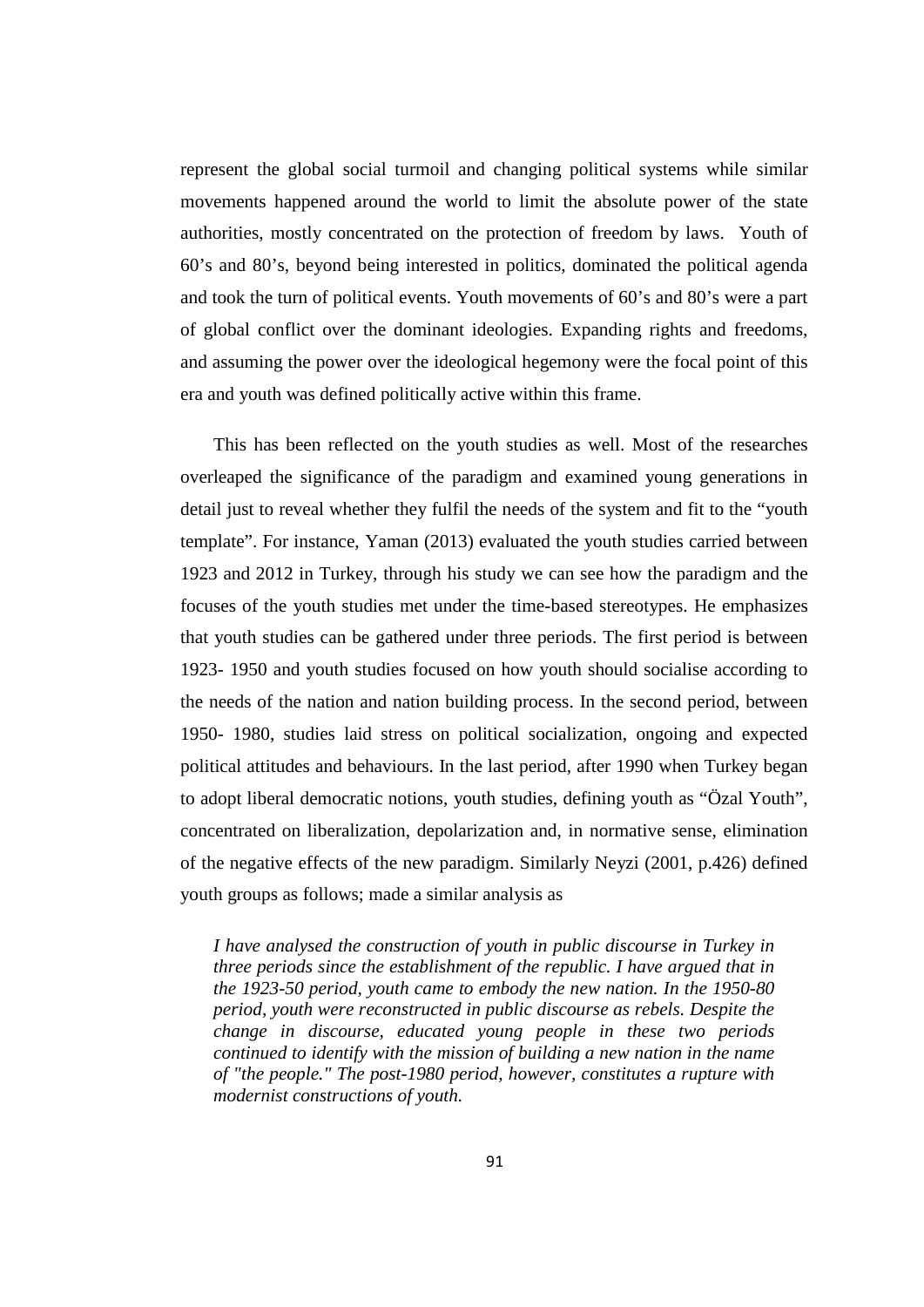However, today the new generation, carrying the signals of the third paradigm and adopting shifting definitions of politics, is free from the will of assuming power or conflicting over ideologies. They are part of the shifting political paradigm and the propellant power of the life politics. In that sense, we cannot claim that today youngsters are turning away from politics but the paradigm and the political atmosphere they are in determines their attitudes and behaviours. As Koşar (2013, p.1) puts forward, thanks to Gezi movement people on the liberal left wing admit that class movements now lost its validity and society is facing with new kinds of protests while soon to be abandoned discourse that implies Gezi is an unusual oppositional movement, away from ideologies, is proposed by political circles, from Former President of the Republic Gül to government spokesmen. This imply us that, in accordance with the new paradigm youth will still take place in the centre of politics but they will establish different kind of ties.

Secondly, the difficulties that current youth studies are encountering today is due to definitions like 'political', 'political interest', 'engagement' etc. are getting more and more transparent and liquid. Even scholars clarify the limits of these definitions, youth's and scholars' definitions cannot correspond to each other and implicate mutual notions. Due to the lack of common ground, stereotyped generation definitions often lead conflicting evaluations about youth's political stance. For example, research of Forum İstanbul Youth Platform (2007), conducted in 37 universities, proved wrong these postulate as % 68 of their sample defined themselves as interested in politics. It is also found that for youth following the political agenda and keeping abreast of political developments are important as much as hearing about the new movies in theatre. On the contrary, Kılıç (2009, p. 44) found that %9 of the youngsters are closely interested in politics, %30 interested, while %60 of them stated they are not much interested or uninterested. Such contradiction is simply because of the third paradigm, which is under the effect of postmodernism, rings more complex politicization patterns and factors to the process and uncertain definitions to political interest and etc. Therefore,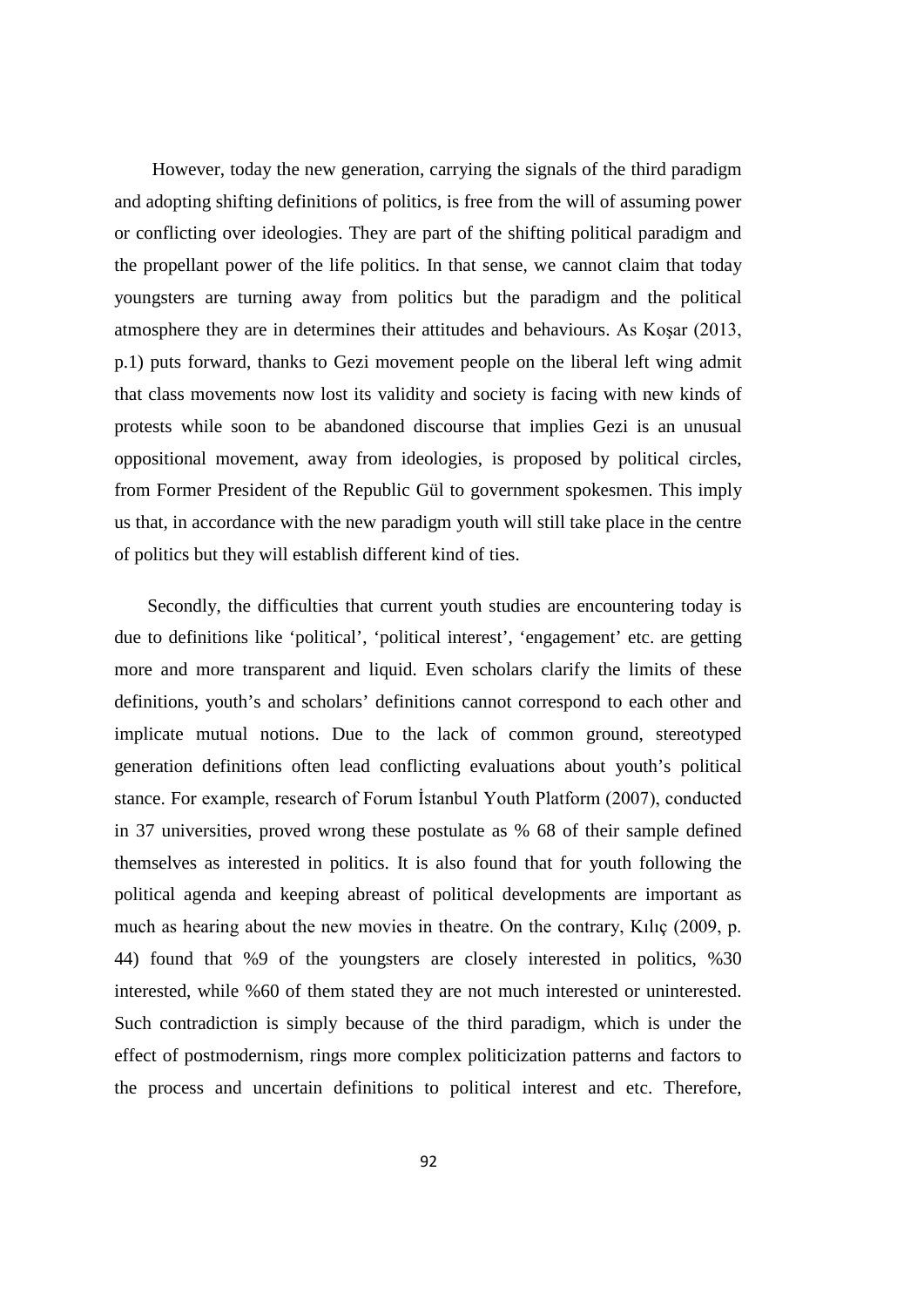explaining youth's political attitudes and behaviours within the strict lines of being interested/uninterested or political/apolitical cannot constitute a solid ground.

However, if we insist on defining the interest level of the political generation, 2013 data of TUİK (2013), which represents the whole population, shows that political interest is low in Turkey, and this is not only valid for the young population but also for the adults. Turk Stat, Life Satisfaction Survey (2013, p.134) reveals that, those who express that they are interested in politics constitute %17.47, who have medium level of interest constitute %19.70, who are uninterested constitute %60.93, and who have no idea constitute %1.90 of the total young population. This may seem consistent with the leading arguments, however these numbers are also in line with the ratios of adults; respectively; %17.84, %18.60, %60.88, and %2.68. Therefore if we are going to mention about a decrease in political interest, the issue should not be reduced to 'what is wrong with the youth'. It should be accepted that 'what is wrong with politics' has retail from the society as a whole. This outcomes can show us that today's changing paradigm not only affects the political stance of youth but also of adults.

[Under these circumstances](http://tureng.com/search/under%20these%20circumstances) political interest and engagement levels remain open to misinterpretations. One can argue whether the changes mean that youth are now very self-absorbed and uninterested in civic matters (see Milner 2002; Yates and Youniss 1998) or whether their interests are just qualitatively different from those of earlier generations (see Buckingham 2000; Dalton 2008; Dalton, Cain and Scarrow 2004; Livingstone 2002; Loader 2007, Zukin et al. 2006, as cited in Amna et.al., 2009, p.29). What is clear, however, is that the limited sets of measures used in most studies cannot capture political involvement as it is broadly defined today (Amna et.al. 2009, p.29). These misinterpretations are not only limited to assuming that the today's youth is apolitical but also that their fields of interest are bounded by some fundamental issues. From this perspective, while handling the issue, it must be kept in mind that what counts as a youth's 'field of interest' can also be reinterpreted in the sense that youth's main interest are not limited to specific issues but the higher norms and touchstones of our value systems which are still protecting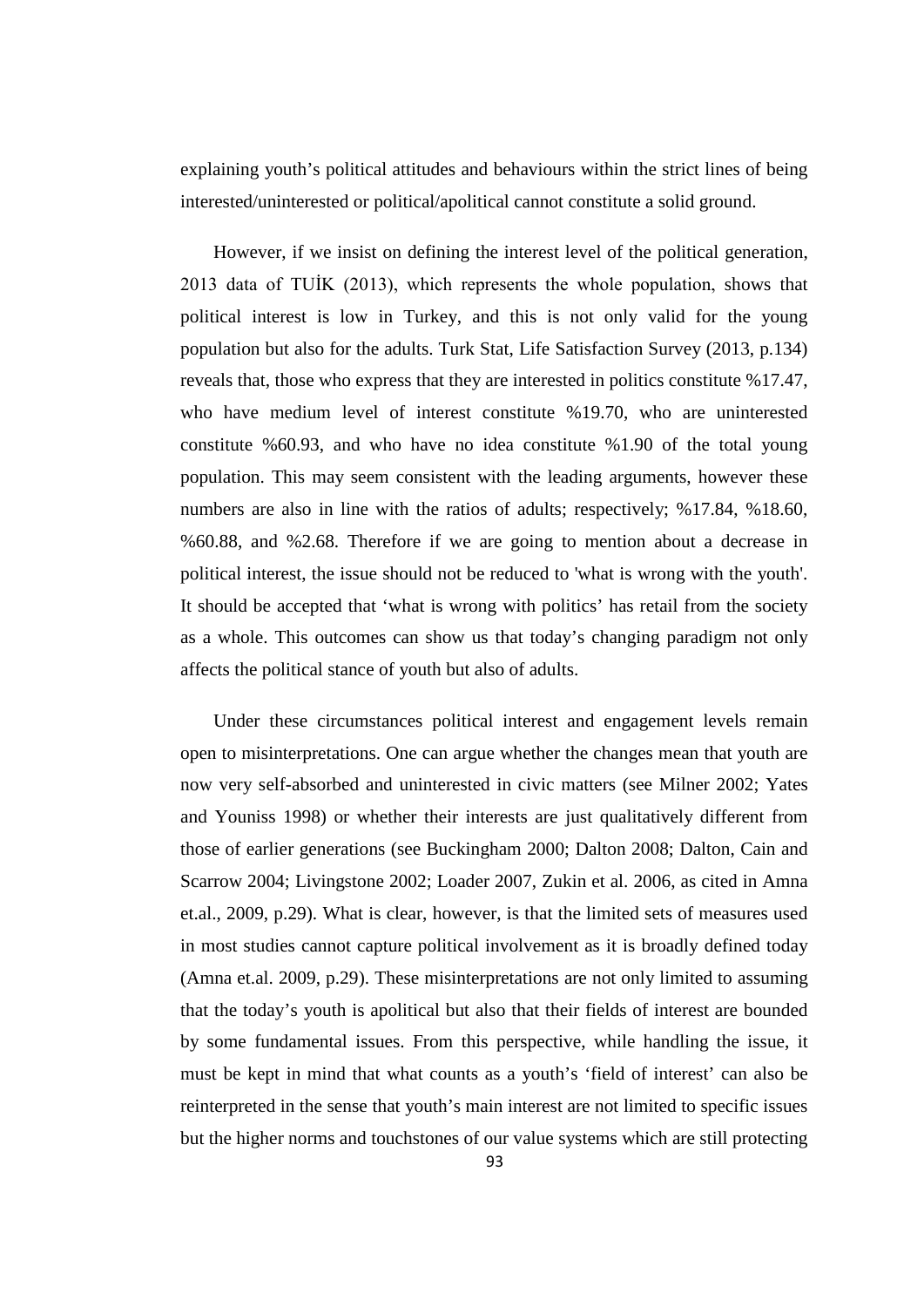their prominence for youth. At this point, when critically read, the field of interest issue can also be understood as their interests are superficial and prevent them to deepen in political thought. However, youth may have been offering a wider perspective and a normatively instructed base in front of the societal maladies, which can be supported by the multiple realities of the third paradigm.

Therefore, we can say that, youth have turned away from conflicting over the ideologies in which real problems were not able to coincide with the real solutions, rather they are eager to take part in result-oriented policymaking processes. In the presence of real life problems, youth have struggled with them beyond the traditional policy making styles by rejecting for example, the real politics, securitization or identity politics. Within this perspective, it can be said that they are not opt for transforming traditional politics but to create a new form. In this transition, higher norms and values are at the centre rather than ideologies, and the problems of humanity are collectively solved with a power shared by the society itself. Therefore promoting a hierarchical importance to youth's 'field of interest' may lose ground when the current stance and the circumstance are of concern. Instead of arranging a hierarchical order for the fields, they are likely to prefer to turn their steps towards the basic concepts that are substantial and urgent for the coexistence of individuals on local level and societies on the international level.

Youth seems to have adopted higher norms such as democracy and human rights. As we can see from the answers of the sample, although downsides of democracy have been mentioned and reductionist values and practices have been discredited, this criticisms are not about the basic notions but the loss of inclusiveness of democratic rule in practice. In her study, Üste (2007) also supports the internalization of democracy as a manner of living as %84 of the sample defined themselves so. Among youth here is a clear search for ending the over politicization of society, social issues and institutions. All of these references show to what extent this generation adopts the values of democracy by rejecting the old paradigm and its ways of operating politics. On the paradigmatic level, starting from this point of view, it is possible to say that in the eyes of the youth, democracy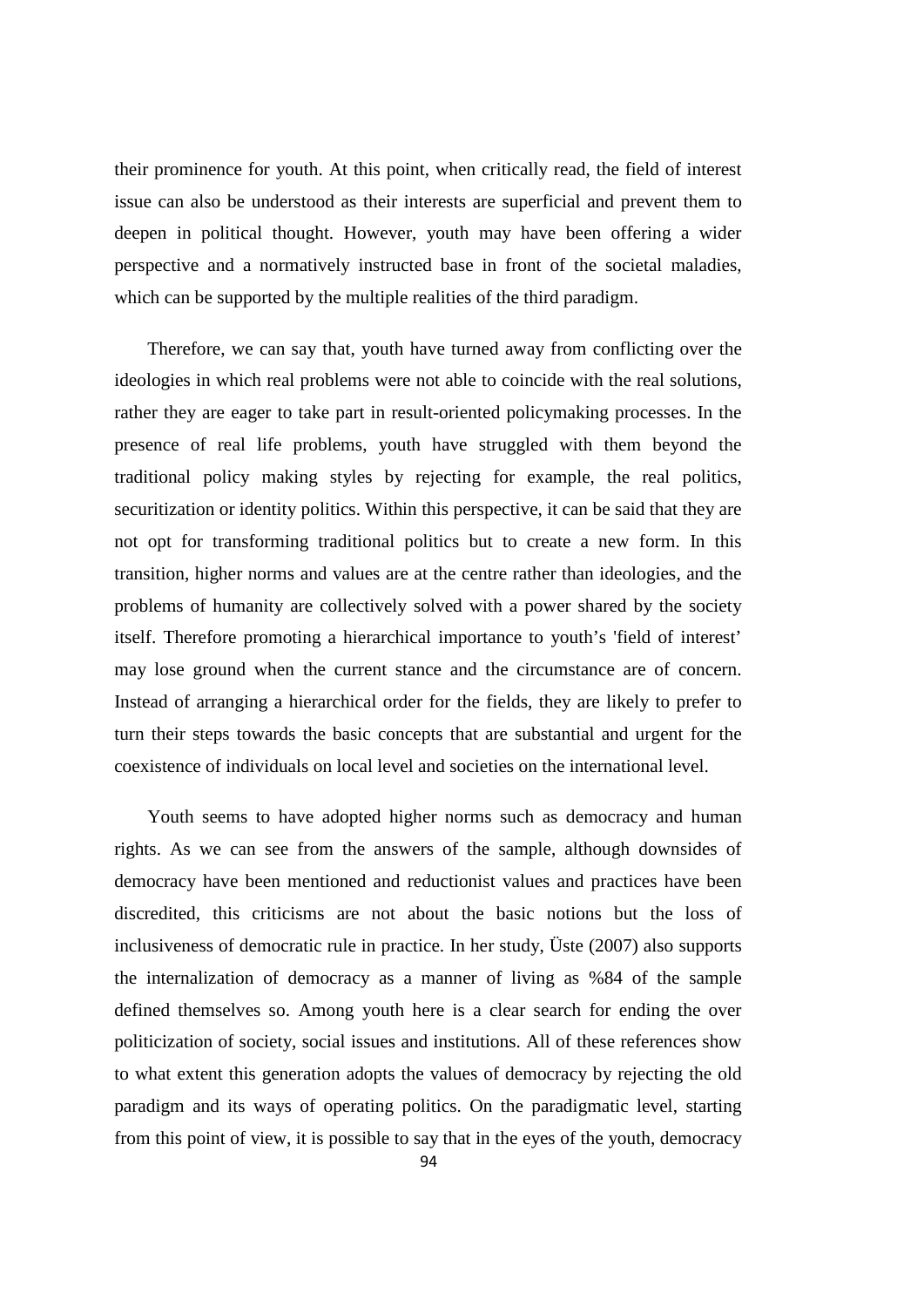should be an evolving regime in accordance with the demands of the society, without being embedded in traditional definitions of politics.

However, even though the new generation is not questioning the democratic system, there are clear efforts to strengthen the democratic norms since Turkish political culture still unable to consolidate and internalize them. However, adoption of these norms doesn't depend on the basis of principals, but on the subjects. In other words, their advocacy depends on the subjects at stake. This argument is true when, for example Gezi Movement and Kurdish Movement, both of which ridden by demands for democratic rights and freedom, are compared. As the fundamental question of "whose rights" still matters before advocating, defending or fighting for it. Notions that are consolidated for now can show us the traces of the evolution of political thoughts in the society. In this context, political stance of youth will be evaluated as being interested and uninterested in traditional sense, but young generation will be protecting their apolitical and political appearance side by side, the way that democratic norms are adopted because of the paradigm's transitional features.

Findings on political perception can give us clues about why the third paradigm, which has been recently manifesting itself in Turkey, is needed and why youth has begun to adopt its norms intrinsically. How youth perceive politics depends on how they take power relations hence, from which paradigmatic perspective they see the political realm. This is because while trying to understand the political perception, the division between adolescents remain again on the traditional, post traditional and newly emerging third paradigm. In addition, although their answers vary according to the paradigm, whichever paradigm they refer to in their answers, they are critical about the forms of ongoing politics and rejecting the traditional forms of politics.

Youth regards politicians as selfish, which is ironic as it has been attributed to youth, opportunist, dictator, over-bearing, greedy and etc. Definition of politicians and their characteristics measured by the adjective list imply us that, whether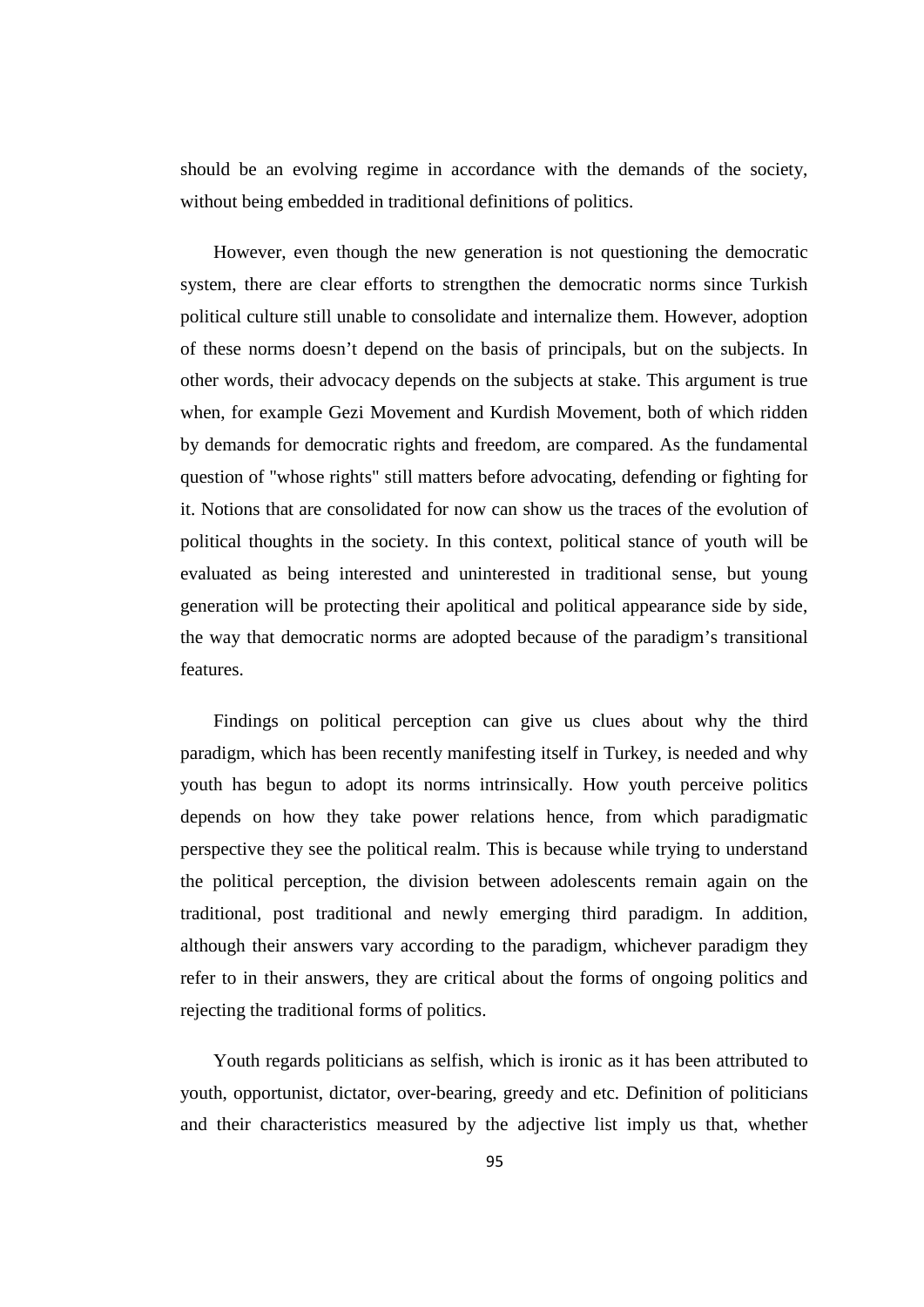politicians are regarded as manipulative persons, parties of political conflicts or an occupational group, they still carry the negative characteristics, power and interest related motivations. In the eyes of the youngsters, politicians do make mistakes, change after the elections, and don't take the opinions of whom they represent into consideration, because of power-oriented and selfish dispositions which was also supported by the thoughts on why people become politicians.

Respondents believe that politicians don't provide qualified public services that serves for the good of the public as a whole, but for the good of specific groups in the society who support the government. As Rosema (2007, p.612) puts forward, because politicians primarily serve the interests of those who (may) vote for them, interests of some citizens are not as well-served as those of others. This is at odds with the widely accepted normative view that in a democracy each citizen should have equal influence (Dahl 1977, as cited in Rosema, 2007, p.612). In theory it may seem as such however in practice it is not how it works in Turkey according to the perception of the participants. These answers imply that public services are not based on the welfare state but depends on the personal will and desire of politicians. As known, providing public services in accordance with patronage relations is one of the fundamental characteristics of traditional politics.

In normative sense, youth built definitions about politics and politicians on the ground of the third paradigm. Participants agree on what is essential today is that politics should be inclusive and serve to integrate the society. These notions reveal that in the politics and politicians are far distant from the third approach which should be an exercise of power, as a safe keeper, for the good of the collective by power sharing with the collective itself. There are also some expected characteristics participants want politicians to hold, like high level of education, having a vision and being tolerant for different opinions, worldviews and some criticism about patronage, and culture of submissiveness has also been implied. From the perspective of the sample, it is possible to mention that politics is a distant institution from public and from the good of the public, politicians on the other hand regarded as reproducing the traditional system, and maintaining the order of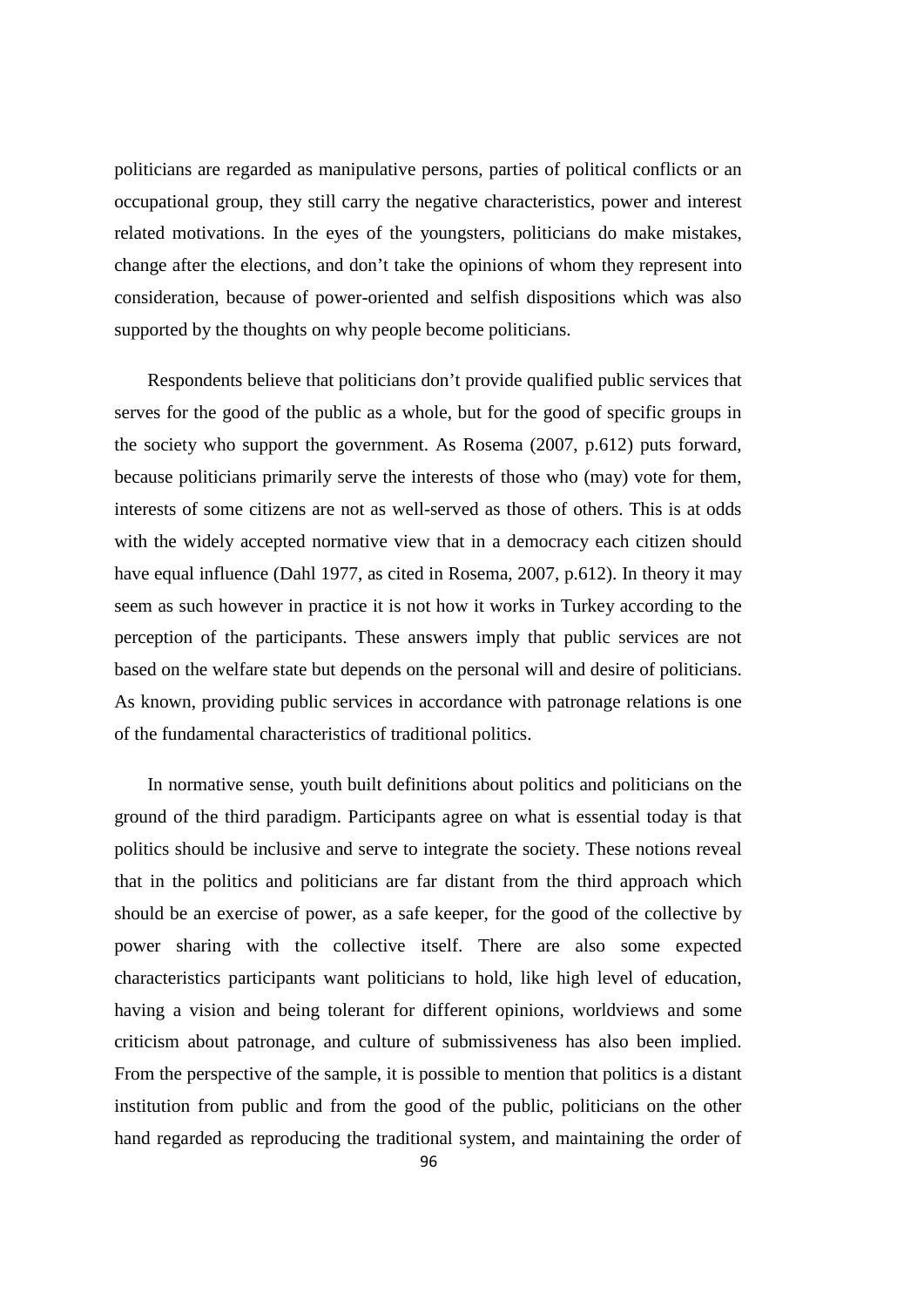the old paradigm while they actualize their own agenda. Other surveys has also found similar outcomes on the issue. For instance, study of Forum İstanbul Youth Platform (2007) can support these findings as they put forward that %50 of the youngsters think politics is a duty towards public, and people should become a politician to serve people.

Therefore not only their ways of operating politics but also their position as a decision-maker protects the lines of traditional political paradigm for youth. The need that the third paradigm trying to meet is a consequence of the still lingering ways of traditional and power-oriented politics. Therefore, reactivity against this forms of politics rose among the society not due to progresivist tendencies of youth but of a deprivation and an emphasis on laying claim to responsive politics. Reactions against politics and rejection of traditional forms are the indicators of demand for a change. In this context, politics is defined in conventional terms but criticized from the viewpoint of the third paradigm since the popular belief is that politics does not have a positive impact on individuals' lives anymore.

One of the reasons why political interest and political participation of youth is limited, has to do with the political perception as they cannot associate politics and daily life practices; even if they can, because of thinking they are not ascendant actors in decision making mechanism and because of the bureaucratic and social structure, they are not able to take part in politics (Yentürk et. Al.). In this context, evaluating how youngsters relate politics and their daily lives can give us meaningful outcomes. Because the ways that politics is done and operated are problematical, there is not much positive impact on the issues that affects the youth most and due to negative psychological impact of social events and political agenda, youth is tend to draw line between politics and themselves.

How youth perceives the political impact especially restricted, therefore regulations on specific issues and institutions are significant as long as they have a relevance with their daily lives. For example, a regulation related to an occupational group is found important if a family member belongs to that group. Problems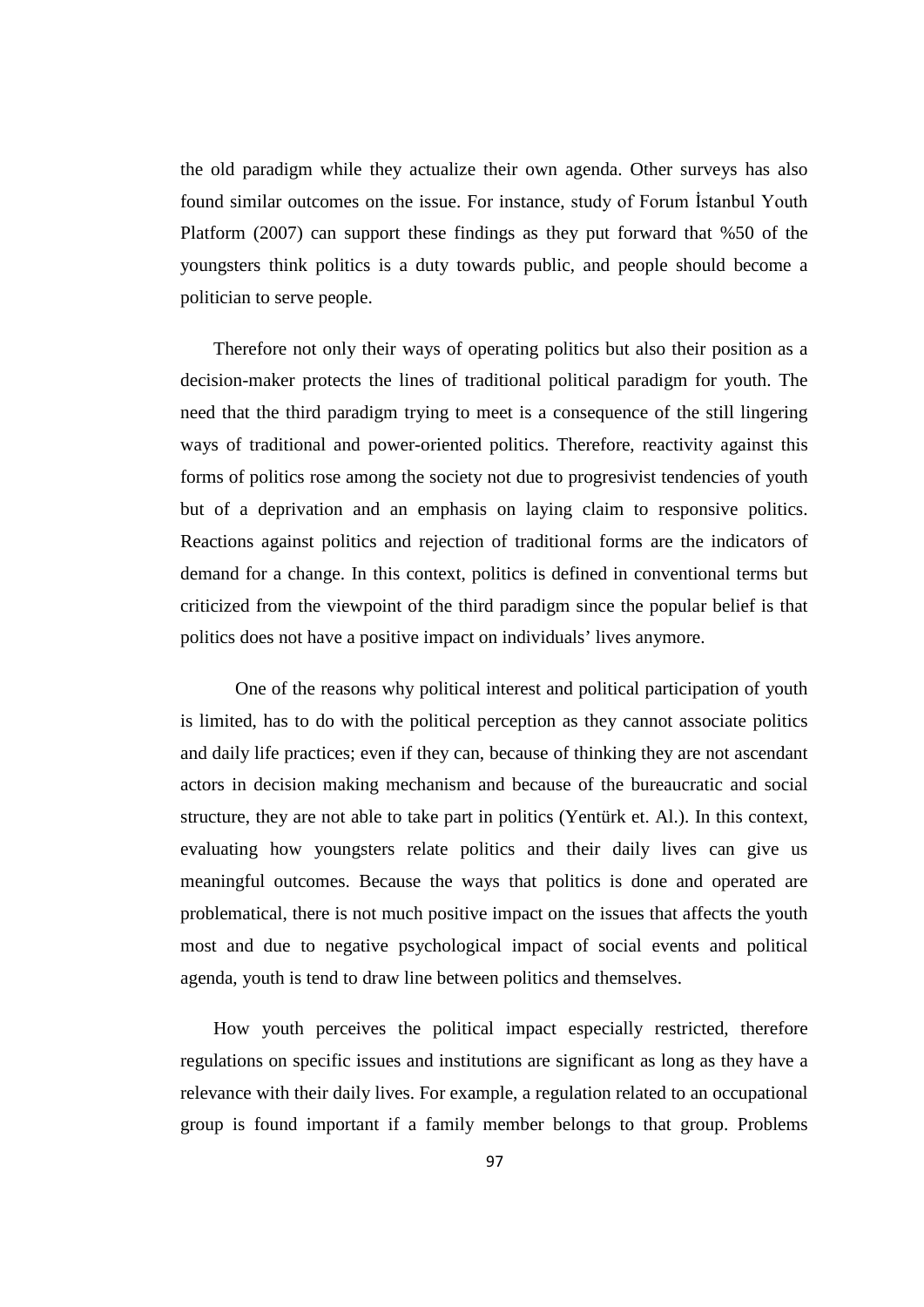mentioned by the participants are directly about personal concerns and all of the participants point out the blockages in front of the self-actualization and exercise of life politics of self-actualization. In that sense, participants have mostly referred to the individuality of issues rather than implying the communitarian aspects which should stem from the understanding that all individuals have a connection with each other on the grounds of implicit societal ties. However, within this context emphasize on individualism is not in the sense of being self- oriented but in the sense that all problems they encounter are their own matter and have nothing to do with the others in the society This may be because of their age level since this age group has weak ties with the society and their social roles have not changed yet as explained in the second chapter. Konda's (2010,p.13) research may support this "one-way relation" in the sense that they are not able to make a connection; in this study it is found that youngsters are the ones satisfied with their personal lives, but they are the most dissatisfied ones with the national life.

This "unreciprocated" relationship ends up in active rejection of youth as traditional forms of politics, prevent them to engage in politics and participate in conventional political mechanisms. Findings on political impact reveal that youth is expecting a political transformation making allowance for life politics of selfactualization. In this sense, refusal of traditional politics directly affects the perception on political participation as well. As explained before, the rejection of political participation and the importance of engagement in the participation channels, led the authorities to carry on various political campaigns and projects in order to increase the engagement level among the society. Manipulations based upon the first two approaches reveal themselves in the discourses and the actions of the authorities as they try to increase the interest levels, voting turnouts and engagement threshold via various means like making regulations, introducing advance youth policies, enhancing alternative participation channels and mechanisms.

After politics and political institutions lost their ground, campaigns and projects have been fostered to turn the tides. Government authorities who adopted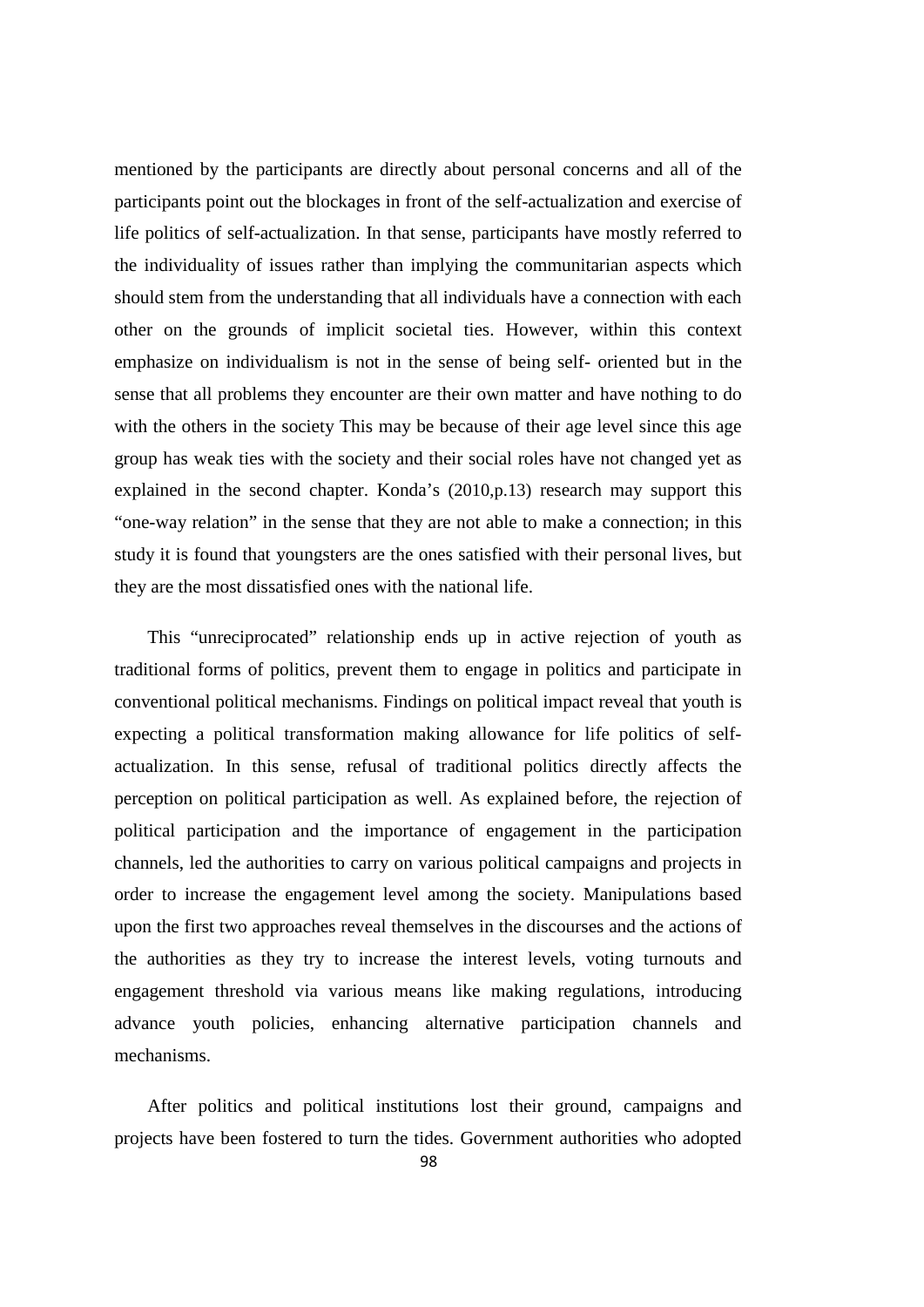the means of the first two paradigms overwhelmingly have taken over consolidation efforts and transition options into consideration to alter the ongoing predicament. On one side, the image of politics and politicians are being fixed, and traditional system have begun to be transformed and political structures have been reformed in accordance with the ways of which youth perceives politics on the other.

On the international level, the United Nations has advocated the engagement of youth from various channels. For example, in Turkey, several youth organizations and local youth councils have successfully campaigned for lowering the eligibility age for Parliament from 30 to 25 years and within the scope of supporting youth-led community development and volunteering organizations, The Young Volunteer Organization in Turkey has provided support to youth in a disadvantaged neighbourhood of Istanbul (UNDP, 2013, pp.4-5). European Union has also taken a step to contribute to the youth's political participations from various mechanisms. One of them is European Youth Parliament (EYP) which is

*a volunteer-based association, continuously engages in the cross-national cooperation within the EYP by organising and participating in regional, national and international events. Its foremost aim is to promote and foster the general EYP aims within Turkey among the 16 to 21 age group and thus contribute to the Turkish approach to Europe.*

On national level, The Ministry of Youth and Sports of Turkish Republic has organized Student Council of Turkey, which is dealing with projects concerning education, employment, regulations on constitution, and various participation mechanisms. Motivation of the Ministry is expressed as such:

*In order to permanently establish a pluralist and libertarian democracy in Turkey, young generations need to adopt democratic values as a lifestyle. Young people's becoming stakeholders of politics is indispensable for an advanced democracy. In order to have a participatory youth with high civic consciousness, it is necessary to firstly make sure young people have a say in the social processes by identifying obstacles in the way of their participation members (the National Youth and Sports Policy Document, 2012, pp.29)*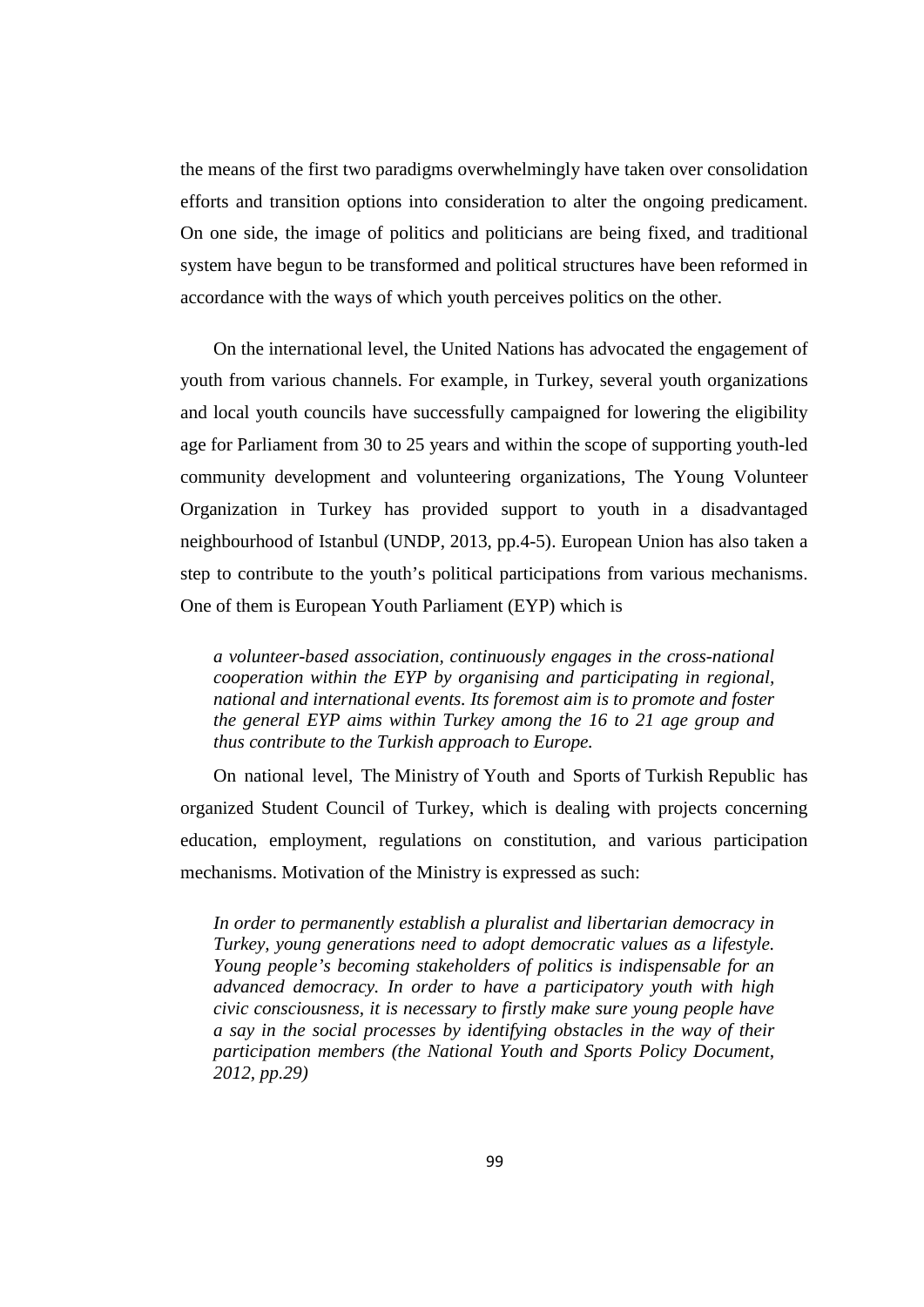Within this scope goals of the Ministry (the National Youth and Sports Policy Document, 2012, pp.29-30) are presented below:

- *1. Pursuing the goal of extending consciousness of democracy among young people while determining educational and training policies.*
- *2. To improve the representation of young people in national and local assemblies and to remove the communication gap between the local authorities and young people.*
- *3. Encouraging young people to get involved in non-governmental organizations as founders, directors and members*

One of the most important instruments regarding the participation of youth in local governments are city councils, and on a voluntary basis youth council, youth assembly and children assembly (Özer, 2011, p.55). The question posed within the scope of this study was on Children Assembly of Ankara the purpose of which stated as

*To make children dwelling in Ankara express their problems, demands and take active role in the solutions of the problems related to them; to learn sentimental values, morals of the country in which they live and look to the future with confidence (Çocuk Meclisi).*

In addition to these practices, in the education system, one of the most significant institutions of society, another agenda has been pursued by the authorities with similar intentions; for instance, with an effort to accomplish a democratic society, an attempt has been made to transform and restructure the school ecosystem in accordance with the democratic values and management style. In that sense, courses like "Citizenship and Democracy Education", "Citizenship and Human Rights Education" can also be taken as an example, which are mainly supported by the European Council. Following Eurydice (2005) report, education and engagement of youth became prominent and in 2012 "Citizenship Education in Europe" was published and cooperation with European countries was initiated. Objectives and expectations were expressed as such:

*Citizenship education refers to the aspects of education at school level intended to prepare students to become active citizens, ensuring that they have the necessary knowledge, skills and attitudes to contribute to the development and wellbeing of the society in which they live. It is a broad*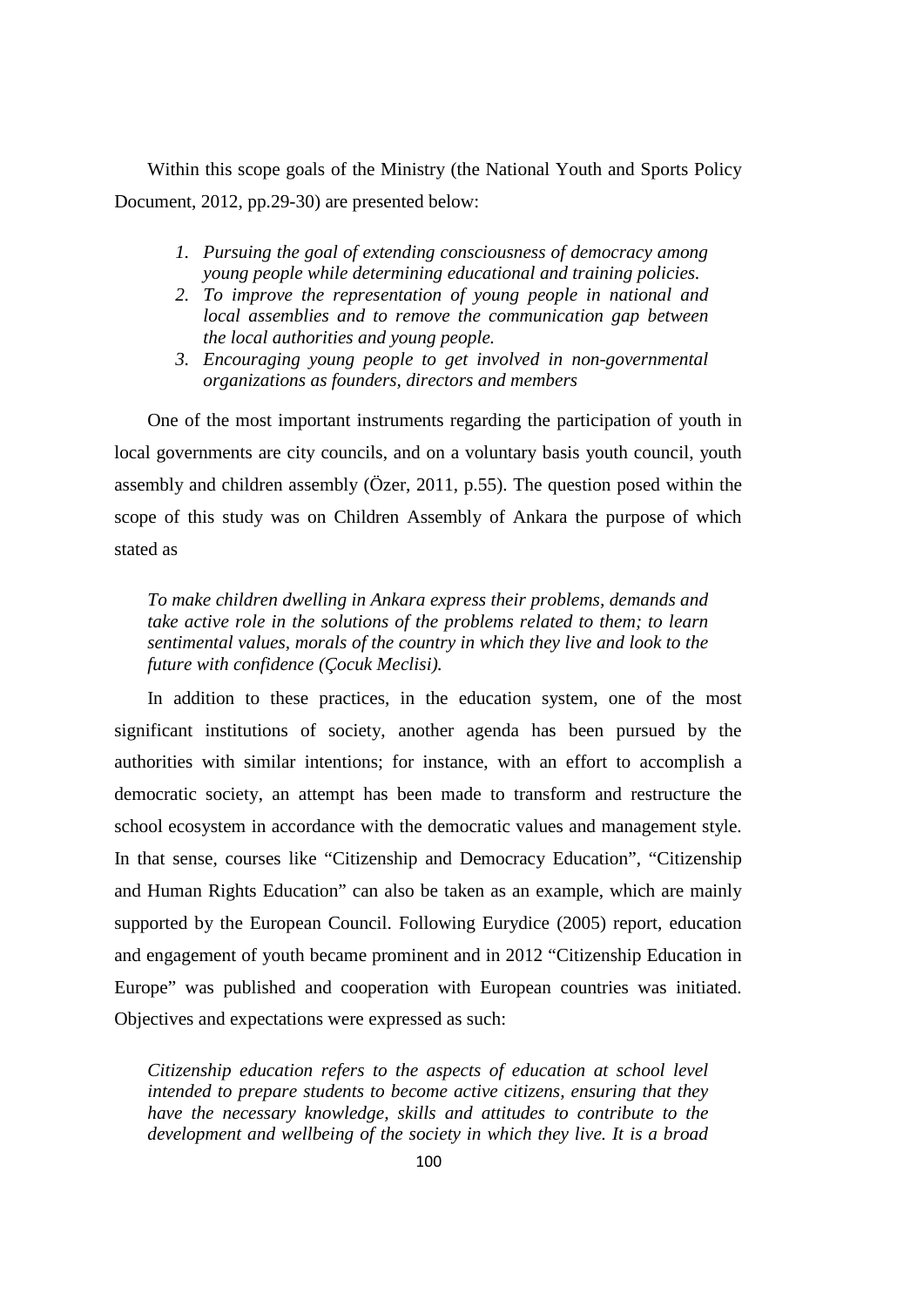*concept which encompasses not only teaching and learning in the classroom but also practical experiences gained through school life and activities in wider society (Eurydice, 2012, pp. 8-9).* 

Moreover, political parties in Turkey have been promoting school of politics within their organizational structure. These educational channels are regarded as the first steps to get involved in politics for youth and when compared to the youth branches of political parties, these are able to make youth steep themselves in politics. Such knowledge and philosophy intense institutional structures can be beneficial for the engagement and participatory channels that can foster the culture of democracy, and make room for the transmission of such notions from current generation to the next. As similar practices enable the system to reproduce itself, and tighten the citizenship ties, relation with the state, society, and political system as well as to reinforce and consolidate civic engagement bonds and participatory behaviours.

However, all these efforts were not effective and led not much change in the political participation levels. When we consider these efforts within the participation ladder model urging citizen involvement via 8 steps, we can see why they have failed. Arnstein (1969), one of the pioneer scholars in this subject, defined different levels of participation as manipulation, therapy, informing, consultation, placation, partnership, delegated power, citizen control. While first three steps are to educate participants or to provide one-way information flow without a channel for feedback, they are regarded as non-participation, the next two steps as degrees of tokenism in which a committee is formed and making advices and plans, and the last tree as degree of citizen power in which people can reach to policy making process. Hart (2013) redefined the steps of participation ladder from manipulation decoration, tokenism, which are non-participatory behaviours to the last step as youngsters and adults haring the decision making process. All the above mentioned measures and introduced participatory mechanism are lack of involving youth in decision making process and sharing power with youth in practice, even if their motivation and model is willing to do so.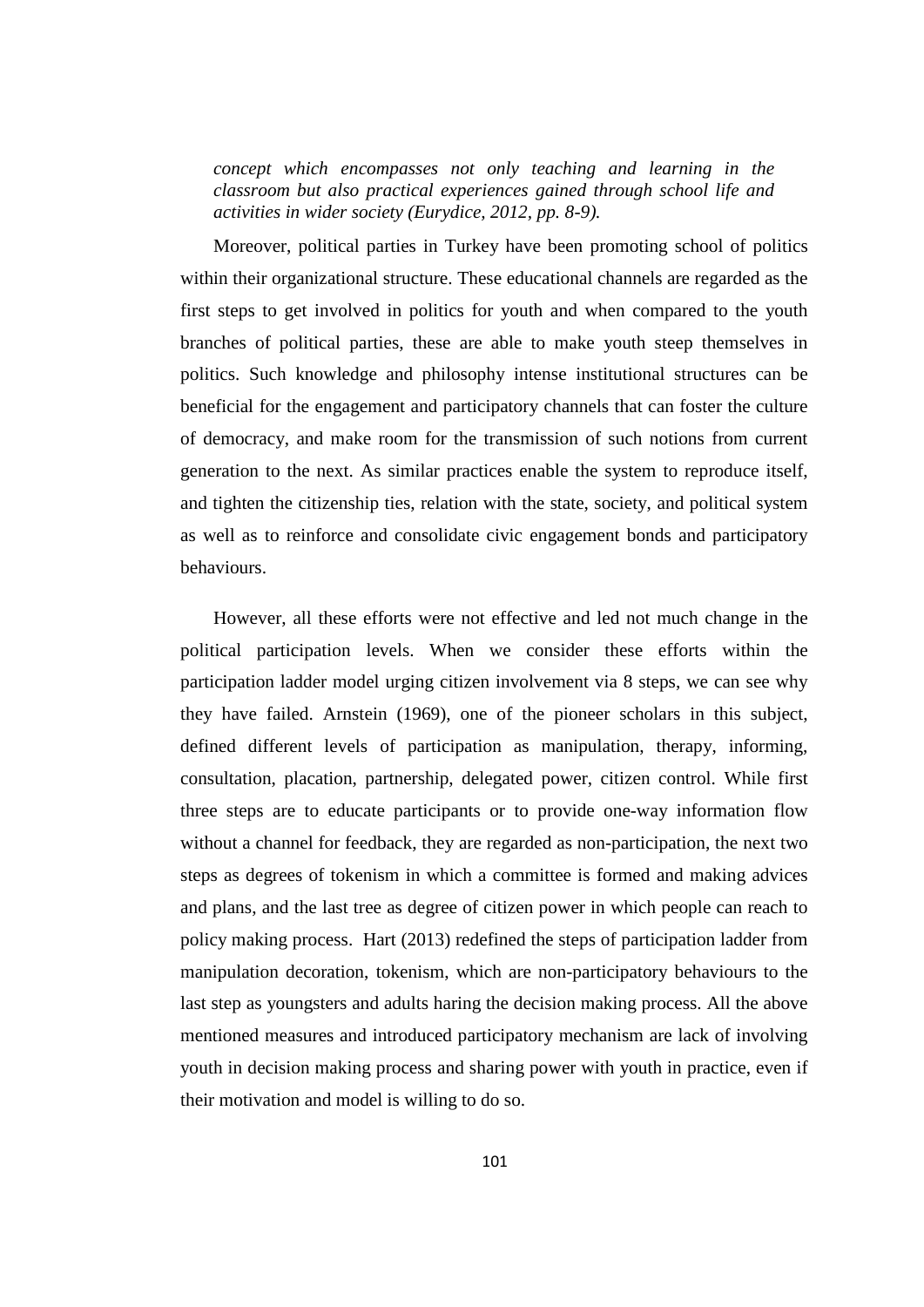When we evaluate the perception on political participation of the sample, in no uncertain terms, youth is well aware of the functions and importance of participation. We can also observe their vast knowledge when they make connection between politics and 23 April occasions, class and school management. Being informed about these aspects gives youth a solid ground for choosing participation, non- participation, or refusing participation. When their answers are examined, their choices among these three attitudes become clear. First of all, although they know the importance of the participation, they are unwilling to encourage people to participate. Since they associate participation with putting an impact, being effective, having power and an open political system. At this point, they are offering the criticism of the third paradigm towards traditional political participation form. They are especially stressing that in Turkey power is only assumed by the government itself, decisions making process is close to the third parties, criticism, oppositional movements and thoughts, and system is retributive against these acts. This means that they feel lack of required mechanisms to participate in politics for youth. Therefore, as emphasized in being interested or uninterested, youth cannot defined as apolitical in behavioural sense as well but reluctant in front of the ineffective mechanisms. Secondly, when they were asked about the differences between those who participate and those who doesn't participate in politics, none of the participants referred to the age facto or the division between young and adult. What is significant in this question is that adolescents, true or not, are referring to the underlying reasons instead of attributing specific characteristics to the individuals like most of the youth studies do towards youth. This imply us that, they don't accept the characteristic attributed to them.

However, findings of this study show that they are still preferring the conventional ways of participation and defining participation with these behaviours among which voting is the most prominent way. On one hand, a large proportion of the sample have criticized the results of the last elections and on the other hand, supporters of the current government are troubled with the sceptic attitudes of the first group. Thus, it is possible to say that the electoral behaviours of the sample are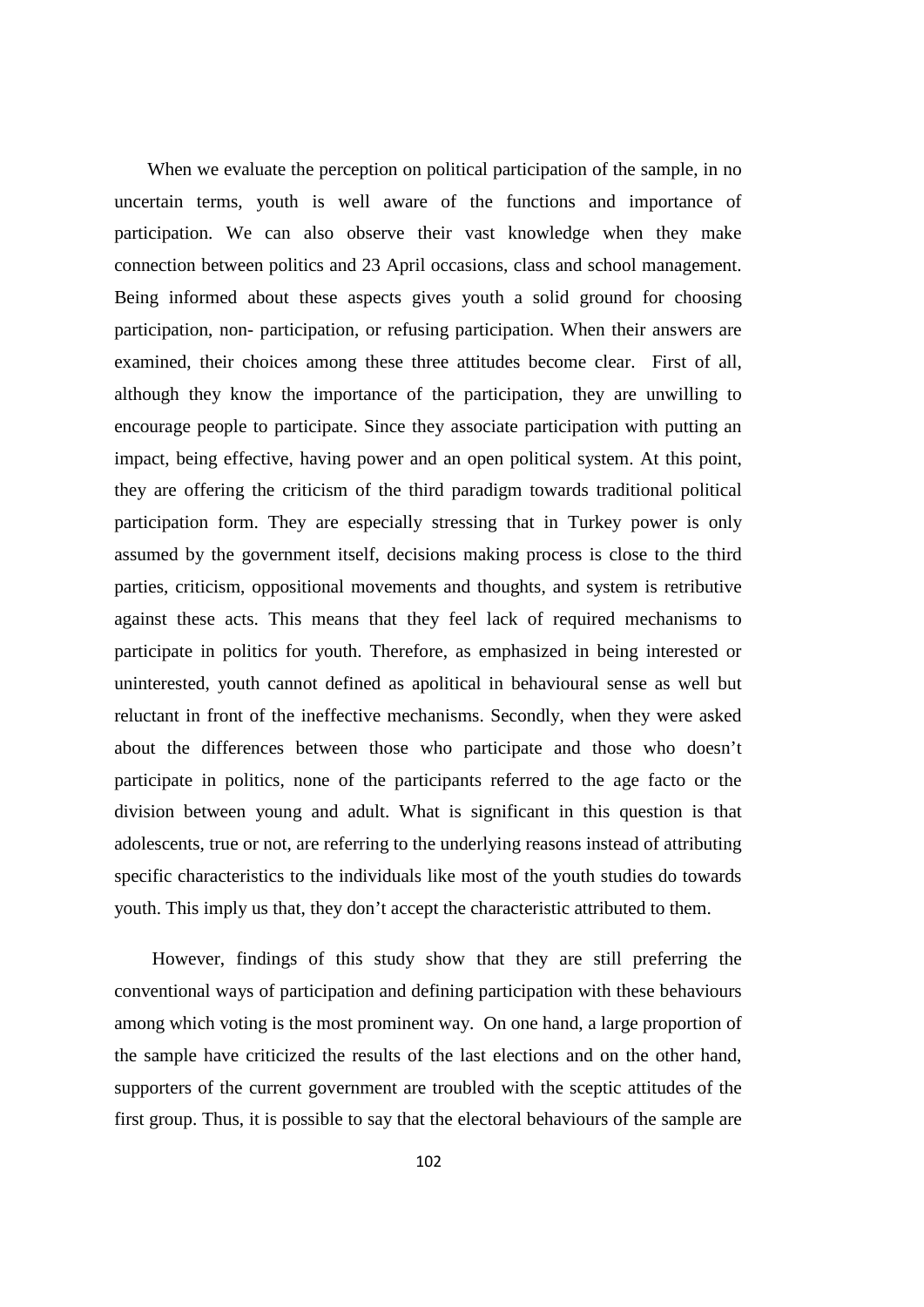strong enough to say they are disengaged. And secondly, they are still believing in the functions of the elections however what is mostly questioned is trustworthiness, which should be taken seriously by the political authorities to protect the legitimacy source of the traditional political system. How they define participation is the only aspect that youth limited the understanding of political participation of the third paradigm. However, after Gezi Park movement alternative ways of participating gained a debate ground in Turkey, for the first time, it requires time for social acceptance. Secondly, sample of this study is away from participatory mechanisms and unable to participate in alternative forms especially because of the age factor. This can be understood form the answers; some of them emphasized that what is essential is political stance and knowledge rather than participation. This can read as an attempt to normalize the non-participatory behaviours because of their position in the society.

Interest, participatory behaviours and engagement of the youth have been also discussed on the fact that online platforms and social media has given their attention on politics and provided a basis for politicization (Delli and Michael 2000). Instead of traditional participatory mechanisms like conventional street movements, youth have started to mobilize online and this way it was argued that in accordance with their worldview, youth has reinterpreted the participation channels, generated new ways to take part in politics and political decision-making processes, and lead the evolution of traditional politics throughout the time course.

ICT has been regarded as a tool in promoting the participation, organizing and creating public opinion against the ongoing system, however getting online does not have an impact on political socialization as a field where youth has been activated, politicised and engaged into politics only. Online platforms and social media have created an alternative public sphere at first, but in time this two distinct zones have been merged and no more thought as distinct areas or alternative for each other. In other words, third media has become the public sphere itself. Within the borders of transforming politics, interactive systems, social media and online platforms are included in public sphere where political participation has been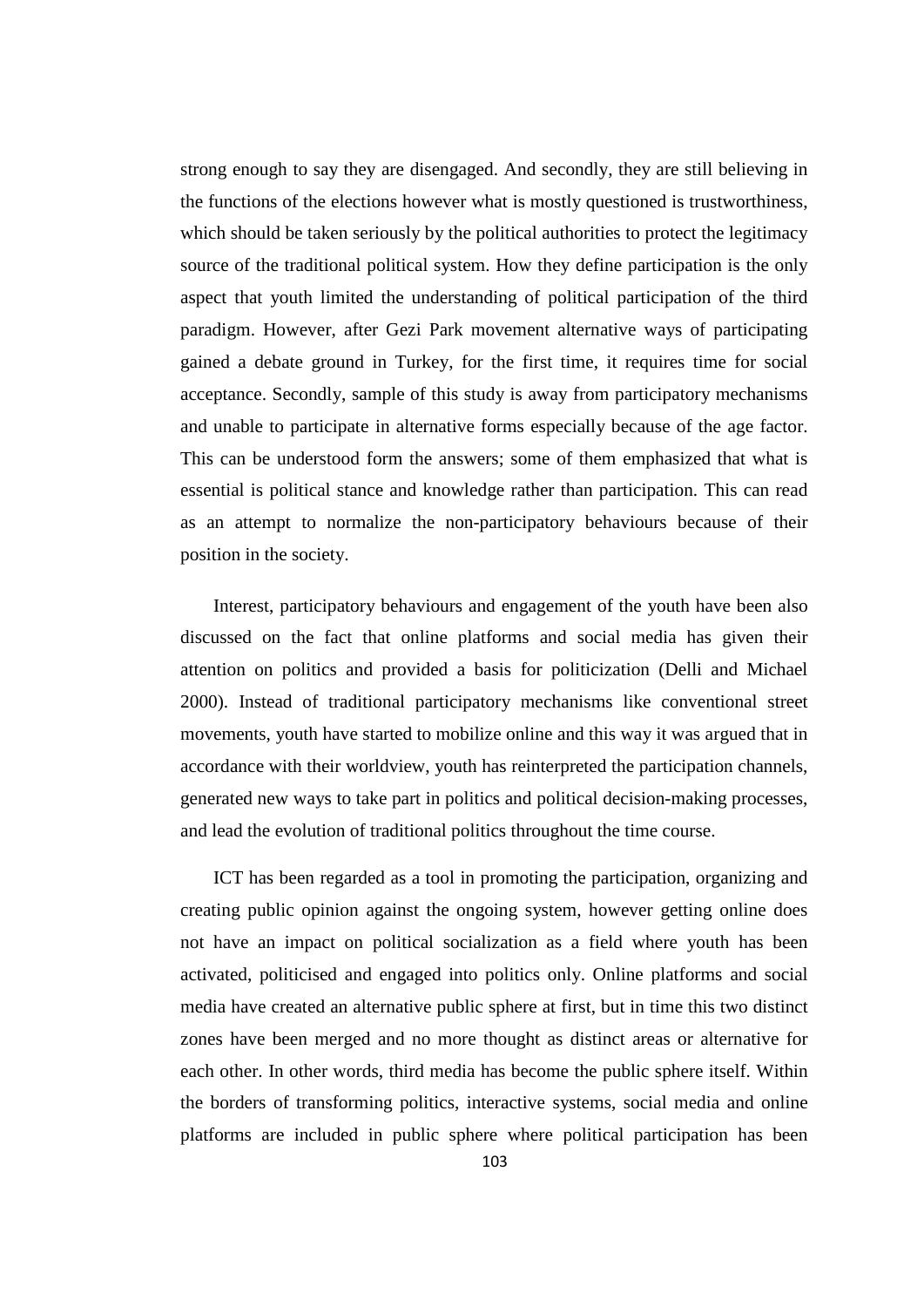performed like it is valid for all kinds of other socialization processes in these new forms. Therefore, within this widened new public sphere, politicization or depoliticization of youth has to be discussed beyond the existence of third media because from now on every social activity has a response within this realm. In this regard new public sphere may assumed to be a realm where public opinions can be created faster, mobilization can become easier, interactive public debates can be more common. In the research of Political Participation of Turkish Youth (2014, p.101) it is found that %44, 6 of the youth population uses internet to follow the news while only % 13, 8 of this population uses it for political reasons.

From now on political socialization can be exercised through online channels. If proven, online political socialization may function as family or school but notably interactive peer to peer socialization. However, from a negative standpoint, ICT may have an influence on disengagement too. As the modern society has skipped into a new form, namely information society and information era, increase in information sharing both in scope and quantity may cause a lesser engagement among youth. The reason is that the visibility of political scandals and historical facts about politics could support and maintain the lack of trust coming from the past, reinforce disengagement and advocate the perception of politics as a fraud. But on the other hand, in order to eliminate the manipulations of conventional media, the third media age may be beneficial to generate an alternative space that does not dwell on the debates over what the truth is and how apprehensions are created, which also may be the reason why the youth has been more active ostensibly in the last decade.

In addition to these measures and new forms of participatory mechanism, when the discourses of politicians and state authorities are taken into consideration, youth has been treated as an economic social capital and the executive agents of "the required society" (see Turkish National Education objectives and principles; Education policies of political parties currently in the assembly) There is a clear burden over youth in the sense that they have an economic and sociopolitical mission to be accomplished. At this juncture lies a two-sided hypocrisy. First of all,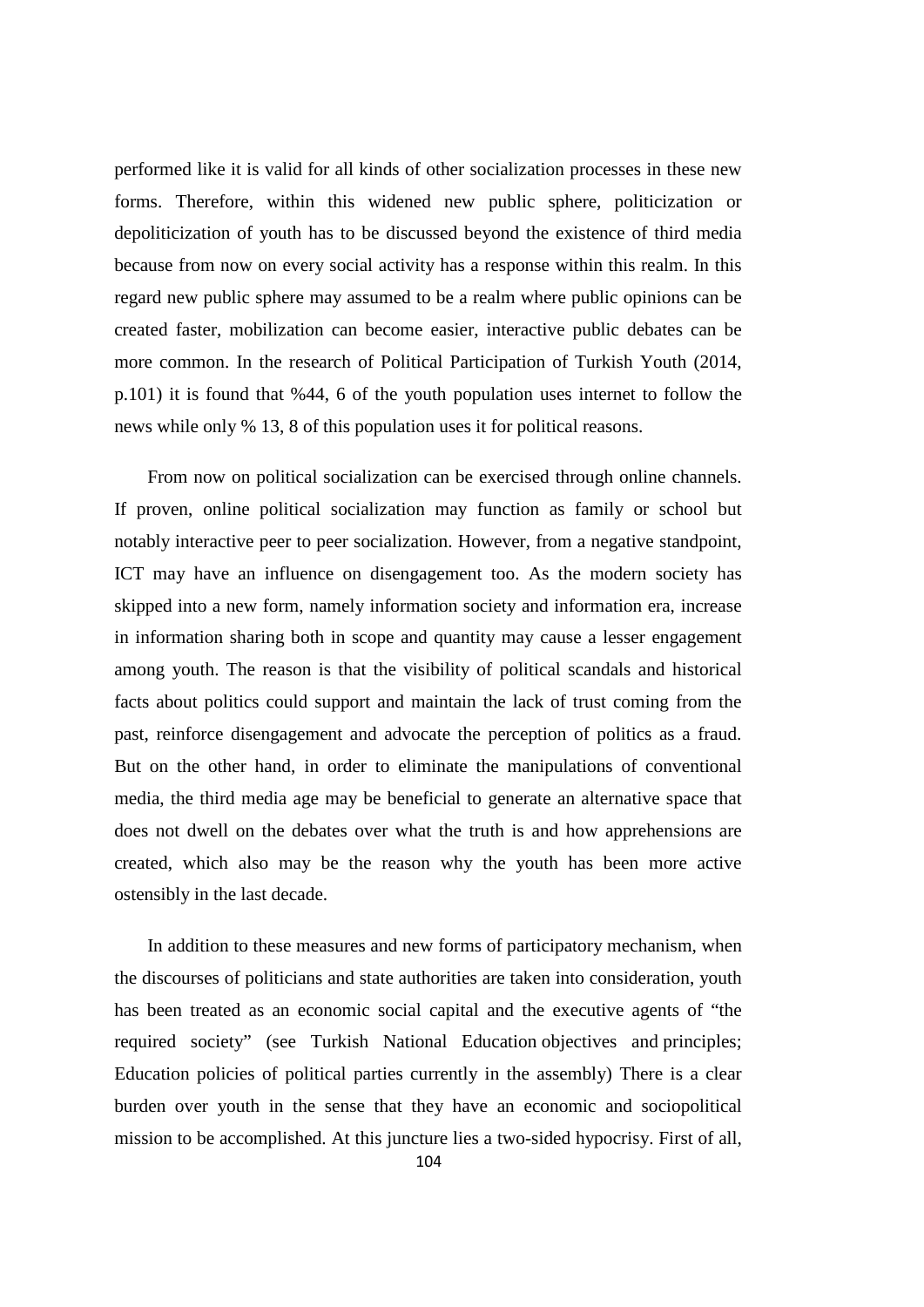engagement with the society and participation to sociopolitical system are accepted only if the agents hold and perform the expected attitudes and behaviour, which means they have to stay in the borders of traditional politics drawn by the political authorities. Lately, we have seen these efforts in Gezi movement with 'return to your home' calls. But this is understandable with Huntington's claims. As proposed by Huntington (1975, p.114); the effective operation of a democratic political system usually requires some measure of apathy and non-involvement on the part of some individuals and groups.

Secondly, currently available participation mechanisms, channels and platforms are not predominant, operative and efficient. Main arguments of this traditional approach have been criticized due to the fact that participation mechanisms, channels and platforms are insufficient, and that they have no public visibility and recognition. The cultural levelling through educational channels is not able to provide the requested outcomes since the gains have no real correspondence neither in the ecosystem of education nor social sphere. In addition, it is incapable of offering a political arena that can meet the needs of the youth and establishing close ties between politics and daily lives of youth. School of politics constituted by the political parties cannot smooth the way for the youth, since the traditional structure is still dominant; the hegemony of adults carries on. Even if the current projects and regulations are effective, youth may have a tendency to think that their requests and demands are not taken [as an important constituent](http://tureng.com/search/as%20an%20important%20constituent) and are not made significant part of the equation of social policies, therefore they are more likely to stay behind the political scene and preferred to be distant from generating a willpower to take part in politics.

A number of young people deeply believe that they have no saying on issues that have an essential and determining role for the rest of their lives. For the time when they take part in formal education, they have no means to participate in educational decisions, do not have right to vote to elect the authorities who are responsible for how the system and implementations will be exercised, to what may be the philosophical and ideological ground of it; and when they have right to vote,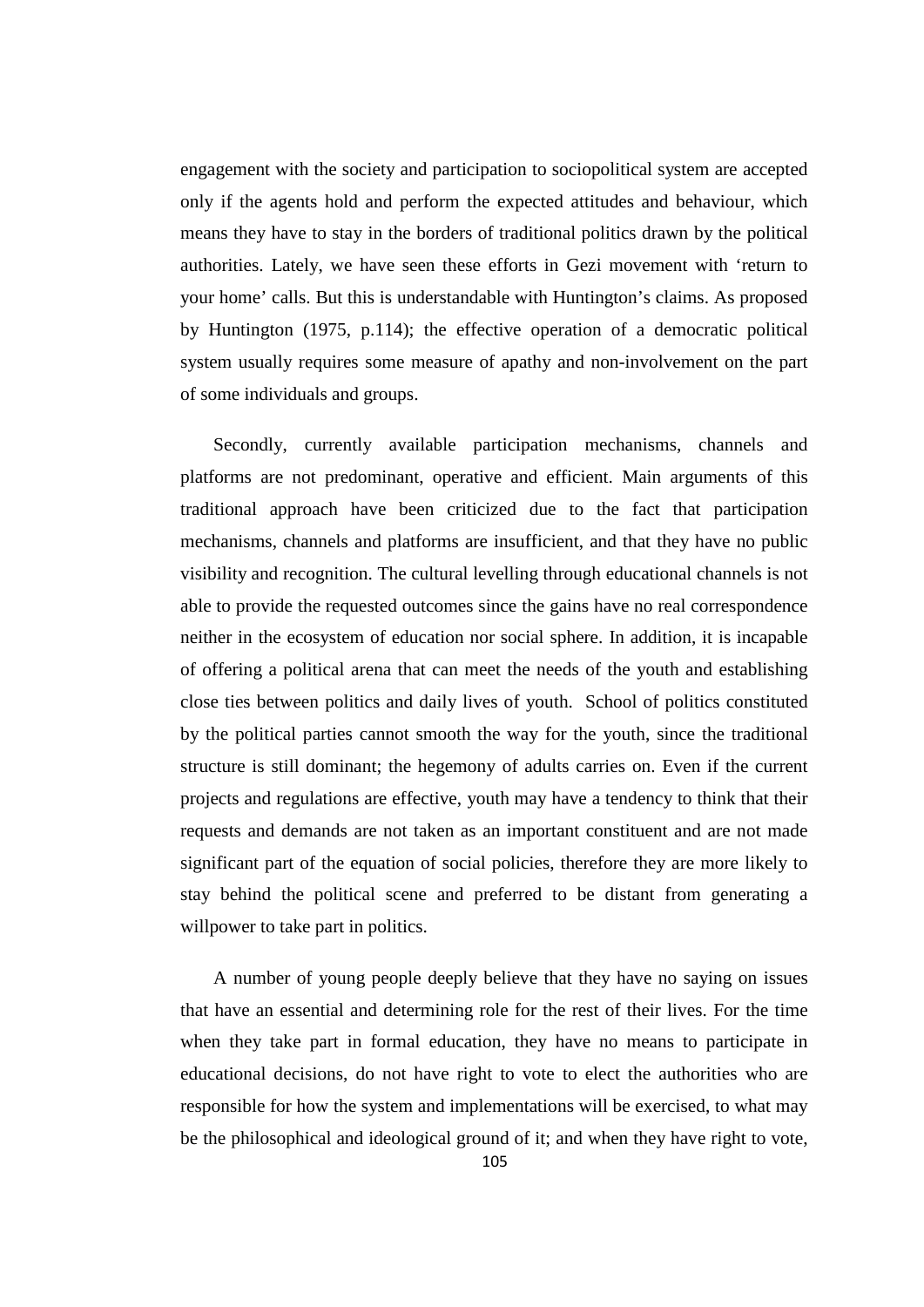they are already out of the educational system. From this point forward, on the one hand in discourses, legal regulations and practices youth is being marginalized because of being political and on the other hand, by all the three aspects youth is being alienated in the adult-hegemonic society and politics. In 2013, the population of Turkey was 76,667,864 and the proportion of young population in total population was 16.6% (TÜİK, 2013, p. 10). At the end of the day, %16.6 of the population is deprived of basic human rights, including civil and political rights, therefore the need for structuring new means and a new organizational model has gained importance. In comparison, American and European Union statistics shows a decline in numbers. The proportion of youth and young adults in ages 14 to 24 declined from 20 percent of the U.S. population in 1980 to 15 percent in 2010 (National Centre for Education Statistics, 2011). According to the data provided by Eurostat, the ratio of young people in the total population of EU27 declined from 19.6 percent to 17.9 percent. Turkey's young population is higher than the European countries, which necessitates better youth policies for a manageable society for the future.

As a prevailing regulation all around the world, in Turkey people under age 18 has no right to vote and are excluded from the participation mechanisms that are determined [constitutionally.](http://tureng.com/search/constitutionally) This means that youth, one sixth of the whole population, age range among 15-24, is systematically ostracized from the decisionmaking processes and mechanisms, and subjected to adult-oriented politics. [Briefly](http://tureng.com/search/briefly%20stated)  [stated,](http://tureng.com/search/briefly%20stated) this dead-end is unable to justify the inconsistency between, operations, discourse and initiatives of politicians, and the tendencies of youth. It is important to remember that in order to create a reaction in the new generation, these aspects should be met and [form completeness.](http://tureng.com/search/form%20completeness)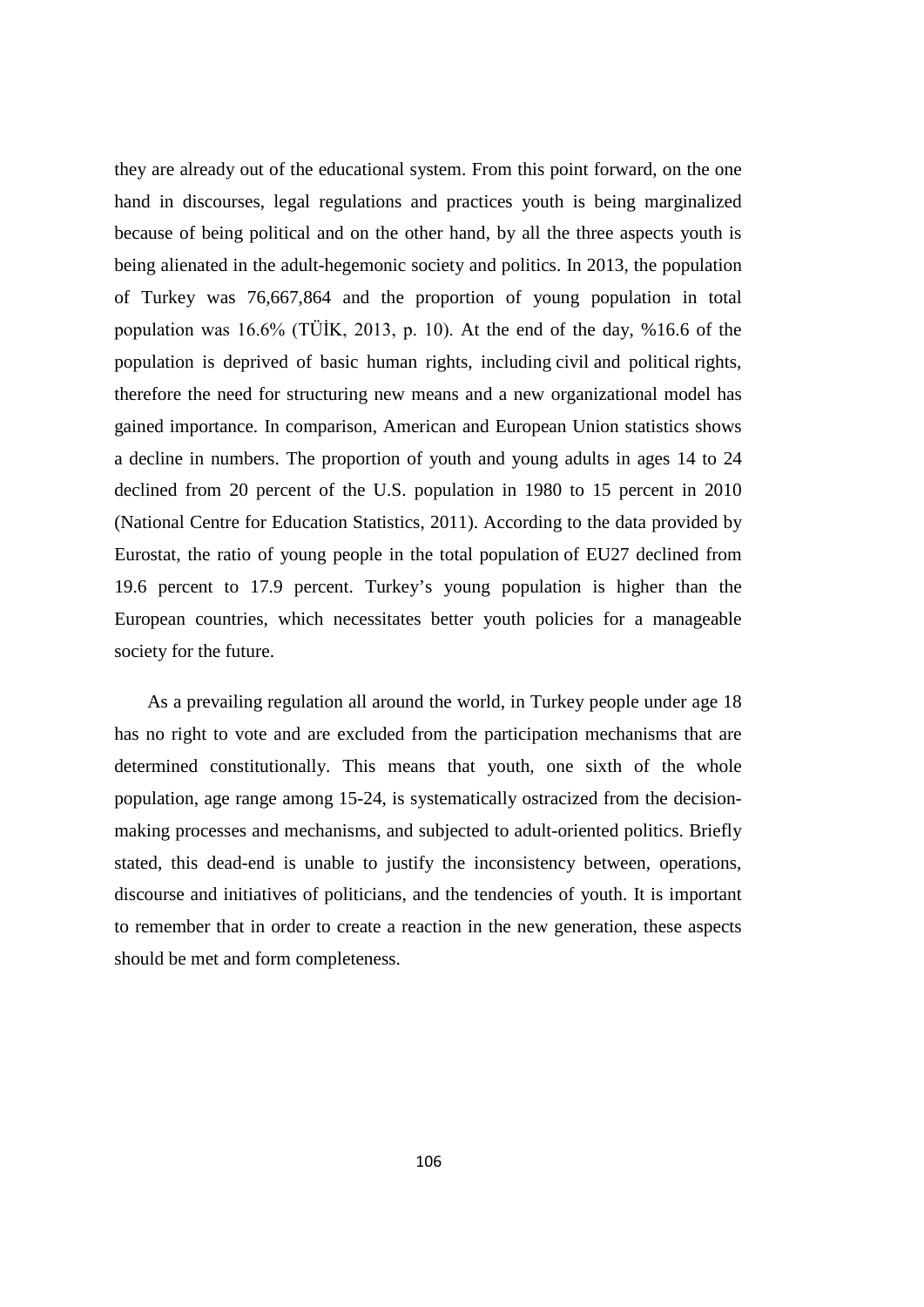#### *3.3. Instead of Conclusion*

*There's so many different worlds. So many different suns. And we have just one world. But we live in different ones Mark Knopfler*

Today, the political interests, engagement levels and participatory behaviours of the young generation is far from being understood and explained by the traditional approaches. However, like all social groups or classes, social and political demands and expectations of the youth cannot be melted in the same pot, since they cannot be regarded as a homogeneous group in the social network. Therefore as long as the post-modern world simultaneously holds different political paradigms, different approaches to politics and relations between youth and politics; at the end of the day society and politics will be based on different grounds. In other words, traditional, post traditional approaches will be carried on, while the concepts like new politics, life politics, self-actualization, living your political ideology, all will be lingering on one at a time.

In the developmental sense, as shown in the Figure 1, current paradigm changes are shifting towards a sphere where civil forces are the driving force, while control and monitoring mechanisms are being counteracted by these forces. At this point transformative power of civil forces was undertaken by youth for the progress in freedom of the political arena who matured the third paradigm through the worldview of the generation y. However, at the dawn of the consolidation of norms provided by the maturing third paradigm, not only Turkey but also world has been stick among all three approaches. And the situation of Turkey is more complex when compared to other democratic western countries since they have a more solid philosophical ground that provides fundamental values and core notions for a political worldview under the third paradigm. Therefore a more consistent picture may appear under the strong pillars of the "western civilization" since the shift among paradigms are smoother and has a continuity.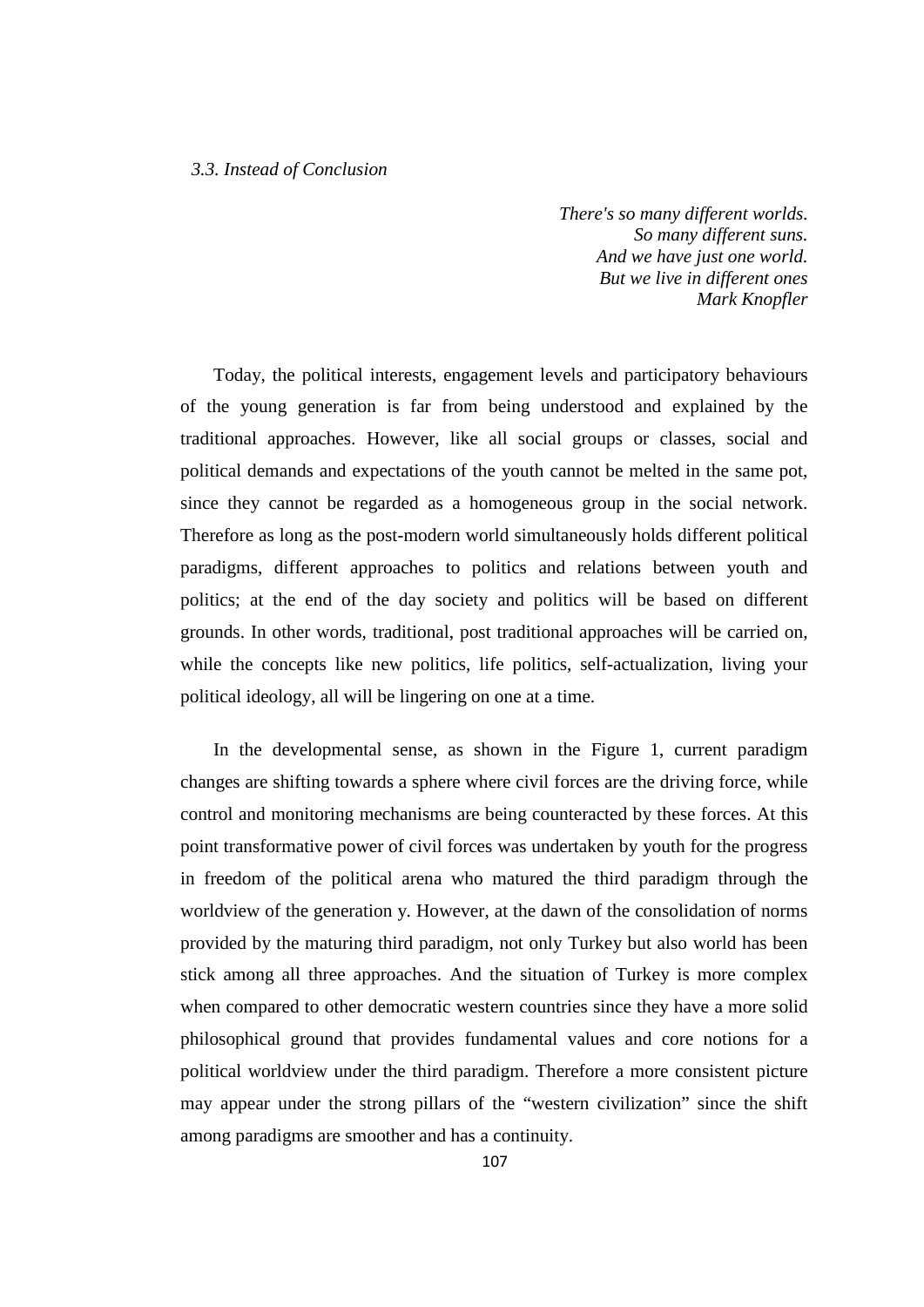

In Turkey, from the standpoint of politicians, the discourse of power maintains its penetration over the political socialization of youngsters. Struggle for power still occurs in realist terms between youth and adult-centric politics. On the other hand, some mechanisms and platforms have been fostered to increase the engagement levels and present participation opportunities for young citizens within the frames of new politics. However, they are mostly the products of the democratization efforts, some of which are advocated by international organizations like the European Union and the United Nations. Therefore there are no measures taken by the political authorities to contribute to the blooming of the new paradigm.

From the youth's perspective, there are various views and approaches in front of the paradigm shift. While there is a clear rejection of traditional politics and its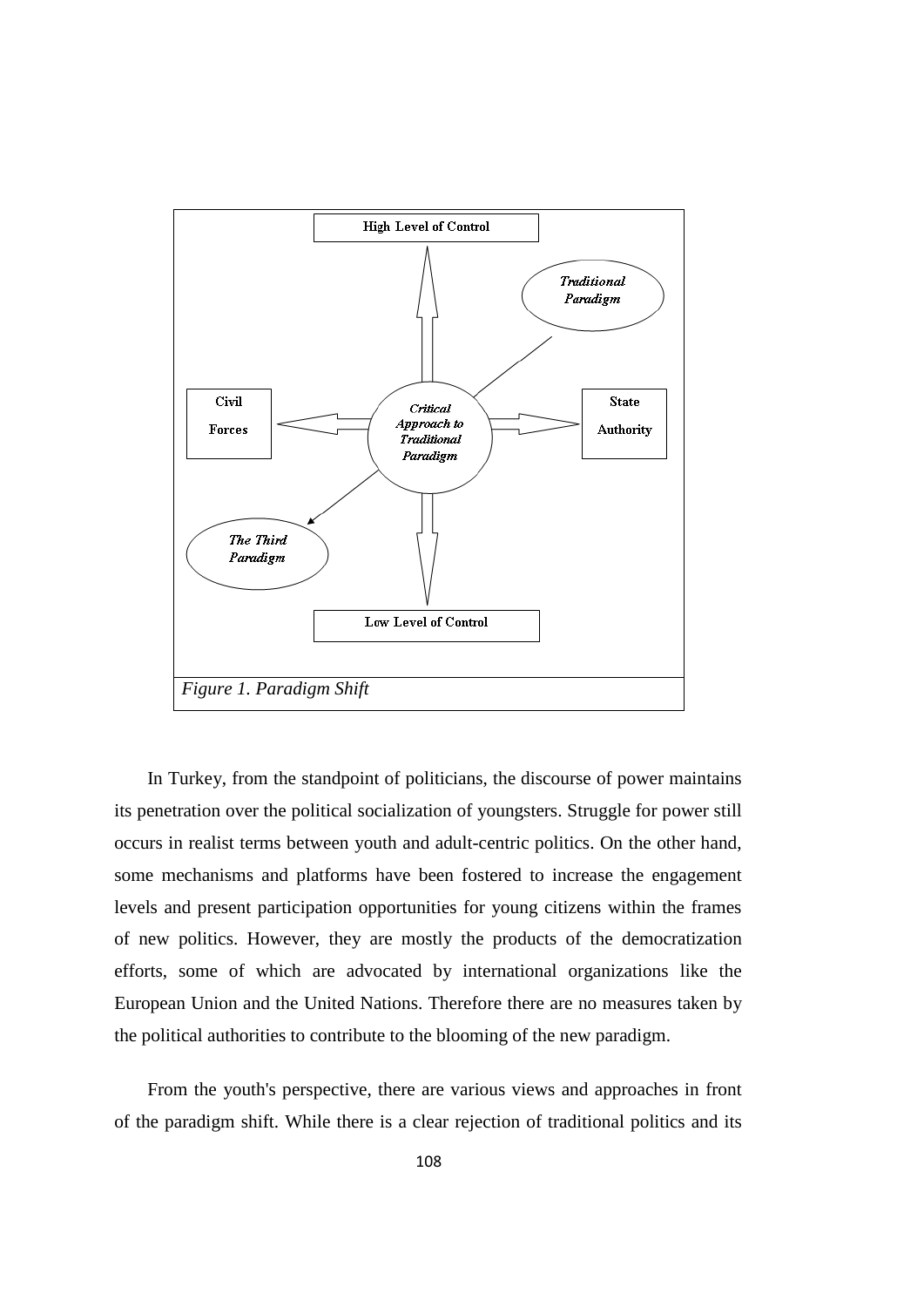institutional extensions, another youth group is still engaged in and supportive towards the conventional institutions of traditional paradigm. This division is understandable since there is no homogenous youth population in the society. Through the paradigmatic point of view, in Turkey defining youth as political or apolitical depends on the paradigm in-effect and through which youth and also adults perceive politics.

However, when the consolidation of higher democratic notions is of concern, confusion of Turkey reveals itself explicitly. Reaction of youth who have adopted the norms of the third approach, against the operational, functional and structural forms of traditional politics do not have a coherent integrity. Basic notions fostered by the third approach are not based on a philosophical and behavioural complexity as a matter of principle. The main reason behind it is that 'which social issue is of concern' and 'who is facing with it' become the main questions before acting and being a party. In other words, since the polarization has been deepened in Turkey, what determines the attitudes of youth, and those of society, is that who is or which parties are facing the violation fundamental values and norms. Unfortunately, this thematic approach hampers the evolution of the third paradigm since there is no consistent discourse, attitude, and behaviour towards social transformation.

Without marginalizing the youngsters, impoverishing their capacity to transform the social and political realm, there are few examples that have achieved to give space to the new generation for their self-actualization. Therefore politics needs to be reorganized by the society itself and introduce new forms. However, it must be remembered that self-actualization requires an ecology in which the needs, discourses and behaviour are met and interact consistently. Since the political atmosphere of Turkey prevents such an ecology to bloom, it is possible to say that all three approaches regarding political paradigm will be co-existing simultaneously for the time being, which is not only valid for political authorities but also for the new generation.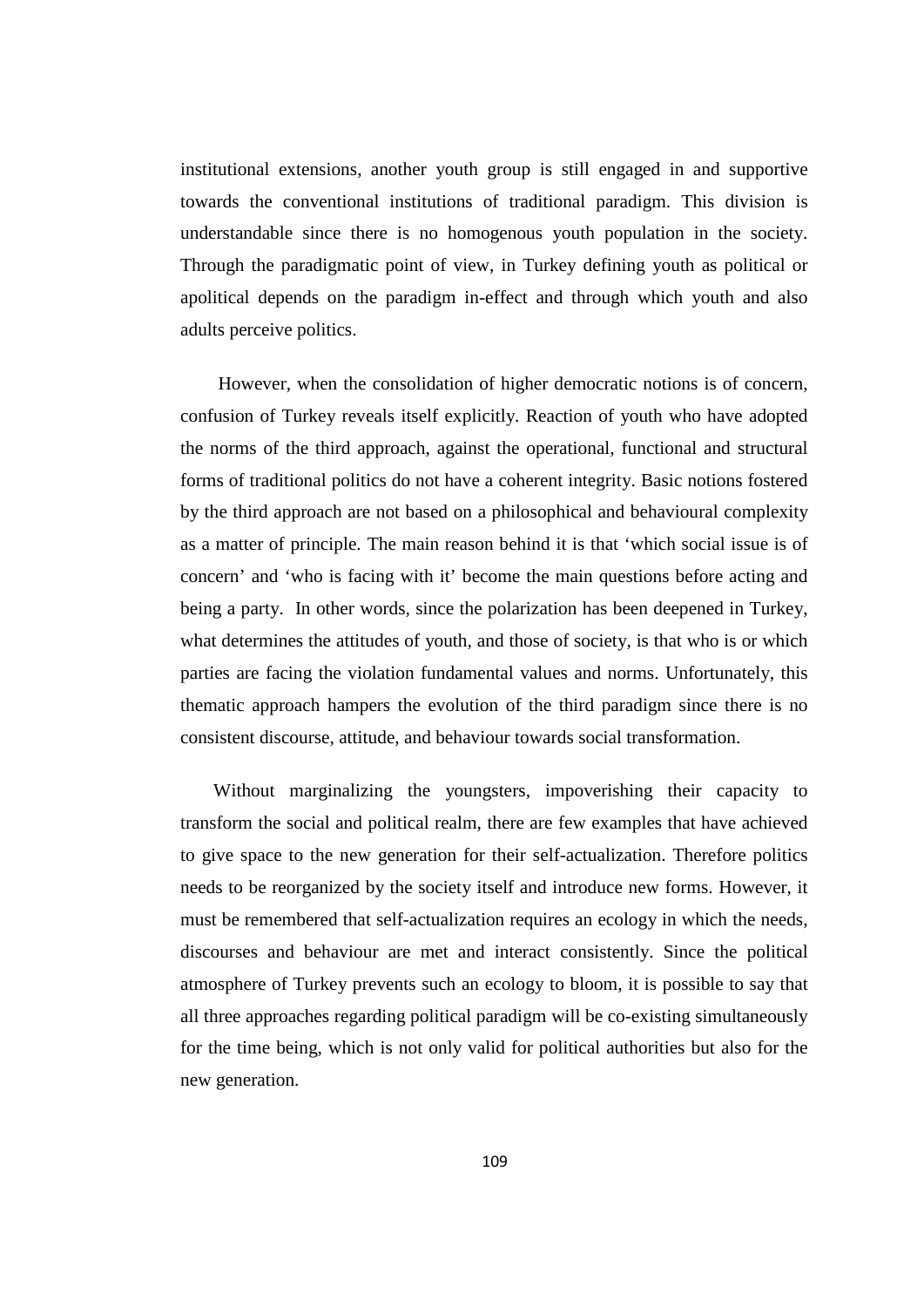As seen from the previous studies and findings cited in this thesis, it is hard to say that youth have blazed a trail towards a breakthrough in political paradigm. All behaviour and discourses of youth give us clues that there is a growing tendency towards a need for change in how politics is and how it should operate on a normative and a practical basis. However as the third paradigm becomes established in the world, Turkey may have a reference point and step up the evolutionary phase. Since we are experiencing a kind of intellectual shift in the meanwhile, the upcoming social transformation will be consolidated slowly but surely under the guidance of youth, and their energizing power of "politics of fun" as the Beck (2001) defines. Therefore, all of these perceptions, attitudes and behaviours of youth indicate a need for paradigmatic change in politics and youth might be the driving force behind it.

In that sense, politics needs to be open for every perspective, should enhance the quality of life while providing a social sphere where individuals can live their life politics, their ideology for their own self-actualization. New participatory mechanism, discourses and relations that take their drive from the third paradigm can be seen as a solution. When the concept of new politics emerged, these 'new' methods were tried yet they failed to catch the youngsters. Therefore what is essential for today is letting individuals rule their own lives and set their own organic social relations collectively.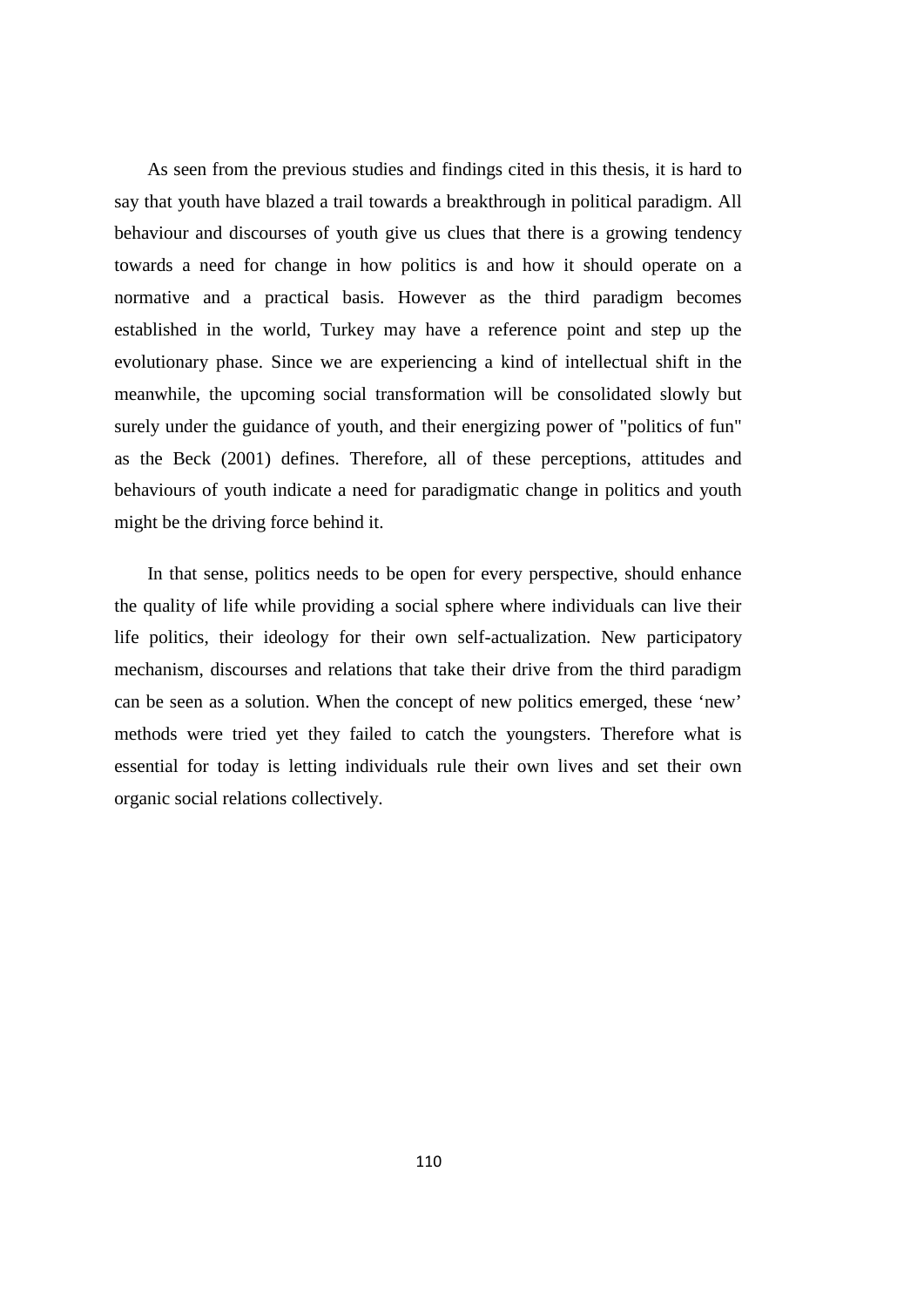#### **REFERENCES**

- Abbas, T. (2013). Political Culture and National Identity in Conceptualising the Gezi Park Movement. *Insight Turkey,* 15(4), pp.19-27.
- Aberneth, D. & Coombe, T. (1965). Education and Politics in Developing Countries. *Harvard Educational Review*, 35, pp. 287-302.
- Abramson, Paul R. and Inglehart, R. (1970). The Development of Systemic Support in Four Western Democracies. *Comparative Political StudiesII* (January), pp. 419-442.
- Alford, John R., Carolyn L. Funk, and John R. Hibbing. 2005. Are Political Orientations Genetically Transmitted?. *American Political Science Review*. 99(2): 154-67.
- Almond, G. & Verba, S. (1963). *The Civic Culture: Political attitudes and democracy in five nations*. Princeton: Princeton University Press.
- Amna, E., Ekström, M., Kerr, M. & Stattin, H. (2009). Political Socialization And Human Agency: The development of civic engagement from adolescence to adulthood. *Statsvetenskaplig tidskrift, 111(1), pp. 27-40.*
- Anastasiu, I. (2012) *Family and School Understood as Agents Of Socialization.*  Retrieved August 10, 2014, [http://euromentor.ucdc.ro/2011/en/familyandschoolunderstoodasagentsofsocializ](http://euromentor.ucdc.ro/2011/en/familyandschoolunderstoodasagentsofsocializationionutanastasiu_2.pdf) [ationionutanastasiu\\_2.pdf](http://euromentor.ucdc.ro/2011/en/familyandschoolunderstoodasagentsofsocializationionutanastasiu_2.pdf)
- Healy, A & Malhotra, N. (2013). Childhood Socialization and Political Attitudes: Evidence from a natural experiment. *The Journal of Politics*, 75, pp 1023-1037. doi:10.1017/S0022381613000996.
- Arat, Y. (2013). Violence, Resistance, and Gezi Park. *International Journal of Middle East Studies*, 45(4), pp. 807-809. doi:10.1017/S0020743813000962.
- Arnett, J. J. (2008). Storm and Stress Redux. *American Journal of Psychology*, 121, pp. 675-682.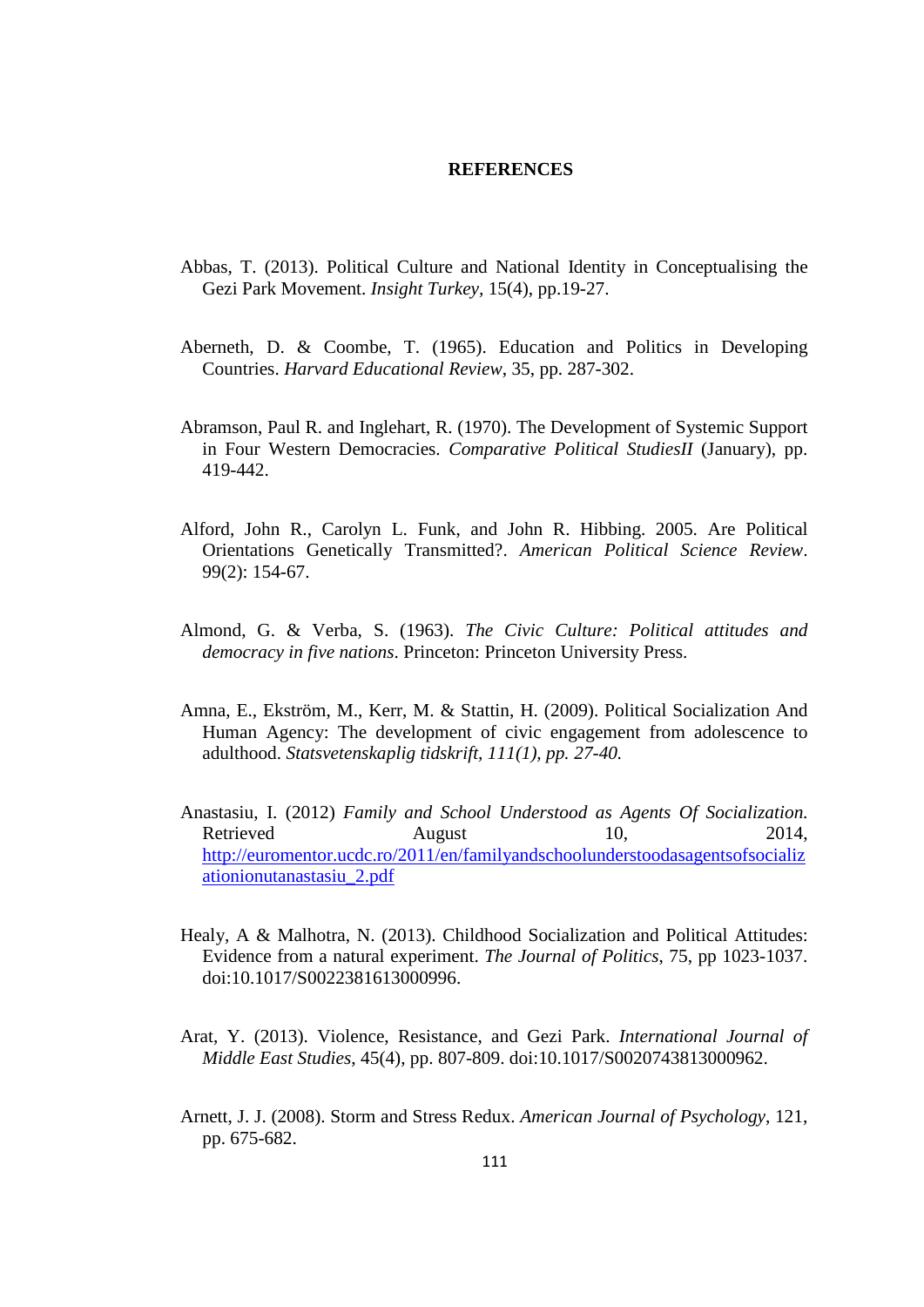- Arnett, J.J. (2013). The Evidence for Generation We and against Generation Me. *Emerging Adulthood*, 1, 5-10.
- Arnstein, Sherry R. (1969). A Ladder of Citizen Participation*. JAIP*, Vol. 35, No. 4, July 1969, pp. 216-224.
- Baker, D. (1972). Political Socialization: Parameters and disposition. *Polity* 3(4), pp. 586-600.
- Baker, H. S. (1970). *Sociological Work: Method and Substance*. Chicago IL: Aldine.
- Balcı, A. (2011). *Sosyal Bilimlerde Araştırma: Yöntem, Teknik ve İlkeler (9th ed.).* Ankara: Pagem Akademi.
- Ballantine, J. H., & Roberts, K. A. (Eds.). (2014). *Our Social World: Condensed Version*. SAGE Publications.
- Barrett, M. & Buchanan-Barrow, E. (Eds.) (2005). *Children's Understanding of Society*. Hove: Psychology Press.
- Beck, U. (2001). Freedom's children. In U. Beck and E. Beck-Gensheim, eds. *Individualisation*. London: Sage, 156-171.
- Benedicto, J. (2008). Young People And Politics: Disconnected, sceptical, an alternative, or all of it at the same time?. *Young People's Studies Magazine*, 81, 13-27.
- Bennett, S. E. (1986). *Apathy in America, 1960 to 1984: Cause and Consequences of Citizen Political Indifference*. Dobbs Ferry, N.Y.: Transnational Publishers.
- Bentley, T. & Oakley, K. (1999). *The Real Deal:What young people really think about government, politics and social exclusion*. London: Demos.
- Berti, A. (1988). The Development of Political Understanding in Children between 6–15 Years Old. *Human Relations*, (41), 437-446.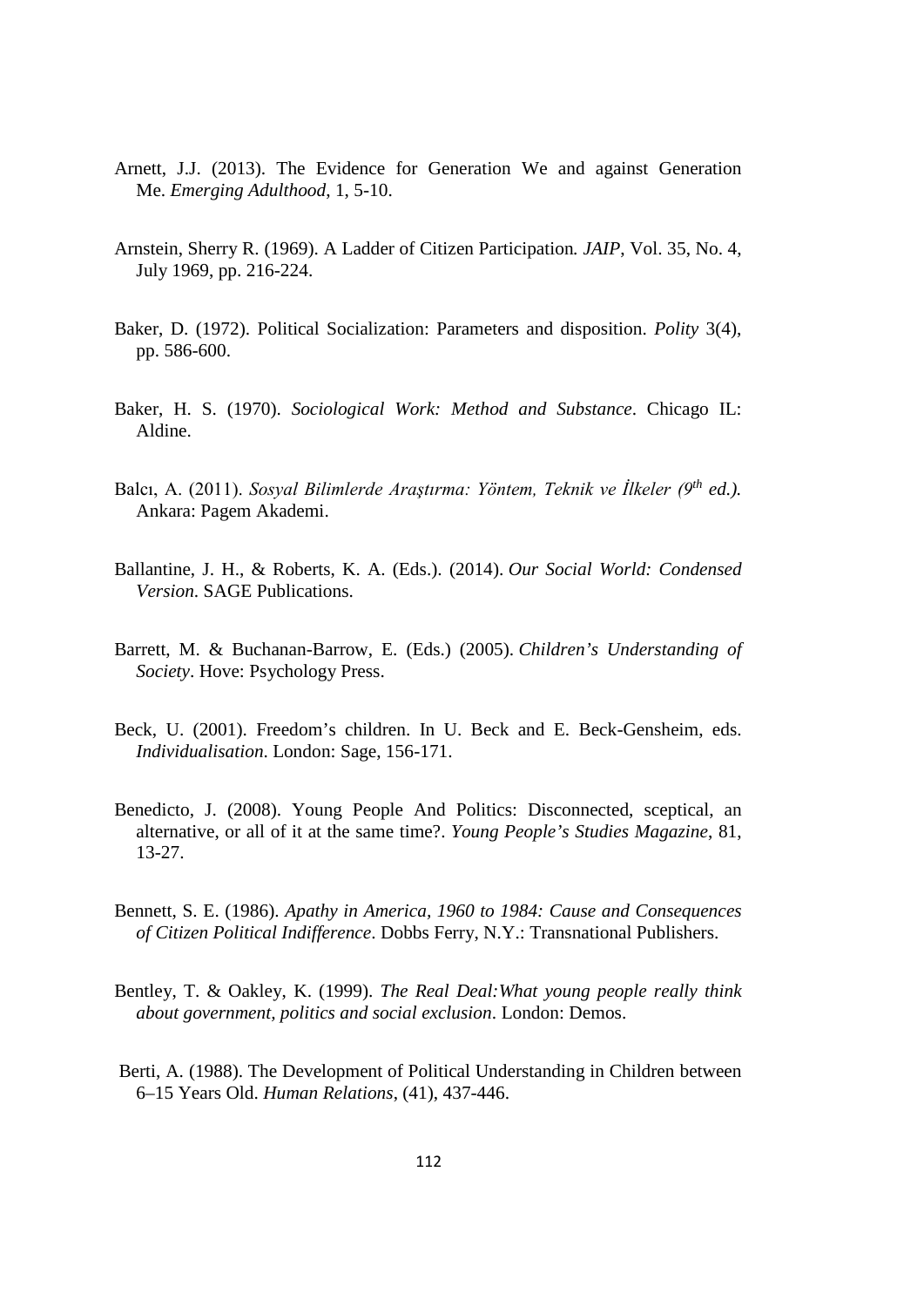- Bessant, J. (2004). Mixed Messages: Youth Participation and Democratic Practice. *Australian Journal of Political Science*, 39(2), pp. 387-404.
- Blais, A., Gidengil, E., Nevitte, N., & Nadeau, R. (2004). Where does turnout decline come from?. *European journal of political research*, 43, pp. 221-236.
- Bock, J.C. (1974). *Education in a Plural Society*. Mass. Addison, Wesley.
- Brooks, C., & Manza, J. (1994). Do changing values explain the new politics?: A critical assessment of the postmaterialist thesis. *Sociological Quarterly*, 35(4), pp. 541-571.
- Bryan, S. (2007). Youth and Politics in Conflict Contexts. *Woodrow Wilson International Centre for Scholars.*
- Bucher, R. & Stelling, J. (1977). *Becoming Professional*. Beverly Hills: CA,Sage
- Burns, N. (2002). Gender: Public Opinion and Political Action*. In Political Science: State of the Discipline.* Katznelson, I. & Milner. H. V. (eds.). New York: W.W. Norton.
- Campbell, A. & Kahn, R. L. (1952). *The People Elect a President*. Ann Arbor, MI: Institute for Social Research, University of Michigan.
- Campbell, Converse, Miller, and Stokes. (1960). *The American Voter*. New York: John Wiley & Sons, Inc.
- Campbell, David E., and Christina Wolbrecht. (2006). See Jane Run: Women politicians as role models for adolescents. *The Journal of Politics,* 68 (2):233- 247.
- Carmouché, B. M. (2012). *Dispelling the Myth: Assessing Political Interest amongst British Youth Today*. University of Manchester, Retrieved August 10, 2014 https://www.academia.edu/3433268/Dispelling the Myth Assessing Political I [nterest\\_Amongst\\_British\\_Youth\\_Today.](https://www.academia.edu/3433268/Dispelling_the_Myth_Assessing_Political_Interest_Amongst_British_Youth_Today)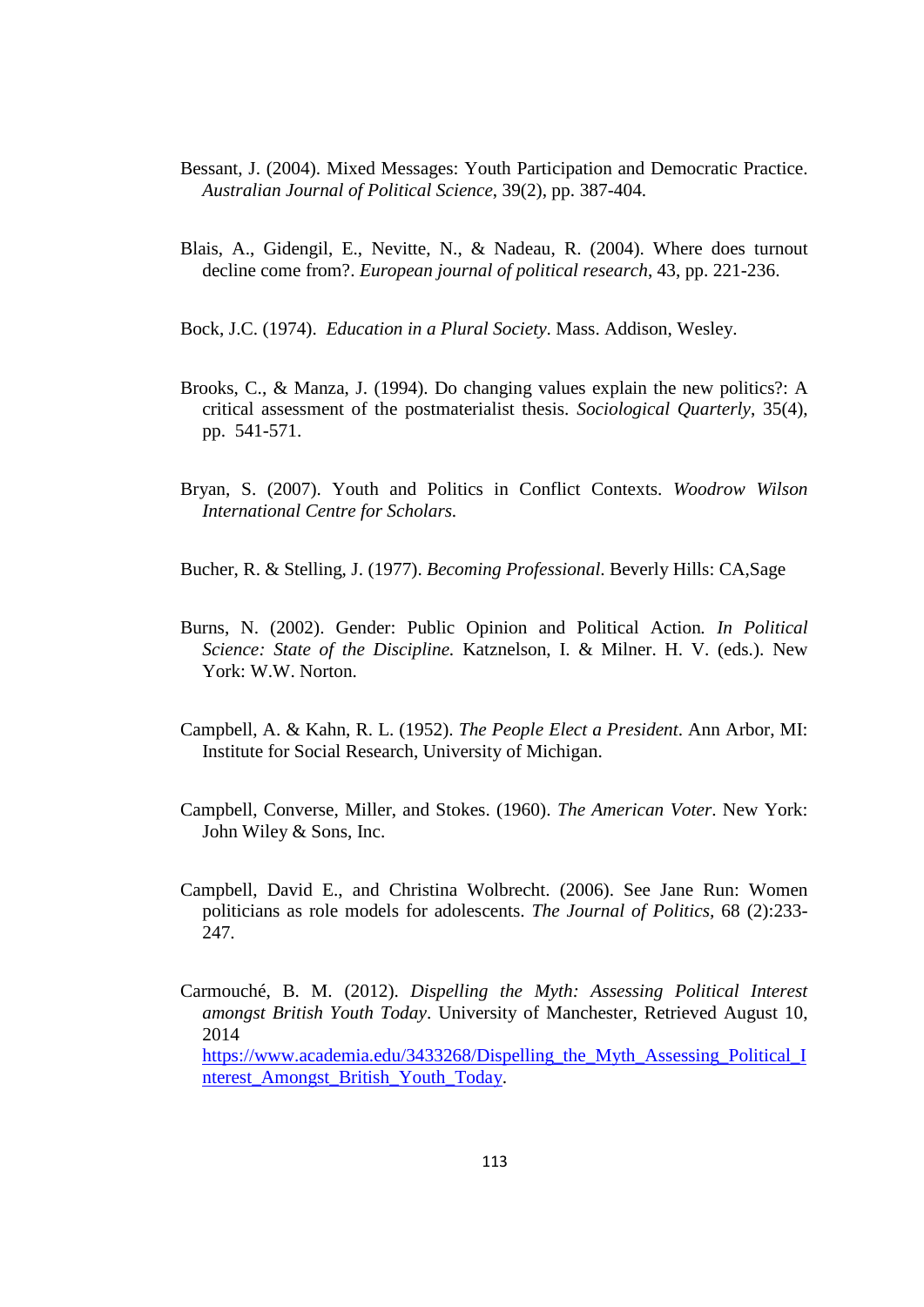- Citizenship Education in Europe. (2012). Retrieved August 10, 2014, [http://eacea.ec.europa.eu/education/eurydice/documents/thematic\\_reports/139EN](http://eacea.ec.europa.eu/education/eurydice/documents/thematic_reports/139EN.pdf) [.pdf.](http://eacea.ec.europa.eu/education/eurydice/documents/thematic_reports/139EN.pdf)
- Çocuk Meclisi. (n.d.). Retrieved August 10, 2014, [http://www.ankara.bel.tr/sosyal](http://www.ankara.bel.tr/sosyal-hizmetler/cocuk-hizmetleri/cocuk-meclisi)[hizmetler/cocuk-hizmetleri/cocuk-meclisi.](http://www.ankara.bel.tr/sosyal-hizmetler/cocuk-hizmetleri/cocuk-meclisi)
- Coles, R. (1986). *The Political Life of Children*. Boston: Atlantic Monthly Press.
- Connell, R. W. (1971). *The Child's Construction of Politics*. Carlton, Victoria: Melbourne University Press.
- Crotty, W.J. (1991): *Political Science: Comparative politics, policy, and international relations*. Northwestern University Press.
- [Crozier,](http://www.amazon.com/s/ref=dp_byline_sr_book_1?ie=UTF8&field-author=Michel+Crozier&search-alias=books&text=Michel+Crozier&sort=relevancerank) M, [Huntington,](http://www.amazon.com/s/ref=dp_byline_sr_book_2?ie=UTF8&field-author=Samuel+P.+Huntington&search-alias=books&text=Samuel+P.+Huntington&sort=relevancerank) Samuel P., [Watanuki,](http://www.amazon.com/s/ref=dp_byline_sr_book_3?ie=UTF8&field-author=Joji+Watanuki&search-alias=books&text=Joji+Watanuki&sort=relevancerank) J. (1975). *The Crisis of Democracy: Report on the governability of democracies to the trilateral commission.* New York University Press.
- Dahl, R. A. (1971). *Polyarchy; Participation and opposition*. New Haven: Yale University Press.
- Dalton, R. J. (2008). *Citizen Politics: Public Opinion and Political Parties in Advanced Industrial Democracies*. (5th edition). Washington, DC: CQ Press.
- Dalton, R., McAllister, I. & Wattenberg, M. (2000). The Consequences Of Partisan Dealignment. In R. Dalton & M. Wattenberg (eds.), Parties Without Partisans: Political change in advanced industrial democracies. Oxford: Oxford University Press.
- Dawson, R. E. & Prewitt, K. S. (1969). *Political Socialization: An analytic study*. Boston: Little Brown.
- Dawson, R.E., et.al. (1977). *Political Socialization*. (Second Edition) Little, Brown and Company, Boston.
- Daymon, C. & Holloway, I. (2011). *Qualitative research Methods in Public Relations and Marketing Communications.* (2nd Edition). London: Routledge.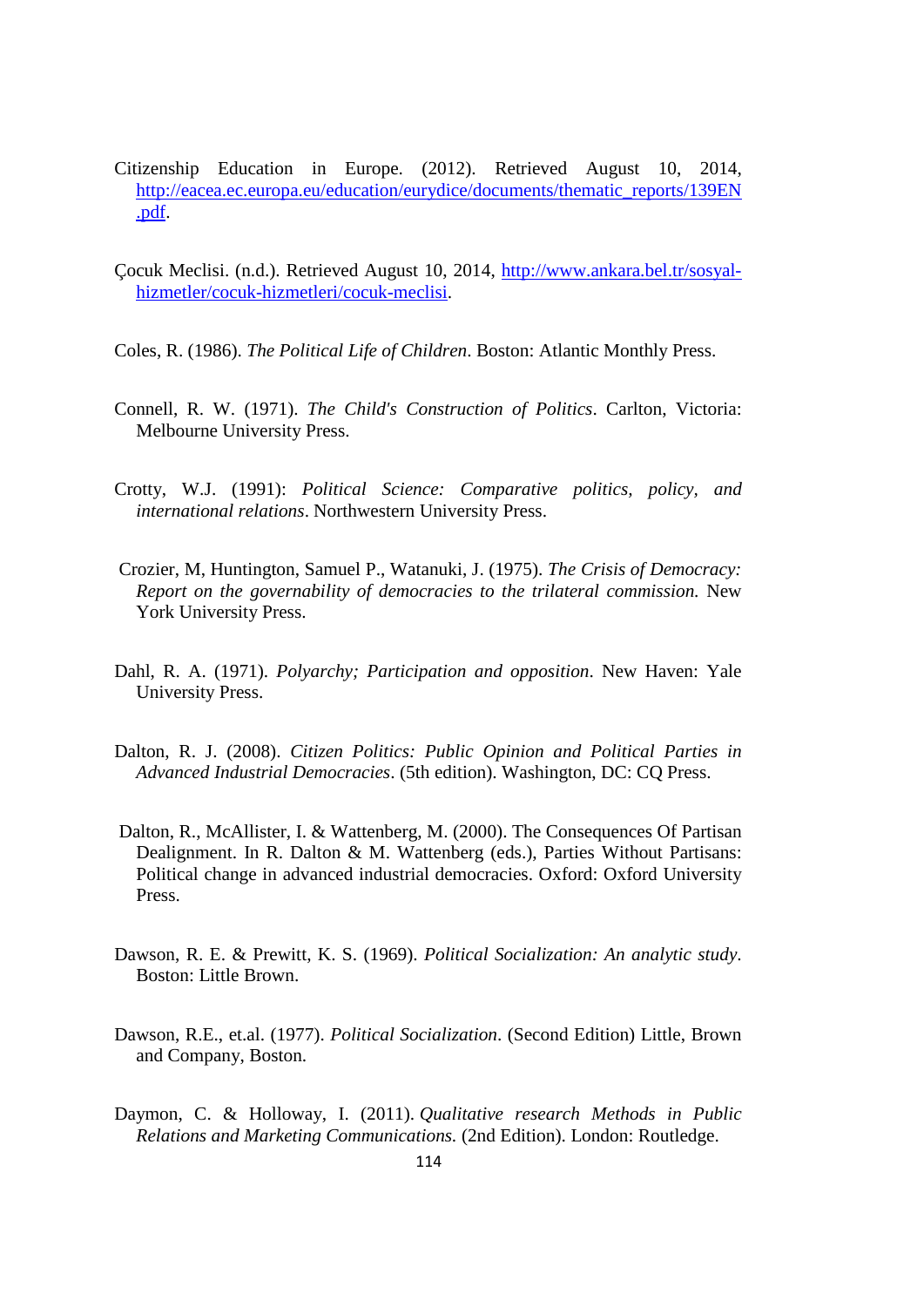- Delli, C. and Michael, X. (2000). Gen.com: Youth, Civic Engagement, and the New Information Environment. *Political Communication*, 17, pp. 341-349.
- Delli, C., Michael, X. and Keeter, S. (1996). *What Americans Know About Politics and Why It Matters*? New Haven: Yale University Press.
- DiCicco-Bloom B, Crabtree B. F. (2006). Making Sense of Qualitative Research: the qualitative research interview. *Medical Education* 40, 314–321.
- Diemer, M. A. (2012). Fostering Marginalized Youths' Political Participation: Longitudinal roles of parental political socialization and youth sociopolitical development. *American Journal of Community Psychology*, Epub ahead of print, doi: 10.1007/s10464-012-9495-9.
- Diuk, N. (2013). Youth as an Agent for Change: the next generation in Ukraine. *Demokratizatsiya: The Journal of Post-Soviet Democratization*, 21(2) pp. 179- 196
- Doak, J. and O'Mahony, D. (2011). In Search of Legitimacy: Restorative youth conferencing in Northern Ireland. *Legal Studies*, 31: 305–325. doi: 10.1111/j.1748-121X.2010.00190.x
- Easton, D and Dennis, D. (1965). The Child's Image of Government*. Annals of the American Academy of Political and Social Science 361:40-57*.
- Easton, D. & Hess, R. (1962). The child's political world. *Midwest Journal of Political Science*, 6, 229-246.
- Eckstein, H. (1988). A Culturalist Theory of Political Change. *American Political Science Review*, 82(3), pp. 789-804.
- Emmerson, D. K. (Ed.). (1968). *Students and Politics in Developing Natio*ns. London: Pall Mall.
- EYP in Turkey. (n.d.). Retrieved August 10, 2014, [http://www.eypturkey.org/en/about/eyp-in-turkey/.](http://www.eypturkey.org/en/about/eyp-in-turkey/)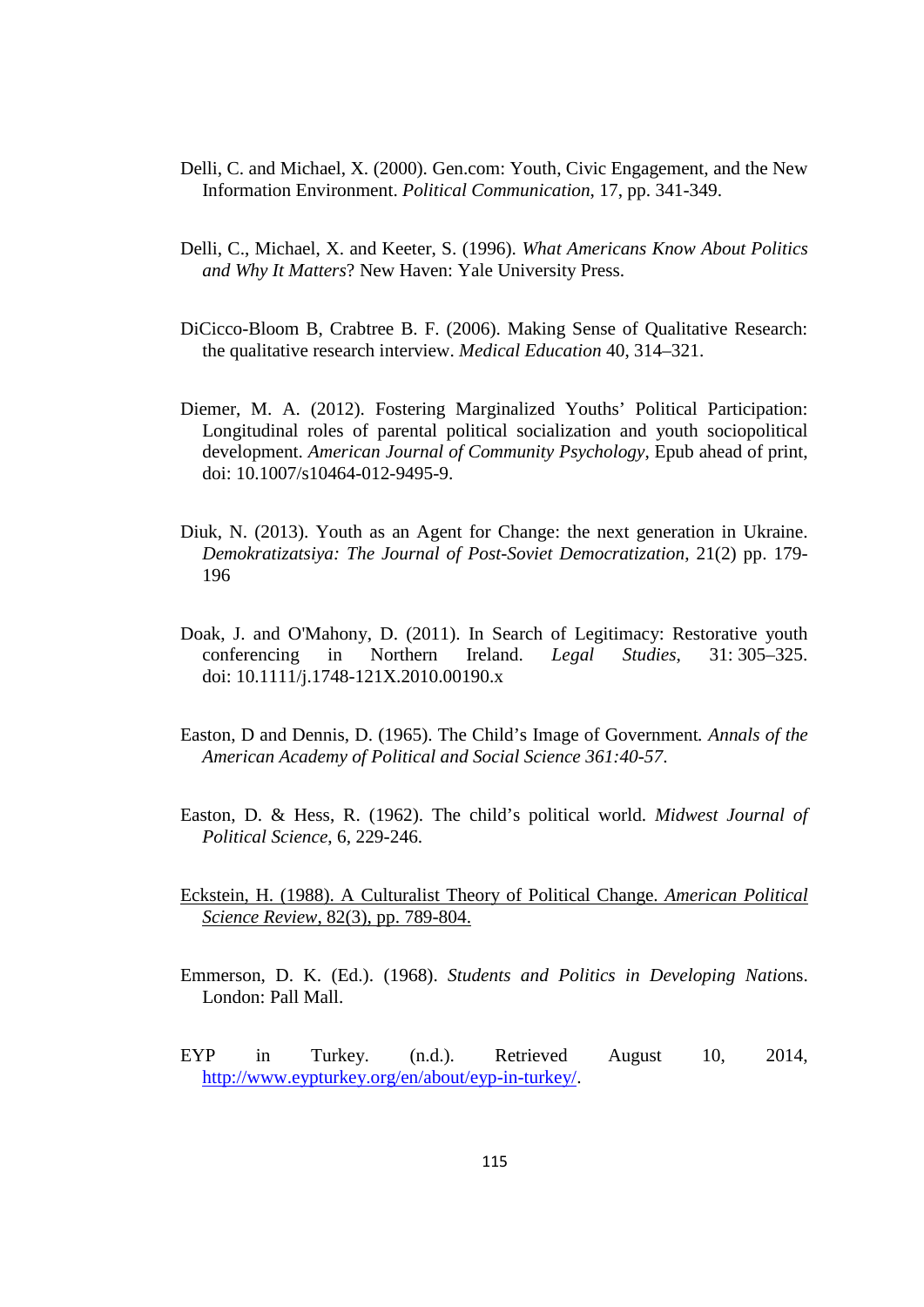- Fidel, R. (1984). The case study method: A case study. *Library and Information Science Research*, 6(3), 273-288.
- Flanagan, C. A. and Sherrod, L. R. (1998), Youth Political Development: An introduction. *Journal of Social Issues*, 54, pp. 447–456. doi: 10.1111/j.1540- 4560.1998.tb01229.x
- Forbig, J. (Ed.). (2005). *Revisiting Youth Political Participation: Challenges for research and democratic practice in Europe*. Stasbourg: Council of Europe.
- Foucault, M. (1979). *Discipline and Punish: The birth of the prison*. New York: Vintage Books.
- Foucault, M. (1980). *Power/Knowledge*. Brighton, UK: Harvester.
- Forum İstanbul Youth Platform (2007). "*Gençler 2023 Türkiyesi'ni düşünüyor mu?"* İstanbul: GfK Türkiye.
- Galston, W. A. (2001). Political Knowledge, Political Engagement and Civic Education. *Annual Review of Political Science*, 4, pp. 217-234.
- Gergen, K & Ullman, M. (1977). Socialization and Characterological Basis of Political Activism. In Renston, S (ed.). *Handbook of Political Socialization*, New York, Free Press, pp. 411-42.
- German, D. B. (2011). A History of the Classics of Political Socialization Research Theory in Western Civilization from Ancient Greece to the Twenty First Century. *Politics, Culture and Socialization*, 2(3), pp. 309-313.
- Giddens, A. (1991). *Modernity and Self - Identity: Self and society in the late modern age*, Cambridge: Polity Press.
- Gill, R. (2007). *Gender and the Media*. London: Polity.
- Glenn, N. D., & Grimes, M. (1968). Aging, Voting and Political Interest. *American Sociological Review*, 33(4), pp. 563-575.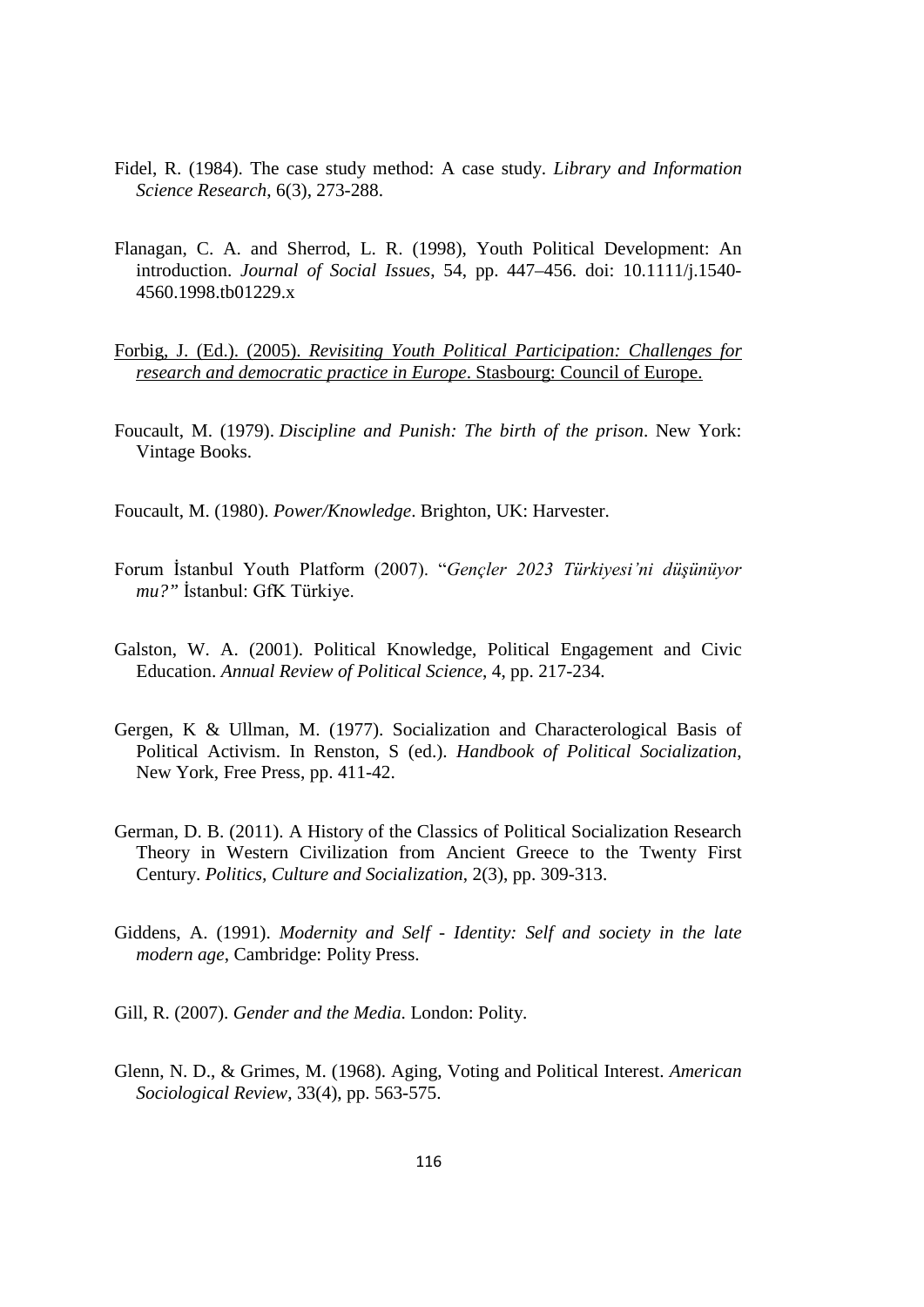Göle, N. (2013). Gezi – Anatomy of a Public Square Movement. *Insight Turkey*, 15(3), pp. 7-14.

Greenstein, F. I. (1965). *Children and Politics*. New Haven: Yale University Press.

- Greenstein, F. I. (1968). Political Socialization. In *International Encyclopedia of the Social Sciences*, D. L. Sills (ed.), pp.551-555. New York: Macmillan and Free Press.
- Harris, A. (2001). Dodging and waving: Young women countering the stories of youth and citizenship. *International Journal of Critical Psychology*, 4(2), 183– 199
- Hart, Roger A. (2013). Children's Participation: The Theory and Practice of Involving Young Citizens in Community Development and Environmental Care. Routledge, 11 Oct..
- Hartz, L. (1955). *The Liberal Tradition in America*. New York: Harcourt, Brace, and World.
- Haste, H. (1986). Kohlberg's Contribution to Political Psychology: A positive view. In S. Modgil & C. Modgil (Eds.). *Koglberg: Consensus and controversy*. Lewes, Englang: Falmer Press, pp. 337-362.
- Hatemi, Peter K., John R. Alford, John R. Hibbing, Nicholas G. Martin, and Lindon J. Eaves. (2009). Is There a 'Party' in Your Genes?. *Political Research Quarterly.* 62: 584-600.
- Henn, M., & Foard, N. (2012). Young People, Political Participation and Trust in Britain. *Parliamentary Affairs*, 65, 47–67.
- Hindess, Barry. (1996). *Discourses of Power: From Hobbes to Foucault*. Oxford: Blackwell Publishers Ltd
- Hirsch, H. (1971). *Poverty and Politicization: Political Socialization in an American Subculture.* New York: Free Press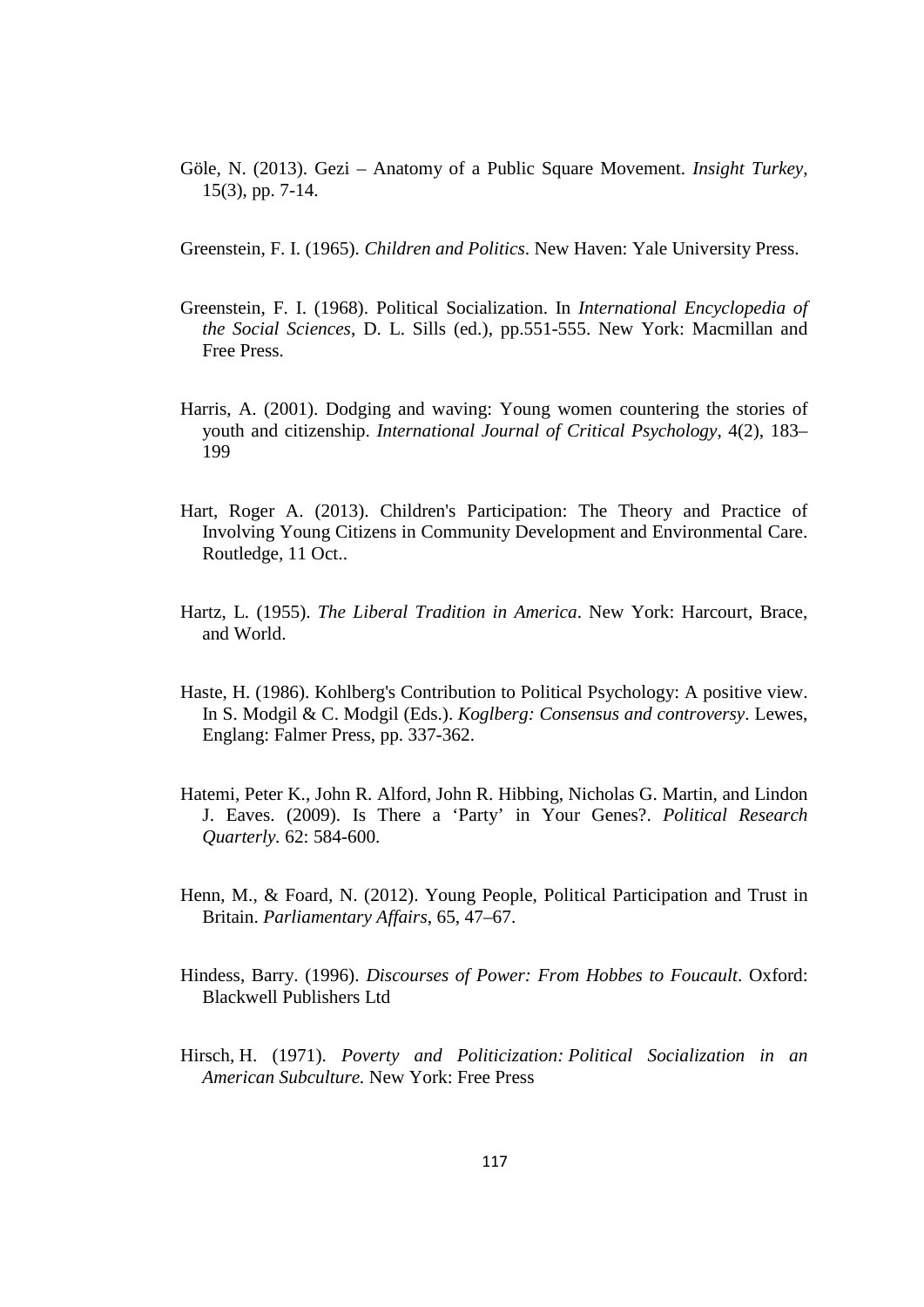- Holleque, M. (2011). *Rethinking the Stability Of Political Interest*. University of Wisconsin-Madison Retrieved August 10, 201[4http://users.polisci.wisc.edu/behavior/Papers/holleque\\_stability\\_04\\_08\\_11.](http://users.polisci.wisc.edu/behavior/Papers/holleque_stability_04_08_11.pdf) [pdf.](http://users.polisci.wisc.edu/behavior/Papers/holleque_stability_04_08_11.pdf)
- Hughes, F. P. (2009). *Children, Play, and Development.* (4th edition). Oaks, CA: SAGE Publications.
- Huntington, S. P. & Nelson, J. M. (1975). *No Easy Choice: Political participation in developing countries*. Cambridge, Mass: Harvard University Press.
- Hyman, H. (1959). *Political socialization*. Glencoe, IL: Free Press.
- Inglehart, R. (1977). *The Silent Revolution: Changing values and political styles among western publics*. Princeton University Press.
- Inglehart, R. (1990). *Culture Shift in Advanced Industrial Society*. Princeton, NJ: Princeton University Press.
- Inglehart, R. (1997) *Modernization and Post-modernization: Cultural, economic and political change in 43 societies*. Princeton, NJ: Princeton University Press.
- Inkeles, A. & Levinson, D. (1954). National Character: The study of modal personality and socio-cultural systems. In G. Lindzey (Ed.), *The Handbook Of Social Psychology* (Vol. 2, pp.977-1020). Cambridge, Mass.:Addison-Wesley.
- Ishiyama, J. T. (2011) Democracy and Democratization in Historical Perspective. In *Comparative Politics: Principles of Democracy and Democratization*, Wiley-Blackwell, Oxford, UK. doi: 10.1002/9781444397130.ch2
- Jarvis, S. E., Montoya, L., & Mulvoy, E. *The Political Participation of Working Youth and College Students*, Circle Working Paper (36), August 2005. Retrieved August 10, 2014 [http://www.civicyouth.org/PopUps/WorkingPapers/WP36Jarvis.pdf.](http://www.civicyouth.org/PopUps/WorkingPapers/WP36Jarvis.pdf)
- Jaynes, G. D. & Williams, R. N. (1989). *A Common Destiny: Blacks and American society*. Washington, DC: National Academy Press.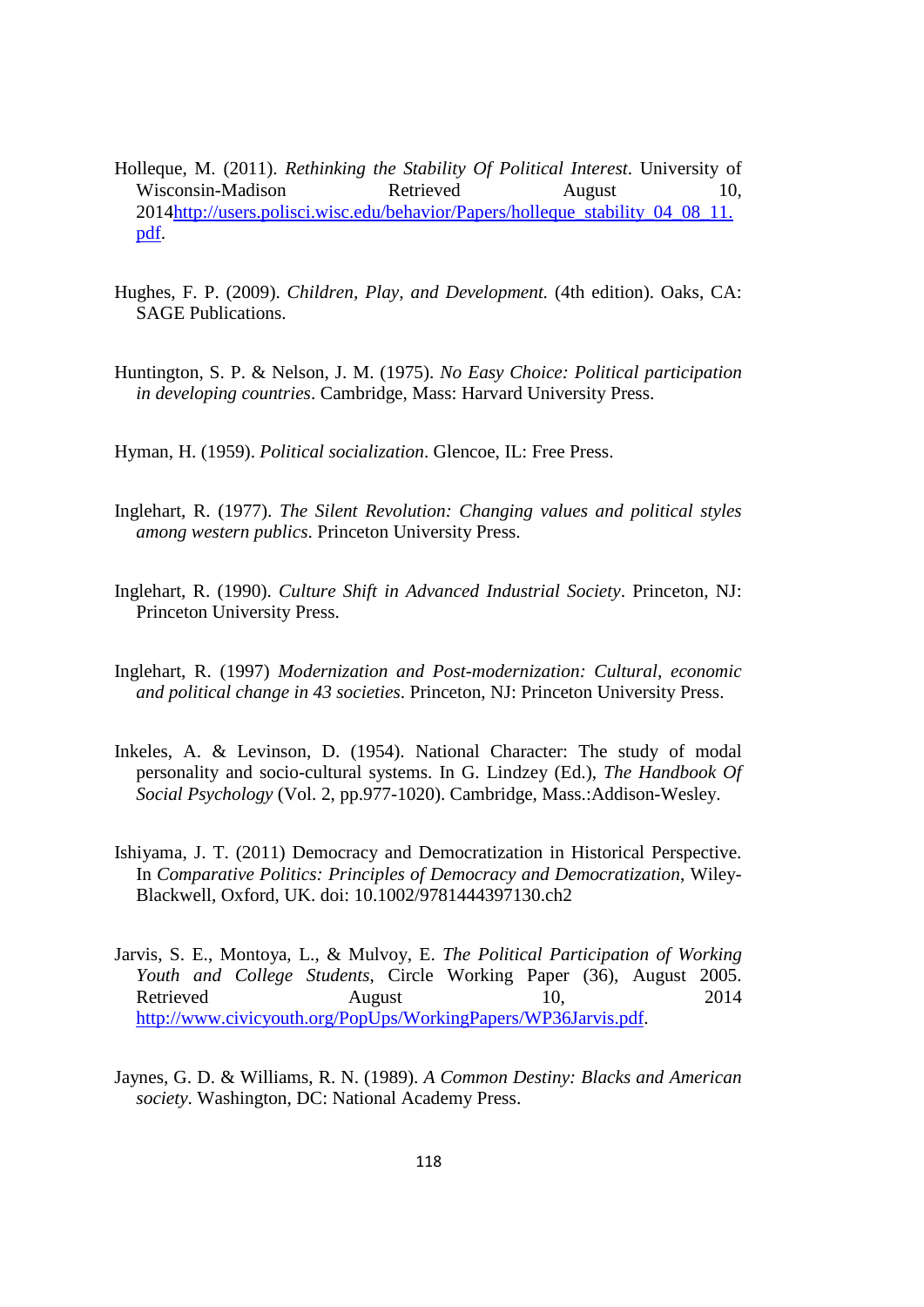- Jennings M.K. & Niemi R. G. (1981). *Generations and Politics: A Panel Study of Young Adults and their Parents.* Princeton, NJ: Princeton University Press.
- Jones, K. R., & Perkins, D. F. (2006). Youth and adult perceptions of their relationships within community-based youth programs. *Youth and Society*, 38, pp. 90-109.
- Kapferer, J. L. (1981). Socialization and the Symbolic Order of the School. *Anthropology & Education Quarterly*, 12: 258–274. doi: 10.1525/aeq.1981.12.4.05x1812r
- Karlberg, M. (2005). The Power of Discourse and The Discourse of Power: Pursuing peace through discourse intervention. *International Journal of Peace Studies*, 10(1), pp. 1-25.
- Nugent, K. J. (1994). The Development of Children's Relationships with Their Country. *Children's Environments*, 11(4), pp. 281-291.
- Kimberlee, R. (2002). Why Don't Young People Vote at General Elections?, *Journal of Youth Studies*, 5, 85–97.
- Kinder, Donald R., and David O. Sears. 1981. ''Prejudice and Politics: Symbolic racism versus racial threats to the good life.'' *Journal of Personality and Social Psychology* 40 (3): 414–31
- Kılıç, Kemal (2009) *Kentsel gençlik araştırması anketi bağlamında: gençlerin siyasal eğilimlerini etkileyen faktörler.* In: Boyraz, Cemil, (ed.) Gençler Tartışıyor: Siyasete Katılım, Sorunlar ve Çözüm Önerileri. Türkiye Sosyal Ekonomik Siyasal Araştırmalar Vakfı Yayınları. TÜSES (Türkiye Sosyal Ekonomik Siyasal Araştırmalar Vakfı), İstanbul, pp. 29-68.
- KONDA Araştırma ve Danışmanlık. (2014). "*Türkiye'de Gençlerin Katılımı".*  İstanbul: İstanbul Bilgi Üniversitesi Yayınları 457
- KONDA Araştırma ve Danışmanlık. (2010). "*Siyasette ve Toplumda Kutuplaşma".*İstanbul: İstanbul Bilgi Üniversitesi Yayınları 457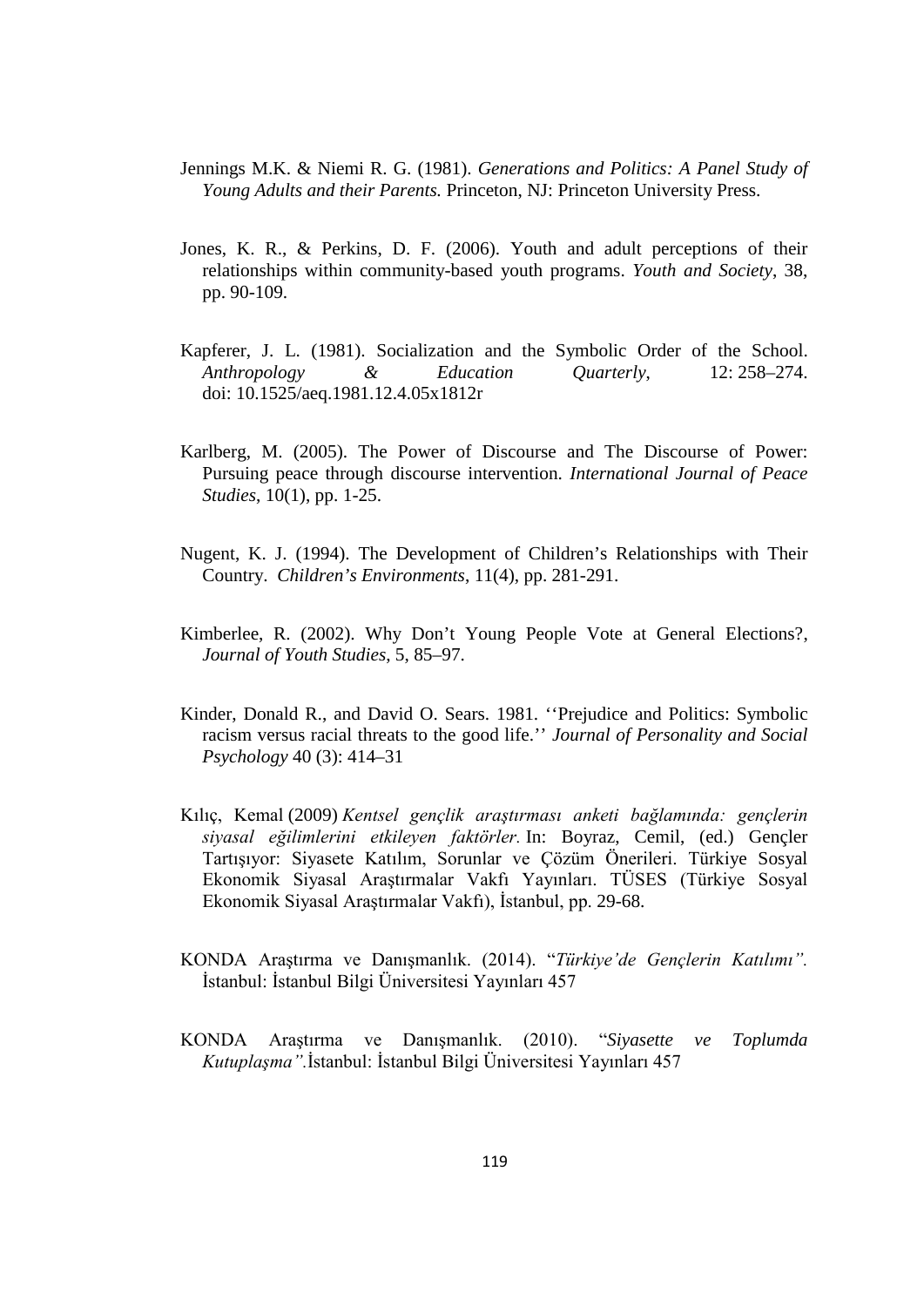- Koşar, Arif (2013)."Gezi Direnişi, sınıf ve toplumsal hareketler". *Özgürlük Dünyası Dergisi, Ağustos 2013.* Retrieved August 10, 2014 *[http://www.ozgurlukdunyasi.org/arsiv/312-sayi-244/1085-gezi-direnisi-sinif-ve](http://www.ozgurlukdunyasi.org/arsiv/312-sayi-244/1085-gezi-direnisi-sinif-ve-toplumsal-hareketler)[toplumsal-hareketler](http://www.ozgurlukdunyasi.org/arsiv/312-sayi-244/1085-gezi-direnisi-sinif-ve-toplumsal-hareketler)*
- Landes, Ronald G. (1973). *Socialization to Political Culture: A comparative study of English-Canadian and American schoolchildren*. Toronto, Ontario: Ph.D. Dissertation, Political Science Department, York University.
- Lane, R. E. (1959). *Political Life: Why and How People Get Involved in Politics*. New York: The Free Press.
- Langton, K. P. (1969). *Political* Socialization. Oxford: Oxford University Press.
- Langton, K. P., and Karns, D. A. (1969). Influence of Different Agencies in Political Socialization. In K.P. Langton (Ed.) *Political Socialization* (pp.140-60). New York: Oxford University Press.
- Lau, Richard. R., and Heldman, C. (2009). Self-Interest, Symbolic Attitudes, and Support for Public Policy: A multilevel analysis. *Political Psychology* 30 (4): 513–37.
- Lau, Richard. R., Brown, Thad A. and Sears, David O. (1978). Self Interest and Civilians' Attitudes toward the War in Vietnam. *Public Opinion Quarterly*, 42 (4): 464–83.
- Lavric`, M., Flere, S., Krajnc, M. T., Klanjs`ek, R., Musil, B., Naterer, A., Kirbis`, A., Divjak, M., & Lesˇek, P. (2010). *The Social Profile of Young People in Slovenia.* Slovenia: Aristej Publishing House.
- Lazarsfeld, P. F., Bernard B. & Hazel G. (1944). *The People's Choice: How the Voter Makes up His Mind in a Presidential Campaign.* (Second edition). New York: Columbia University Press.
- Lee, N., Shah, D. V. & McLeod, J. M. (2013). Processes of Political Socialization: A communication mediation approach to youth civic engagement. *Communication Research*, 40, 669-697. doi: 10.1177/0093650212436712.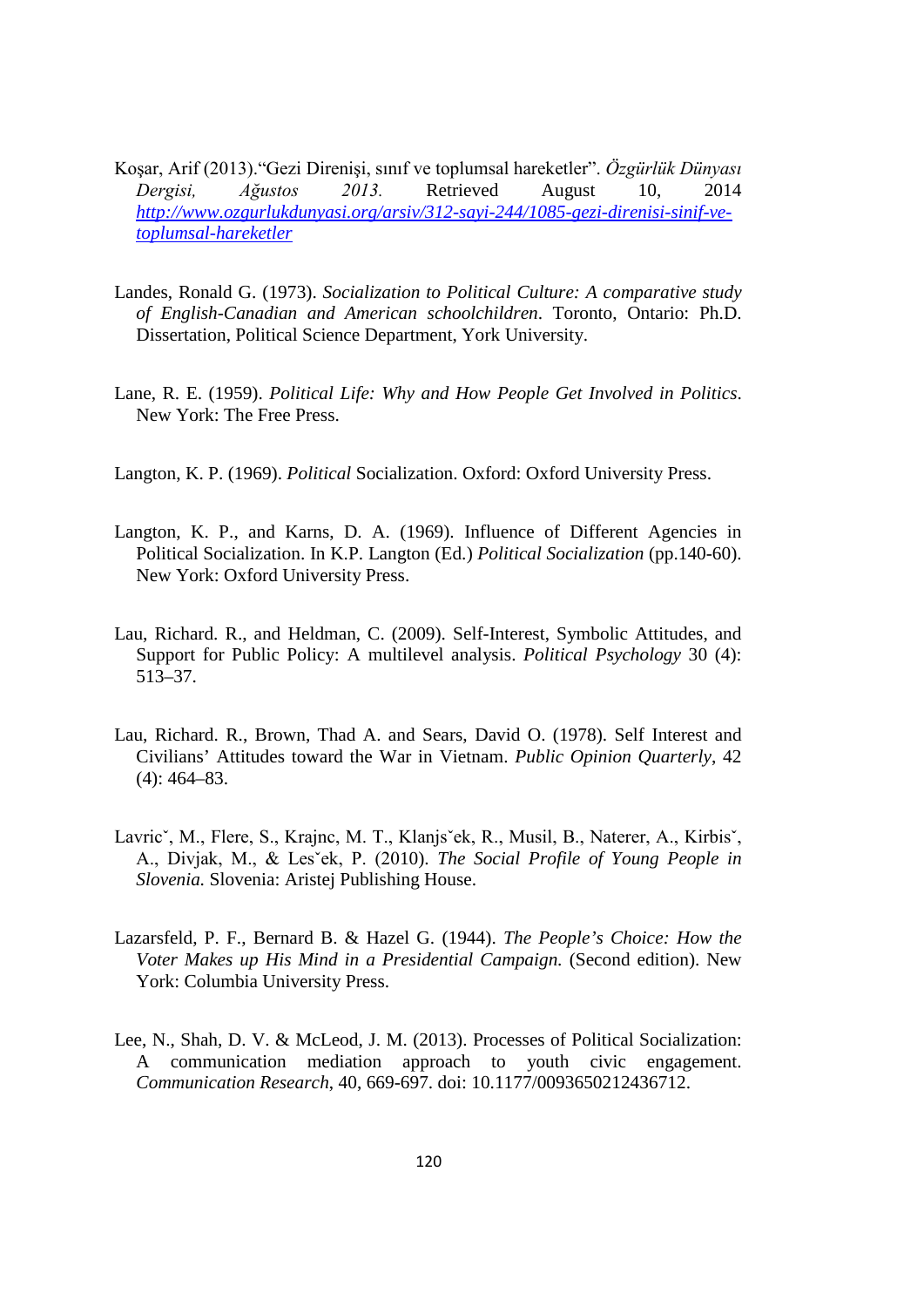Lipset, S. M. (1967). *The First New Nation*. New York: Anchor Books.

- Lipset, S. M. (1960). *Political Man: the social bases of politics*. Garden City, New York: Anchor Books.
- Macedo, S. et al. (2005). *Democracy at Risk: How political choices undermine citizen participation and what we can do about it*. Washington D. C.: Brookings Institution Press.
- Mackey, J. E. (2008). *Political Socialization: The political messages in televised news and the effect on young adults*. Published Master's Thesis, University of Kansas, Kansas.
- Magstadt, T. (2009). *Understanding Politics: Ideas Institutions and Issues*. Indepence, Kentucy: Wadsworth Publishing.
- Mannheim, K. (1952). The Problem of Generations. In Kecskemeti, P. (ed.). *Essays on the Sociology of Knowledge*, pp.276-322, New York: Oxford University Press.
- Marsh, A. (1990). *Political Action in Europe and the USA*. London: Macmillan.
- Marshall, C. & Rossman, G. B. (2011). *Designing Qualitative Research* (5th ed.). Thousand Oaks, CA: Sage.
- Marshall, T. H. (1950). *Citizenship and Social Class*. Cambridge: Cambridge University Press.
- McNamara, C. (1999). *General Guidelines for Conducting Interviews*. Retrieved January 10, 2014, from<http://managementhelp.org/evaluatn/intrview.htm>
- Meisel, J. (1975). *Working Papers on Canadian Politics*. Second enlarged edition. Montreal: McGill-Queen's University Press
- Meyer, J. W. & Rubinson, R. (1975). Education and Political Development. *Review of Research in Education*, 3, pp.134-162.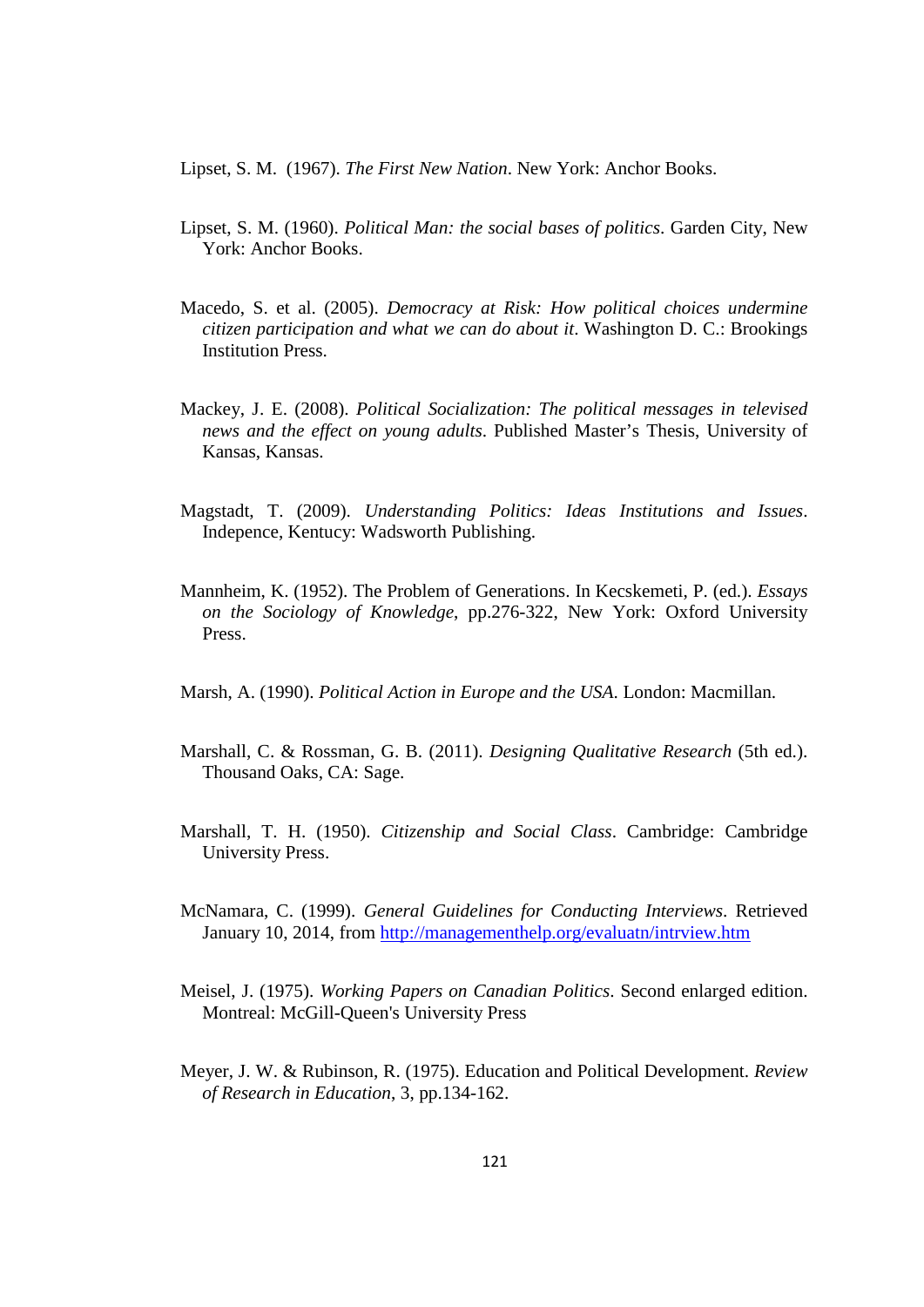- Milbrath, L. (1965). *Political Participation: How and Why Do People Get Involved in Politics?*, Chicago, Rand McNally College Publishing Company.
- Miller, E. F. (1971). David Easton's Political Theory. *Political Science Reviewer*. 1, pp. 184–235.
- Miller, J. M. & Wendy R. (2002). Identity-Based Feelings, Beliefs and Actions: How Being Influences Doing. in Paper prepared for the *Annual Scientific Meeting of the International Society of Political Psychology*. Berlin.
- Mishler, W. and Rose, R. (2007), Generation, Age, and Time: The Dynamics of Political Learning during Russia's Transformation. *American Journal of Political Science*, 51: 822–834. doi: 10.1111/j.1540-5907.2007.00283.x.
- Möller, J. E. (2013). *Growing into Citizenship: The differential role of the media in the political socialization of adolescents*. (Published thesis). University of Amsterdam Faculty of Social and Behavioural Sciences.
- Moore, S. W., Lare, J. & Wagner, K. A. (1985). *The Child's Political World: A long longitudinal perspective*. New York: Praeger.
- Munroe, T. (2002). *An introduction to Politics: Lectures for first-year students*. Canoe: Kingston.
- Mycock, A. and Tonge, J., 2012. The Party Politics of Youth Citizenship and Democratic Engagement*. Parliamentary Affairs*, 65(2), pp. 138-161.
- National Centre for Education Statistics. (2011). *Youth Indicators 2011*. Retrieved August 10, 2014, [http://nces.ed.gov/pubs2012/2012026/chapter1\\_1.asp](http://nces.ed.gov/pubs2012/2012026/chapter1_1.asp)
- Neyzi, L. (2001). Object or Subject? The Paradox of "Youth" in Turkey. *International Journal of Middle East Studies*, 33(3), pp. 411-432.
- Nie, N., Verba, S. & Kim, J. (1974). Political Participation and the Life Cycle. *Comparative Politics,* 6, pp. 319-340.
- Niemi, R. G. & Hepburn, M. A. (1995). The rebirth of political socialization. *Perspectives on Political Science*, 24(1), pp. 7-16.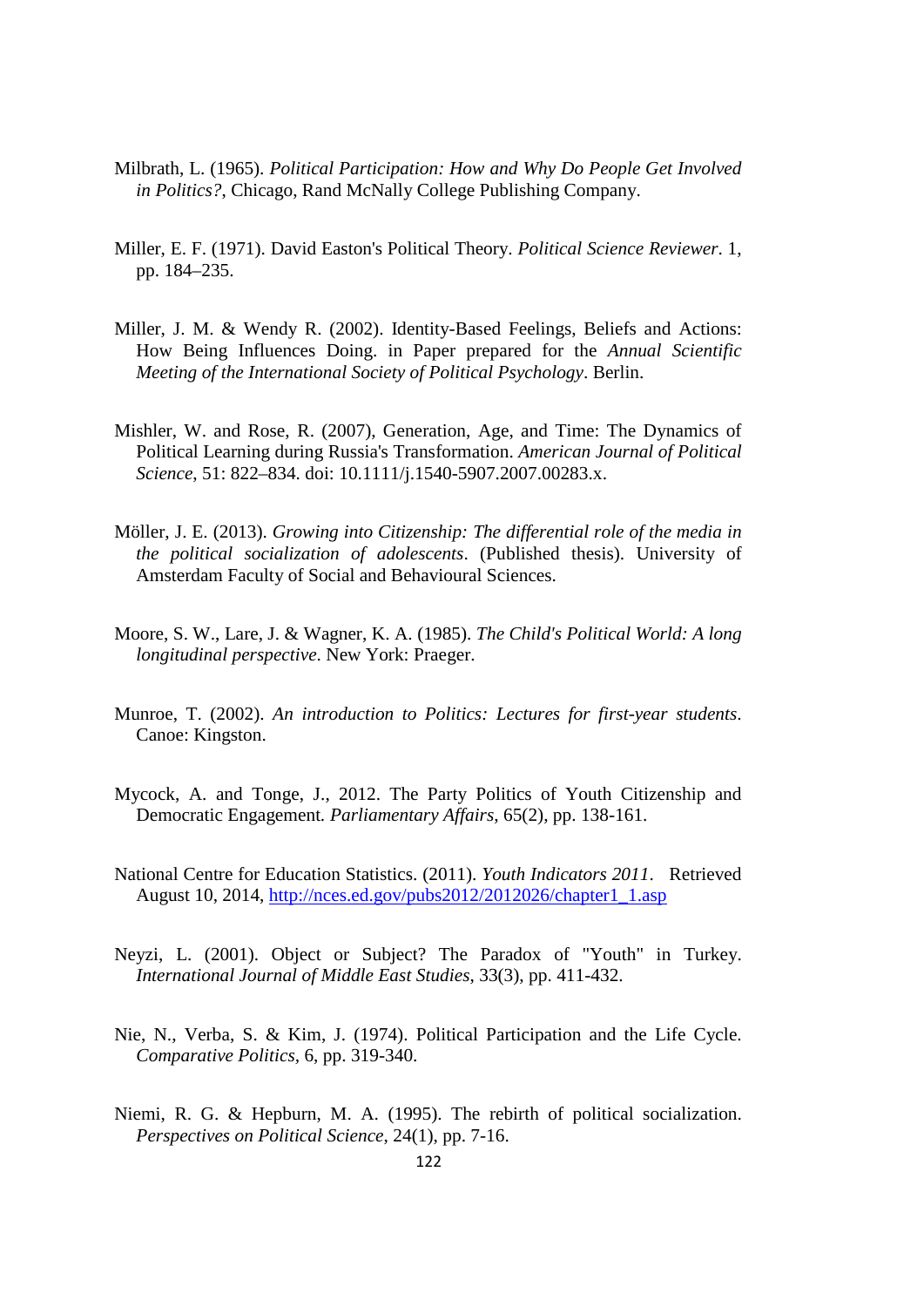- Niemi, R. G. & Hepburn, M. A. (1995). The Rebirth of Political Socialization. *Perspectives on Political Science*, 24(1), pp. 7-16
- Niemi, R. G. & Klingler, J. D. (2012). The Development of Political Attitudes and Behaviour Among Young Adults. *Australian Journal of Political Science*. 47(1), pp. 31-54
- Norris, P. (2003). Young People and Political Activism: From the Politics of Loyalties to the Politics of Choice?, Paper presented at the *Council of Europe Symposium Young people and democratic institutions: from disillusionment to participation.* Strasbourg, France, November.
- Norris, P., ed. (1999). *Critical Citizens: Global support for democratic governm*ent. Oxford: Oxford University Press.
- Nugent, J. Kevin. (1994). The Development of Children's Relationships with Their Country. *Children's Environments* 11(4): 26-41.
- Olesen, V. & Whitaker, E. (1968). *The silent dialogue*. San Francisco: Jossey-Bass
- Öntaş Cankurtaran, O., Buz, S. & Hatiboğlu, B. (2013). Youth and political participation: case in Turkey. *European Journal of Social Work*, 16(2), pp. 249- 262.
- Opp, K. D., Burow-Auffarth, K., & Heinrichs, U. (1981). Conditions for Conventional and Unconventional Political Participation: An empirical test of economic and sociological hypotheses. *European Journal of Political Research*, 9, 147–68.
- Özdemir, C. (2010). *Economic, Social and Political Participation of the Youth in Urban South-Eastern Anatolia*. Published thesis, Middle East Technical University, Ankara.
- Özer, Y. E. (2011). Gençlerin Toplumsal Yaşama Katılımı ve Yerel Yönetimlerin Rolü. *Dokuz Eylül Üniversitesi İktisadi ve İdari Bilimler Fakültesi Dergisi*, 26(1), pp. 43-65.

Parenti, M. (1977). *Democracy for the Few*. New York, N.Y.: St. Martin's Press.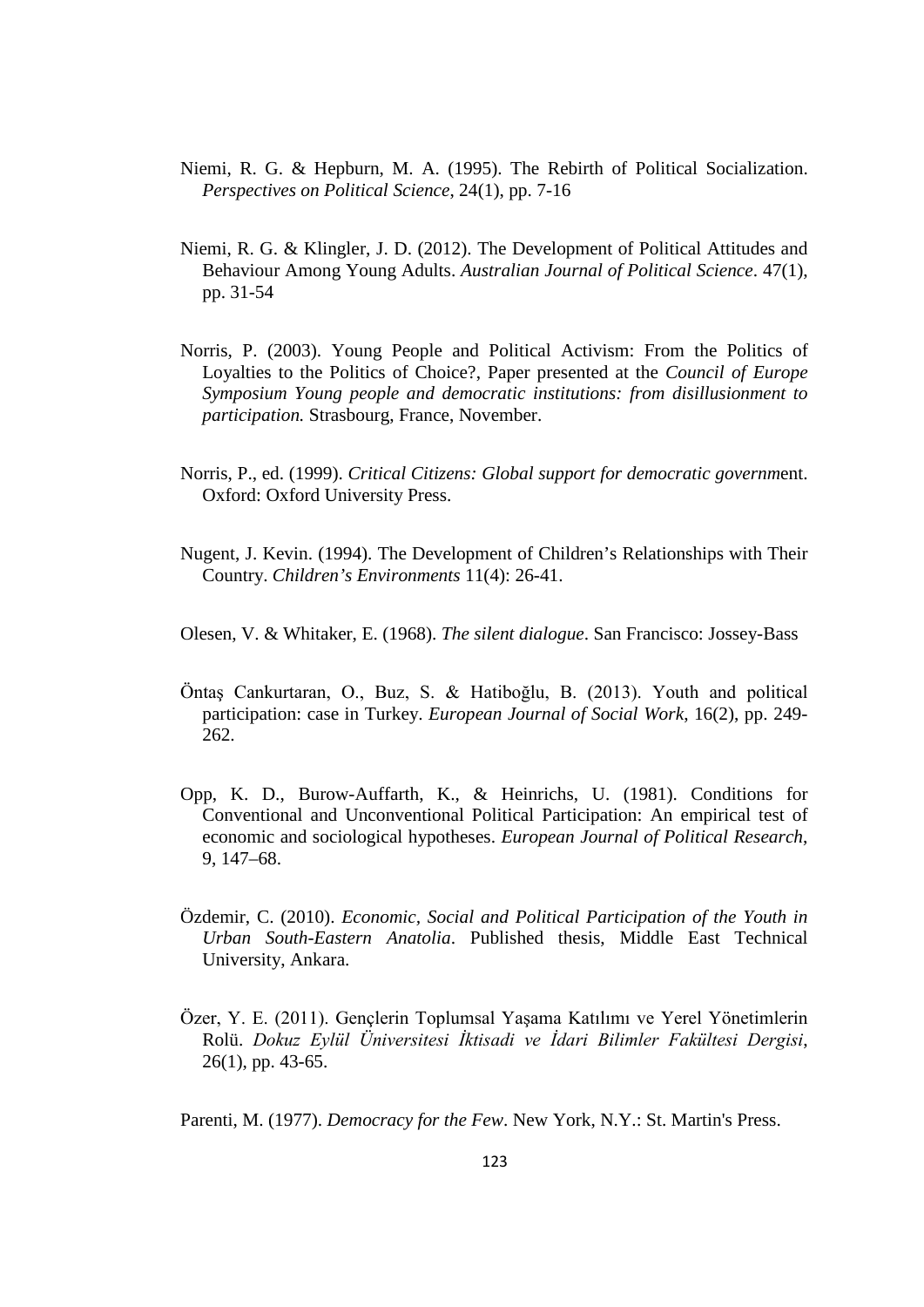- Park, A. (1995). Teenagers and Their Politics. In Jowell, R., Curtice, J., Park, A., Brook, L. and Ahrendt, D. (eds.), *British Social Attitudes*: *the 12th Report*.
- Park, A. (1999). Young People and Political Apathy. In Jowell, R., Curtice, J., Park, A., Thomson, K., and Jarvis, L. (eds.), *British Social Attitudes: the 16th Report*, Ashgate: Aldershot.
- Pateman, C. (1970). *Participation and Democratic Theory*. Melbourne: Cambridge University Press.
- Patterson, J. M. (2002), Understanding Family Resilience. *Journal of Clinical Psychology*, 58: pp. 233-246. doi: 10.1002/jclp.10019.
- Patterson, T. E. (2002), *The Vanishing Voter: Why are the voting booths so empty?*. Nat Civic Rev, 91: 367–377. doi: 10.1002/ncr.91407
- Patton, M. J. (2013). Generation Y in Gezi Park. *Middle East Report* no. 268 (Fall 2013): pp.30-37.
- Patton, M.Q. (2002). *Qualitative research and evaluation methods.* (3rd edition). Thousand Oaks, CA: Sage Publications, pp. 452-477.
- Pirie, M. and Worcester, R.M. (1998). *The Millennial Generation*. London: Adam Smith Institute.
- Presthus, Robert. (1973). *Elite Accommodation in Canadian Politics*. Toronto: Macmillan of Canada
- PrinctetonOne. (2008). *Understanding Generation Y: What You Need to Know about the Millennials.*  <http://www.princetonone.com/news/PrincetonOne%20White%20Paper2.pdf>
- Prior, M. (2009). Why Are Some People More Interest in Politics than Others?. Paper presented at the 67th *Annual Meeting of the Midwest Political Science Association*, Chicago, IL.
- Reinharz, S. (1979). *On Becoming a Social Scientist*. San Fransico: CA,Jossey-Bass.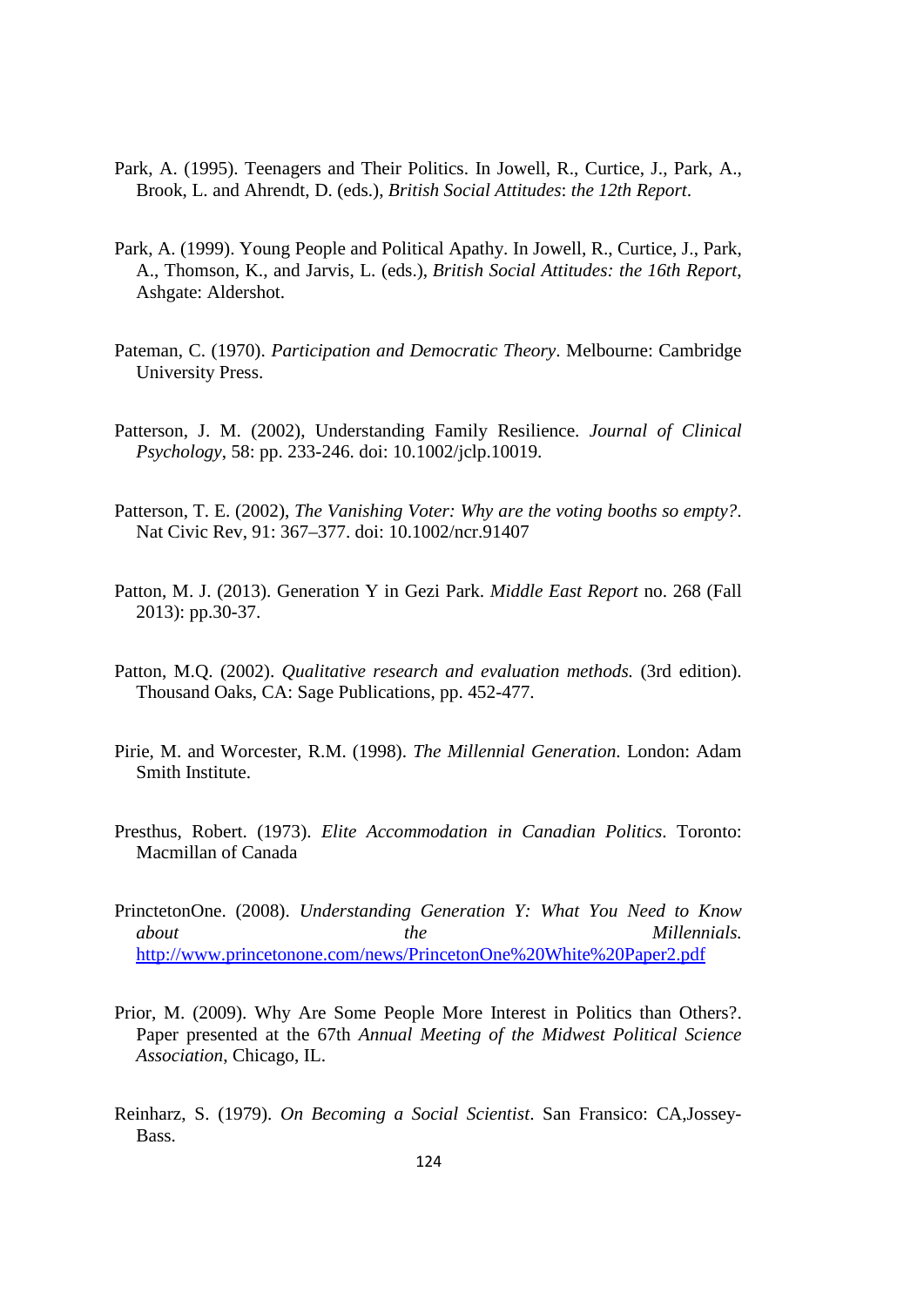- Richardson, A. (1990). *Talking about Commitment.The Views of Young People on Citizenship and Volunteering.* London: Social and Community Planning Research.
- Riley, C. E., Griffin, C., & Morey, Y. (2010). The Case for 'Everyday Politics': Evaluating neo-tribal theory as a way to understand alternative forms of political participation, using electronic dance music culture as an example. *Sociology*, 44(2), 345–363.
- Roots, J. (1999). *The Politics Of Visual Language: Deafness, language choice, and political socialization*. Imprint: McGill-Queen's University Press.
- Rosema, M. (2007). Low Turnout: Threat to Democracy or Blessing in Disguise? Consequences of Citizens' Varying Tendencies to Vote. *Electoral Studies*, 26(3), pp. 612-623
- Rudolph, T. J., Gangl, A. & Stevens, D. (2000), The Effects of Efficacy and Emotions on Campaign Involvement. *Journal of Politics*, 62: pp. 1189-1197. doi: 10.1111/0022-3816.00053.
- Sarason, S. B., & Doris, J. (1979). *Educational Handicap, Public Policy and Social History: A broadened perspective on mental retardation*. New York: Free Press.
- Schaefer, R.I. (2010). *Sociology.* (Twelfth edition). New York: McGraw-Hill International
- Schwarzer, S. and Zeglovits, E. (2013). The Role of Schools in Preparing 16- and 17-year-old Austrian First-Time Voters for the Election. In S. Abendschön (ed.) *Growing into Politics: Contexts and Timing of Political Socialisation*. ECPR Press, pp73-90.
- Sears, D.O., Lau, Richard R., Tyler, T. R, and Allen, H.M. (1980). Self-Interest vs. Symbolic Politics in Policy Attitudes and Presidential Voting. *American Political Science Review,* 74 (3): 670–84
- Settle, Jaime E., Christopher T. Dawes, and James H. Fowler. 2009. The Heritability of Partisan Attachment. *Political Research Quarterly*. 62: 601-613.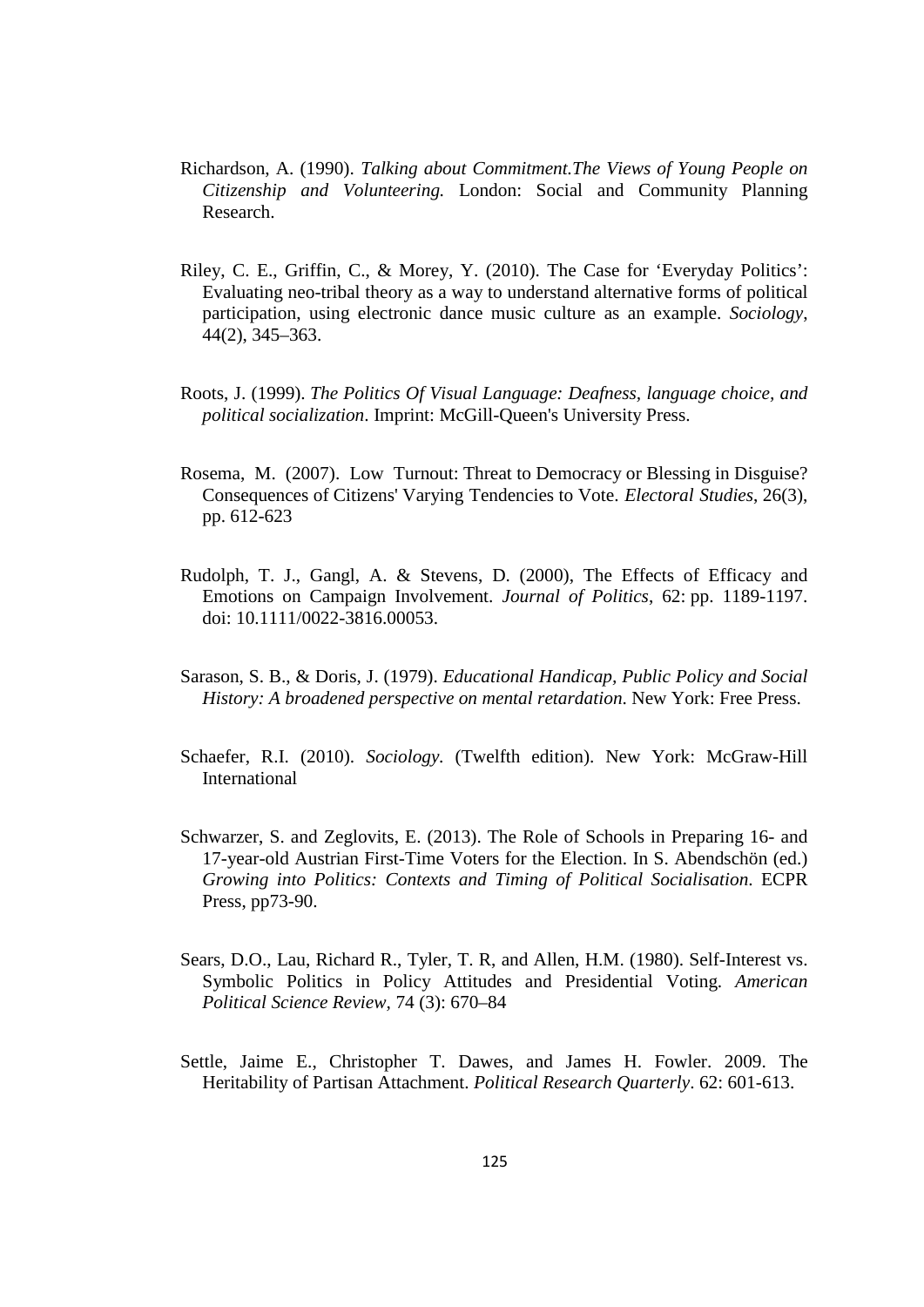- Shani, Danielle. (2007). *Developing Interest in Politics: The Effect of Early Life Socialization*. Paper from the Annual Meeting of the American Political Science Association, at Chicago, IL.
- Sharan, B. M. (1998). Qualitative Research and Case Study Applications in Education: Revised and Expanded from Case Study Research in Education. San Francisco: Jossey-Bass Publishers.
- Shephard, M. &Patrikios, S. (2013). Making Democracy Work by Early Formal Engagement?: A comparative exploration of Youth Parliaments in the EU. *Parliamentary Affairs*, 66(4), pp. 752-771.
- Sloam, J. (2012). Rejuvenating Democracy?' Young People and the 'Big Society' Project. *Parliamentary Affairs*, 65(1), pp. 90-114.
- Smidt, C. (1982). Civil Religious Orientations and Children's Perceptions of Political Authority. *Political Behavior*, 4(2), pp. 147-162.
- Taft, J. K. and Gordon, H. R. (2009-08-08). Youth Civic Engagement and Constrained Democracy. Paper presented at the *Annual Meeting of the American Sociological Association Annual Meeting,* Hilton San Francisco*,* San Francisco, CA Online 2014-07- 05 from [http://citation.allacademic.com/meta/p307674\\_index.html](http://citation.allacademic.com/meta/p307674_index.html)
- 
- The Ministry of Youth and Sports of Turkish Republic. (August 2012). *The National Youth and Sports Policy Document.* Retrieved August 10, 2014, [http://www.gsb.gov.tr/content/files/TheNationalYouthandSportsPolicyDocumen](http://www.gsb.gov.tr/content/files/TheNationalYouthandSportsPolicyDocument.pdf) [t.pdf](http://www.gsb.gov.tr/content/files/TheNationalYouthandSportsPolicyDocument.pdf)
- Thomson, R., Holland, J., McGrellis, S., Bell, R., Henderson, S., and Sharpe, S. (2004). Inventing Adulthoods: A biographical approach to understanding youth citizenship. *The Sociological Review*, 52(2), pp. 218-239.
- Torney-Purta, J., Lehmann, R., Oswald, H., & Schulz, W. (2001). *Citizenship and Education in Twenty-Eight Countries: Civic knowledge and engagement at age fourteen*. Amsterdam: IEA.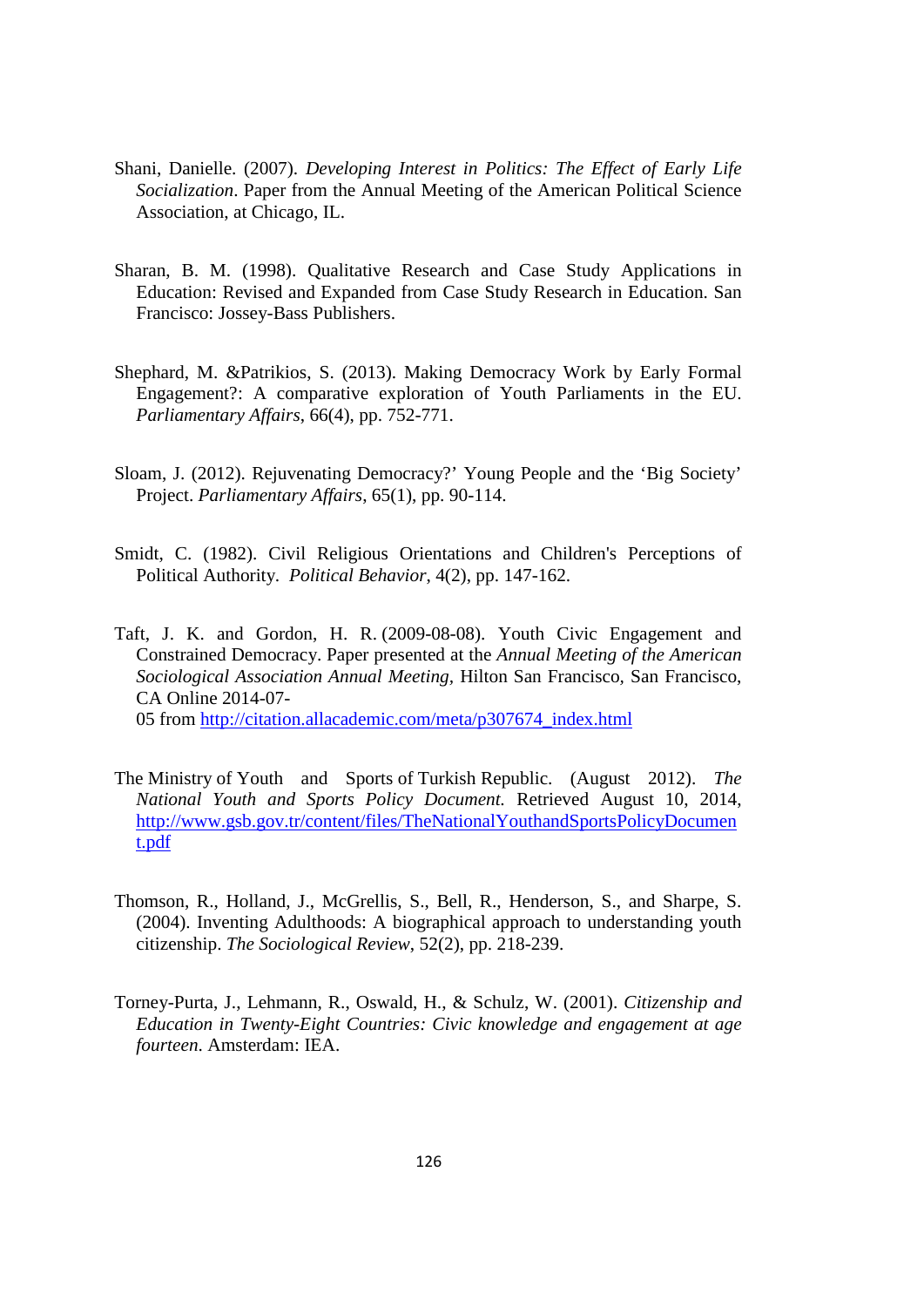- Torney-Purta, J., Schwille, J., and Amadeo, J. (1999) *Civic Education across Countries: Twenty-four national case studies from the IEA Civic Education Project.* Amsterdam: IEA.
- Toylor-Powell, E. (1998). *Questionaire Design: Asking questions with a purpose. University of Wisconsin-Extensions*. Retrieved August 10, 2014, [http://learningstore.uwex.edu/assets/pdfs/g3658-2.pdf.](http://learningstore.uwex.edu/assets/pdfs/g3658-2.pdf)
- TÜİK. (2013). *İstatistiklerle Gençlik*. Ankara: TÜİK.
- Twenge, J.M. (2013). The Evidence for Generation Me and Against Generation We. *Emerging Adulthood, 1(1),* 11-16.
- Tyler, T. (2011). *Why People Obey the Law*. (2nd edition). Princeton, NJ: Princeton University Press.
- Uhlaner, C. J. (2001). Political Participation. In N. J. Smelser & P. B. Baltes (Eds.), *International Encyclopedia Of The Social Behavioural Sciences*. Amsterdam: Elsevier.
- United Nations Development Programme. (January 2013). *Enhancing Youth Political Participation throughout the Electoral Cycle*. Retrieved August 10, 2014, [http://www.undp.org/content/dam/undp/library/Democratic%20Governance/Elec](http://www.undp.org/content/dam/undp/library/Democratic%20Governance/Electoral%20Systems%20and%20Processes/ENG_UN-Youth_Guide-LR.pdf) [toral%20Systems%20and%20Processes/ENG\\_UN-Youth\\_Guide-LR.pdf](http://www.undp.org/content/dam/undp/library/Democratic%20Governance/Electoral%20Systems%20and%20Processes/ENG_UN-Youth_Guide-LR.pdf)
- ÜSTE, Rabia Bahar (2007). "Siyaset Bilimi ve Üniversite Gençliği". *Süleyman Demirel Üniversitesi Sosyal Bilimler Dergisi*, (16):201-220.
- Verba, S. & Nie, N. (1972). *Participation in America: Political democracy and social equality*. New York: Harper and Row.
- Verba, S. (1964). The Comparative Study of Political Socialization. Paper presented at the *American Political Science Association*, Chicago.
- Verba, S., Schlozman, K. L., & Brady, H. (1995). *Voice and Equality: Civic voluntarism in American politics*. Cambridge, Mass.: Cambridge University Press.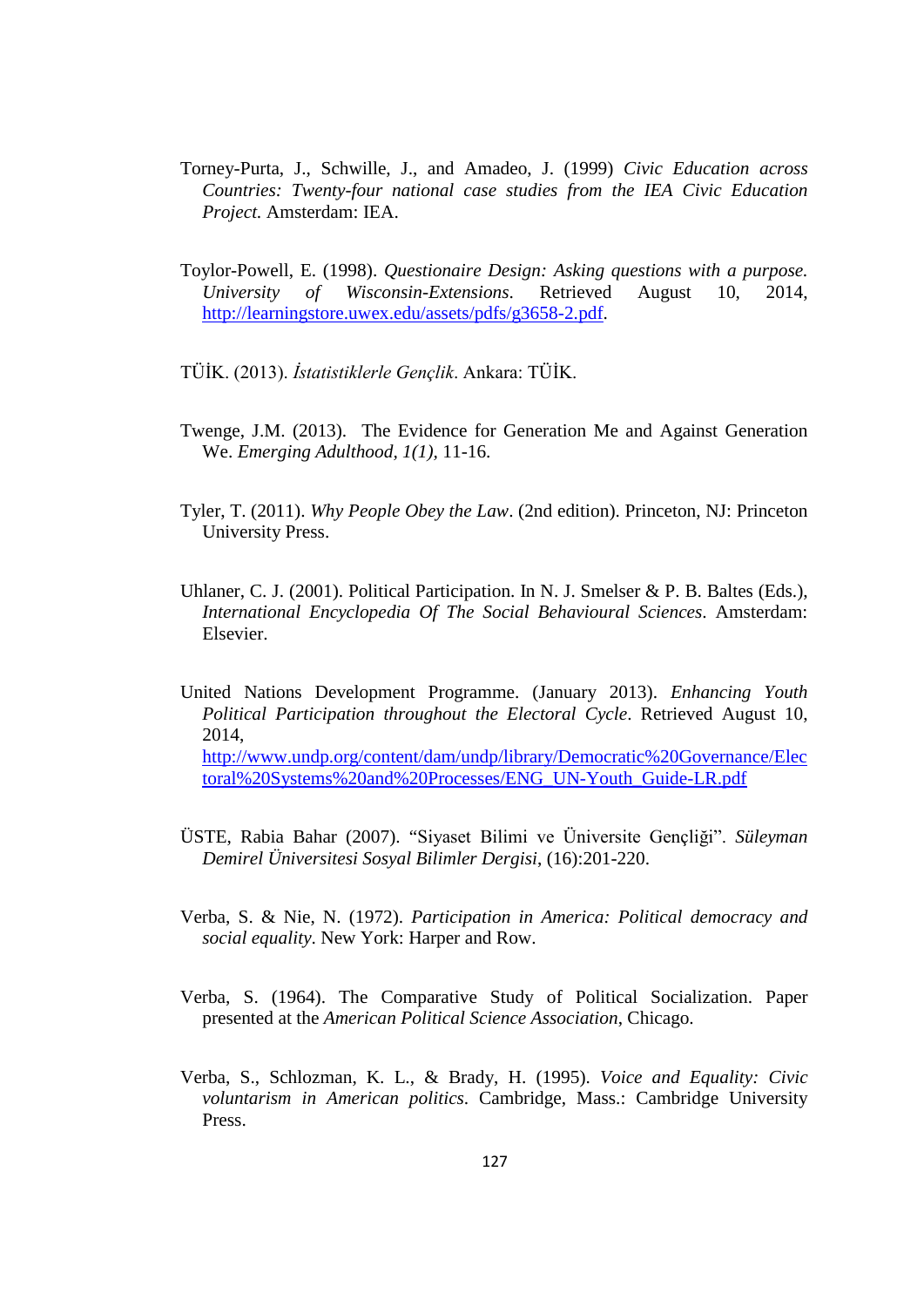- Wallance, C. & Kovatcheva, S. (1998). *Youth in Society: The construction and deconstruction of youth in East and West Europe*. London: Macmillan.
- Wartenberg, T. (1990). *The Forms of Power: From Domination to Transformation.* Philadelphia: Temple University Press.
- Wattenberg, Martin P. (2008) *Is Voting for Young People? : With a postscript on citizen engagement*. New York: Pearson Longman.
- White, C., Bruce, S. & Ritchie, J. (2000). *Young People's Politics: Political Interest and Engagement Amongst 14-24 Year Olds*. York: Joseph Rowntree Foundation.
- Wiese, C. E. (2012). *An Exploration of the Voting Behaviour of South African University Youth: A study of a select group of university students*. Published thesis, Univerist of Pretoria, Hatfield.
- Wilkinson, H. & Mulgan, G. (1995). *Freedom's children*. Demos Paper No.17. London: Demos.
- Wolfinger, R. E., & Rosenstone, S. J. (1980). *Who Votes?* New Haven, CT: Yale University Press.
- Wrong, Dennis H. (1997). *Power: Its Forms, Bases, and Uses.* New Brunswick: Transaction Publishers.
- Yaman,Ö.M. (2013). Türkiye'de Gençlik Sosyolojisi Çalişmalarina Dair Bibliyografik Bir Değerlendirme. *Alternatif Politika*, Cilt 5, Sayı 2, 114-138, Eylül 2013
- Yentürk, N., Kurtaran, Y., Uran, Ş., Yurttagüler, L., Akyüz, A., Nemutlu, G. İstanbul Gençliği: *STK Üyeliği bir Fark Yaratıyor mu?* Gençlik Çalışmaları Birimi Araştırma Raporu No 1 - Şubat 2006. Retrieved 10 August, 2014. <http://genclik.bilgi.edu.tr/docs/istanbulstkuyeligigenclik.pdf>
- Youniss, J., Bales, S., Christmas-Best, V., Diversi, M., McLaughlin, M. and Silbereisen, R. (2002). Youth Civic Engagement in the Twenty-First Century. *Journal of Research on Adolescence*, 12: 121–148. doi: 10.1111/1532- 7795.00027.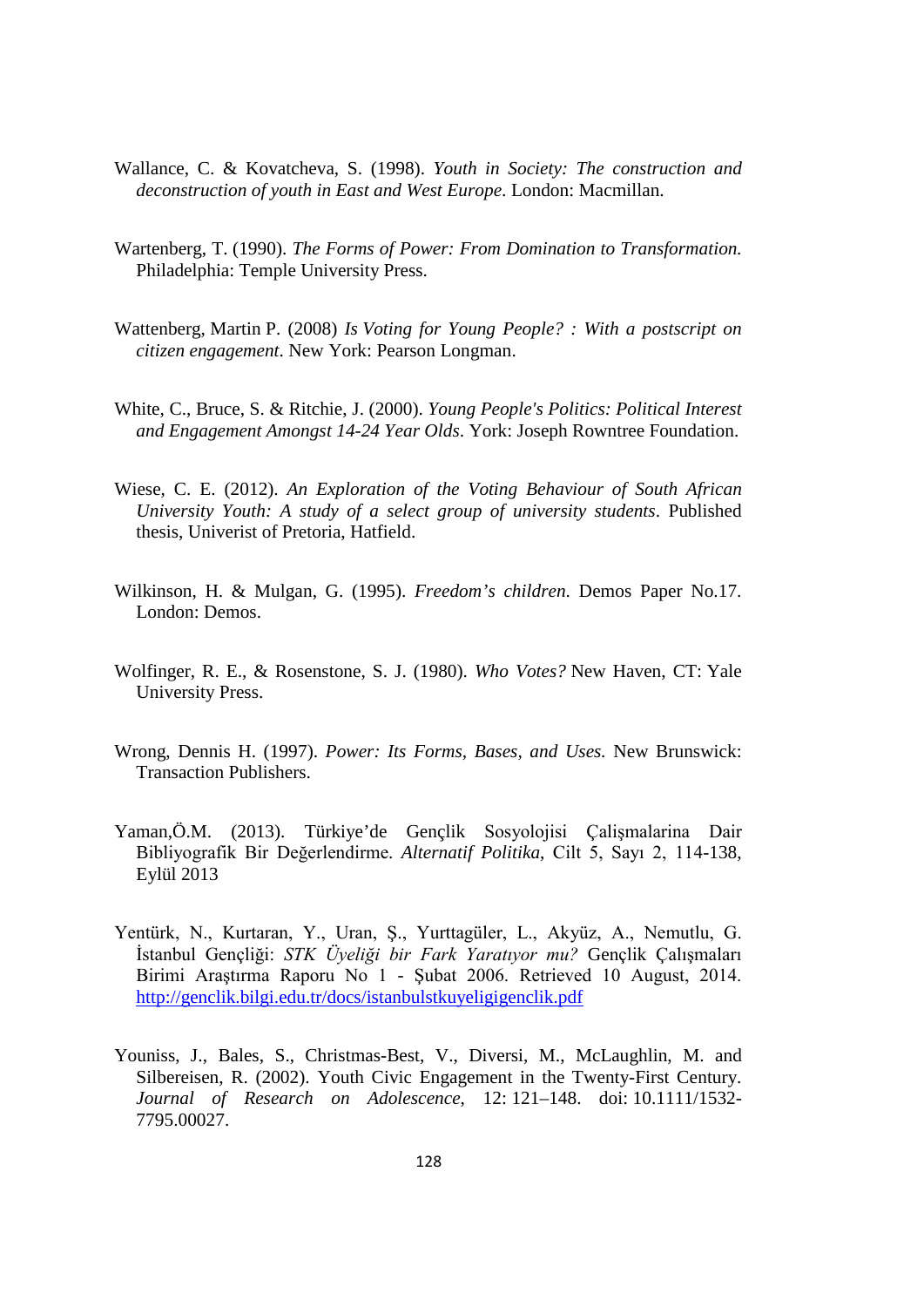Zeichner, K. & Gore, J. (1990). Teacher Socialization, in Houston, W.R (Ed.). *Handbook of Researching Teacher Education*, London: Macmillan, pp. 329-348.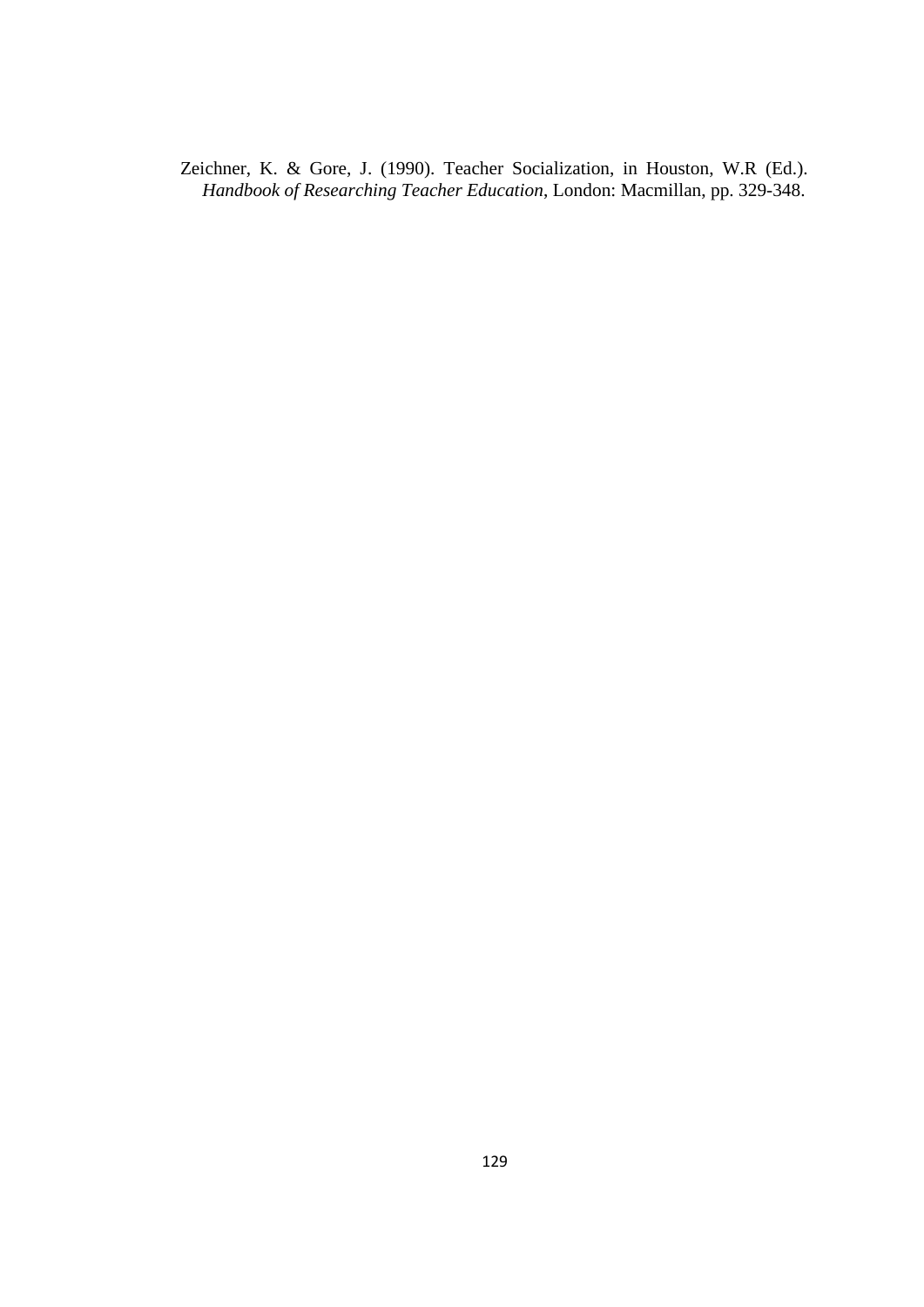# **APPENDICES**

### **Appendix A: Data Collection Instruments**

## **1. Information Form**

Gender:

Socioeconomic:

Age:

## **2. Questionnaire**

## **Political Interest**

- 1. Are you interested in politics?
- 2. Do you follow political incidents and events via newspapers, internet, television, social media or books'?
- 3. Do you talk or discus about these incidents and events with friends and family?
- 4. Is there a political party you feel engaged?
- 5. Is there a politician you appreciate?
- 6. Interview Questions

## **Political Perception**

- 1. What comes to your mind when you hear the word politics?
- 2. What comes to your mind when you hear the word politician?
- 3. Can you select the 10 adjectives to define politicians from the adjective check-list?
- 4. What do you think about whether politicians keep their promises or not?
- 5. What do you think about whether politicians make mistakes or not?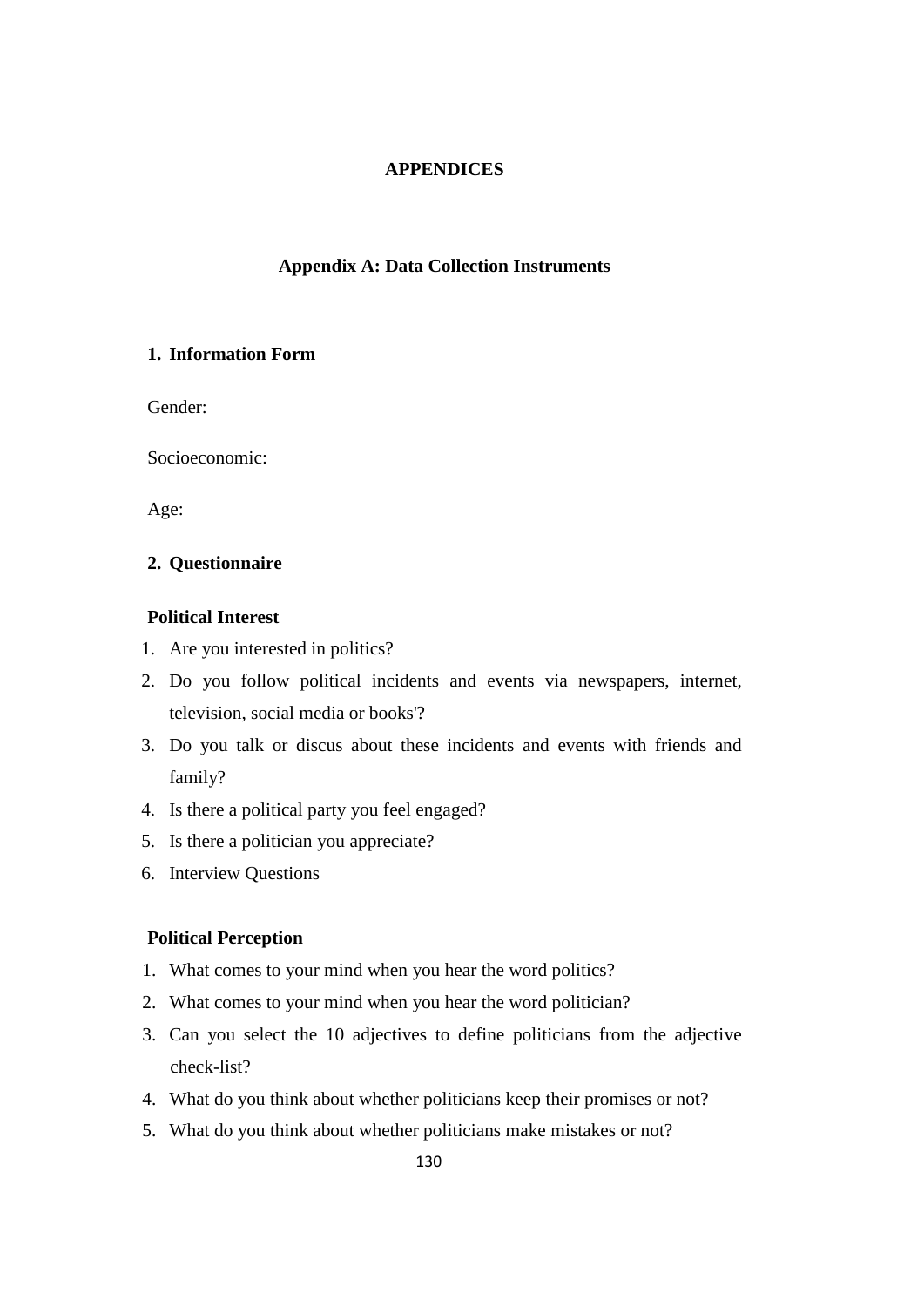- 6. What do you think about whether politicians take opinions of whom they represent into consideration?
- 7. Do you think politicians change before and after the elections?
- 8. How do you think is the qualification of public services provided by the politicians?
- 9. Why do you think people become politicians?
- 10. In your opinion how should politics be like?
- 11. In your opinion how should politicians be like?

#### **Impact of Politics**

- 1. Do you think political decisions affect your life? If so how?
- 2. Do you think political decisions affect your family's life?
- 3. Do you think political decisions affect society?
- 4. In which way you would like politics to affect your life, your family and society?

#### **Political Participation**

- 1. What does political participation mean to you?
- 2. Why do you think political participation is important?
- 3. Would you encourage the people around you to participate in politics?
- 4. Do you think political participation makes a difference in your life, family or society?
- 5. Do you think there is a difference between those who participate in politics and those who don't?
- 6. Are you eager to vote? Do you think it is important?
- 7. Do you think there is a relation between participating in class management as a class presidents and participating in government as politicians?
- 8. Have you ever take part in class management?
- 9. Have you ever take part in school management?
- 10. Have you ever participated in children assembly?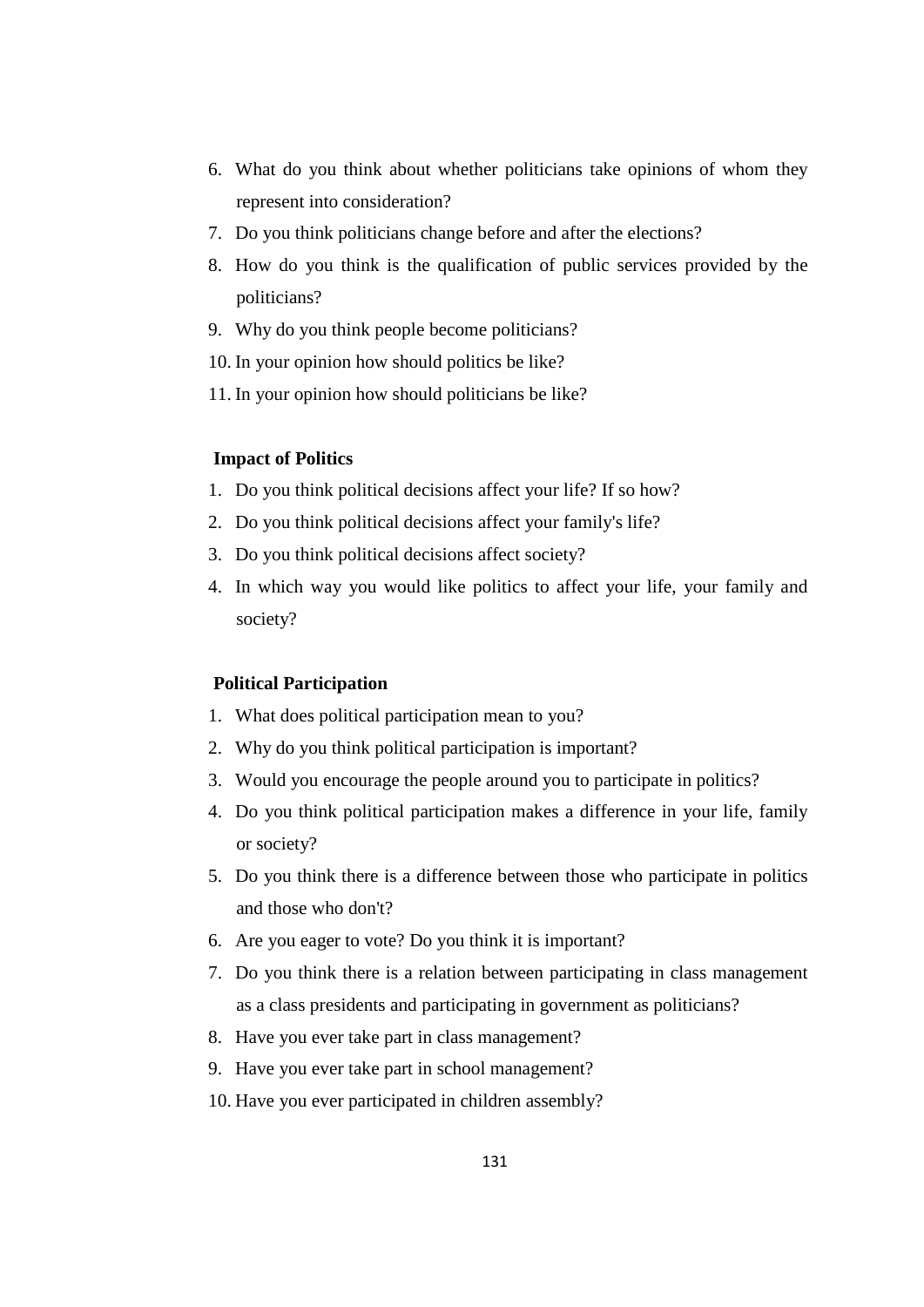11. What do you think about the occasions in which the children sit on the prime minister's seat on 23 April ceremonies?

| <b>Ambitious</b>                 | Unscrupulous     |  |  |
|----------------------------------|------------------|--|--|
| Angry                            | Ingenious        |  |  |
| Careful                          | Offensive        |  |  |
| Critical                         | Aggressive       |  |  |
| Dictator                         | Respectful       |  |  |
| Generous                         | Prejudiced       |  |  |
| Greedy                           | Moderate         |  |  |
| Hardliner                        | Irresponsible    |  |  |
| Hardworking                      | Liar             |  |  |
| Honest                           | Disrespectful    |  |  |
| Hostile                          | Rough            |  |  |
| Intolerant                       | Over-Bearing     |  |  |
| Miser                            | Prudent          |  |  |
| Modest                           | Gentle           |  |  |
| Open Minded                      | Prescient        |  |  |
| Opportunist                      | Responsible      |  |  |
| Peaceable                        | Kind             |  |  |
| Powerful                         | Lazy             |  |  |
| Relentless                       | Dominative       |  |  |
| Reliable                         | Conservative     |  |  |
| <b>Respectful Towards Rights</b> | Merciful         |  |  |
| <b>Right Defender</b>            | Agreeable        |  |  |
| Selfish                          | Pugnacious       |  |  |
| Smart                            | Collaborationist |  |  |
| Tolerant                         | Leader           |  |  |
| Unambitious                      | Scrupulous       |  |  |
| Unbalanced                       | Calm             |  |  |
| Unreasonable                     | Obedient         |  |  |
| Unreliable                       | Canny            |  |  |

## **Adjective Checklist**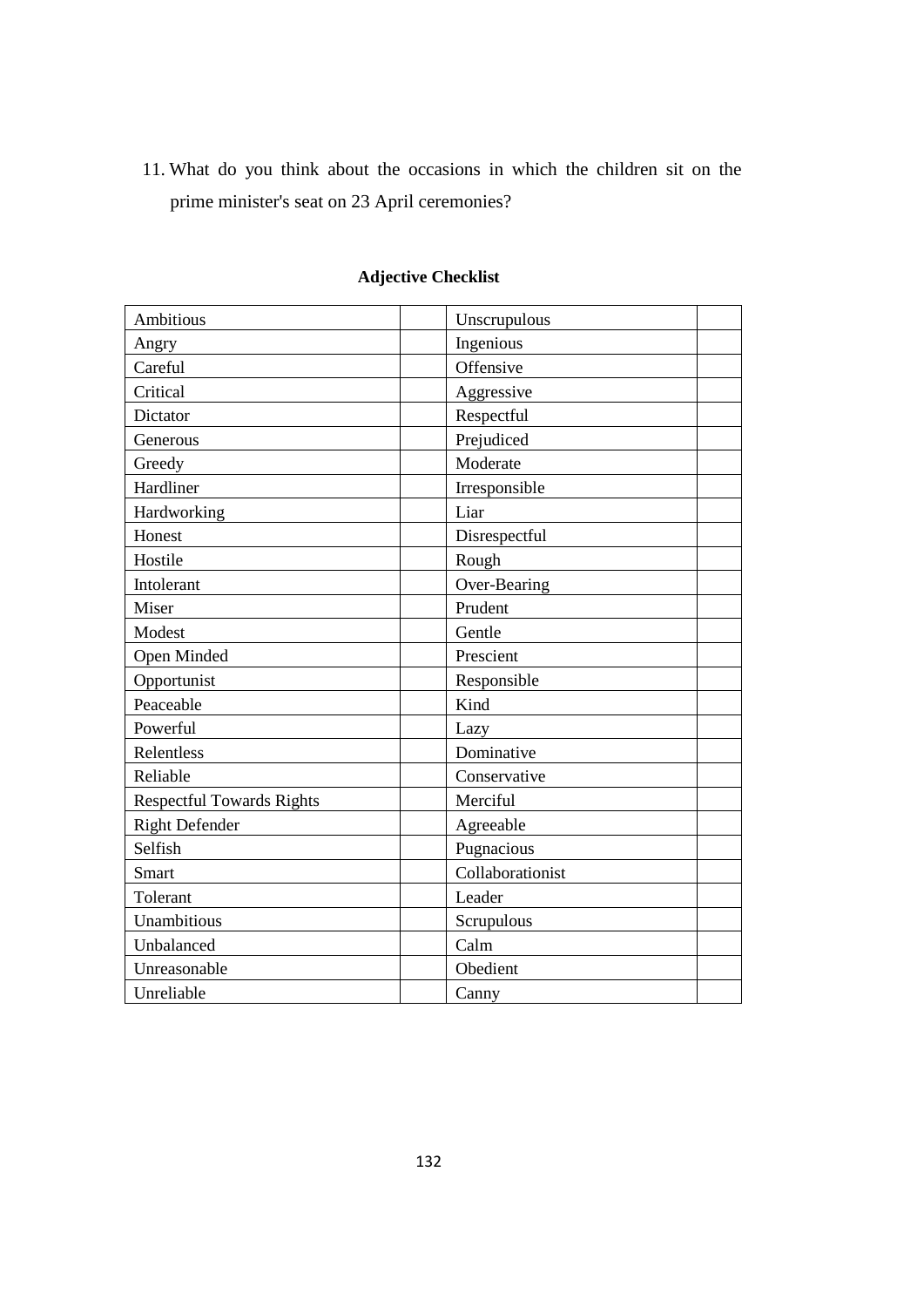# **Types of Participation List**

| <b>Types of Participation</b>                                    | <b>General</b> | <b>Personal</b> |  |
|------------------------------------------------------------------|----------------|-----------------|--|
| Being a member in a political party                              |                |                 |  |
| Being a member of youth branches                                 |                |                 |  |
| Being a member of a group or an organization                     |                |                 |  |
| Writing to politicians in order to express yourself              |                |                 |  |
| Writing to politicians in order to complain                      |                |                 |  |
| Writing to newspapers& magazines in order to<br>express yourself |                |                 |  |
| Writing to newspapers& magazines in order to<br>complain         |                |                 |  |
| Expressing yourself in public meetings                           |                |                 |  |
| Complaining in public meetings                                   |                |                 |  |
| Raising fund or donating                                         |                |                 |  |
| Attending political shows                                        |                |                 |  |
| Sending political emails/joining mail groups                     |                |                 |  |
| Taking part in social network sites<br>(Blog/Facebook/Twitter)   |                |                 |  |
| Writing a petition                                               |                |                 |  |
| Boycotting                                                       |                |                 |  |
| Demonstrating                                                    |                |                 |  |
| Wearing political arm or badge                                   |                |                 |  |
| Painting walls/Drawing graffiti                                  |                |                 |  |
| Occupying streets                                                |                |                 |  |
| Occupying buildings                                              |                |                 |  |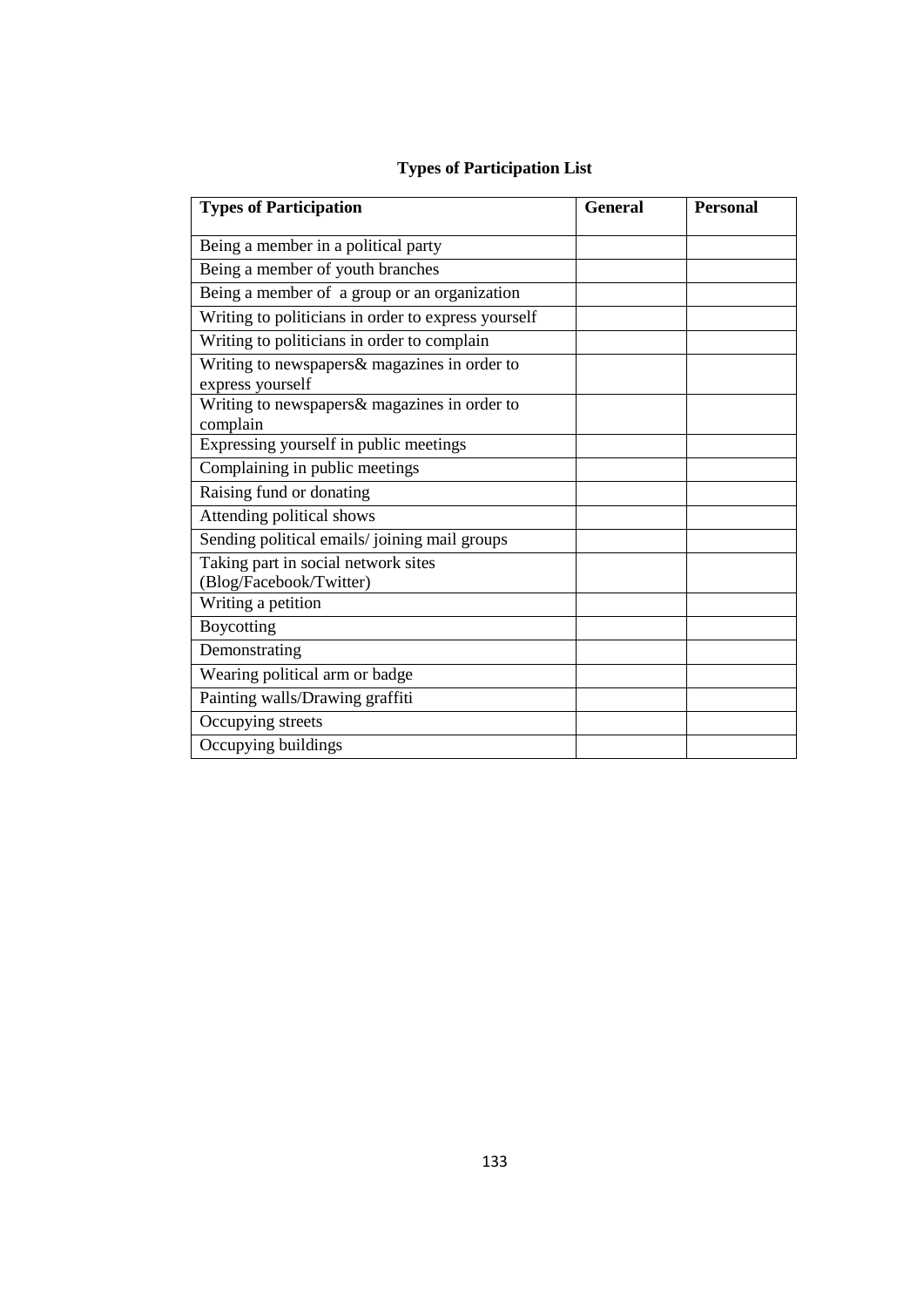#### **Appendix B: Turkish Summary**

28 Mayıs tarihi itibari ile İstanbul'da başlayıp, kısa zamanda tüm Türkiye'ye yayılan Gezi Parkı protestoları kamuoyunun gündemine yerleşti. Türkiye'nin siyasal kültürü çerçevesinde düşünüldüğünde, Gezi Parkı protestoları kısa zamanda bu denli geniş bir katılımın gösterildiği ender siyasal fenomenlerden biri haline geldi. İlk etapta, kentsel dönüşüm projelerine bir itiraz niteliğindeki barışçıl gösteriler, hükümetin ötekileştiren tutumları ve polisin sert müdahaleleriyle birlikte, uzun zamandır var olan Türkiye'nin demokratik sistemine dair endişelerin geniş bir kitleye yayılmasına sebep oldu. Bu nedenle Türk demokrasisi ve liberal değerler adına Gezi Parkı, bir dönüm noktası olma rolünü üstlendi. Hem herkes için özgürlük sloganları altında çatı bir hareket olması, hem de taleplerin yaşam kalitesi, bireylerin kendi kendini gerçekleştirmesi ve katılımcı demokrasi gibi postmateryalist bir çerçevede konumlandırılmasından dolayı, geniş çaplı bir katılımın sağlanmasının da önü açıldı. Hak temelli bu gösterilerin sosyal talepleri, farklı hayat tarzlarına saygı gösterilmesi oldu. Taleplerin diğer bir ayağı ise anti-kapitalist söylemler üzerine kurulu olarak, doğal çevrenin tahribatının ve kapitalleştirilmesinin önüne geçilmesine, şehir planlamalarının rant ve klientalist ilişki ağları üzerinden yapılandırılmasının durdurulmasına dayanıyordu.

Karşıtlıklar temelinde ortaya çıkan talepler ve söylemler, bir yandan yeni siyaset anlayışının temelini teşkil ederken, diğer yandan da öncelikli konular olarak çevre, insan hakları ve özgürlük gibi temel insani değerler üzerinden şekillendirildi. Bahsi geçen farklılıklarla bir araya gelen hareket içerisinde gençler ön sıralarda yer aldı ve hareketin öncü gücünü oluşturdu. Tüm süreç boyunca bu gençlerin kim olduğu sorgulandı. İktidar tarafından ötekileştirilme eğilimlerine karşı, özellikle gelenksel ve sosyal medyada bu gençlerin kimlikleri mercek altına alındı. Başlangıçta tipik bir gençlik hareketi olarak algılanan Gezi Parkı hareketinin, protestoların y kuşağına özgü bir tarzla gerçekleştirilmesinden dolayı ilk etapta bir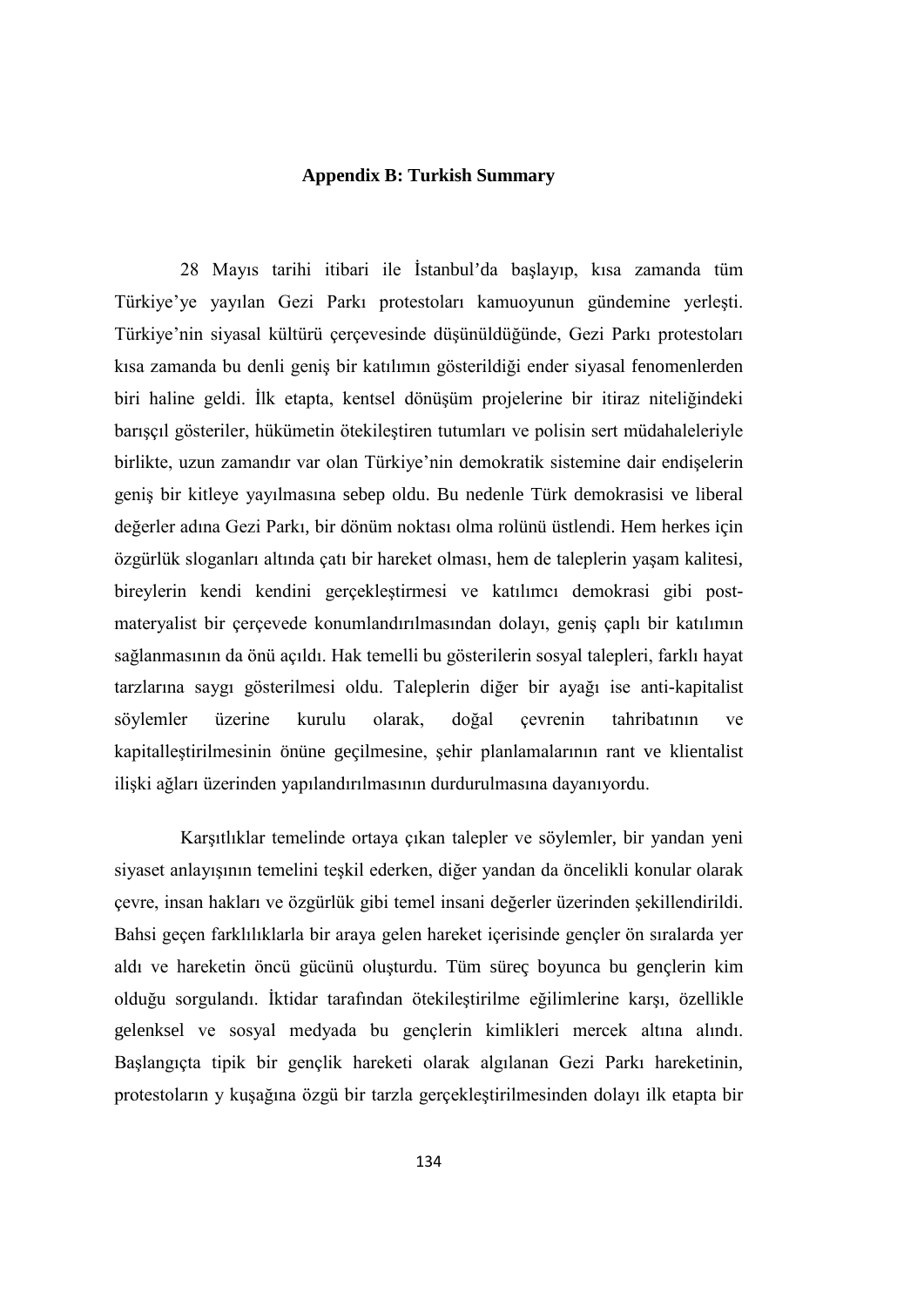kuşak çatışması olarak ortaya çıktığı düşünüldü. Fakat bu çatışmalar bir kuşak çatışmasından öte, kuşakları da birleştiren bir platformun oluşmasını sağladı.

Gezi olayları ile birlikte y kuşağı olgusu Türkiye'de ilk defa kamuoyunda geniş bir tartışma alanı buldu. Bir önceki kuşaktan tamamen farklı bir dünya görüşüne sahip; tutumları, istekleri ve talepleri tamamen farklılaşmış ve küresellermiş dünyanın mevcut sosyo-kültürel sınırları içerisinde yeni bir alan yaratmayı başarmış bir kuşak olarak y kuşağı, bu tartışmalar sayesinde kendini daha geniş kitlelere ifade etme imkânı da bulmuş oldu.

Y kuşağının sahip olduğu kapitalizme dayalı tüketim kültürü ve liberal politikalar aracılığıyla benimsediği bireycilik anlayışıyla, hem toplum karşısında sergiledikleri "bencil" tutumları, hem de siyasal olarak kendilerini dünyadan ve yaşadıkları ülkeden "soyutlamaları" kuşağın en belirgin özellikleri arasında yer alıyordu. Fakat buna rağmen teknolojinin sağladığı her türlü imkânı kullanan ve bu sayede dünyada ve ülkelerinde yaşanan toplumsal olayların farkında bir kuşak oldukları da, toplumsal olaylara gösterdikleri tepkiler ışığında anlaşılmaya başlandı.

Diğer yandan ise, Y kuşağına mensup bireylerin büyük bir bölümü dünyanın ve özellikle bulundukları ülkenin sosyo-ekonomik koşulları çerçevesinde toplum-devlet/siyaset ilişkilerini kendi dünya görüşleri çerçevesinde yorumlama ve kendi istekleri doğrultusunda karşı çıkma imkânı buldu. Gezi Parkı ve dünya çapında ses getiren "occupy" hareketlerinde de görüldüğü gibi, geniş kabul gören bir kanaat halini almış "Yeni kuşak apolitik ve siyasete duyarsızdır." söylemlerinin altının boş olduğu fark edildi ve özellikle Türkiye'de 1980 sonrasında artan bu algı kırılmaya başladı. Gezi Parkı hareketiyle birlikte, otoriter rejimin karşısında yer alan ve siyasal alana dâhil edilmeyen gençler karşıt bir oluşum içerisinde tepkiselleşti. Gezi Parkı vesilesiyle yeni kuşağın apolitikliği ve/veya diğer bir bakış açısıyla politikliği, Türkiye'de gençlik ve siyaset meselesinin yeniden tartışılmaya başlanmasında önemli bir rol oynadı ve birçok araştırmacı tarafından konu tekrar ele alındı. Bununla beraber, Y kuşağı için apolitik olmanın ve/veya politize olmanın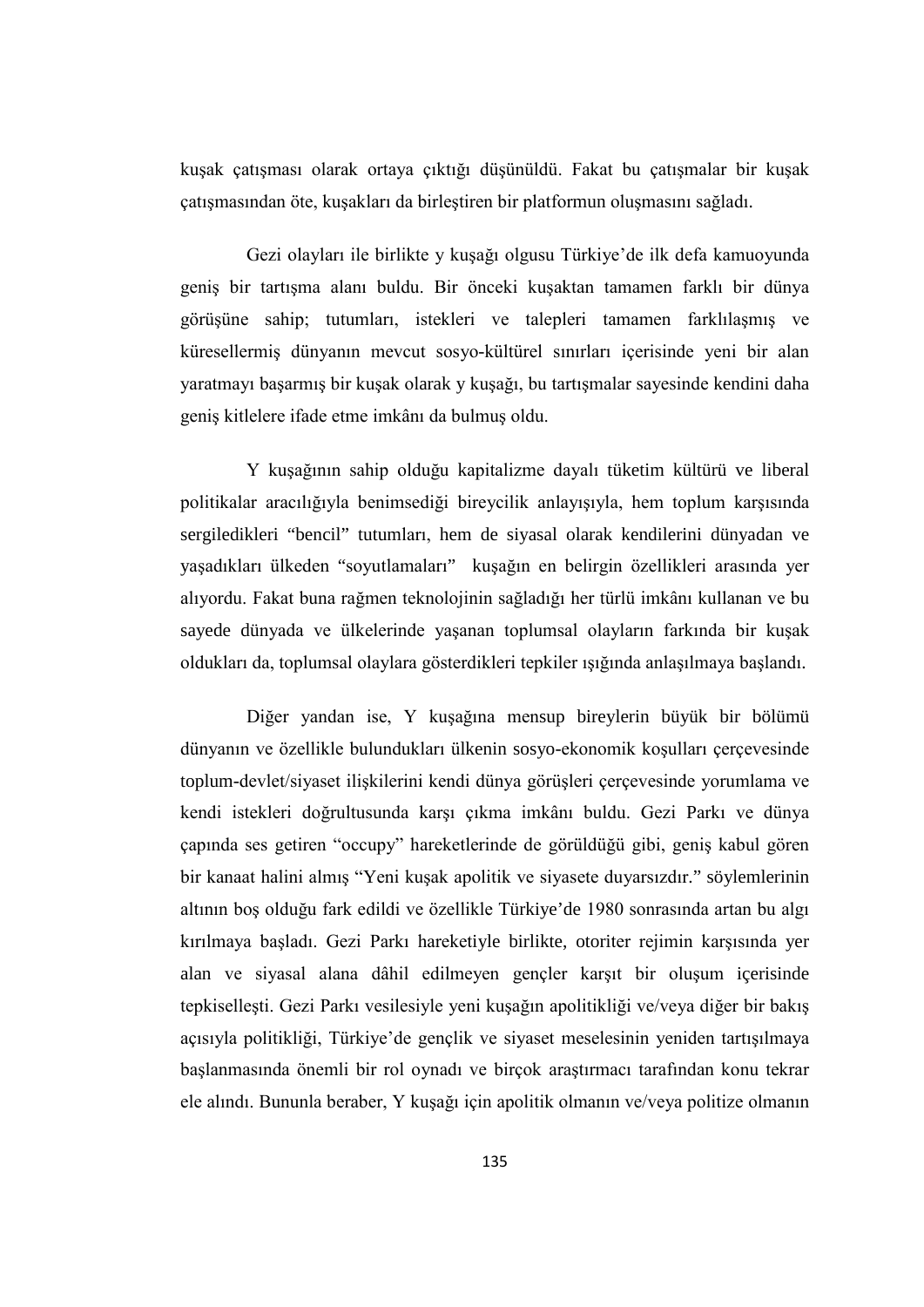ne anlama geldiğine dair daha derinlemesine çalışmalar yapılması ihtiyacı da ortaya çıkmış oldu.

Günümüz siyasal atmosferi içerisinde hem siyasetin geleneksel tanımlarının değişimi, hem de siyasal katılım ve siyasal ilginin ortaya çıktığı ve kendini var ettiği toplumsal koşulların değişimi, yeni jenerasyonun siyaseti ve siyasal katılımı nasıl algıladığını, siyasetten nasıl etkilendiklerini ortaya koymayı zorunlu kılmaktadır. Bugüne dek Türkiye'de ve dünyada yapılmış birçok araştırma ise, bu konuda nicel veriler sunmakla beraber, yeni siyaset ve siyasal alan tanımlarından ziyade oy verme davranışları, vatandaşlık ve parti bağlılıkları gibi konuları açıklamayı hedef almaları dolayısıyla derinlemesine bir inceleme yapmaya olanak vermemiştir. Seçmen davranışları ve katılım üzerine geniş bir literatür yaratılmasına rağmen bu tarz konular hem siyasetin sadece katılımcı boyutunu ele almış, siyasete indirgemeci bir bakış getirmiş, hem de siyasetin geleneksel tanımları üzerinden yapılan ölçümler nedeniyle kişileri süreç içerisinde sınırlı bir alanda bırakmış ve yönlendirmiştir.

Alanda yapılan çalışmalardan bazıları gençlerin siyasal 'ilgisizliklerini' davranışçı kalıplar altında incelemiş ya da siyasal sosyalizasyon süreçlerine dayalı olarak, daha çok gelişimsel (mental) özellikler çerçevesinde ele almıştır. Gençlerin değerlerine, tutumlarına ve inançlarına odaklanan çalışmalar ise daha çok nicel çalışmalarla ölçümler yapmaya çalıştığı için toplum içerisindeki siyaseti algılama biçimlerinin nasıl bir değişim sürecinden geçtiğine dair çıkarımlar üretememiştir. Bu çerçevede yapılmış çalışmalardan bazıları daha geniş perspektife oturtulmuş olsa da, gençlerin siyaseti algılama ve etkilenme biçimlerini nitel bir çalışmanın sunabileceği kadar detaylı ortaya koyamamış ve derin analizler üretilmesine katkı sağlayamamıştır.

Bir grup araştırma gençlerdeki siyasal ilgisizliği, siyasetin gençlerin kendi hayatları ile alakadar olmadığı ya da kendi sorunları ile paralellik göstermediği noktasında genel görüşler ortaya koymuştur. Literatürdeki araştırmaların büyük bir bölümü ise gençlerin siyaseti sıkıcı ve anlaşılması zor bulduğu, hatta siyasetin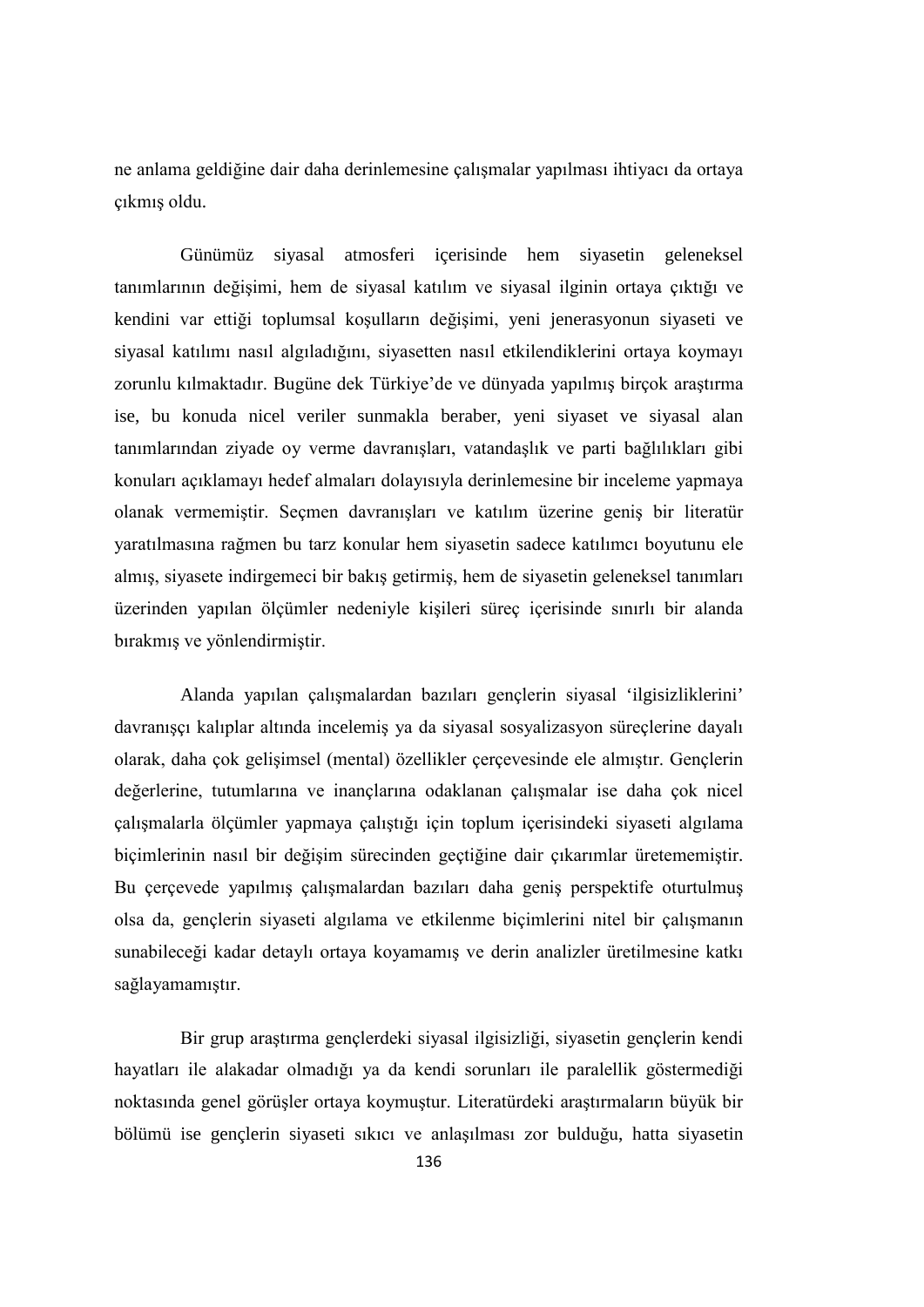yetişkinlerin meselesi olduğu yönünde bulgular ortaya atmıştır. Bu tarz bulgular nicel çalışmaların süreçten ziyade neden-sonuç ilişkileri ve yüzeysel görüngüler üzerinden tanımlamalara ulaşılmasını sağlamıştır. Fakat nitel araştırma desenlerinden alınan bilgiler, önyargı niteliğindeki bu bulgular derinlemesine incelendiğinde; gençlerin gerçek anlamıyla apolitik olmadığı, ortaya çıkan sonuçların siyasete ilgisizlikten kaynaklanmadığı, aksine gençlerin siyaseti algılama biçimleri nedeniyle tutum ve davranışlarının araştırmacılar tarafından ilgisizlik olarak yorumlanması nedeniyle önyargıların varlığını devam ettirdiği görülmüştür.

Birçok araştırmacının çalışması, gençlere yönelik bu önyargıların altındaki gerekçe ve süreçlere ilişkin anlamlı sonuçlar ortaya çıkartmakta büyük bir rol üstlenmiştir. Bu bulgulardan bazıları; gençlerin siyaseti güvenilmez bulması, gençlerin siyasetçilere saygı duymadıkları, siyasetçilerin kendilerinin ne düşündüklerini umursamadıkları yönündedir. Siyasete yönelik bu bakış açılarının, siyasete ilgisizlikten ayırt edilmesi gerekmektedir. Böylece hem yeni kuşağın siyaseten ne anladığına dair daha net sonuçlar üretilebilecek, hem de dünyada devam eden ve gençler tarafından yönlendirilen occupy gibi muhalif hareketlerle karşımıza çıkan ve kuşak çatışması üzerinden yürütülen apolitik/politik tartışması ve siyasal olanın ne olduğu sorusuna dair daha anlamlı bir bakış açısının getirilmesi sağlanabilecektir.

Feminist teori ile özdeşleşen "bireysel olan siyasaldır" anlayışıyla gençlerin siyasetle olan ilişkisinin incelenmesi, siyaseti nasıl algıladıklarına dair getirilecek yeni bir bakış açısıyla daha işlevsel olacaktır. Birçok araştırmada rastlandığı üzere gençlerin siyasetin konuları üzerine derinlemesine bir bilgi birikimi bulunmadığı yaygın bir kanı haline gelmiştir ancak kendilerini siyaseten ilgisiz olarak tanımlayan kişilerin, aslında siyasetin temel alanlarından veya konularından en az biriyle ilgili olduğu, ancak bu konu ya da konuları siyasal olarak nitelemediği yönünde bulgular da mevcut bulunmaktadır. Diğer bir değişle, belli bir konunun siyasal alanının meselesi olmadığını düşünmeleri nedeniyle, kendilerini siyaseten ilgisiz sayabildikleri görülmektedir. Dolayısıyla gençlerin kendilerini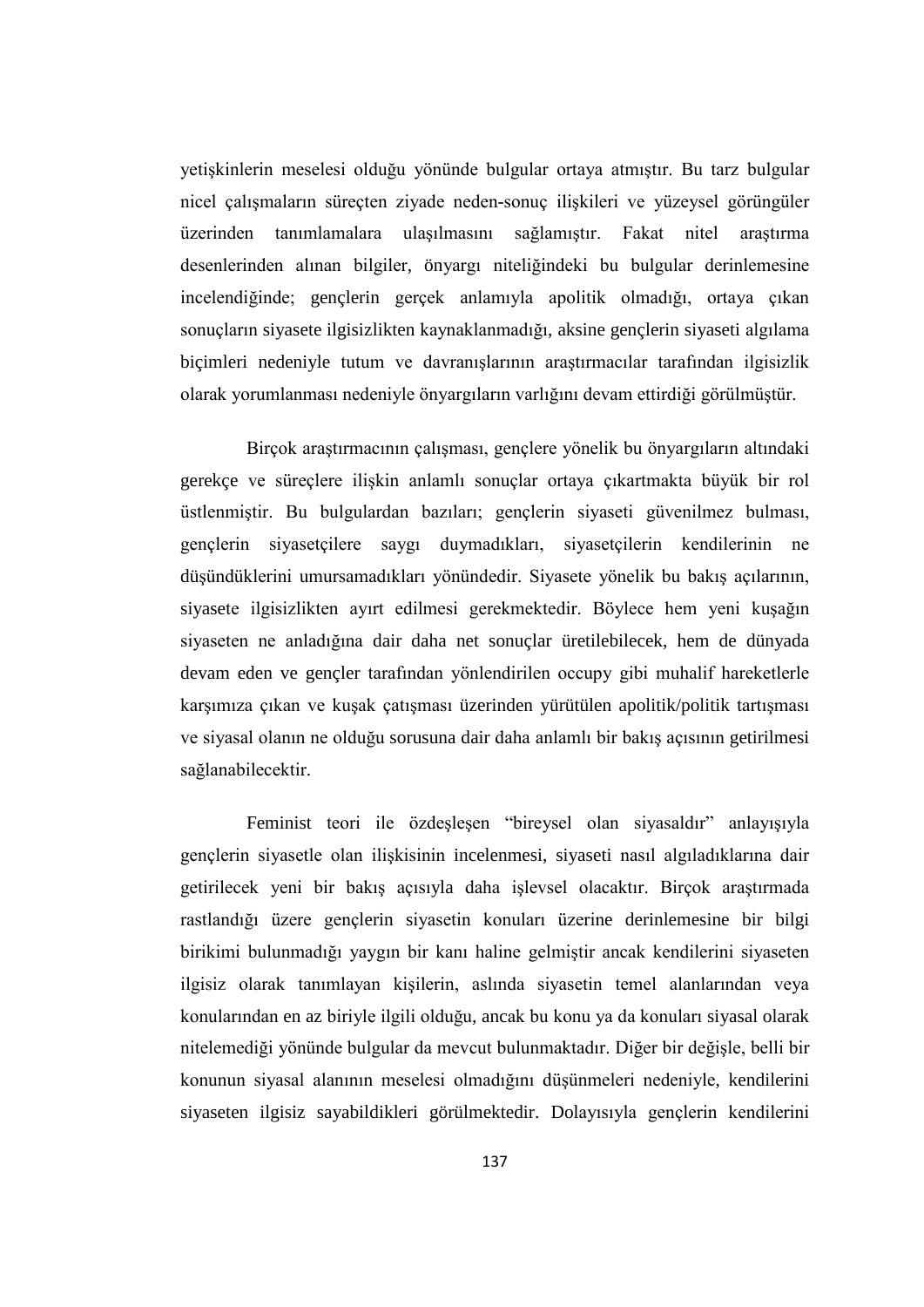politik olarak tanımlamalarından önce politik olanın ne olduğu sorusuna daha net cevap verebilmeleri ve bu noktadan sonra gençliğin siyasetle ilişkisinin akademik düzeyde tartışılması bir öncelik haline gelmektedir.

Tüm bu araştırma bulguları ve kısıtlar düşünülerek, bu çalışmada ilk olarak gençlerin siyaseti nasıl algıladıkları, bireysel deneyimleri kapsamında siyaseti nasıl tanımladıkları üzerinde durulmaktadır. İkinci etapta gençlerin siyasetten nasıl etkilendikleri ve bunun sonucunda katılım kanallarını nasıl değerlendikleri ve bu kanallar vasıtasıyla nasıl faaliyet gösterme anlamında aktive ve politize oldukları nitel bir çalışmayla seçilen örneklem kapsamında ortaya konmaktadır. Yine bu kapsamda bakış açıları, kullandıkları jargon ve bunlar üzerinde belirleyici rol oynayan değer ve inançlar derinlemesine incelenmiştir. Bu etkenlerin incelenmesi aynı zamanda siyasete katılımın ve vatandaş olmanın nasıl anlamlandırıldığını da dolaylı olarak içermektedir. Teorik olarak sınanacak bu gibi temel sorular sonrasında siyasal alanın gençler için nasıl düzenlendiği, siyasal alan ve gençler arasındaki ilişkinin içeriği ve dinamikleri, gençler için aktif olarak mevcut katılım kanallarının nasıl düzenlendiği, faaliyet alanlarının kapsamı ve nasıl işlediği tanımlanmış, tüm bu bağlamların ve kanalların gençler tarafından nasıl algılandığı ortaya konmuştur. Siyasal sosyalizasyon döneminin başlangıcında olan bu gençlerin algıları, görüşleri ve değerlendirmeleri bağlam içerisinde siyasetin nasıl evrileceğine ışık tutabilecek niteliktedir. Ayrıca katılımla ilgili elde edilen bilgiler ise, katılım faaliyetleri ve kanallarının algılanış ve kullanılış biçimlerine ilişkin yeni bir model üretilebilmesine katkıda bulunabilir.

Bu kapsam içerisinde araştırma soruları aşağıdaki gibi belirlenmiştir.

1. 16-17 yaşlarındaki gençler siyaseti ve siyasetçileri nasıl algılamaktadır?

2. Bu gençler siyasetten nasıl etkilenmekte ve bu etkiyi nasıl değerlendirmektedir?

3. Bu gençler ülkemizdeki mevcut katılım biçimleri ve katılım kanalları hakkında ne düşünmektedir?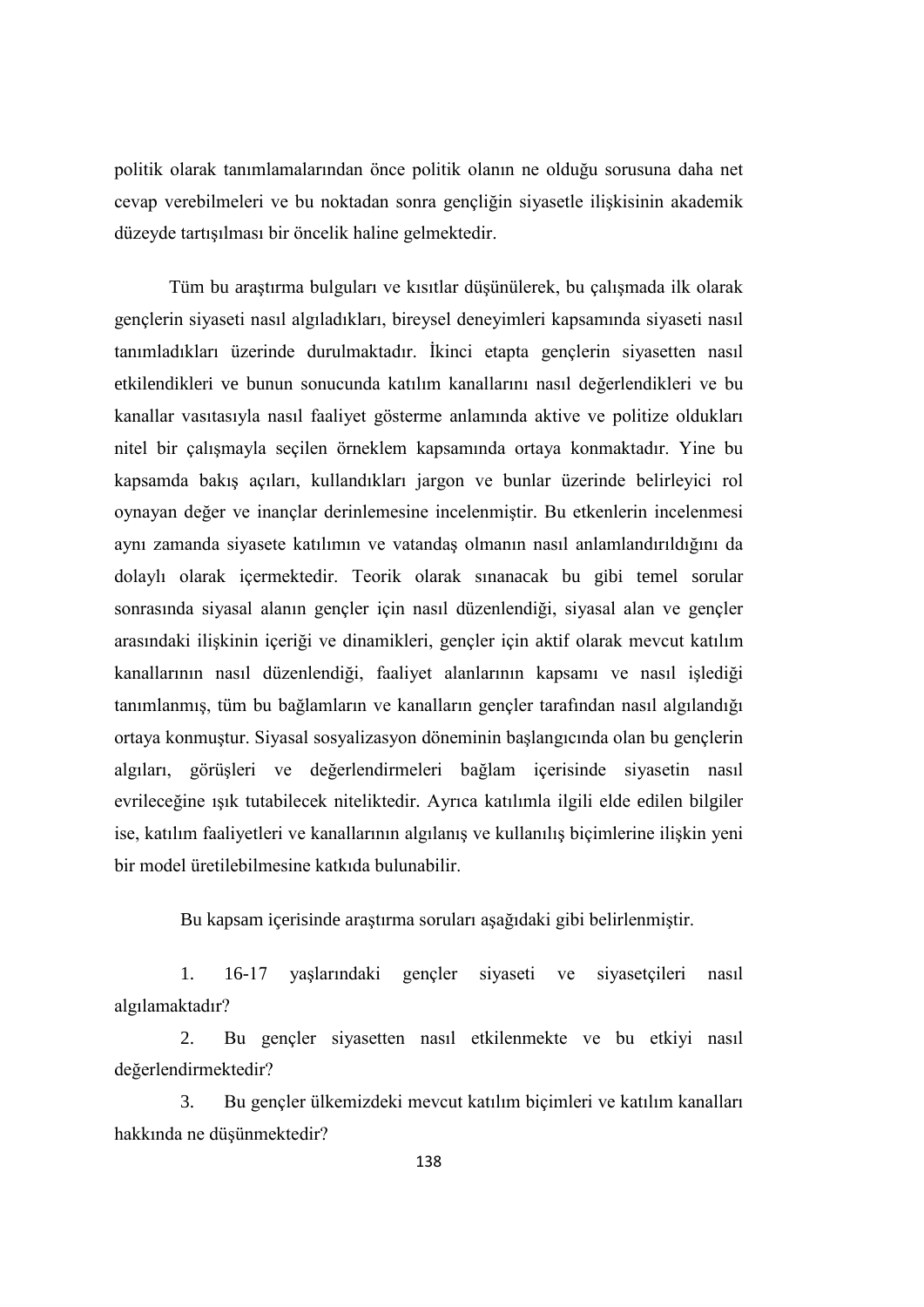Bu çalışmada nitel bir araştırma olup, araştırma deseni olarak durum çalışması seçilmiştir. Bahsedilen durumun derinlemesine anlayabilmek ve araştırma sorularını yanıtlayabilmek amacıyla, betimsel ve nitel bir araştırma yöntemi kullanılması uygun görülmüştür. Böyle bir çalışmada nicel verilerin kullanılamaması, nitel verilere kıyasla sadece oransal ve daha yüzeysel bilgiler sunmasından kaynaklanmaktadır. Araştırmanın ilk aşamasında literatür taraması yapılarak konu hakkında ortaya konan bilgi ve bulgular derlenmiştir.Tez kapsamında başvurulan veri toplama teknikleri, anket ve mülakat teknikleridir. Anket ve mülakat tekniği içerisinde yer alan tüm sorular literatüre dayandırılarak seçilmiş ve ölçülmek istenilen alanı kapsayıp kapsamadığı, ölçme amacına uygun olup olmadığı alan uzmanları tarafından değerlendirilmiş ve onaylanmıştır.

Bahsi geçen araştırma sorularının cevaplanabilmesi için ise, paradigma değişiminin üzerine kurulu bir teorik tartışma zeminine ihtiyaç duyulmuştur Çünkü siyasal sosyalizasyon çalışmalarının tarihsel gelişimi, bu çalışmaların ortaya koyduğu konu ile ilgili tanım, açıklama ve çıkarımların çalışmanın yapıldığı dönemin siyasal paradigması ile yakından ilgilidir. Bu nedenle öncelikli olarak siyasal paradigmanın siyasal sosyalizasyon çalışmaları ve gençliğin siyasal duruşu üzerinde ne tür bir yansıması olduğu ayırt edilmiştir. Siyasal sosyalizasyon çalışmalarına yansıyan paradigma değişimi ve bunun gençlerin siyasal duruşuna yansımaları tartışmanın ikinci kısmını oluşturmaktadır. Bu noktada çalışma tartışmanın teorik çerçevesini siyasal paradigma değişimi ve bundan doğan siyasete yönelik üç yaklaşım üzerine kurulmuştur. Böylece Türkiye'nin sosyo-politik dinamikleri karşısında gençliğin siyasal pozisyonu hakkında bir anlayış ortaya konabilmiştir.

Alan içerisinde yapılan çalışmalar ilk dönemde siyasal sosyalizasyon tanımları üzerinden belirli kamplaşmalar içerisinde şekillenmiştir. Çalışmaların büyük bir bölümü siyasal katılım, siyasal tutumlar, davranışlar ve eğilimler gibi ana kavramlar etrafında temellendirilirken bazıları ise, sürecin sadece psikososyal boyutlarını ön planda tutmuştur. Bu bağlamda indirgemeci yaklaşımlar siyasal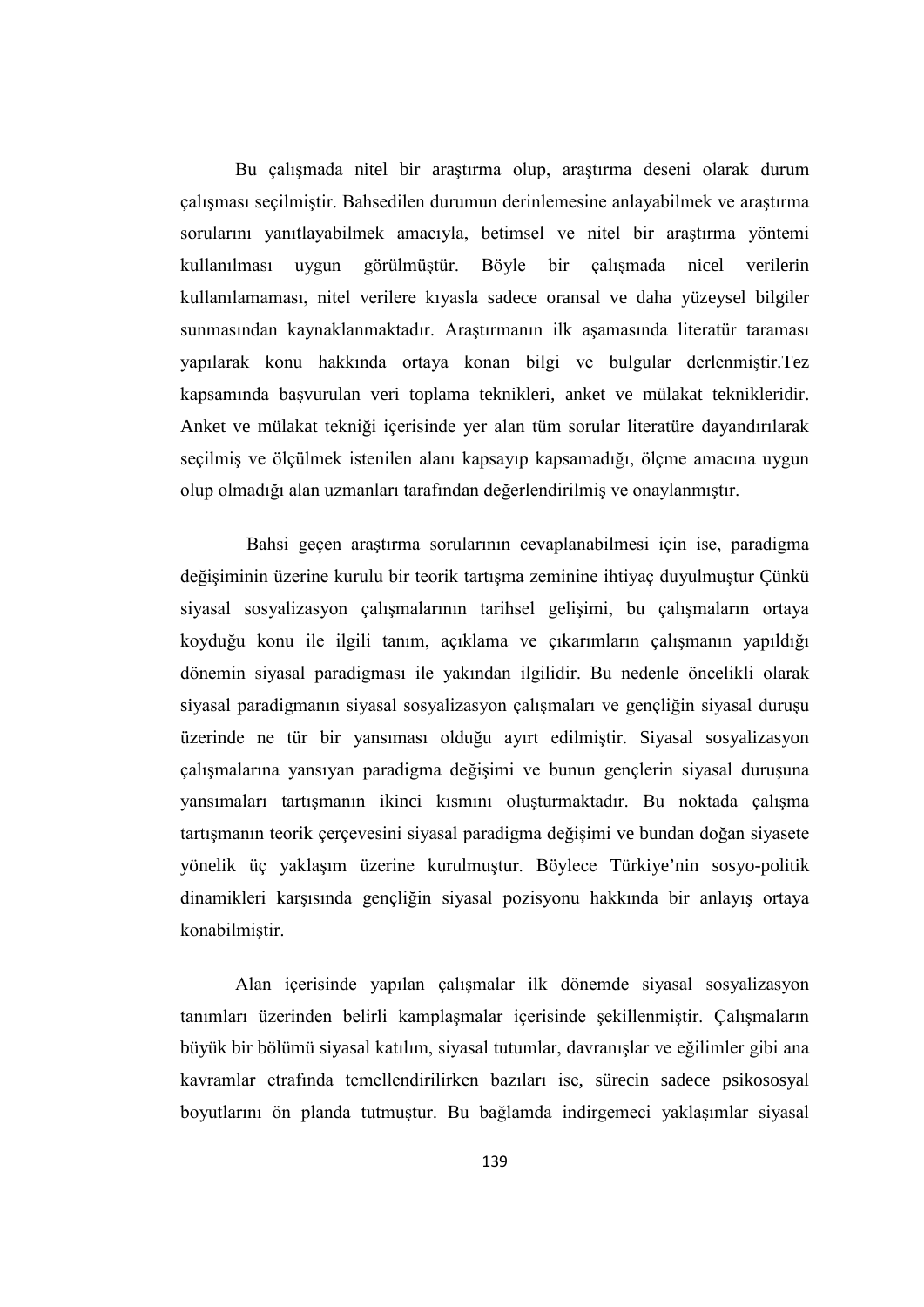öğrenme ve siyasal sosyalizasyon kavramaları arasında katı ayrımlara neden olmuş, toplumun bütünselliğine destek veren çalışmalara karşı bireyin aktif bir sosyal varlık olarak siyasal gelişimini ikincil plana itmiştir. Bu süreç içerisinde siyasal sosyalizasyon literatürünün inceleme alanı, boyutları ve değişkenleri net bir şekilde belirlenmiş; aşamaları, aktör rolleri, sürecin farklılaşmasını sağlayan ve süreci etkileyen faktörler üzerine çeşitli analizler yapılmıştır ancak süreci tam anlamıyla açıklayabilen kapsamlı ve genellenebilir bir teori geliştirilememiştir.

Bu çerçeve içerisinde, siyasal sosyalizasyon literatürünün gelişiminin dört fazdan geçerek şekillendiğini söylemek mümkün gözükmektedir. İlk grupta üzerinde durulan ana kavram siyasal sistemin stabilitesidir ve bireylerin siyasal sosyalizasyon sürecinin, toplumsal stabilite beklentilerine cevap vermesi için önemli bir araç olduğu vurgulanmaktadır. İkinci grupta ise siyasal sosyalizasyon süreçlerini bireylerin kamusal alandaki, siyasal partiler, yönetim veya iktidar gibi siyasal kurumlarla olan ilişki biçimlerine odaklayan ve sosyalizasyonu dar anlamıyla ele alan çalışmalar yer almaktadır. Üçüncü grup, tutum, değer ve davranışlara odaklanarak toplumun bu kalıpları bir sonraki nesle aktarması üzerine çalışarak zamandan ve bağlamdan bağımsız bir siyasal sosyalizasyon tanımına öncelik vermiş ve bireylere pasif alıcı bir rol atfetmiştir. Bu nedenle çalışmalar "iyi vatandaş olunur, iyi vatandaş olarak doğulmaz" argümanı üzerine temellendirilmiş ve bu bağlamda da siyasal sosyalizasyon, toplumsal alanda kabul edilebilir bir şekilde düşünme ve davranmaya koşullanma süreci olarak tanımlanmaya başlanmıştır. Son fazda ise, siyasal sosyalizasyon tanımı bahsi geçen üç grubun temellerinden etkilenerek ortaya konmuştur. Buradaki temel eğilim, bireyleri aktif vatandaş olarak tanımlamaya yöneliktir. Bireyler hem siyasal öğrenme sürecinden geçmekte hem de toplum içerisinde siyasal oryantasyonları sürekli değişmektedir. Bunun sonucunda ise siyasal sosyalizasyon nesiller arasında birebir aktarılan bir süreçten ziyade evrilerek bir sonraki neslin değer, tutum ve oryantasyonları içerisinde yeniden şekillenen süreç canlı bir organizma gibi ele alınmıştır. Bu çalışmalar aynı zamanda bireyin büyüme evresinde sosyal ve siyasal ihtiyaçlarını gözeterek kendine has ihtiyaçları ve karakteri ışığında siyasal olarak olgunlaşmasını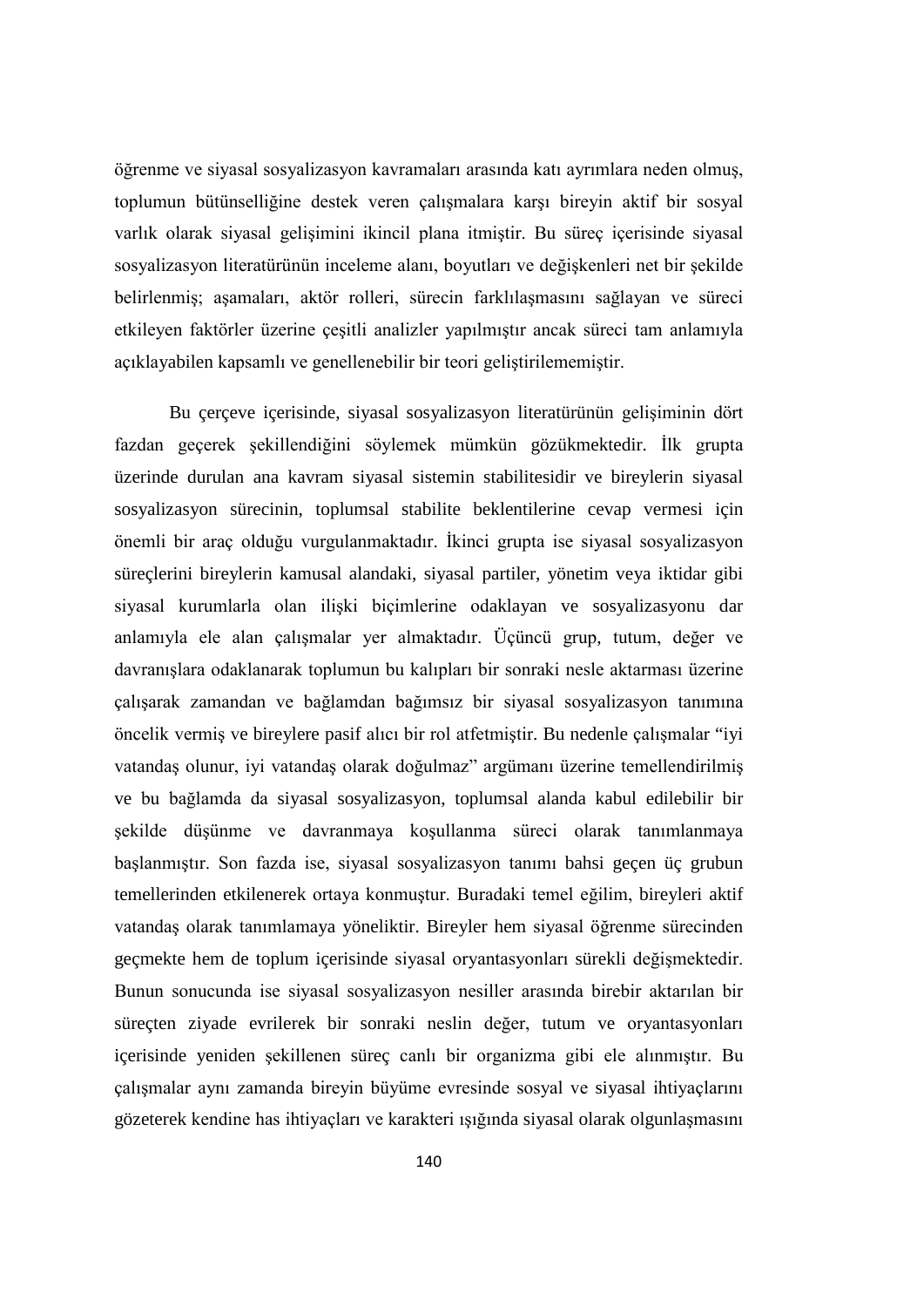da sürece dâhil etmektedir. Bu noktada ilk dönem araştırmacılardan farklı olarak odak toplumun stabilitesi ve toplumun iyi olma halinden, bireylerin iyi olma haline kaydırılmıştır. Aynı zamanda bu anlayış 1970'lerdeki kopuşun ilk adımı olarak görülmüştür. Tüm bu fazlardaki farklı tanımlar, farklı açıklamalara yer vermiş ve bunun akabinde siyasal sosyalizasyon soft endoktrinasyondan kültürel normların adaptasyonu, normların aktarımı, kültürleme-kültürün aktarımı gibi birçok kavram ve tanımla beraber tartışılmıştır. Ancak tüm bu farklılaşmalar ve siyasal sosyalizasyona ve gençlerin siyasal duruşuna dair çıkarımlar, dönemin siyasete bakışı ve siyaseti tanımlama biçiminden bağımsız değildir. Bu noktada tarihsel gerçekliğin yansıdığı siyasal paradigma ve siyasal sosyalizasyon çalışmaları birbirine paralel olarak dönüşmektedir.

Siyasal sosyalizasyon çalışmalarının 70'lerde yaşadığı dönüşümden sonra ana odak siyasal öğrenme çalışmalarının ön varsayımlarından arınmış bir şekilde siyasal tutumların nasıl geliştiği, siyasal alana dahil olmanın nasıl sağlandığı ve bunun sonucunda ortaya çıkan katılımcı davranışların nasıl geliştiği merkezi bir önem kazanmıştır. 60'lardan gelen siyasal sosyalizasyon sürecine yönelik araştırmalar da devam ettirilmiştir. Bu genel çalışma alanların içerisinde hem devlet-toplum-birey ilişkisi, hem de sisteme gömülü insan hakları ve demokrasi gibi değerlerin yeni nesle aktarılması ile ilgili araştırmalar yapılmaya devam etmekle birlikte öğrenme süreci artık hayat boyu süren ve gelişen bir süreç olarak ele alınmaya başlandı. Bu tanımdan yola çıkarak çalışmada araştırmak, incelemek ve rapor haline getirilmek üzere ele alınan sonuçlar, son yıllarda toplumsal alanda önemli bir etki gücü bulunan ve toplumsal dinamiklerde farklılaşma yaratan kuşak çatışmasının ve bugünkü yerel ve uluslararası konjonktürden temellerini alan gençlerin siyasal sosyalizasyonunun Türkiye'deki yansımaları dönüşen bu çerçeve etrafında değerlendirilmiştir.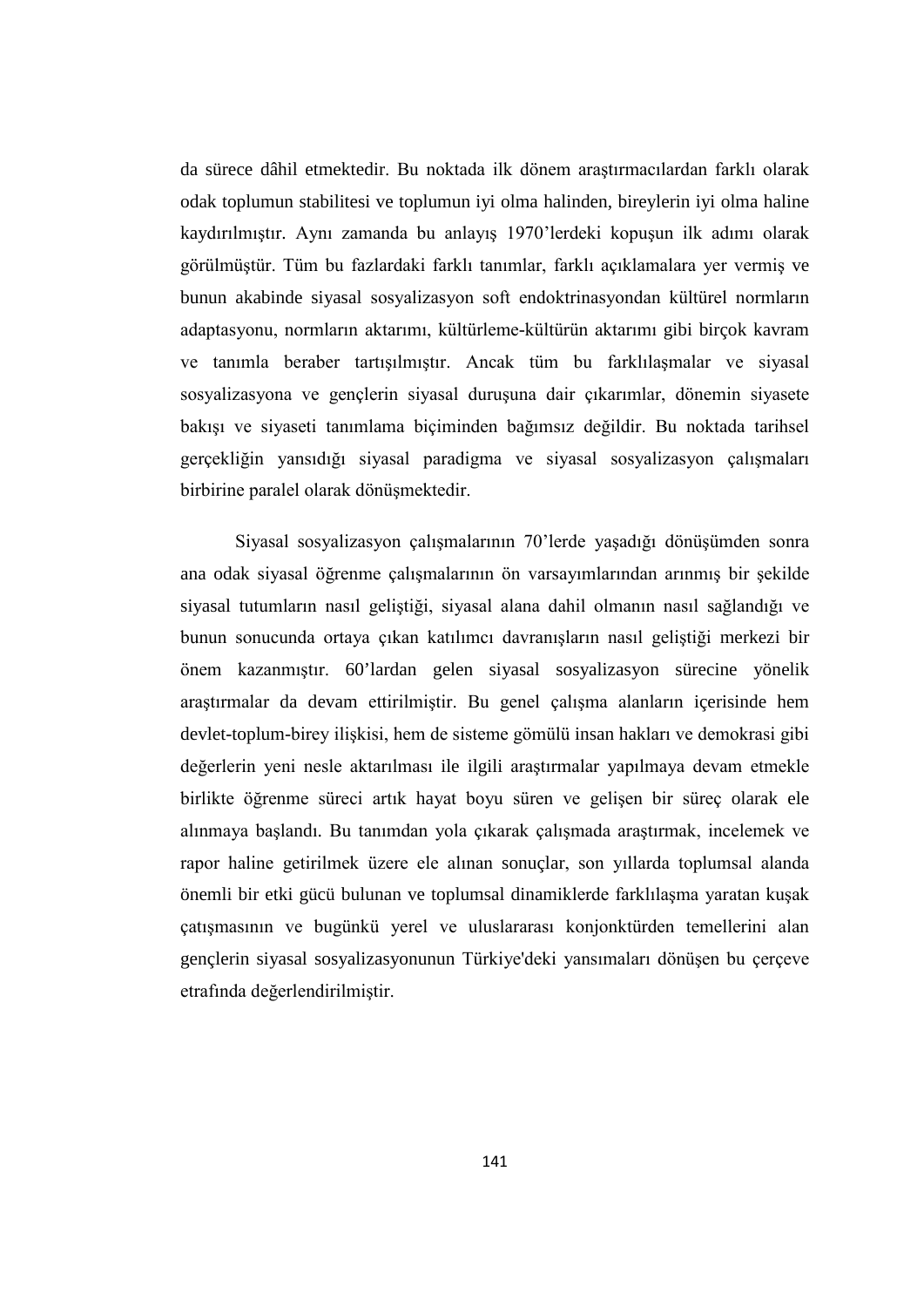Teorik tartışma çerçevesinde ele alınan üç yaklaşımdan ilk ikisi bugün için literatürdeki ağırlığını hala korumaktadır. İlk yaklaşım gençleri apolitik olarak konumlandıran yaklaşımdır. Bu yaklaşım aynı zamanda siyaseti geleneksel tanımlar içerisinde ele almaktadır. İkinci yaklaşım ise geleneksel yaklaşıma bir eleştiri olarak geliştirilmiş ve 'yeni siyaset' kavramıyla gençliğin siyasetin dönüşen formu karşısında konum değiştirdiği argümanı üzerinden gençlerin politik olduğu görüşünü savunmaktadır. Bu iki yaklaşımın kapsamlı analizleri ve çağı yakalayan çıkarımları bulunmaktadır ancak büyük resmi görebilmek adına meta bakış açısı sunabilecek üçüncü bir yaklaşıma ihtiyaç bulunmaktadır. Bu yaklaşım geleneksel ve geleneksel sonrası siyaset anlayışının değişimine işaret eden, Giddens ve Becks gibi teorisyenlerin öne sürdüğü, yaşam siyaseti, kendi kendini gerçekleştirme siyaseti ve eğlence siyaseti olarak tanımladığı bir siyaset tarzının hâkim olmaya başlamasıyla dönüşecek olan bugünkü gençliğin siyasal duruşu hakkında daha fazla bilgi vermektedir. Çünkü siyaseti geleneksel formlardan arındıran ve mevcut güç ilişkilerinden ve hiyerarşik toplumsal ilişkilerden bağımsız bir biçime dönüştüren bu üçüncü yaklaşım, gençlerin siyaset karşısındaki tutumlarını da derinden etkilemektedir. Bu üç yaklaşım arasındaki farklılaşma, gençlik araştırmalarının siyaset teorileri ve paradigmadan bağımsız düşünülmeyeceğin göstermektedir. Bu değişimi ve altında yatan dinamikleri anlamadan gençlik ve gençliğin siyasal alana dair algısını ve ortaya koydukları tutum ve davranışları anlamak mümkün değildir.

Bu noktada araştırmaların yapması gereken gençlerin siyaset ve siyasal alanla dair alasını bir bütün olarak ele alıp, ilgili-ilgisiz, apolitik-politik, pasif-aktif, gibi bir ayrıştırmaya gitmeden yaklaşması gerekmektedir. Bugün yeni neslin siyasal ilgisi, siyaseti ve siyasal alanı tanımlama biçimleri, siyaset içerisinde yer alma ve katılımcı davranış geliştirmeye yönelik tutumları mevcut geleneksel yaklaşımlar aracılığıyla anlaşılamamakta ve açıklanamamaktadır. Ancak gençlik tanımı homojen bir gruba referans veremeyeceği için toplumsal ilişkiler ağı içerisindeki tüm diğer sosyal grup ve sınıflar gibi gençlerin de siyasal talep ve beklentileri ne aynı potada eritilememektedir.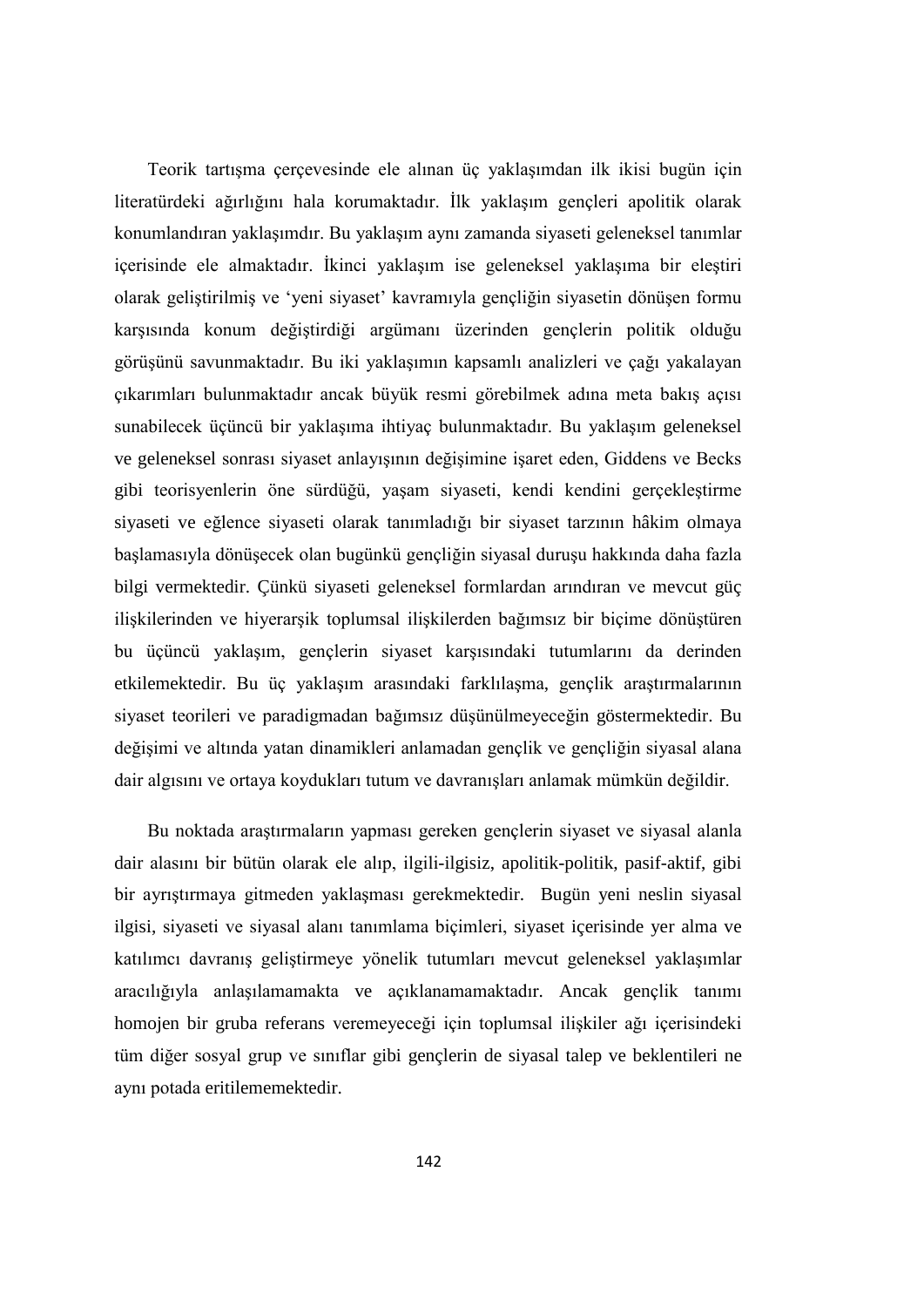Özellikle günümüzün post modern dünyası düşünüldüğünde farklı siyaset tanımları, farklı siyasal paradigmalar, siyasete ve siyaset-gençlik ilişkisine dair yaklaşımlar aynanda var olmaya devam ettiği sürece, toplum ve siyasetin durduğu zemin de farklı olmaya devam edecektir. Başka bir deyişle, geleneksel ve geleneksel sonrası yaklaşımlar var olmaya devam ederken, yeni siyaset, yaşam siyaseti, kendi kendini gerçekleştirme, kendi ideolojini yaşama gibi kavramlar da türemeye devam edecektir.

Gelişimsel anlamda paradigma değişimi sivil güçlerin itici güç olduğu, kontrol ve izleme mekanizmalara ise bu itici güç tarafından karşı konularak özgürlük kazanımında ilerleme sağlandığı bilinmektedir. Bu yönde atılacak adımları ise, sivil gücün taşıyıcı ve dönüştürücü rolünü gençler üstlenerek geleneksel ve geleneksel sonrası formları ileri taşıyan, üçüncü yaklaşımı olgunlaştıran y kuşağı ve y kuşağının dünya görüşü olmuştur. Olgunlaşmakta olan üçüncü yaklaşımın ortaya koyduğu normların konsolidasyonu sırasında ise sadece Türkiye değil, bütün dünyada bu üç yaklaşım arasında bölünme yaşanmaktadır. Fakat demokratik batı ülkeleriyle karşılaştırma yapıldığında Türkiye'nin durumunun daha kompleks olduğu görülmektedir. Çünkü demokratik batı ülkelerinde üçüncü yaklaşımın gelişip konsolide olması için gereken ve temel değerler ile politik dünya görüşünün nosyonlarını veren felsefi zemin daha sağlam ve tutarlı bir bütünlük içerisinde evrilmektedir. Bu nedenle batıda, bu üç yaklaşıma bakıldığında daha tutarlı ve bütünlüklü bir resim ortaya çıkabilmektedir.

Türkiye'de siyasetçilerin durduğu noktada hala iktidar söylemlerinin gençlerin sosyalizasyon sürecinin içine işlemeye devam ettiği ve bir sonuç olarak bu süreci yönlendirdiği görülmektedir. Gençlik ve erişkin odaklı siyaset arasındaki iktidar mücadelesi, hala realist kalıplar içerisinde devam ettirilmektedir. Diğer yandan yeni siyaset çerçevesinde gençlerin siyasete daha fazla dahil olmasını sağlamak ve mevcut katılım fırsatlarını artırmak amacıyla yeni mekanizmalar ve siyasal platformlar oluşturulmaktadır. Fakat Avrupa Birliği, birleşmiş milletler gibi uluslararası organizasyonlar tarafından desteklenen bu mekanizma ve platformlar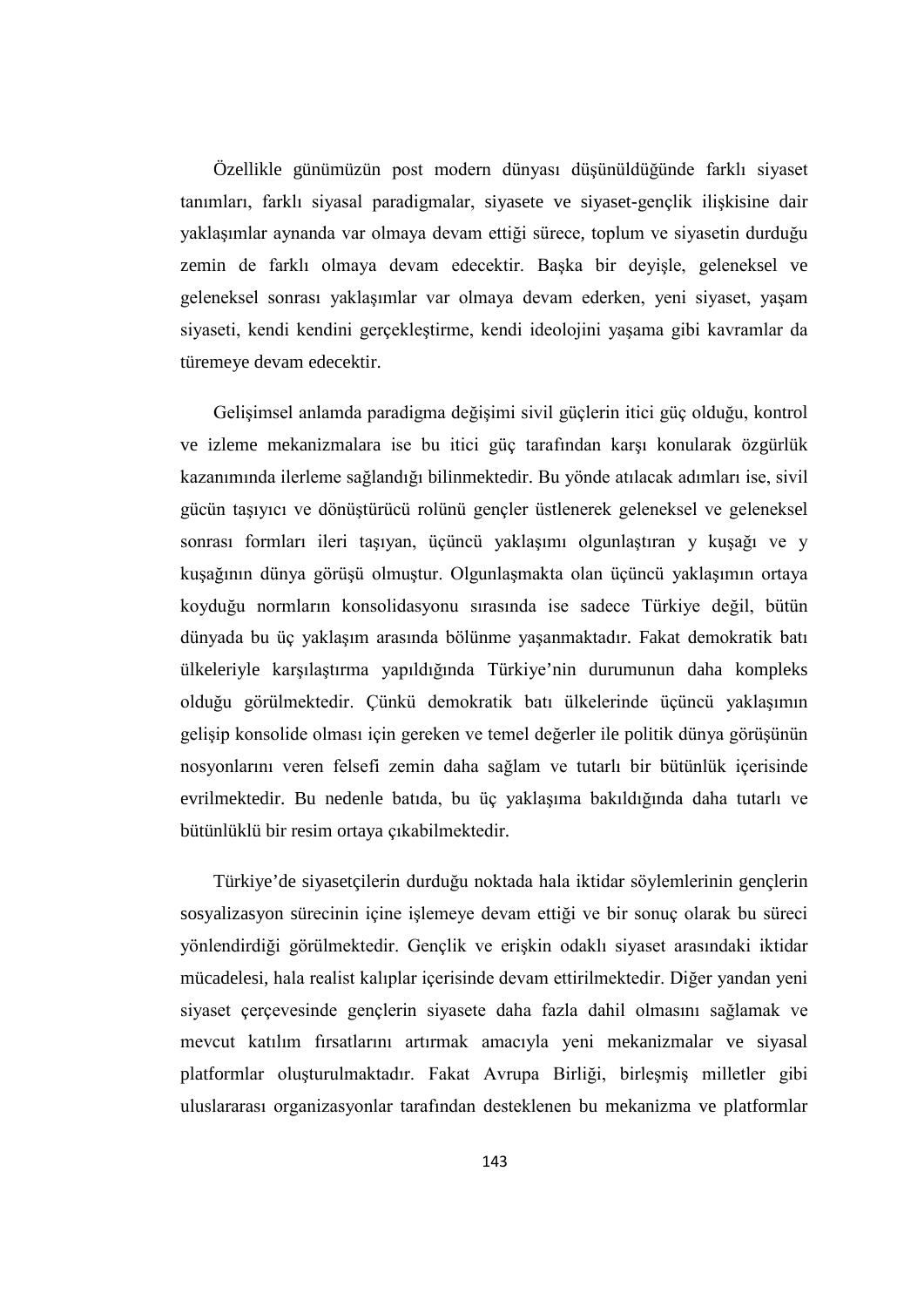gerçek anlamda bir katılıma teşvikten ziyade Türkiye'nin demokratikleşme çabalarını görünür kılma hamlelerinin birer sonucudur.

Gençlerin perspektifinden ise paradigma değişimine yönelik farklı görüş ve yaklaşımların bir arada var olduğu ortadadır. Bir yandan açık bir şekilde görülebilen geleneksel siyaset ve onun kurumsal uzantılarının reddi söz konusu iken, bir diğer kısmı da geleneksel paradigmanın alışılagelmiş kurumlarına dahil olmak ve bunları desteklemek yönünde bir anlayış ve tutum devam etmektedir. Bu farklılaşma toplum içerisinde homojen bir genç grubun bulunmaması nedeniyle anlaşılabilirdir. Fakat paradigmatik bakış açısıyla değerlendirildiğinde gençlerin apolitik ya da politik olma durumu, var olan paradigmaya ve genç ya da erişkin kişinin siyaset nasıl gördüğü ile yakından ilgilidir. Ancak demokratik çatı kavramların konsolidasyonu meselesi gündeme geldiğinde, Türkiye'nin kafa karışıklığı daha da belirgin hale gelmektedir. Üçüncü yaklaşımın normlarını kabul eden gençlerin geleneksel siyasetin operasyonel, işlevsel ve yapısal biçimlerini yönelik tepkisi de tutarlı bir bütünlük içermemektedir. Çünkü ilkesel olarak felsefi ve davranışsal bir bütünlük ortaya konmamaktadır. Bu da farklı toplumsal olaylar karşısında benimsedikleri normlardan bağımsız tutumlar geliştirebildiklerini göstermektedir. Bu noktada 'hangi toplumsal mesele söz konusu' ve 'bu mesele ile kim karşı karşıya' soruları temele oturmaktadır. Diğer bir deyişle, Türkiye'deki polarizasyonun derinleşmesi itibariyle gençlerin ve toplumun tutumlarını belirleyen, temel değerlerin ihlaliyle kimin veya hangi tarafların karşılaştığıdır. Maalesef ki bu ilkesel olmayan, yani tematik yaklaşım üçüncü paradigmanın gelişimi önünde engel oluşturmaktadır. Çünkü bu yönde söylemsel, tutumsal ve davranışsal bir bütünlük oluşturulamamıştır ve toplumsal dönüşüm için burada sağlanacak olan tutarlılık bir zorunluluk arz etmektedir.

Bugün için gençleri marjinalleştirmeden, toplumsal ve siyasal alanı dönüştürme kapasitelerini zayıflatmadan kendi kendilerini gerçekleştirmelerini sağlayacak alanı sunma noktasında sınırlı sayıda örnek bulunmaktadır. Bu nedenle siyaset bizzat toplum tarafından yeniden organize edilmeli ve yeni formlar kazanmalıdır. Ancak, kendi kendini gerçekleştirmenin bir ekoloji gerektirdiğinin de unutulmaması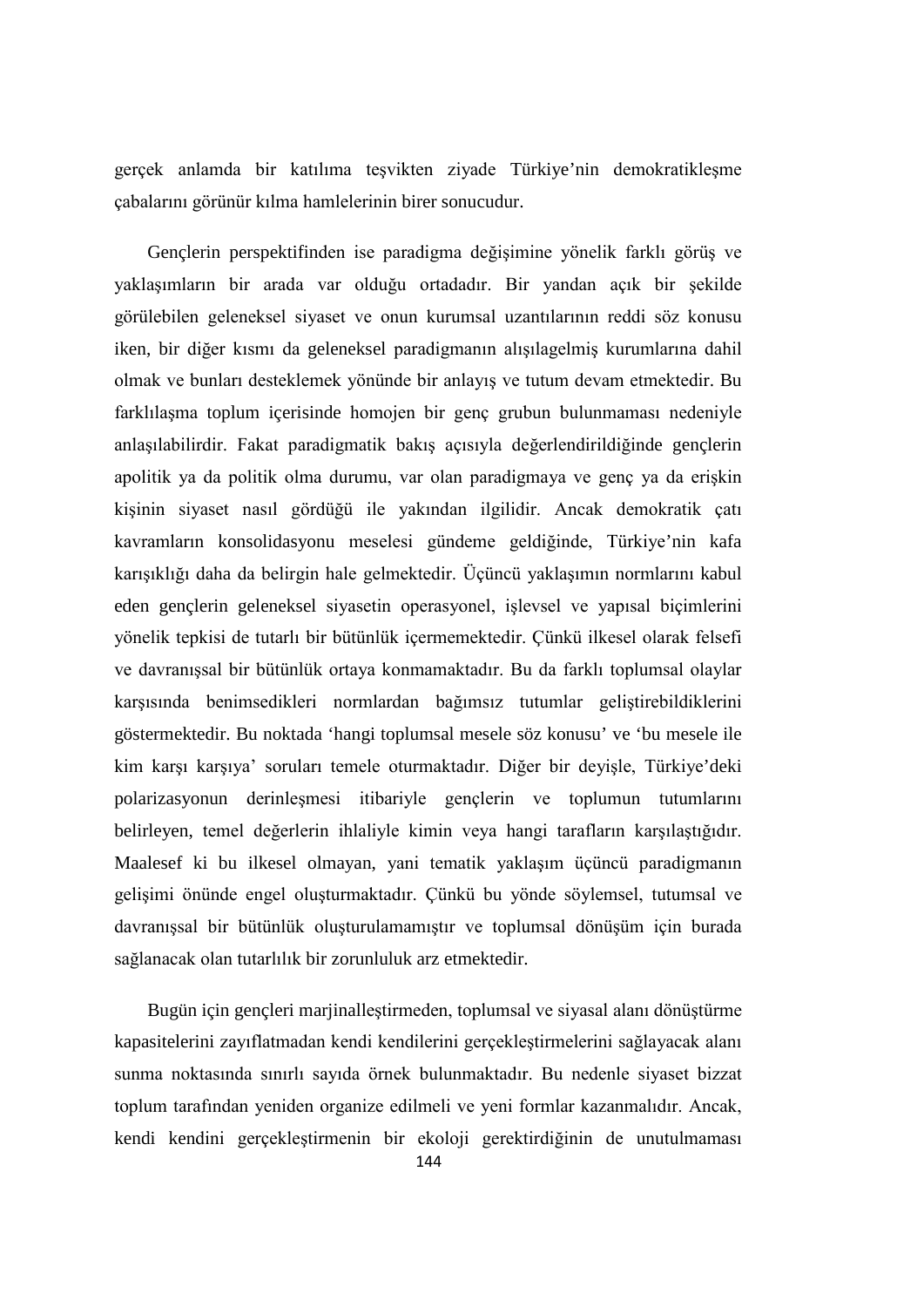gerekmektedir. Bu ekolojinin içerisinde ise ihtiyaçlar, söylemler ve davranışlar buluşur ve tutarlı bir şekilde etkileşir. Türkiye'nin siyasal alanı böyle bir atmosferin oluşmasına engel teşkil ettiği için, bir süre daha hem siyasi otorite hem de yeni jenerasyon için bu üç yaklaşımın bir arada var olmaya devam edeceğini söylemek mümkündür.

Çalışma içerisinde yer verilen çalışma ve kaynaklardan da görüldüğü üzere, gençlik siyasi paradigmanın bir kopuş yaşaması için gereken yolu başlatmıştır. Gençliğin tutum, söylem ve davranışları siyasetin nasıl bir değişime uğraması gerektiği ve normatif anlamda nasıl yürütülmesi gerektiği yönünde ipuçları vermektedir.

Ancak üçüncü yaklaşım ve paradigma daha da yerleşik bir hal aldıkça Türkiye'nin de bu evrim sürecine girmesi için kendine referans noktası teşkil edebilecek ilkelere ihtiyaç bulunmaktadır. Bu noktada entelektüel anlamda bir dönüşüm yaşarken, Beck'in tanımladığı eğlence siyasetinin enerji veren gücü yavaş ama emin adımlarla, gençlerin öncülüğünde yerleşecektir. Bu bağlamda siyasetin tüm yaklaşımlara açık olması, bireylerin kendi yaşam siyasetini ve ideolojilerini yaşayabilecekleri, kendi kendilerini gerçekleştirebilecekleri toplumsal alanı sağlayan yaşam kalitesi geliştirmelidir. Üçüncü yaklaşıma dayalı yeni paradigmanın katılım mekanizmaları, söylemleri ve ilişki biçimlerinin gerçeklik kazanması bu yaşam biçiminin ve toplumsal ilişkilerin oluşmasında fayda sağlayabilecektir. Bu noktada bugün için temel olan, gençlerin toplumun kendi hayatını belirlemesini ve organik ilişkiler kurmasını sağlayacak bir siyasal alanı kolektif olarak yaratmak olacaktır.